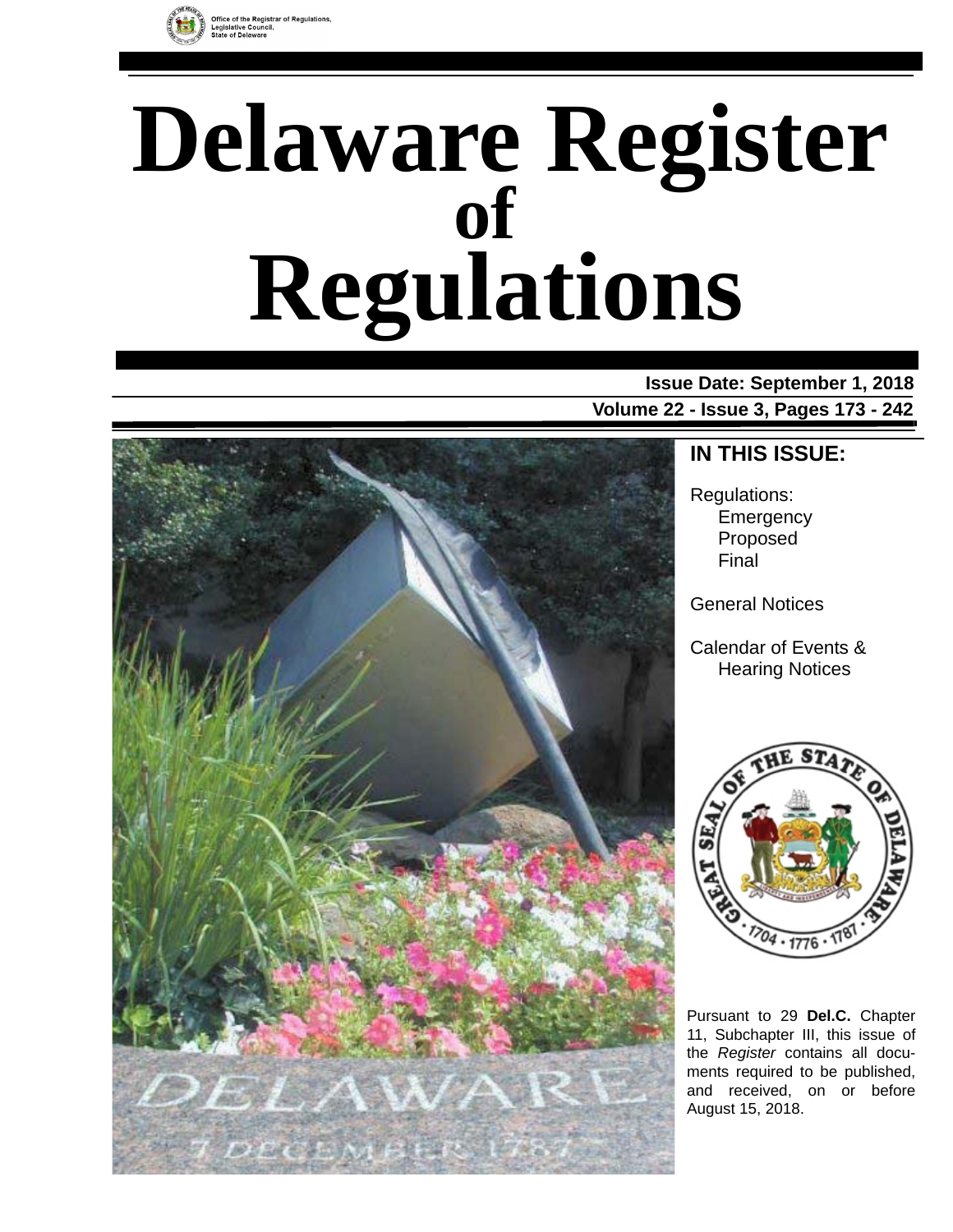**174**

### **INFORMATION ABOUT THE DELAWARE REGISTER OF REGULATIONS**

#### **DELAWARE REGISTER OF REGULATIONS**

The *Delaware Register of Regulations* is an official State publication established by authority of 69 *Del. Laws*, c. 107 and is published on the first of each month throughout the year.

The *Delaware Register* will publish any regulations that are proposed to be adopted, amended or repealed and any emergency regulations promulgated.

The *Register* will also publish some or all of the following information:

- Governor's Executive Orders
- Governor's Appointments
- Agency Hearing and Meeting Notices
- Other documents considered to be in the public interest.

#### **CITATION TO THE DELAWARE REGISTER**

The *Delaware Register of Regulations* is cited by volume, issue, page number and date. An example would be:

19 **DE Reg.** 1100 (06/01/16)

Refers to Volume 19, page 1100 of the *Delaware Register* issued on June 1, 2016.

#### **SUBSCRIPTION INFORMATION**

The cost of a yearly subscription (12 issues) for the *Delaware Register of Regulations* is \$135.00. Single copies are available at a cost of \$12.00 per issue, including postage. For more information contact the Division of Research at 302-744-4114 or 1-800-282-8545 in Delaware.

#### **CITIZEN PARTICIPATION IN THE REGULATORY PROCESS**

Delaware citizens and other interested parties may participate in the process by which administrative regulations are adopted, amended or repealed, and may initiate the process by which the validity and applicability of regulations is determined.

Under 29 **Del.C.** §10115 whenever an agency proposes to formulate, adopt, amend or repeal a regulation, it shall file notice and full text of such proposals, together with copies of the existing regulation being adopted, amended or repealed, with the Registrar for publication in the *Register of Regulations* pursuant to §1134 of this title. The notice shall describe the nature of the proceedings including a brief synopsis of the subject, substance, issues, possible terms of the agency action, a reference to the legal authority of the agency to act, and reference to any other regulations that may be impacted or affected by the proposal, and shall state the manner in which persons may present their views; if in writing, of the place to which and the final date by which such views may be submitted; or if at a public hearing, the date, time and place of the hearing. If a public hearing is to be held, such public hearing shall not be scheduled less than 20 days following publication of notice of the proposal in the *Register of Regulations*. If a public hearing will be held on the proposal, notice of the time, date, place and a summary of the nature of the proposal shall also be published in at least 2 Delaware newspapers of general circulation. The notice shall also be mailed to all persons who have made timely written requests of the agency for advance notice of its regulation-making proceedings.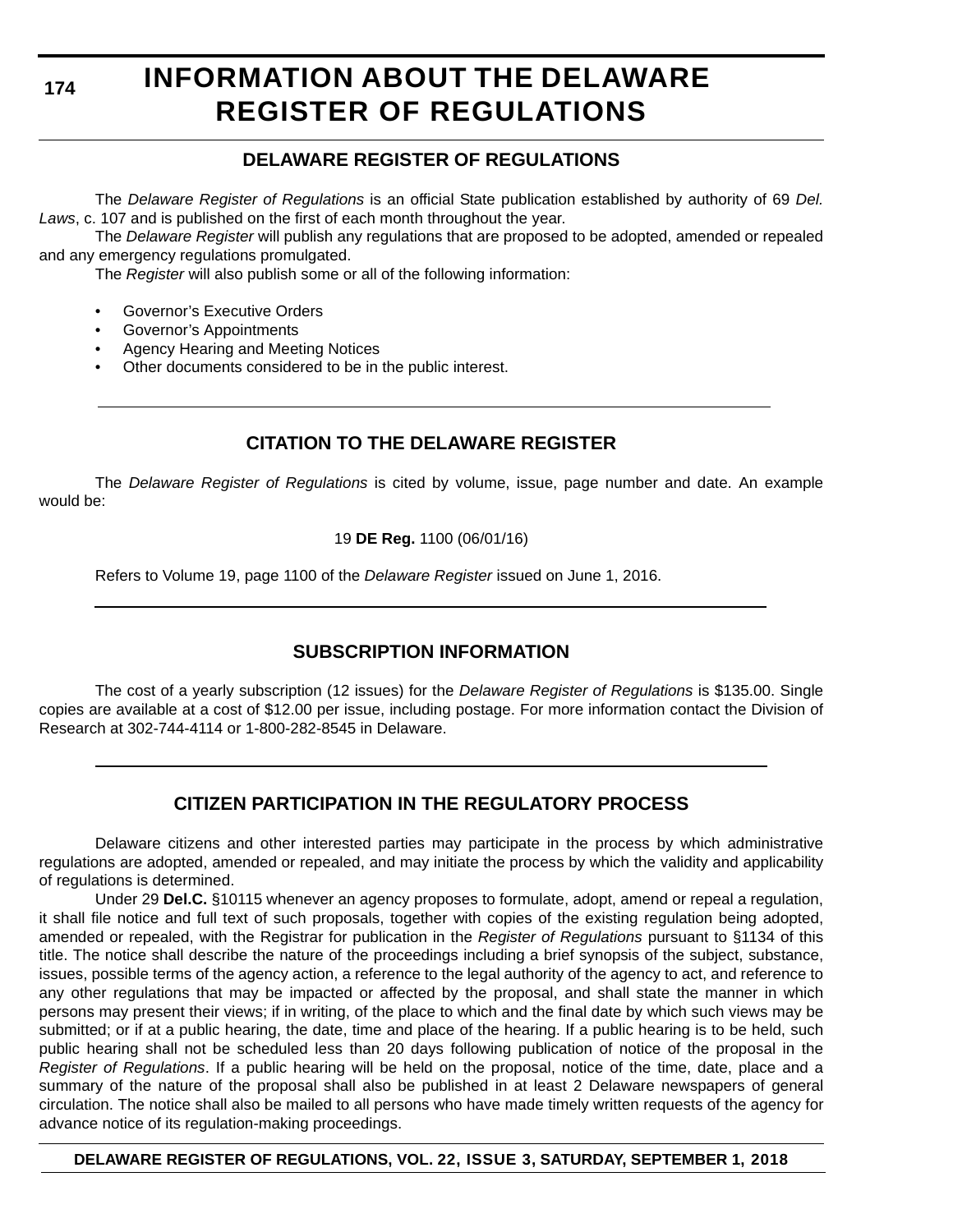### **INFORMATION ABOUT THE DELAWARE REGISTER OF REGULATIONS**

**175**

The opportunity for public comment shall be held open for a minimum of 30 days after the proposal is published in the *Register of Regulations*. At the conclusion of all hearings and after receipt, within the time allowed, of all written materials, upon all the testimonial and written evidence and information submitted, together with summaries of the evidence and information by subordinates, the agency shall determine whether a regulation should be adopted, amended or repealed and shall issue its conclusion in an order which shall include: (1) A brief summary of the evidence and information submitted; (2) A brief summary of its findings of fact with respect to the evidence and information, except where a rule of procedure is being adopted or amended; (3) A decision to adopt, amend or repeal a regulation or to take no action and the decision shall be supported by its findings on the evidence and information received; (4) The exact text and citation of such regulation adopted, amended or repealed; (5) The effective date of the order; (6) Any other findings or conclusions required by the law under which the agency has authority to act; and (7) The signature of at least a quorum of the agency members.

The effective date of an order which adopts, amends or repeals a regulation shall be not less than 10 days from the date the order adopting, amending or repealing a regulation has been published in its final form in the *Register of Regulations*, unless such adoption, amendment or repeal qualifies as an emergency under §10119.

Any person aggrieved by and claiming the unlawfulness of any regulation may bring an action in the Court for declaratory relief.

No action of an agency with respect to the making or consideration of a proposed adoption, amendment or repeal of a regulation shall be subject to review until final agency action on the proposal has been taken.

When any regulation is the subject of an enforcement action in the Court, the lawfulness of such regulation may be reviewed by the Court as a defense in the action.

Except as provided in the preceding section, no judicial review of a regulation is available unless a complaint therefor is filed in the Court within 30 days of the day the agency order with respect to the regulation was published in the *Register of Regulations*.

#### **CLOSING DATES AND ISSUE DATES FOR THE DELAWARE REGISTER OF REGULATIONS**

| <b>ISSUE DATE</b> | <b>CLOSING DATE</b> | <b>CLOSING TIME</b> |  |
|-------------------|---------------------|---------------------|--|
| October 1         | September 17        | 4:30 p.m.           |  |
| November 1        | October 15          | 4:30 p.m.           |  |
| December 1        | November 15         | 4:30 p.m.           |  |
| January 1         | December 17         | 4:30 p.m.           |  |
| February 1        | January 15          | 4:30 p.m.           |  |

#### **DIVISION OF RESEARCH STAFF**

**Lori Christiansen**, Director; **Mark J. Cutrona**, Deputy Director; **Julie Fedele**, Joint Sunset Research Analyst; **Bethany Fiske**, Assistant Registrar of Regulations; **Deborah Gottschalk**, Legislative Attorney; **Robert Lupo**, Graphics and Printing Technician IV; **Colinda Marker**, Executive Secretary; **Kathleen Morris**, Human Resources/Financial Manager; **Nathan Poore**, Graphics and Printing Technician; **Victoria Schultes**, Administrative Specialist II; **Don Sellers,** Print Shop Supervisor; **Yvette W. Smallwood**, Registrar of Regulations; **Holly Wagner**, Legislative Attorney; **Natalie White**, Administrative Specialist II; **Sara Zimmerman**, Legislative Librarian.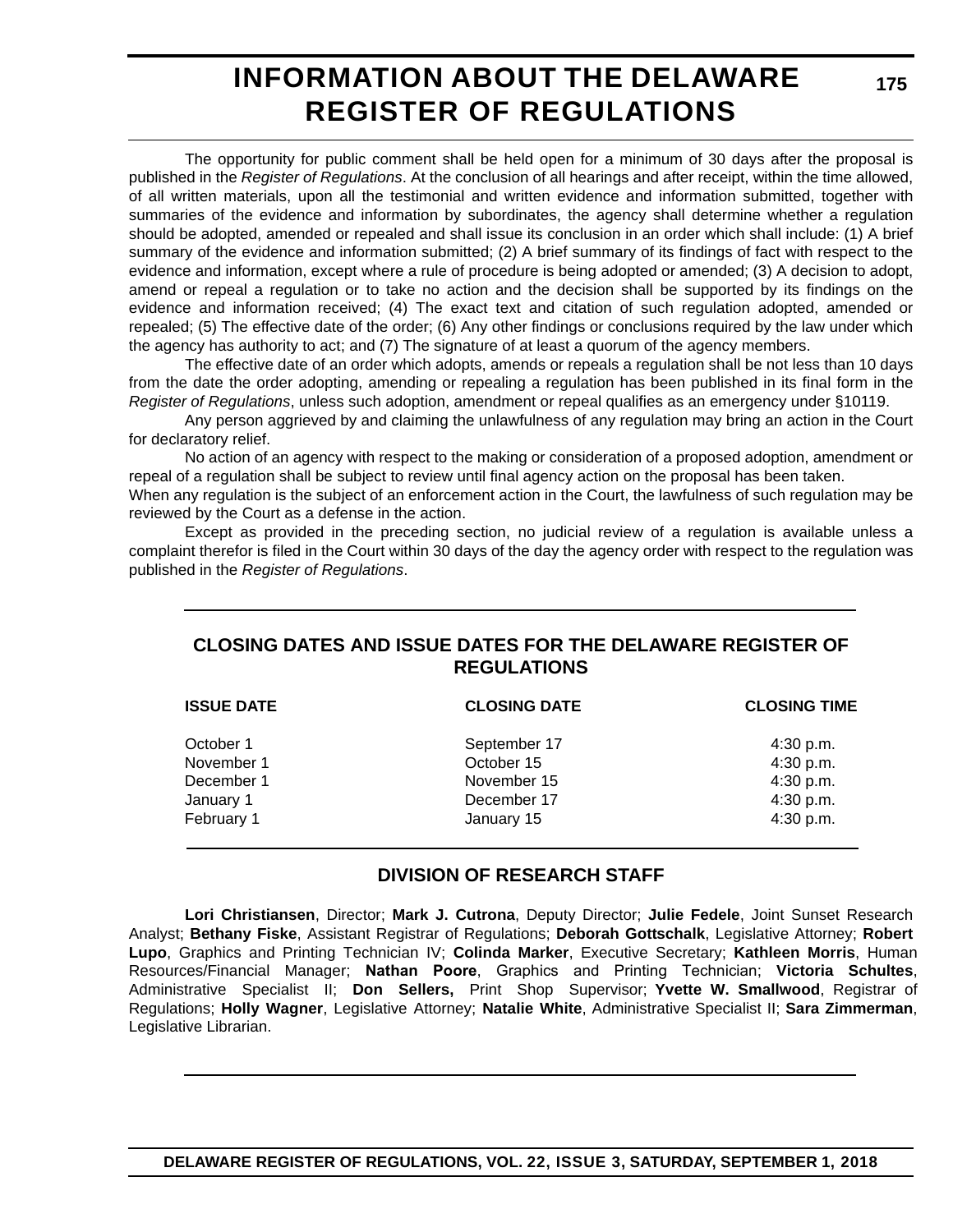<span id="page-3-0"></span>**176**

### **TABLE OF CONTENTS**

| $\sim$ $\sim$ |  |  |  |
|---------------|--|--|--|
|---------------|--|--|--|

#### **EMERGENCY**

| <b>DEPARTMENT OF INSURANCE</b>                                               |            |
|------------------------------------------------------------------------------|------------|
| <b>Office of the Commissioner</b>                                            |            |
|                                                                              | 180        |
|                                                                              |            |
| <b>PROPOSED</b>                                                              |            |
| <b>DEPARTMENT OF AGRICULTURE</b>                                             |            |
| <b>Food Products Inspection</b>                                              |            |
|                                                                              | 183        |
| <b>DEPARTMENT OF EDUCATION</b>                                               |            |
| <b>Office of the Secretary</b>                                               |            |
|                                                                              | 186        |
|                                                                              | 187        |
| <b>DEPARTMENT OF HEALTH AND SOCIAL SERVICES</b>                              |            |
| <b>Division of Medicaid and Medical Assistance</b>                           |            |
|                                                                              | 194        |
| <b>Division of Public Health</b>                                             |            |
|                                                                              | 197        |
| <b>DEPARTMENT OF INSURANCE</b>                                               |            |
| <b>Office of the Commissioner</b>                                            |            |
|                                                                              | 202        |
| <b>DEPARTMENT OF LABOR</b>                                                   |            |
| <b>Division of Industrial Affairs</b>                                        |            |
|                                                                              | 203        |
| DEPARTMENT OF NATURAL RESOURCES AND ENVIRONMENTAL CONTROL                    |            |
| <b>Division of Climate, Coastal &amp; Energy</b>                             |            |
|                                                                              | 210        |
| <b>Division of Watershed Stewardship</b>                                     |            |
|                                                                              | 211        |
| DEPARTMENT OF SAFETY AND HOMELAND SECURITY                                   |            |
| <b>Division of State Police</b>                                              |            |
| 1300 Board of Examiners of Private Investigators & Private Security Agencies | 212<br>214 |
|                                                                              |            |
| <b>DEPARTMENT OF STATE</b>                                                   |            |
| <b>Division of Corporations</b>                                              |            |
|                                                                              | 215        |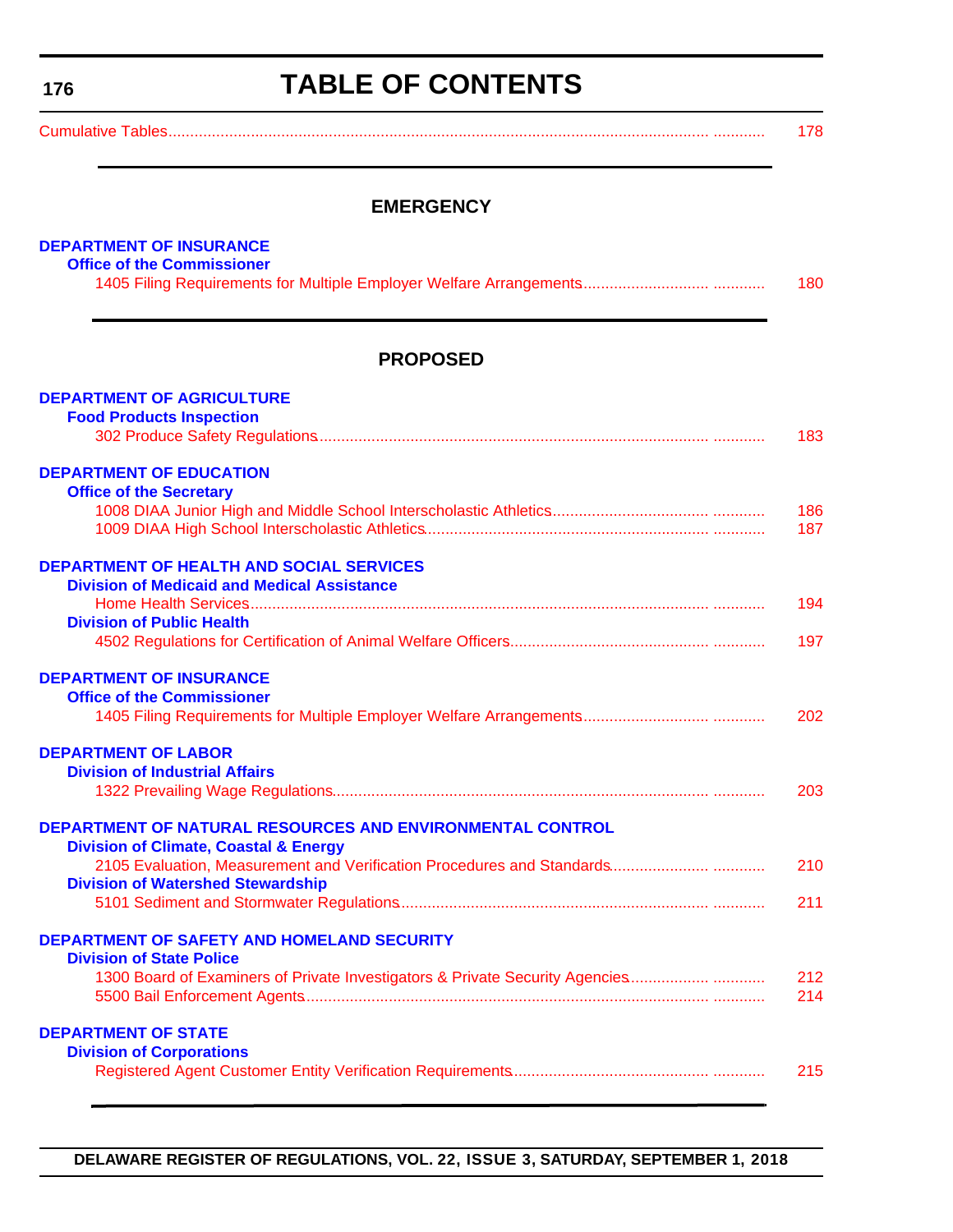### **TABLE OF CONTENTS**

#### **FINAL**

<span id="page-4-0"></span>

| <b>DEPARTMENT OF EDUCATION</b>                                                                    |     |
|---------------------------------------------------------------------------------------------------|-----|
| <b>Office of the Secretary</b>                                                                    |     |
|                                                                                                   | 219 |
| <b>Professional Standards Board</b>                                                               |     |
|                                                                                                   | 221 |
| <b>DEPARTMENT OF HEALTH AND SOCIAL SERVICES</b>                                                   |     |
| <b>Division of Medicaid and Medical Assistance</b>                                                |     |
|                                                                                                   | 222 |
| DEPARTMENT OF NATURAL RESOURCES AND ENVIRONMENTAL CONTROL<br><b>Division of Fish and Wildlife</b> |     |
|                                                                                                   | 227 |
| <b>DEPARTMENT OF SAFETY AND HOMELAND SECURITY</b>                                                 |     |
| <b>Delaware Council on Police Training</b>                                                        |     |
|                                                                                                   | 230 |
| <b>DEPARTMENT OF STATE</b>                                                                        |     |
| <b>Division of Professional Regulation</b>                                                        |     |
|                                                                                                   | 232 |
|                                                                                                   | 234 |
|                                                                                                   |     |

#### **GENERAL NOTICES**

| DEPARTMENT OF NATURAL RESOURCES AND ENVIRONMENTAL CONTROL |     |
|-----------------------------------------------------------|-----|
| <b>Division of Watershed Stewardship</b>                  |     |
|                                                           | 236 |

#### **CALENDAR OF EVENTS/HEARING NOTICES**

|                                                                                                      | 237         |
|------------------------------------------------------------------------------------------------------|-------------|
|                                                                                                      | 237         |
| Dept. of Health and Social Services, Div. of Medicaid and Medical Assistance; Div. of Public Health, |             |
|                                                                                                      | $237 - 238$ |
|                                                                                                      | 238         |
|                                                                                                      | 239         |
| Dept. of Natural Resources and Environmental Control, Div. of Climate, Coastal & Energy; Div. of     |             |
| Watershed Stewardship, Notices of Public Hearings and Public Comment Periods                         | 240         |
| Dept. of Safety and Homeland Security, Div. of State Police, Notices of Public Comment Periods       | 241         |
| Dept. of State, Div. of Corporations; Div. of Professional Regulation, Examining Board of Physical   |             |
| Therapists and Athletic Trainers, Notices of Public Hearing and Public Comment Periods               | 242         |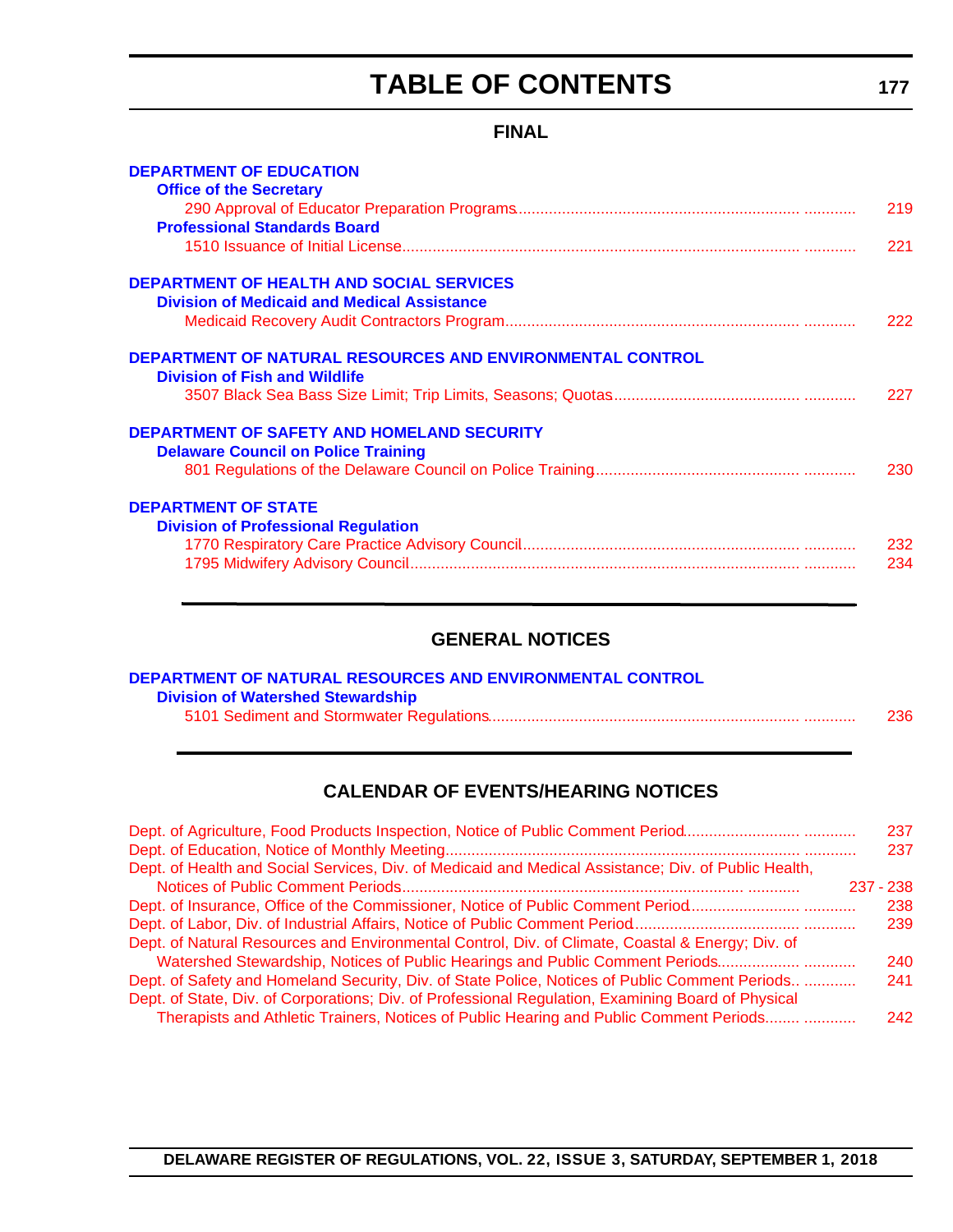<span id="page-5-0"></span>**178**

### **[CUMULATIVE TABLES](#page-3-0)**

The table printed below lists the regulations that have been proposed, adopted, amended or repealed in the preceding issues of the current volume of the *Delaware Register of Regulations*.

The regulations are listed alphabetically by the promulgating agency, followed by a citation to that issue of the *Register* in which the regulation was published. Proposed regulations are designated with (Prop.); Final regulations are designated with (Final); Emergency regulations are designated with (Emer.); and regulations that have been repealed are designated with (Rep.).

| DEPARTMENT OF AGRICULTURE                                               |                        |            |
|-------------------------------------------------------------------------|------------------------|------------|
| <b>Harness Racing Commission</b>                                        |                        |            |
|                                                                         | 22 DE Reg.             | 47 (Final) |
|                                                                         | 22 DE Reg.             | 48 (Final) |
| <b>DEPARTMENT OF EDUCATION</b>                                          |                        |            |
| <b>Office of the Secretary</b>                                          |                        |            |
| 106A Teacher Appraisal Process Delaware Performance Appraisal System    |                        |            |
|                                                                         | 22 DE Reg.             | 49 (Final) |
| 107A Specialist Appraisal Process Delaware Performance Appraisal System |                        |            |
|                                                                         | 22 DE Reg.             | 51 (Final) |
|                                                                         | 22 DE Reg.             | 11 (Prop.) |
|                                                                         | 22 DE Reg. 109 (Prop.) |            |
|                                                                         | 22 DE Reg.             | 52 (Final) |
|                                                                         | 22 DE Reg. 100(Emer.)  |            |
|                                                                         | 22 DE Reg. 161 (Final) |            |
|                                                                         | 22 DE Reg.             | 55 (Final) |
| 1006 Delaware Interscholastic Athletic Association (DIAA)               | 22 DE Reg.             | 56 (Final) |
|                                                                         | 22 DE Reg. 162 (Final) |            |
| 1008 DIAA Junior High and Middle School Interscholastic Athletics       | 22 DE Reg.             | 60 (Final) |
|                                                                         | 22 DE Reg.             | 61 (Final) |
| <b>Professional Standards Board</b>                                     |                        |            |
|                                                                         | 22 DE Reg. 13 (Prop.)  |            |
|                                                                         | 22 DE Reg.             | 63 (Final) |
|                                                                         | 22 DE Reg. 113 (Prop.) |            |
|                                                                         | 22 DE Reg. 64 (Final)  |            |
|                                                                         |                        |            |
| <b>DEPARTMENT OF FINANCE</b>                                            |                        |            |
| <b>Office of the State Lottery</b>                                      |                        |            |
|                                                                         | 22 DE Reg. 163 (Final) |            |
|                                                                         |                        |            |
| DEPARTMENT OF HEALTH AND SOCIAL SERVICES                                |                        |            |
| <b>Division of Medicaid and Medical Assistance</b>                      |                        |            |
|                                                                         | 22 DE Reg. 127 (Prop.) |            |
|                                                                         | 22 DE Reg. 122 (Prop.) |            |
| Long Term Care Medicaid: DSSM 20101, 20103, 20103.1.2 and 14100.3       | 22 DE Reg.             | 66 (Final) |
|                                                                         | 22 DE Reg.             | 15 (Prop.) |
|                                                                         | 22 DE Reg.             | 6 (Errata) |
| <b>Division of Public Health</b>                                        |                        |            |
|                                                                         | 22 DE Reg. 132 (Prop.) |            |
| <b>Division of Social Services</b>                                      |                        |            |
|                                                                         | 22 DE Reg. 138 (Prop.) |            |
|                                                                         | 22 DE Reg. 20 (Prop.)  |            |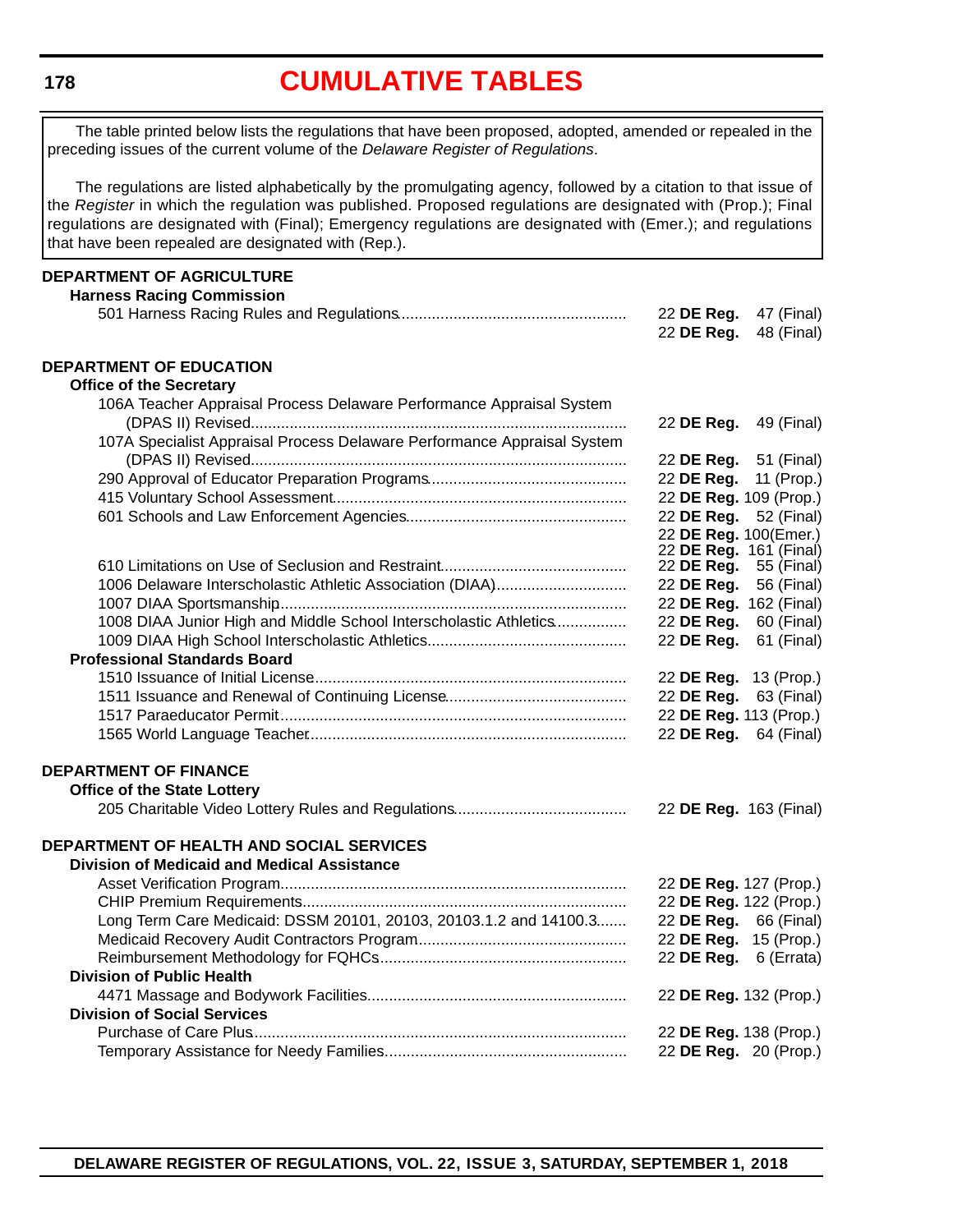### **CUMULATIVE TABLES**

| <b>DEPARTMENT OF INSURANCE</b>                                               |                                                |            |
|------------------------------------------------------------------------------|------------------------------------------------|------------|
| <b>Office of the Commissioner</b>                                            |                                                |            |
|                                                                              | 22 DE Reg. 164 (Final)                         |            |
| DEPARTMENT OF NATURAL RESOURCES AND ENVIRONMENTAL CONTROL                    |                                                |            |
| <b>Division of Air Quality</b>                                               |                                                |            |
|                                                                              | 22 DE Reg. 141 (Prop.)                         |            |
| <b>Division of Fish and Wildlife</b>                                         |                                                |            |
| 3507 Black Sea Bass Size Limit; Trip Limits, Seasons; Quotas                 | 22 DE Reg. 21 (Prop.)                          |            |
| 3511 Summer Flounder Size Limits; Possession Limits; Season                  | 22 DE Reg. 24 (Prop.)                          |            |
|                                                                              | 22 DE Reg. 101(Emer.)<br>22 DE Reg. 103(Emer.) |            |
|                                                                              | 22 DE Reg. 142 (Prop.)                         |            |
| <b>Division of Water</b>                                                     |                                                |            |
| 7102 Regulations Governing Underground Injection Control                     | 22 DE Reg. 10 (Errata)                         |            |
| <b>Office of the Secretary</b>                                               |                                                |            |
| 109 Regulations Governing the Guidelines to Evaluate Land Being Considered   |                                                |            |
|                                                                              | 22 DE Reg. 99(Errata)                          |            |
|                                                                              |                                                |            |
| DEPARTMENT OF SAFETY AND HOMELAND SECURITY                                   |                                                |            |
| <b>Delaware Council on Police Training</b>                                   |                                                |            |
| 801 Regulations of the Delaware Council on Police Training                   | 22 DE Reg. 26 (Prop.)                          |            |
| <b>Division of State Police</b>                                              |                                                |            |
| 1300 Board of Examiners of Private Investigators & Private Security Agencies | 22 DE Reg.                                     | 69 (Final) |
|                                                                              | 22 DE Reg.                                     | 70 (Final) |
| <b>Office of the Secretary</b>                                               |                                                |            |
| 102 Regulations Governing the Destructive Weapon Compensation Program        | 22 DE Reg. 105(Emer.)                          |            |
|                                                                              | 22 DE Reg. 145 (Prop.)                         |            |
|                                                                              |                                                |            |
| <b>DEPARTMENT OF STATE</b>                                                   |                                                |            |
| <b>Division of Historical and Cultural Affairs</b>                           |                                                |            |
|                                                                              | 22 DE Reg. 147 (Prop.)                         |            |
|                                                                              | 22 DE Reg. 72 (Final)                          |            |
| <b>Division of Professional Regulation</b>                                   |                                                |            |
|                                                                              | 22 DE Reg. 27 (Prop.)                          |            |
|                                                                              | 22 DE Reg. 153 (Prop.)                         |            |
| 3000 Board of Professional Counselors of Mental Health and Chemical          |                                                |            |
|                                                                              | 22 DE Reg.                                     | 78 (Final) |
| 3700 Board of Speech/Language Pathologists, Audiologists and Hearing Aid     |                                                |            |
|                                                                              | 22 DE Reg.                                     | 30 (Prop.) |
| <b>Public Service Commission</b>                                             | 22 DE Reg.                                     | 79 (Final) |
| 3008 Rules and Procedures to Implement the Renewable Energy Portfolio        |                                                |            |
|                                                                              | 22 DE Reg.                                     | 37 (Prop.) |
| 3011 Rules for Certification of Electric Transmission Suppliers              | 22 DE Reg.                                     | 80 (Final) |
|                                                                              |                                                |            |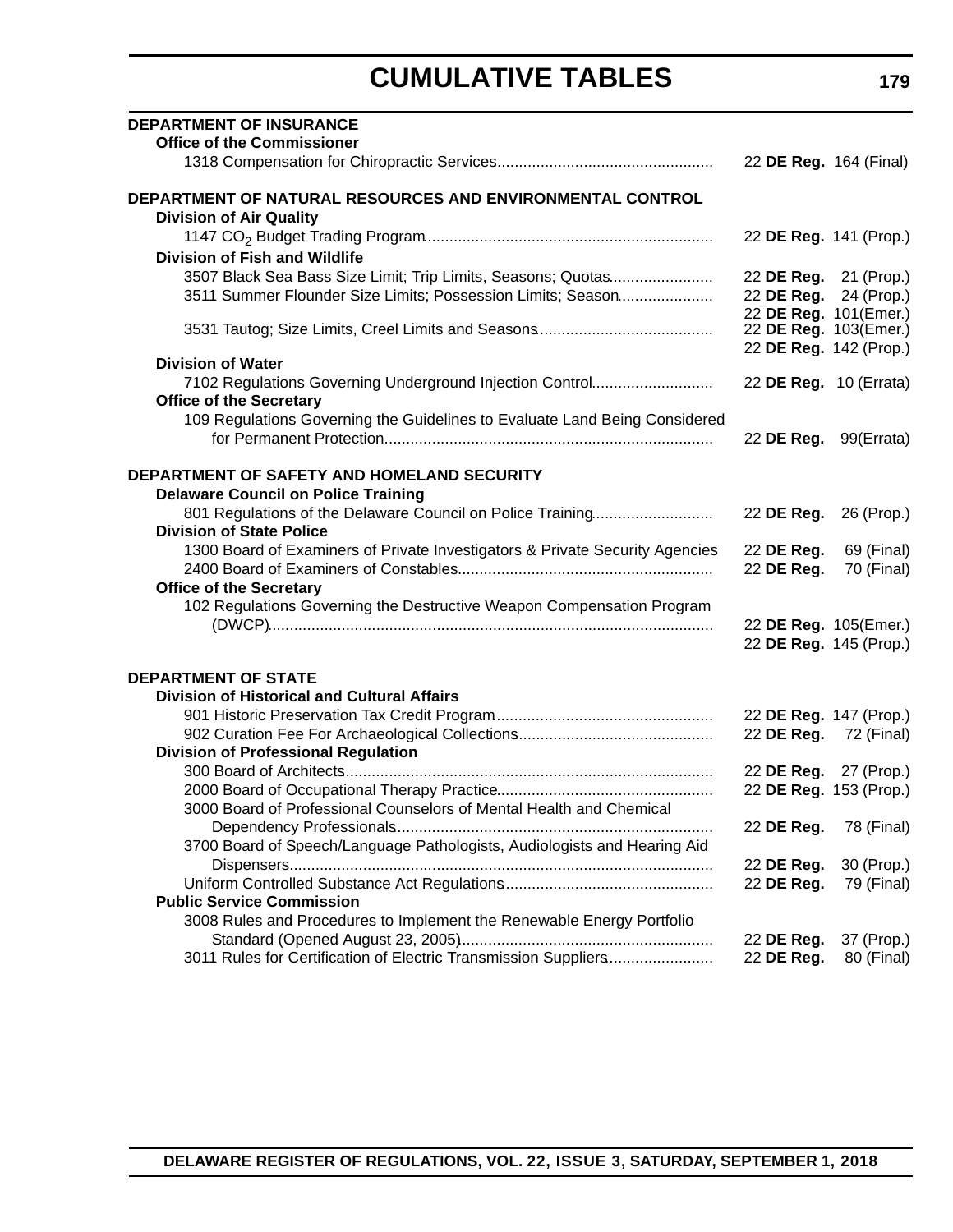### **EMERGENCY REGULATIONS**

#### **Symbol Key**

<span id="page-7-0"></span>Arial type indicates the text existing prior to the regulation being promulgated. Underlined text indicates new text. Language which is stricken through indicates text being deleted.

#### **Emergency Regulations**

Under 29 **Del.C.** §10119 an agency may promulgate a regulatory change as an Emergency under the following conditions:

#### **§ 10119. Emergency regulations.**

If an agency determines that an imminent peril to the public health, safety or welfare requires the adoption, amendment or repeal of a regulation with less than the notice required by § 10115, the following rules shall apply:

(1) The agency may proceed to act without prior notice or hearing or upon any abbreviated notice and hearing that it finds practicable;

(2) The order adopting, amending or repealing a regulation shall state, in writing, the reasons for the agency's determination that such emergency action is necessary;

(3) The order effecting such action may be effective for a period of not longer than 120 days and may be renewed once for a period not exceeding 60 days;

(4) When such an order is issued without any of the public procedures otherwise required or authorized by this chapter, the agency shall state as part of the order that it will receive, consider and respond to petitions by any interested person for the reconsideration or revision thereof; and

(5) The agency shall submit a copy of the emergency order to the Registrar for publication in the next issue of the *Register of Regulations*. (60 Del. Laws, c. 585, § 1; 62 Del. Laws, c. 301, § 2; 71 Del. Laws, c. 48, § 10.)

#### **[DEPARTMENT OF INSURANCE](https://insurance.delaware.gov/)**

**OFFICE OF [THE COMMISSIONER](https://insurance.delaware.gov/)**

Statutory Authority: 18 **Del.C.** §§314, 2101 & 505; 29 **Del.C.** Ch. 101; 29 USC §1144(b)(6)(A)(i);

and in response to 29 CFR 2510.3-5

18 **DE Admin. Code** 1405

#### **EMERGENCY ORDER**

#### **[1405 Filing Requirements for Multiple Employer Welfare Arrangements](#page-3-0)**

Pursuant to 29 **Del.C.** §10119, it is necessary to repeal Regulation 1405, Filing Requirements for Multiple Employer Welfare Arrangements [Formerly Regulation 67] and replace it with new Regulation 1405, Requirements for Fully Insured Multiple Employer Welfare Arrangements and Association Health Plans.

#### **REASONS FOR EMERGENCY ACTION**

- A. On June 19, 2018, the Federal Department of Labor (DOL) released a new regulation, to be codified at 29 CFR pt. 2510, that redefines "employer" under Section 3(5) of the Employee Retirement Income Security Act (ERISA) (hereinafter the "Final Rule"). The Final Rule was published in the *Federal Register* on June 21, 2018. *See* 83 FR 28,912.
- B. The Final Rule allows small businesses to band together in an association formed primarily to offer insurance, and then offer health insurance that qualifies as a "large group plan" if the employers are in the "same trade, industry, line of business, or profession" *or* "have a principal place of business within a region that does not exceed the same State or the same metropolitan area (even if the metropolitan area includes more than one State)." *Id.* at 28,922. Such an association could attempt to offer to its members a large group health insurance plan by considering, "in the aggregate," all of the employees of the association's members, even if no member is a large employer. *Id*. at 28,934-35.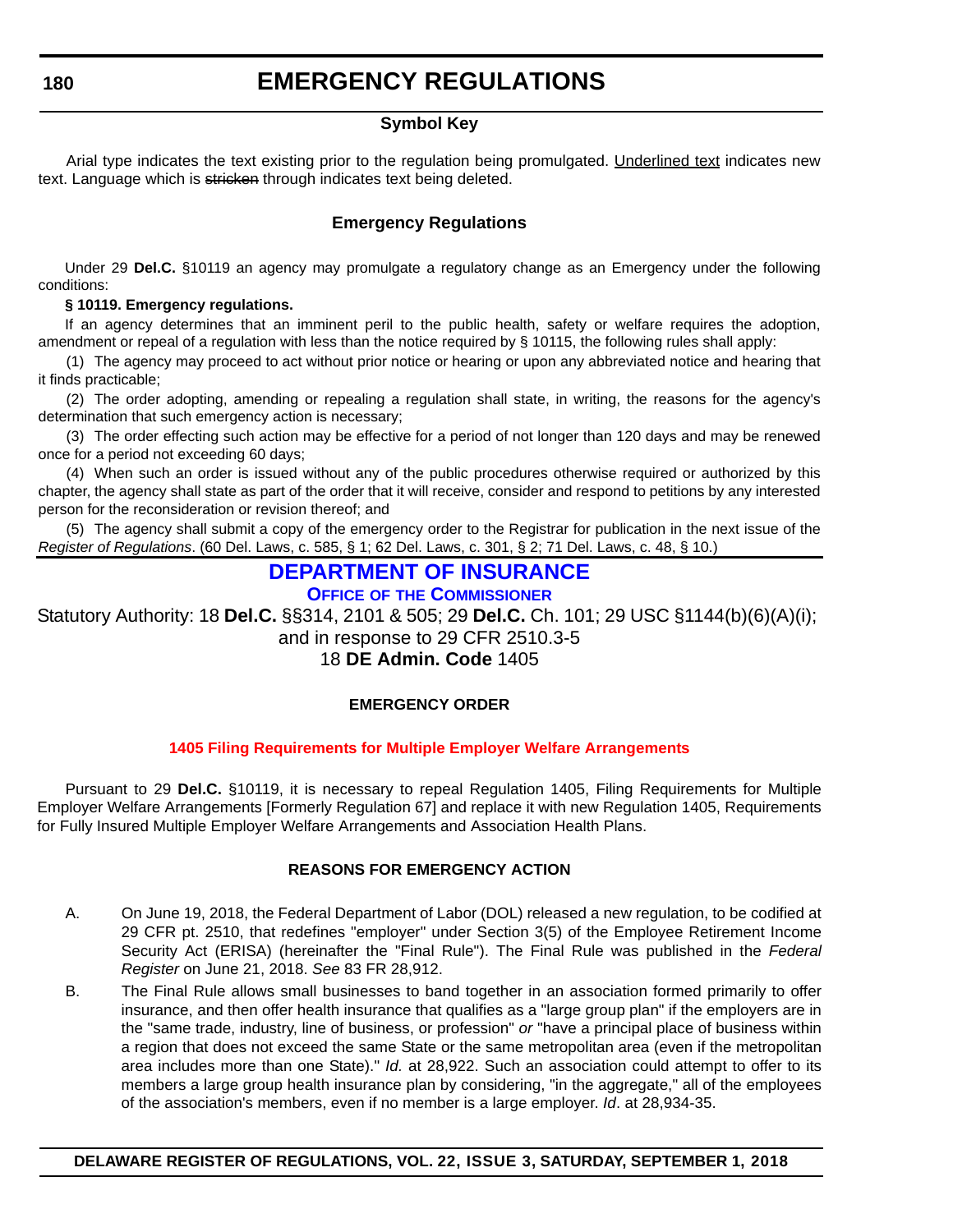### **EMERGENCY REGULATIONS**

- C. Large group health insurance plans do not contain the same protections or provisions that are required by the federal Patient Protection and Affordable Care Act, Public Law 111-148 (2010), to be included in individual and small group health insurance.
- D. In the Final Rule, DOL made clear that States will be able to apply their insurance laws to association health plans (AHPs) that are not fully insured and to apply certain insurance laws to AHPs that are fully insured. *Id*. at 28,936. The Final Rule expressly states that it does not preempt state law, and it makes clear that state regulators maintain their full authority under state law to regulate their state insurance markets. DOL stated that, "[T]he final rule importantly depends on state insurance regulators for oversight and enforcement to, among other things, prevent fraud, abuse, incompetence and mismanagement, and avoid unpaid health claims." *Id.* at 28,960.
- E. The Final Rule contains a series of effective and applicability dates. It became effective on August 20, 2018, *id*. at 28,912, and allows "fully insured plans to begin operating under the new rule on September 1, 2018" *Id.* at 28,953. In addition, "[e]xisting self-insured AHPs can begin operating under the new rule on January 1, 2019, and new self-insured AHPs can begin on April 1, 2019." *Id*. at 28,953.
- F. DOL stated that the months-long delays in applicability of the Final Rule for self-insured AHPs would allot "additional time for the Department and State authorities to address concerns about self-insured AHPs' vulnerability to financial mismanagement and abuse." *Id.* at 28,953. The Final Rule noted that "[t]he Department and State authorities both need time to build and implement adequate supervision and possible infrastructure to prevent fraud and abuse," *id*., and, with respect to the April 1, 2019 date for new self-insured AHPs, to "provide sufficient time for the Department and the States to implement a robust supervisory infrastructure and program" *Id.*
- G. DOL notes that the Final Rule's relaxation of legal requirements would, without safeguards, create "cause for concern about fraud," *id*. at 28,928, but the Final Rule lacks measures to address the likelihood of fraud and abuse that the Final Rule may cause. Accordingly, DOL acknowledges that the Final Rule "will introduce increased opportunities for mismanagement or abuse, in turn increasing oversight demands on the Department and State regulators," *id*. at 28,953.
- H. The Emergency Regulation requires fully-insured AHPs and MEWAs operating in Delaware to offer comprehensive health insurance coverage to their members that complies with all state benefit mandates. This requirement will protect fully insured AHP and MEWA members and their dependents who experience serious health conditions and, at the same time, will help limit upward premium pressure on Choose Health Delaware, Delaware's free official program that helps individuals and businesses learn more about the low-cost, high-quality health coverage available through the Health Insurance Marketplace (HIM). If there were no requirement that fully insured AHPs and MEWAs provide comprehensive coverage, fully-insured AHPs and MEWAs would be able to offer limited benefit or "skinny" health insurance plans that appeal to the youngest and healthiest lives on HIM.
- I. The Department is not able to complete the process of repealing and replacing the existing regulations, including the requirement to meet the publication and public notice provisions of the Delaware Administrative Procedures Act, by September 1, 2018, which is the date that AHPs are allowed under the Final Rule to begin operating in Delaware.
- J. Emergency rule-making is therefore necessary to ensure that fully-insured AHPs, which begin operating on or after September 1, 2018, provide affordable, comprehensive health care coverage, rather than limited benefit plans that erode the stability of Delaware's HIM.
- K. The Department has completed the work necessary to submit the proposed new regulations for public comment and by issuing this emergency order will permit a timely transition for the regulatory oversight of AHPs during the time required for public comment on the proposed new regulation.

#### **DECISION AND ORDER**

1. Regulation 1405 as currently promulgated is rescinded and the attached revised version of Regulation 1405 is substituted in lieu thereof as a new emergency regulation effective September 1, 2018.

2. This order shall be effective until December 31, 2018 or until the attached proposed new Regulation 1405 is adopted pursuant to the Delaware Administrative Procedures Act, whichever shall first occur. The Department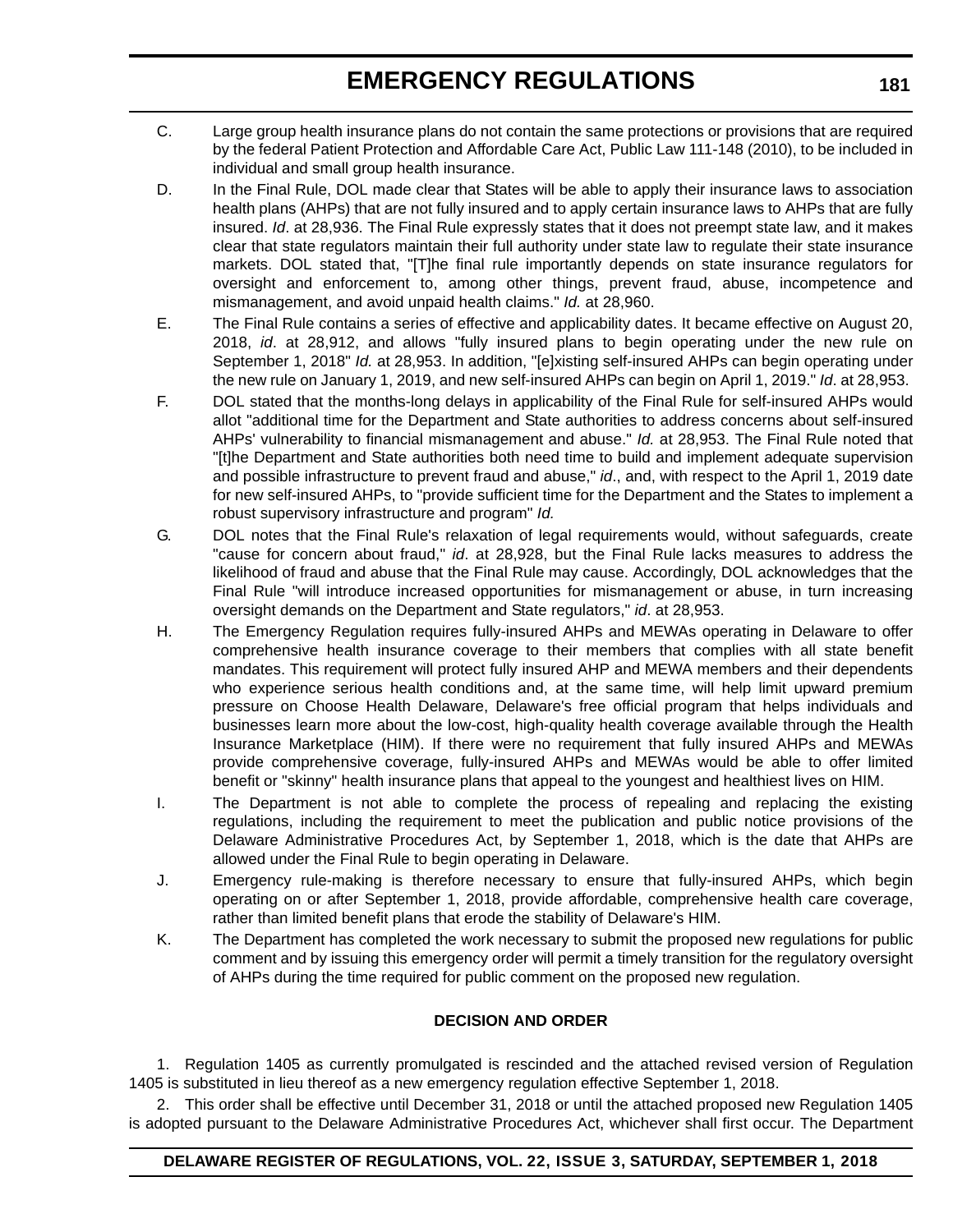### **EMERGENCY REGULATIONS**

will receive, consider and respond to petitions by any interested person for the reconsideration or revision of the emergency regulation.

3. The Department gives public notice of proposed new Regulation 1405 as required by 29 **Del.C.** §10115 as follows:

PUBLIC NOTICE OF PROPOSED DEPARTMENT OF INSURANCE REGULATION RELATING TO REQUIREMENTS FOR FULLY INSURED MULTIPLE EMPLOYER WELFARE ARRANGEMENTS [FORMERLY REGULATION 67] AND ASSOCIATION HEALTH PLANS

INSURANCE COMMISSIONER TRINIDAD NAVARRO hereby gives notice of proposed new Department of Insurance Regulation 1405 relating to Requirements for Fully Insured Multiple Employer Welfare Arrangements and Association Health Plans. The docket number for these proposed amendments is 3880-2018.

As a result of the enactment of a new federal regulation, to be codified at 29 CFR pt. 2510, that redefines "Employer" under Section 3(5) of the Employee Retirement Income Security Act (ERISA) (hereinafter the "Final Rule"), the Department has determined to rescind and replace Regulation 1405 relating to Requirements for Multiple Employer Welfare Arrangements [Formerly Regulation 67], and replace it with Regulation 1405 relating to Requirements for Fully Insured Multiple Employer Welfare Arrangements and Association Health Plans. The Delaware Code authority for the change is 18 **Del.C.** §314, 18 **Del.C.** §2101, 18 **Del.C.** §505, 29 **Del.C.** Ch. 101, and 29 USC §1144(b)(6)(A)(i), and in response to 29 CFR 2510.3-5. The text can also be viewed at the Delaware Insurance Commissioner's website at <www.delawareinsurance.gov> and clicking on the link for "Proposed Regulations."

Any person may file written comments, suggestions, briefs, and compilations of data or other materials concerning the proposed new regulation. Any written submission in response to this notice and relevant to the proposed new regulation must be received by the Department of Insurance no later than 4:30 p.m., Tuesday, October 2, 2018 by mailing to:

Delaware Department of Insurance Attn.: Leslie W. Ledogar, Esq., Regulatory Specialist Docket No. 3880-2018 841 Silver Lake Boulevard, Dover, DE 19904 or by emailing them to [leslie.ledogar@state.de.us](mailto:leslie.ledogar@state.de.us).

4. Since the wording of the attached emergency regulation is identical to the wording the Department intends to adopt as a final regulation, public comment on the emergency regulation shall be deemed to be public comment on the proposed regulation as would otherwise be permitted under 29 **Del.C.** §10115.

IT IS SO ORDERED this 15<sup>th</sup> day of August, 2018. Trinidad Navarro Insurance Commissioner

**\*Please Note: Due to the size of the emergency regulation, it is not being published here. A copy of the regulation is available at:**

**[1405 Filing Requirements for Multiple Employer Welfare Arrangements](http://regulations.delaware.gov/register/september2018/emergency/22 DE Reg 180 09-01-18.htm)**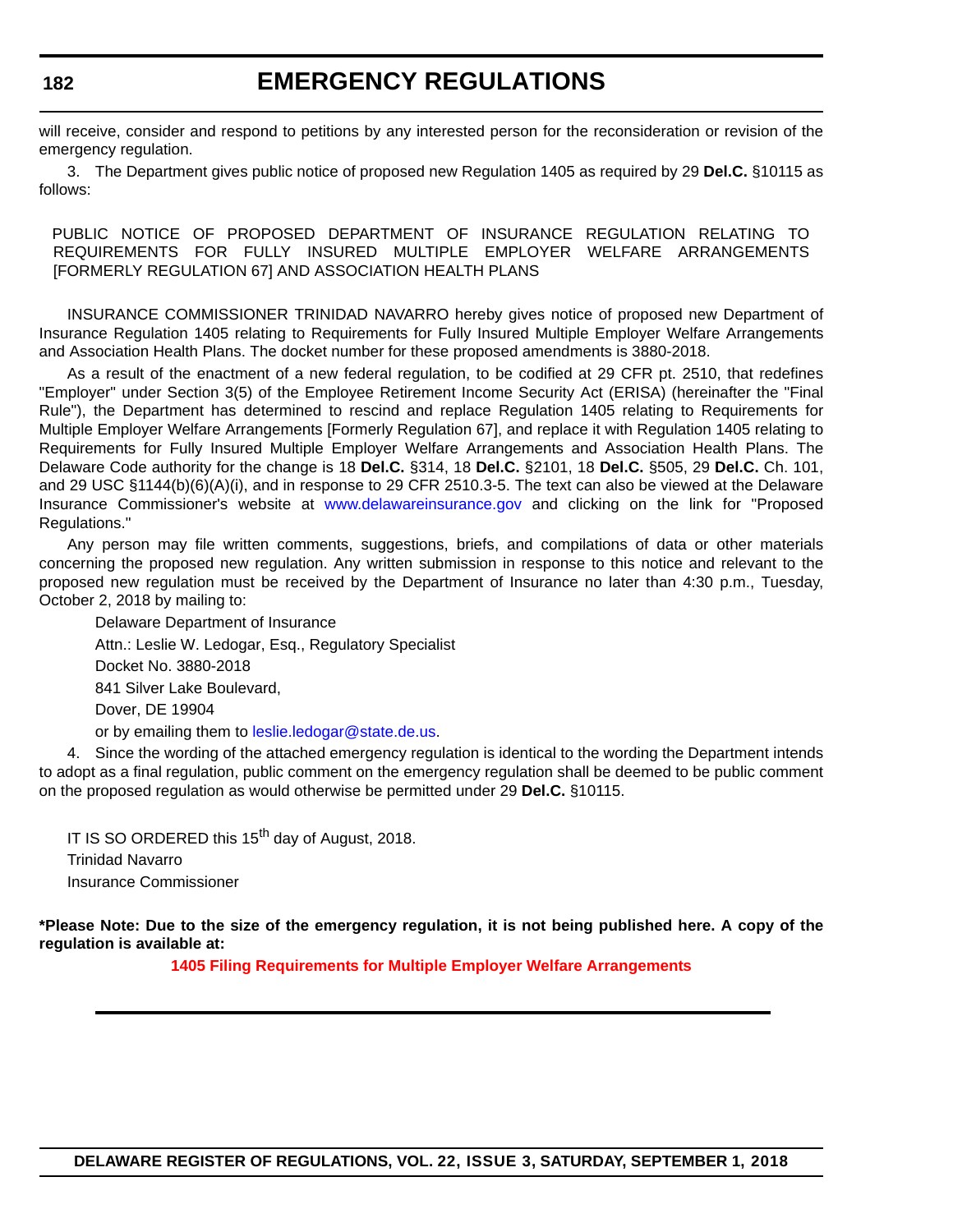#### **Symbol Key**

<span id="page-10-0"></span>Arial type indicates the text existing prior to the regulation being promulgated. Underlined text indicates new text. Language which is stricken through indicates text being deleted.

#### **Proposed Regulations**

Under 29 **Del.C.** §10115 whenever an agency proposes to formulate, adopt, amend or repeal a regulation, it shall file notice and full text of such proposals, together with copies of the existing regulation being adopted, amended or repealed, with the Registrar for publication in the *Register of Regulations* pursuant to §1134 of this title. The notice shall describe the nature of the proceedings including a brief synopsis of the subject, substance, issues, possible terms of the agency action, a reference to the legal authority of the agency to act, and reference to any other regulations that may be impacted or affected by the proposal, and shall state the manner in which persons may present their views; if in writing, of the place to which and the final date by which such views may be submitted; or if at a public hearing, the date, time and place of the hearing. If a public hearing is to be held, such public hearing shall not be scheduled less than 20 days following publication of notice of the proposal in the *Register of Regulations*. If a public hearing will be held on the proposal, notice of the time, date, place and a summary of the nature of the proposal shall also be published in at least 2 Delaware newspapers of general circulation. The notice shall also be mailed to all persons who have made timely written requests of the agency for advance notice of its regulation-making proceedings.

#### **[DEPARTMENT OF AGRICULTURE](https://agriculture.delaware.gov/food-products-inspection/) [FOOD PRODUCTS INSPECTION](https://agriculture.delaware.gov/food-products-inspection/)**

Statutory Authority: 3 Delaware Code, Section 101(1), (3) and (6) (3 **Del.C.** §101(1), (3) & (6))

#### **PUBLIC NOTICE**

#### **[302 Produce Safety Regulations](#page-3-0)**

#### **Summary**

The Department of Agriculture proposes to amend its Regulations adopted in accordance with Title 3, Chapter 1 of the Delaware Code to add new Produce Safety Regulations at 3 **DE Admin. Code** 302. The purpose of the amended regulations is to establish the procedures for farm registration, produce inspection, on-farm produce and environmental sampling, and addressing non-compliance of regulated farms under the federal Food Safety Modernization Act. Title 21 of the CFR Part 112 of the Code of Federal Regulations. Other regulations issued by the Department of Agriculture are not affected by this proposal. The Department of Agriculture is issuing these proposed regulations in accordance with Title 3 of the Delaware Code. This notice is issued pursuant to the requirements of Chapter 101 of Title 29 of the Delaware Code.

#### **Comments**

A copy of the proposed regulations is being published in the September 1, 2018 edition of the Delaware *Register of Regulations*. A copy is also on file in the office of the Department of Agriculture, 2320 South DuPont Highway, Dover, Delaware 19901 and is available for inspection during regular office hours. Copies are also published online at the *Register of Regulations* website: [http://regulations.delaware.gov/services/](http://regulations.delaware.gov/services/current_issue.shtml) [current\\_issue.shtml](http://regulations.delaware.gov/services/current_issue.shtml).

Interested parties may offer written comments on the proposed regulations or submit written suggestions, data, briefs or other materials to the Department of Agriculture at the above address as to whether these proposed regulations should be adopted, rejected or modified. Pursuant to 29 **Del.C.** §10118(a), public comments must be received on or before October 1, 2018. Written materials submitted will be available for inspection at the above address.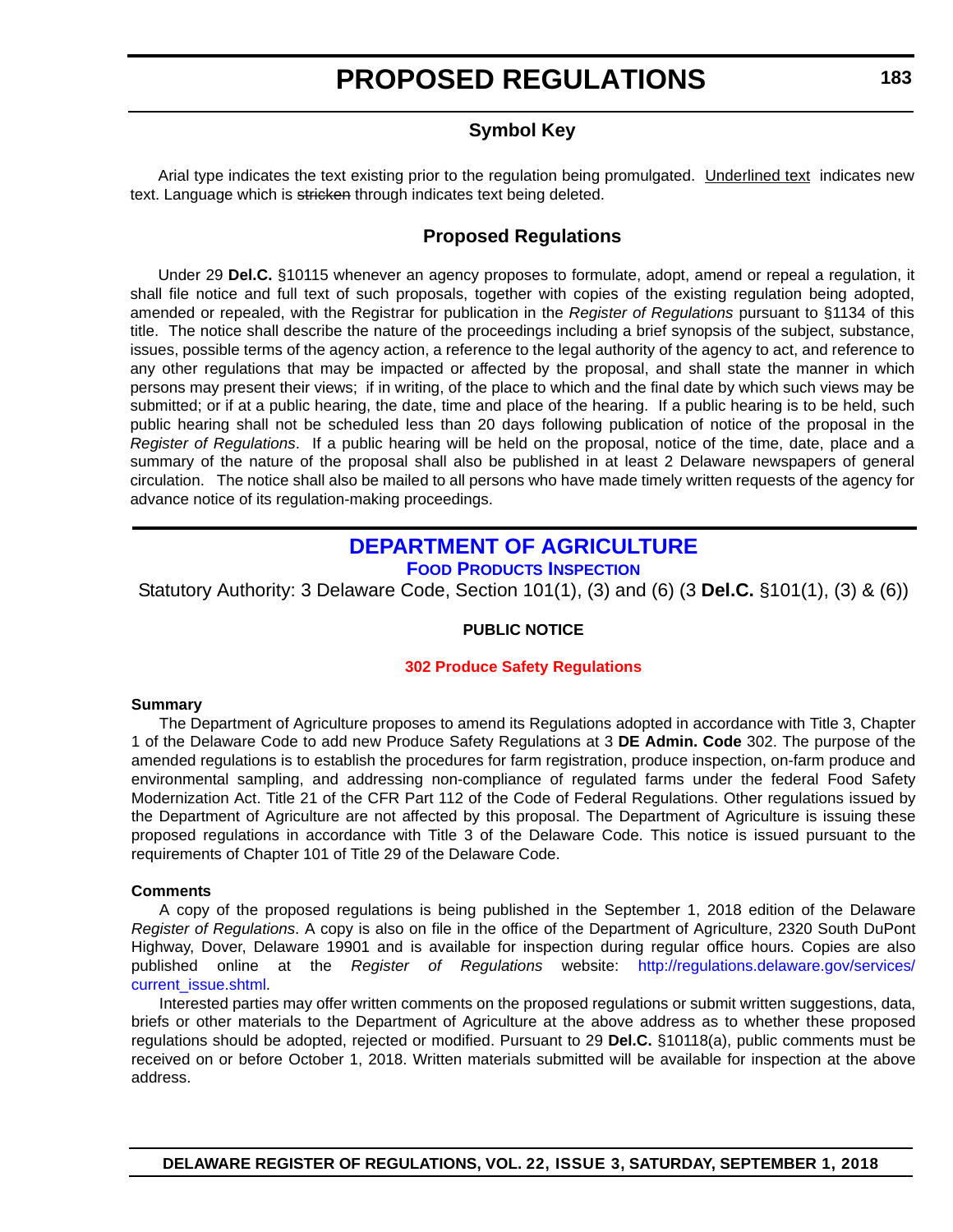#### **184**

### **PROPOSED REGULATIONS**

#### **Adoption of Proposed Regulation**

On or after October 1, 2018, following review of the public comment, the Department of Agriculture will determine whether to amend its regulations by adopting the proposed rules or make additional changes because of the public comments received.

#### **\*Please Note: The Regulatory Flexibility Analysis and Impact Statement for this regulation, as required by 29 Del.C. Ch. 104, is available at:**

**<http://regulations.delaware.gov/register/september2018/proposed/22 DE Reg 183RFA 09-01-18.pdf>**

#### **302 Produce Safety Regulations**

#### **1.0 Authority**

These regulations related to the federal Food Safety Modernization Act's Produce Safety Rule are promulgated pursuant to the authority provided in 3 **Del.C.** § 101 (1), (3), and (6).

#### **2.0 Purpose**

The Department of Agriculture has enforcement responsibility for the Produce Safety Rule of the Food Safety Modernization Act (FSMA), Title 21, Part 112 of the Code of Federal Regulations. The purpose of these proposed regulations is to establish the procedures for farm registration, produce inspection, on-farm produce and environmental sampling, and addressing non-compliance of regulated farms as currently appear in the FSMA and as the FSMA may be amended from time to time.

#### **3.0 Registration**

- 3.1 In order to determine the farms subject to the Food Safety Modernization Act Produce Safety Rule, the Department of Agriculture will require that all farms within Delaware that grow produce register with the Department of Agriculture.
- 3.2 The registration form, available from the Department of Agriculture, shall include at a minimum the following required fields:
	- 3.2.1 Name
	- 3.2.2 Address
	- 3.2.3 Farm Location(s)
	- 3.2.4 Telephone number and email address of owner/producer
	- 3.2.5 Approximate average annual income from produce sales
	- 3.2.6 Description of all produce grown
	- 3.2.7 Seasonal Growing Period
- 3.3 The registration form may include additional fields as determined by the Department of Agriculture.
- 3.4 Forms will be provided by the Department of Agriculture and must be returned to the Department of Agriculture upon completion. The Department of Agriculture may provide the registration forms in electronic format. Other timely information may also be sent to the registrants.

#### **4.0 Inspections**

- 4.1 Department of Agriculture personnel are authorized, at any time, to enter any farm or facility that grows, harvests, packs or holds produce for human consumption to:
	- 4.1.1 Inspect the farm or facility to determine whether the rules promulgated under these regulations are being violated.
	- 4.1.2 Request to review and copy the farm or facility's records pursuant to the federal regulations on recordkeeping.
	- 4.1.3 Secure and test samples as needed to verify compliance.
- 4.2 Inspection Results will be given in an Inspectional Report form.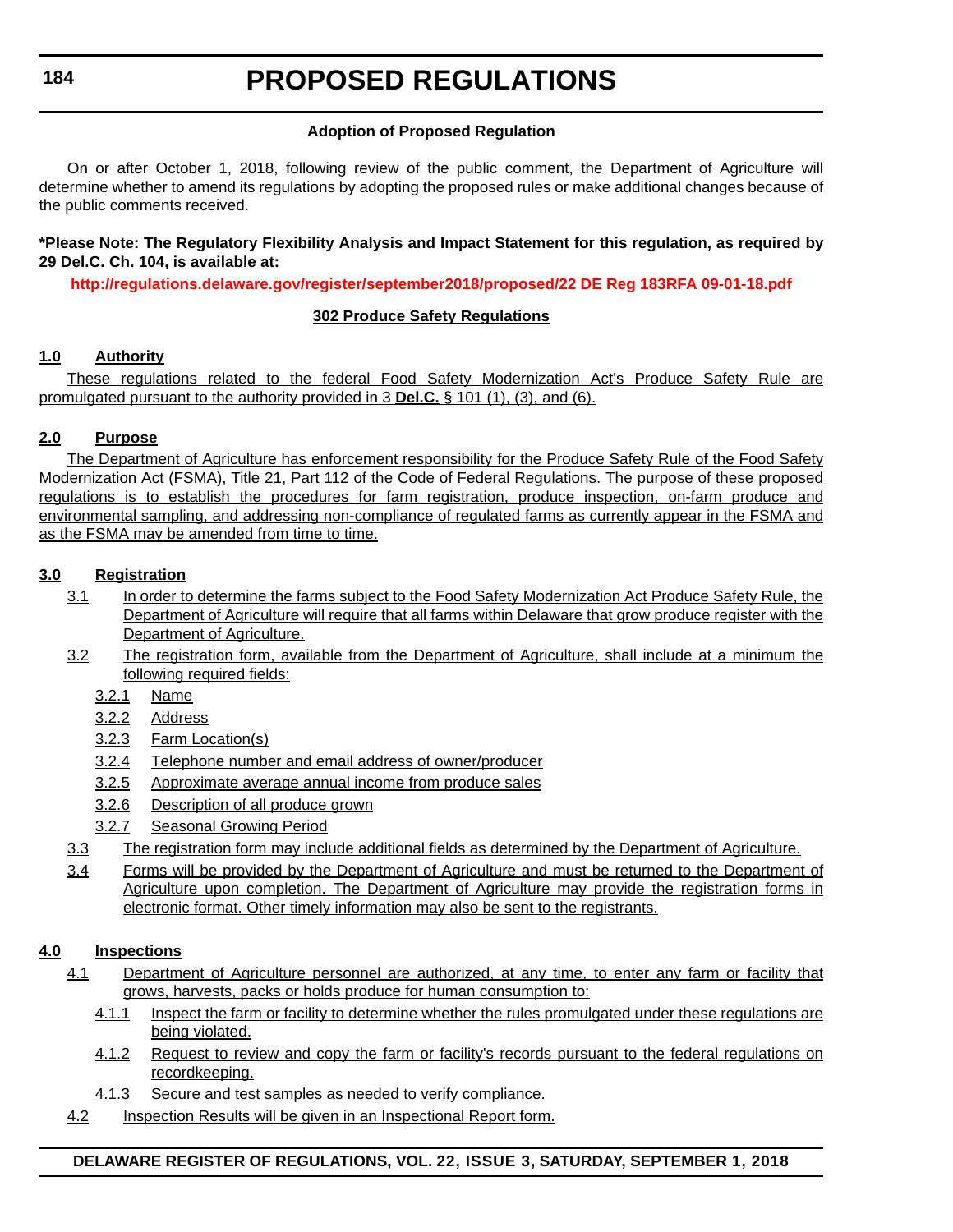#### **5.0 Product Retention and Condemnation**

- 5.1 In the event that the Department of Agriculture discovers produce that is contaminated, unfit for consumption, or otherwise in violation of these regulations, the Department of Agriculture is authorized at all times to seize, take possession of, condemn, destroy, or require the destruction of any covered produce that the Department of Agriculture believes to be in violation of 21 C.F.R Part 112. Enforcement actions may continue to be imposed until corrective actions are taken by the owner/ producer in violation.
- 5.2 If objectionable conditions are found, the Inspector (working under federal authority) is obligated to report the findings to the Food and Drug Administration (FDA) and work in collaboration with FDA to control/rectify the situation.

#### **6.0 Program Termination**

These regulations shall remain in effect for the duration of the federal Food Safety Modernization Act's Produce Safety Rule. If the federal Produce Safety Rule is abolished, then the Department of Agriculture may also abolish these regulations.

#### **7.0 Violations and Hearing Procedures**

- 7.1 Failure to comply with this chapter shall result in the assessment of a civil penalty.
- 7.2 No civil penalty shall be imposed until an administrative hearing is held before the Secretary of Agriculture or the Secretary's designee. No civil penalty shall be assessed unless the person charged shall have been given notice and opportunity for a hearing on such charge in accordance with Chapter 101 of Title 29 of the Delaware Code. The Secretary or the Secretary's designee shall mail a written decision to the alleged violator within 30 days after the conclusion of the administrative hearing. Failure to comply with the 30-day period shall have no effect on the Secretary's or designee's decision.
- 7.3 The person(s) charged with a violation of these regulations will be notified in writing of the date and time of the aforementioned administrative hearing. The aforementioned person(s) shall have the right to appear in person, to be represented by counsel and to provide witnesses in his or her behalf.
- 7.4 The Secretary or the Secretary's designee, for the purposes of investigation of a possible violation of these regulations and for its hearings, may issue subpoenas, compel the attendance of witnesses, administer oaths, take testimony and compel the production of documents. In case any person summoned to testify or to produce any relevant or material evidence refuses to do so without reasonable cause, the Department of Agriculture may compel compliance with the subpoena by filing a motion to compel in Superior Court which shall have jurisdiction over this matter.
	- 7.4.1 The Department of Agriculture shall preserve a record of the proceedings and a transcript may be purchased by any interested person.

#### **8.0 Appeal**

A person who feels aggrieved by the Department of Agriculture as a result of the administrative hearing held under the authority of this chapter may file an appeal, within 30 days, with the Superior Court. Written notice of such appeal, together with the grounds therefor, shall be served upon the Secretary of the Department of Agriculture.

#### **9.0 Civil Penalties**

- 9.1 Any person who interferes with the Department of Agriculture in the enforcement of this chapter, as determined in an administrative hearing, shall be assessed a civil penalty of no less than \$1,000 nor more than \$5,000 on each count.
- 9.2 Any person who is not a Department of Agriculture employee or its authorized representative who removes markings placed by the Department of Agriculture for the purpose of identification is interfering with the Department of Agriculture's enforcement of these regulations, as determined in an administrative hearing, and shall be assessed a civil penalty of no less than \$1,000 nor more than \$5,000 on each count.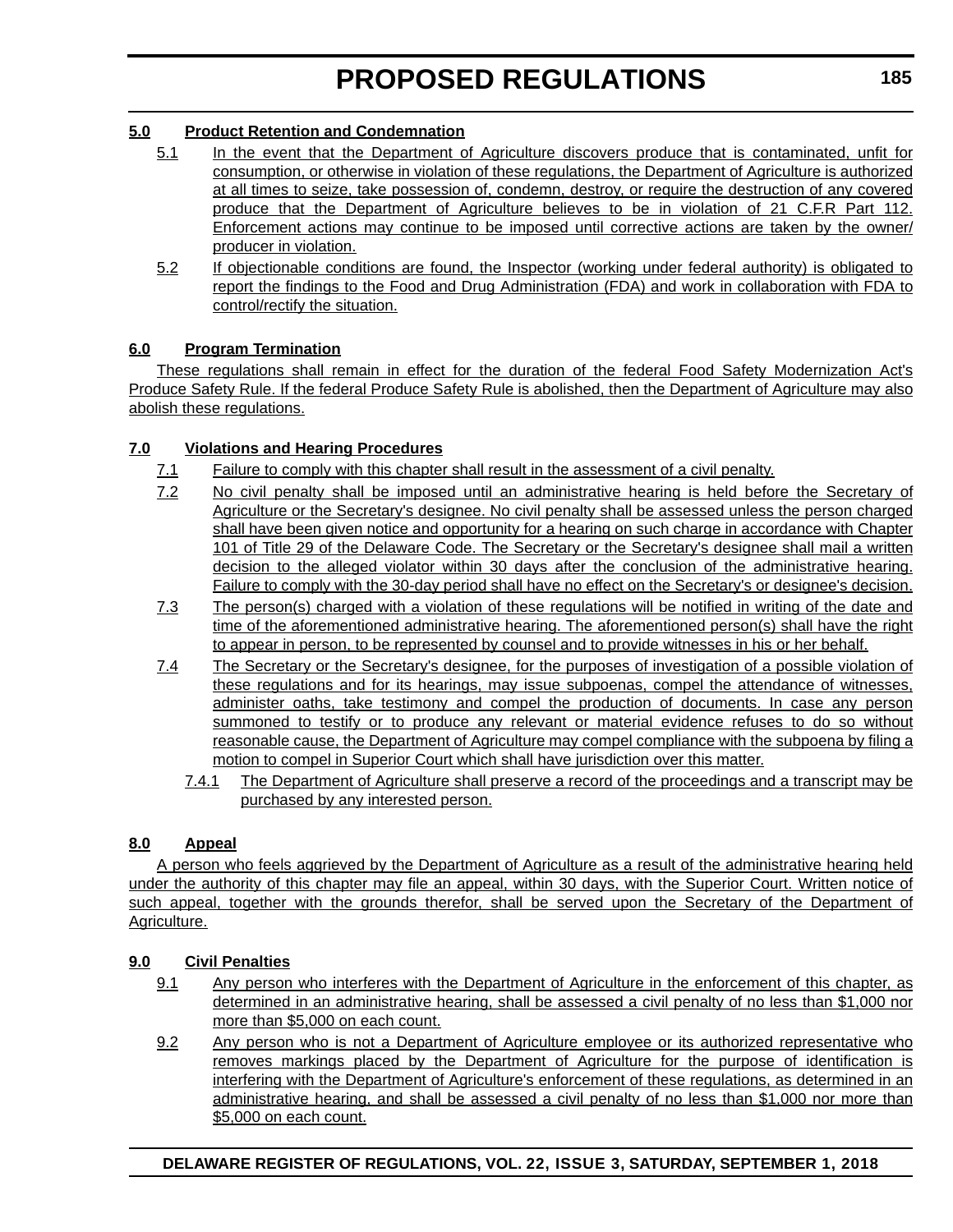- <span id="page-13-0"></span>9.3 Any person(s) who willfully or knowingly ships contaminated produce, as determined in an administrative hearing, shall be assessed a civil penalty of no less than \$1,000 nor more than \$5,000 on each count.
- 9.4 Any person(s) who refuses to comply with these regulations shall be assessed a civil penalty of no less than \$1,000 nor more than \$5,000 for each violation.
- 9.5 The payment of penalties assessed under this chapter may be made on a payment schedule approved by the Secretary or the Secretary's designee.

#### **[DEPARTMENT OF EDUCATION](https://www.doe.k12.de.us/) OFFICE OF [THE SECRETARY](https://pubapps.doe.k12.de.us/EducationalDirectoryPublic/pages/DDOE/Branches.aspx?page=branches&BID=1)**

Statutory Authority: 14 Delaware Code, Section 122(b) and 303(a) (14 **Del.C.** §§122(b) & 303(a))

14 **DE Admin. Code** 1008

#### **PUBLIC NOTICE**

#### **Education Impact Analysis Pursuant to 14 Del.C. Section 122(d)**

#### **[1008 DIAA Junior High and Middle School Interscholastic Athletics](#page-3-0)**

#### **A. TYPE OF REGULATORY ACTION REQUESTED**

Amendment to Existing Regulation

#### **B. SYNOPSIS OF SUBJECT MATTER OF REGULATION**

Pursuant to 14 **Del.C.** Sections 122(b) and 303(a), the Secretary of Education seeks the approval of the State Board of Education to amend 14 **DE Admin. Code** 1008 DIAA Junior High and Middle School Interscholastic Athletics. The Delaware Interscholastic Athletic Association ("DIAA"), working in consultation and cooperation with the Department of Education, developed the amendments to 14 **DE Admin. Code** 1008. The amendments include adding five defined terms to subsection 1.1; revising the Junior High and Middle School Transfer Rule (subsection 2.4), Passing Work Rule (subsection 2.6), and Years of Participation Rule (subsection 2.7) to be consistent with changes to 14 **DE Admin. Code** 1009 DIAA High School Interscholastic Athletics that went into effect in 2017; clarifying the concussion protocol in Section 3.0; specifying the required concussion training course for coaches in Section 7.0; adding the requirement that all football coaches complete Heads Up Football training to subsection 7.4; and revising subsection 7.6, which concerns coaching out of season, in accordance with Senate Concurrent Resolution No. 79.

Persons wishing to present their views regarding this matter may do so in writing by the close of business on or before October 2, 2018 to the Department of Education, Office of the Secretary, Attn: Regulation Review, 401 Federal Street, Suite 2, Dover, Delaware 19901 or email to [DOEregulations.comment@doe.k12.de.us](mailto:DOEregulations.comment@doe.k12.de.us). A copy of this regulation may be viewed online at the Registrar of Regulation's website, [http://regulations.delaware.gov/](http://regulations.delaware.gov/services/current_issue.shtml) [services/current\\_issue.shtml](http://regulations.delaware.gov/services/current_issue.shtml) or obtained at the Department of Education's Office of the Secretary, located at the address above.

#### **C. IMPACT CRITERIA**

1. Will the amended regulation help improve student achievement as measured against state achievement standards? The amended regulation concerns interscholastic athletics at the junior high and middle school level.

2. Will the amended regulation help ensure that all students receive an equitable education? The amended regulation concerns interscholastic athletics at the junior high and middle school level.

3. Will the amended regulation help to ensure all students' health and safety are adequately protected? The amended regulation is intended, in part, to help ensure all students' health and safety are adequately protected.

4. Will the amended regulation help to ensure that all students' legal rights are respected? The amended regulation is related to interscholastic athletics at the junior high and middle school level.

#### **DELAWARE REGISTER OF REGULATIONS, VOL. 22, ISSUE 3, SATURDAY, SEPTEMBER 1, 2018**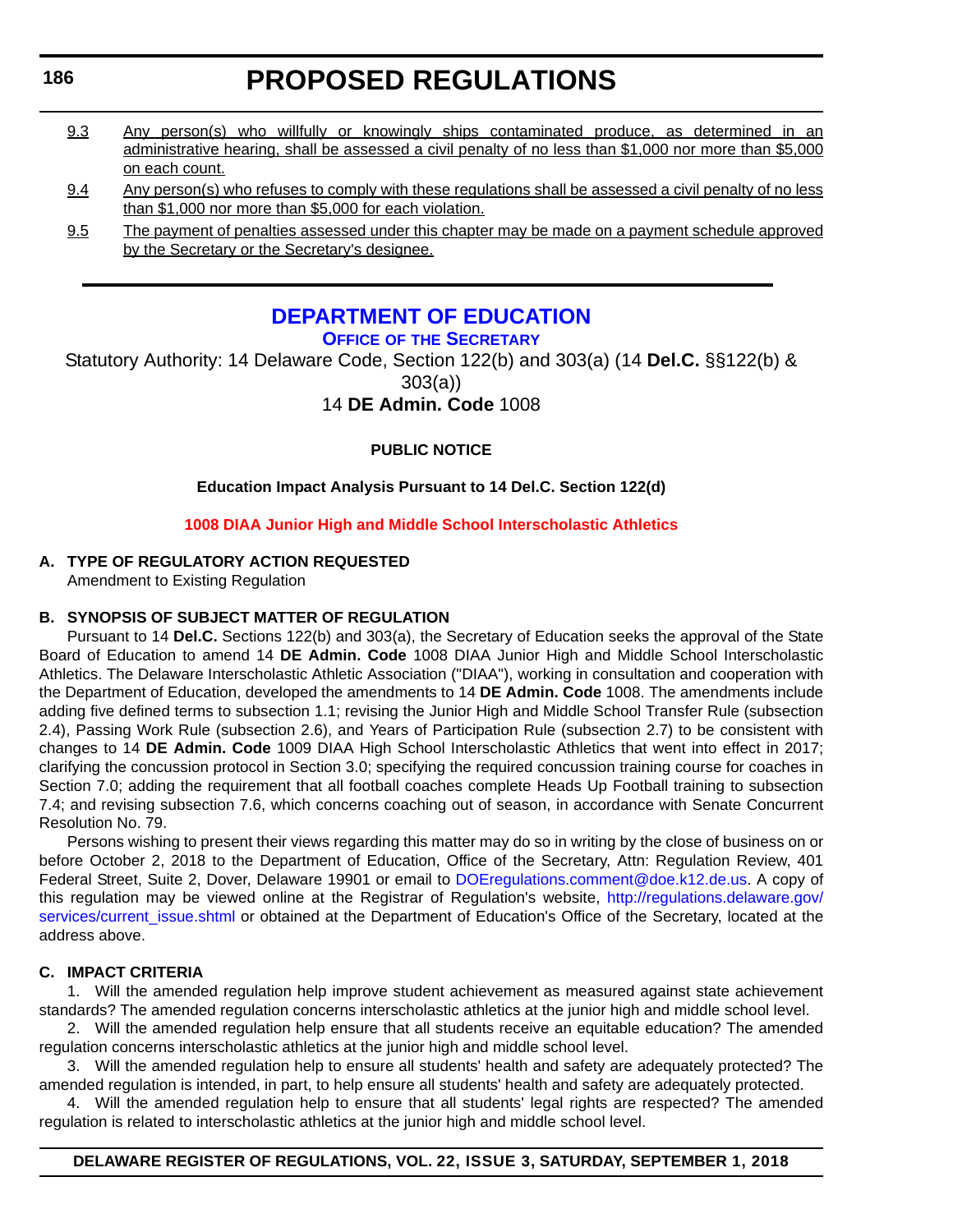<span id="page-14-0"></span>5. Will the amended regulation preserve the necessary authority and flexibility of decision-makers at the local board and school level? The amended regulation does not change authority and flexibility of decision makers at the local board and school level.

6. Will the amended regulation place unnecessary reporting or administrative requirements or mandates upon decision makers at the local board and school levels? The amended regulation does not place unnecessary reporting or administrative requirements or mandates upon decision makers at the local board and school levels.

7. Will decision making authority and accountability for addressing the subject to be regulated be placed in the same entity? The decision making authority and accountability for addressing the subject to be regulated will be placed in the same entity.

8. Will the amended regulation be consistent with and not an impediment to the implementation of other state educational policies, in particular to state educational policies addressing achievement in the core academic subjects of mathematics, science, language arts, and social studies? The amended regulation is consistent with, and not an impediment to, the implementation of other state educational policies.

9. Is there a less burdensome method for addressing the purpose of the amended regulation? There is not a less burdensome method for addressing the purpose of the amended regulation.

10. What is the cost to the state and to the local school boards of compliance with the adopted regulation? There is no expected cost to the state and to the local school boards of complying with the amended regulation.

#### **\*Please Note:**

**(1) The Regulatory Flexibility Analysis and Impact Statement for this regulation, as required by 29 Del.C. Ch. 104, is available at:**

#### **<http://regulations.delaware.gov/register/september2018/proposed/22 DE Reg 186RFA 09-01-18.pdf>**

**(2) Due to the size of the proposed regulation, it is not being published here. A copy of the regulation is available at:**

**[1008 DIAA Junior High and Middle School Interscholastic Athletics](http://regulations.delaware.gov/register/september2018/proposed/22 DE Reg 186 09-01-18.htm)** 

#### **OFFICE OF [THE SECRETARY](https://pubapps.doe.k12.de.us/EducationalDirectoryPublic/pages/DDOE/Branches.aspx?page=branches&BID=1)**

Statutory Authority: 14 Delaware Code, Section 122(b) and 303(a) (14 **Del.C.** §§122(b) & 303(a)) 14 **DE Admin. Code** 1009

#### **PUBLIC NOTICE**

#### **Education Impact Analysis Pursuant to 14 Del.C. Section 122(d)**

#### **[1009 DIAA High School Interscholastic Athletics](#page-3-0)**

#### **A. TYPE OF REGULATORY ACTION REQUESTED**

Amendment to Existing Regulation

#### **B. SYNOPSIS OF SUBJECT MATTER OF REGULATION**

Pursuant to 14 **Del.C.** Sections 122(b) and 303(a), the Secretary of Education seeks the approval of the State Board of Education to amend 14 **DE Admin. Code** 1009 High School Interscholastic Athletics. The Delaware Interscholastic Athletic Association ("DIAA"), working in consultation and cooperation with the Department of Education, developed the amendments to 14 **DE Admin. Code** 1009. The amendments include adding two defined terms to subsection 1.1; clarifying the concussion protocol in Section 3.0; specifying the required concussion training course for coaches in Section 7.0; adding the requirement that all football coaches complete Heads Up Football training to subsection 7.4; and revising subsection 7.6, which concerns coaching out of season, in accordance with Senate Concurrent Resolution No. 79.

Persons wishing to present their views regarding this matter may do so in writing by the close of business on or before October 2, 2018 to the Department of Education, Office of the Secretary, Attn: Regulation Review, 401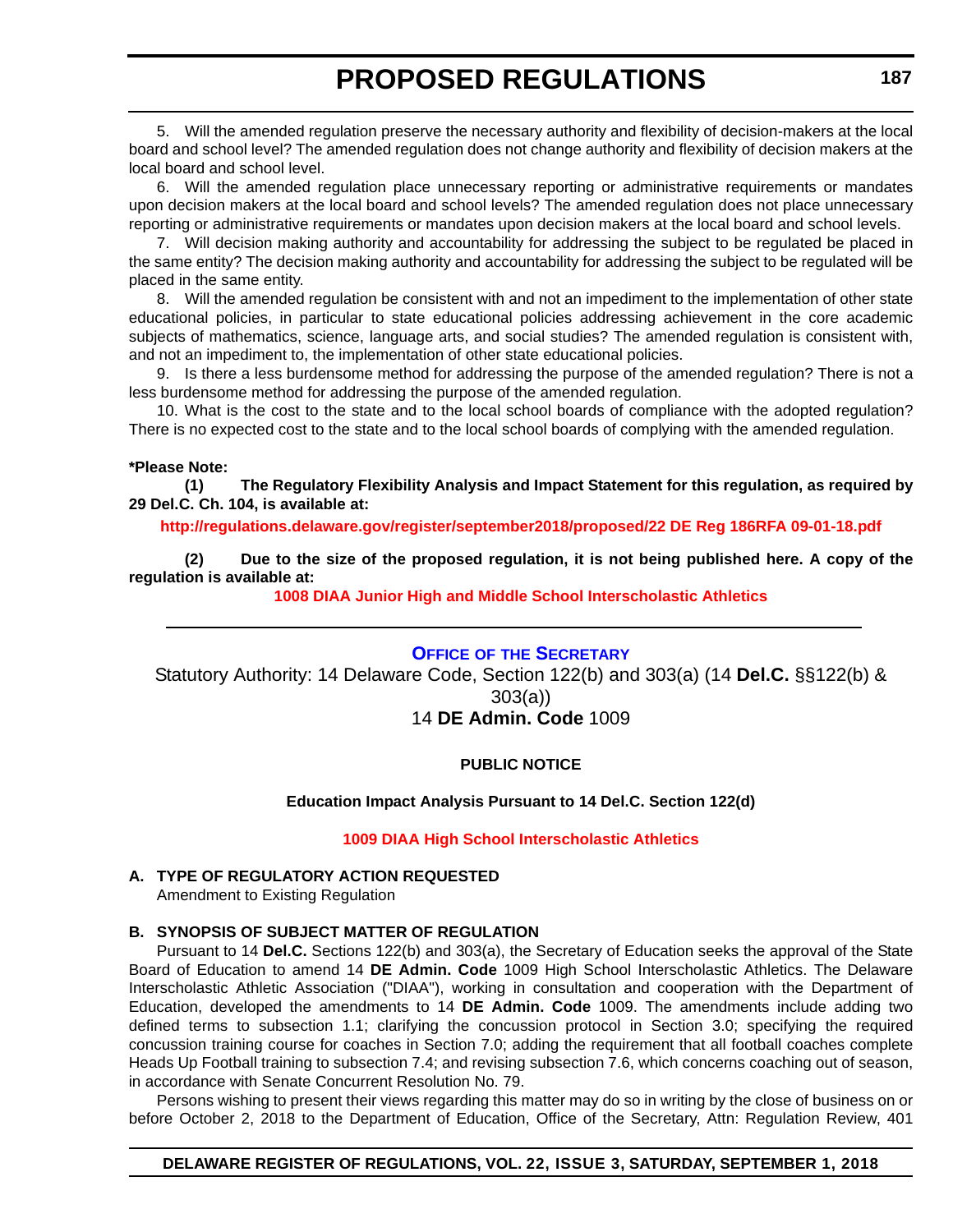Federal Street, Suite 2, Dover, Delaware 19901 or email to [DOEregulations.comment@doe.k12.de.us](mailto:DOEregulations.comment@doe.k12.de.us). A copy of this regulation may be viewed online at the Registrar of Regulation's website, [http://regulations.delaware.gov/](http://regulations.delaware.gov/services/current_issue.shtml) services/current issue.shtml or obtained at the Department of Education's Office of the Secretary, located at the address above.

#### **C. IMPACT CRITERIA**

1. Will the amended regulation help improve student achievement as measured against state achievement standards? The amended regulation concerns interscholastic athletics at the high school level.

2. Will the amended regulation help ensure that all students receive an equitable education? The amended regulation concerns interscholastic athletics at the high school level.

3. Will the amended regulation help to ensure all students' health and safety are adequately protected? The amended regulation is intended, in part, to help ensure all students' health and safety are adequately protected.

4. Will the amended regulation help to ensure that all students' legal rights are respected? The amended regulation is related to interscholastic athletics at the high school level.

5. Will the amended regulation preserve the necessary authority and flexibility of decision-makers at the local board and school level? The amended regulation does not change authority and flexibility of decision makers at the local board and school level.

6. Will the amended regulation place unnecessary reporting or administrative requirements or mandates upon decision makers at the local board and school levels? The amended regulation does not place unnecessary reporting or administrative requirements or mandates upon decision makers at the local board and school levels.

7. Will decision making authority and accountability for addressing the subject to be regulated be placed in the same entity? The decision making authority and accountability for addressing the subject to be regulated will be placed in the same entity.

8. Will the amended regulation be consistent with and not an impediment to the implementation of other state educational policies, in particular to state educational policies addressing achievement in the core academic subjects of mathematics, science, language arts, and social studies? The amended regulation is consistent with, and not an impediment to, the implementation of other state educational policies.

9. Is there a less burdensome method for addressing the purpose of the amended regulation? There is not a less burdensome method for addressing the purpose of the amended regulation.

10. What is the cost to the state and to the local school boards of compliance with the adopted regulation? There is no expected cost to the state and to the local school boards of complying with the amended regulation.

**\*Please Note: The Regulatory Flexibility Analysis and Impact Statement for this regulation, as required by 29 Del.C. Ch. 104, is available at:**

**<http://regulations.delaware.gov/register/september2018/proposed/22 DE Reg 187RFA 09-01-18.pdf>**

#### **1009 DIAA High School Interscholastic Athletics**

#### **1.0 National Federation of State High Schools, Conferences, Contracts, Equivalency Rules, and Definitions**

1.1 Definitions

The following words and terms, when used in this regulation, shall have the following meaning unless the context clearly indicates otherwise:

#### *(Break in Continuity Within Section)*

"**Qualified Healthcare Professional**" means a Doctor of Medicine (MD); a Doctor of Osteopathic Medicine (DO); or a school nurse, nurse practitioner, physician assistant, or athletic trainer. Qualified Healthcare Professionals shall be licensed by their state and in good standing with the State of Delaware.

"**Qualified Physician**" means a Doctor of Medicine (MD) or a Doctor of Osteopathic Medicine (DO) who is licensed by their state and in good standing with the State of Delaware.

"**Relative Caregiver**" means, pursuant to 14 **Del.C.** §202(f)(1), an adult who, by blood, marriage or adoption, is the child's great grandparent, grandparent, step grandparent, great aunt, aunt, step aunt, great uncle, uncle, step uncle, step parent, brother, sister, step brother, step sister, half brother, half

#### **DELAWARE REGISTER OF REGULATIONS, VOL. 22, ISSUE 3, SATURDAY, SEPTEMBER 1, 2018**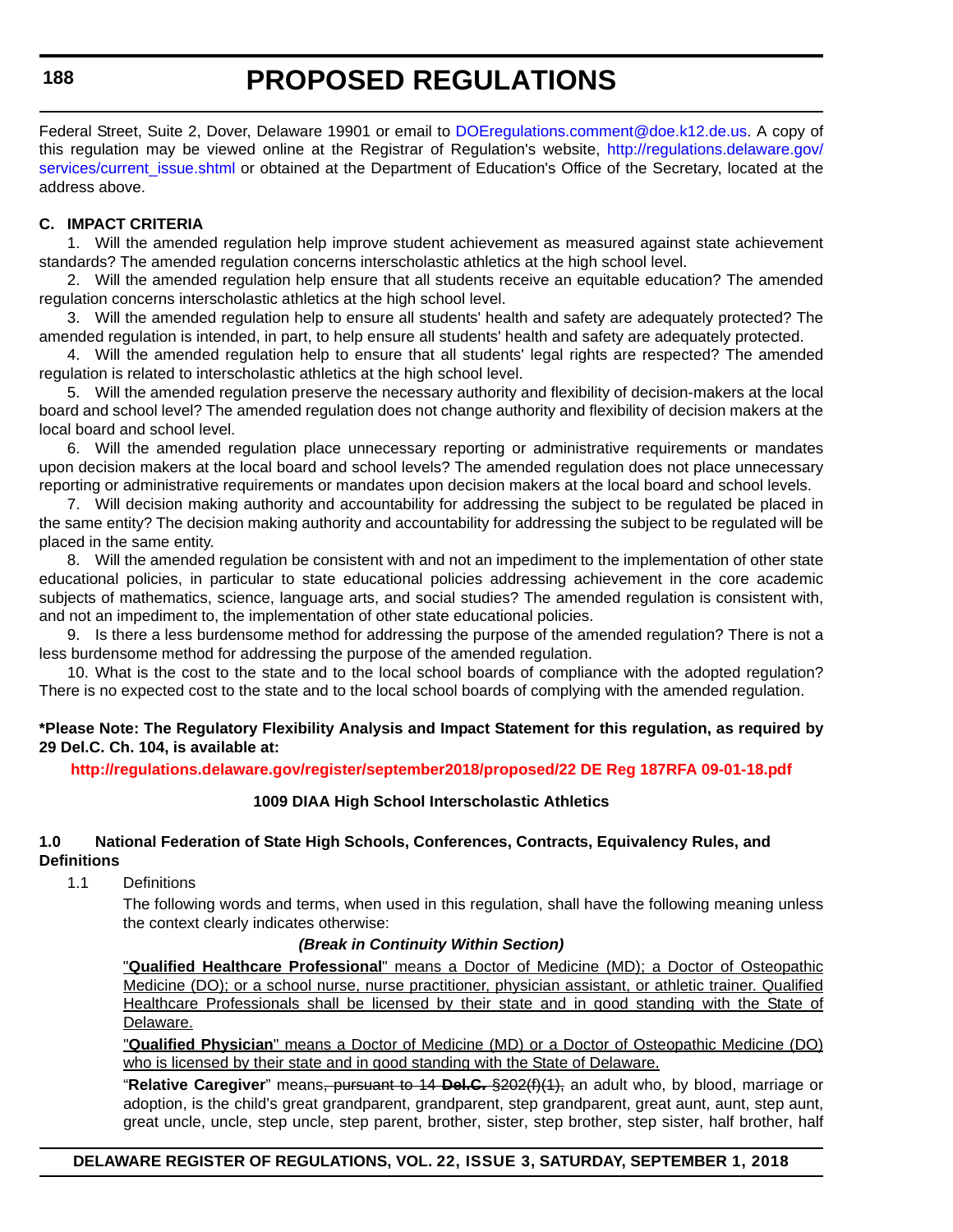sister, niece, nephew, first cousin or first cousin once removed but who does not have legal custody or legal guardianship of the student.

#### *(Break in Continuity Within Section)*

**"State Board"** means the State Board of Education of the State of Delaware pursuant to 14 **Del.C.** §104.

#### *(Break in Continuity of Sections)*

#### **3.0 Physical Examinations, Concussion Protocol, Weight Control Program for Wrestling and Required Medical Personnel in Attendance at All Football Games**

- 3.1 Physical examinations
	- 3.1.1 A student shall not be eligible to try out, practice, scrimmage, or compete in an interscholastic contest unless a licensed physician  $(M.D-MD$  or  $D.O.DO$ ), a licensed nurse practitioner, or a licensed physician's assistant verifies in writing on or after April 1 and before beginning such athletic activity for the current school year that the student has been adequately examined within the last 12 months and is cleared medically to participate. However, should any conditions found in subsection 3.1.3 of this regulation occur since the last examination, a reexamination is required before the student can be medically cleared. A student who participates in a contest without a preparticipation physical evaluation shall be considered an ineligible athlete and the athlete and the school shall be subject to the penalties stipulated in subsection 2.10.
	- 3.1.2 A DIAA approved form certifying the examination as well as the parent's, legal guardian's, or Relative Caregiver's consent, shall be on file with the administrative head of the school Administrative Head of School prior to the student participating in a practice, scrimmage, or game.

#### *(Break in Continuity Within Section)*

- 3.1.4 The medical history of the student should shall be available at the time of each examination.
- 3.1.5 A player is temporarily ineligible to participate if the player who is otherwise properly certified to participate in interscholastic athletics is physically unable to participate due to illness or injury for five (5) consecutive days on which a practice, scrimmage or contest is held. Prior to resuming participation, the player must present to the administrative head of school Administrative Head of School or his or her designee, a statement from a licensed physician (MD or DO), a nurse practitioner, or a physician's assistant that the player is again physically able to participate. If a player is physically unable to participate due to a head injury, the concussion protocol in subsection 3.2 shall be followed.

#### 3.1.63.2 Concussion Protocol

- 3.1.6.1 The DIAA Board of Directors shall adopt a concussion protocol. The concussion protocol may be amended or updated as necessary by the Sports Medicine Advisory Committee with approval of the DIAA Board of Directors.
- 3.1.6.2 The concussion protocol shall require that any athlete removed from play for a suspected concussion must be evaluated by a qualified healthcare professional. If the qualified health care professional is unable to rule out a concussion, the athlete must be referred for further evaluation and written clearance before the athlete may return to play. A qualified healthcare professional shall be defined as a MD or DO; or school nurse, nurse practitioner, physician assistant, or athletic trainer, with collaboration and/or supervision by a MD or DO as required by their professional state laws and regulations. The qualified healthcare professional must be licensed by their state, be in good standing with the State of Delaware, and if the evaluation is provided on site, must also be approved or appointed by the administrative head of school or designee, or the DIAA Executive Director.
- 3.1.6.3 The concussion protocol shall require that an athlete receive written clearance to return to play when the athlete received a concussion or the qualified healthcare professional was unable to rule out a concussion. Written clearance for return to play after a concussion shall be from a qualified physician (MD/DO) only.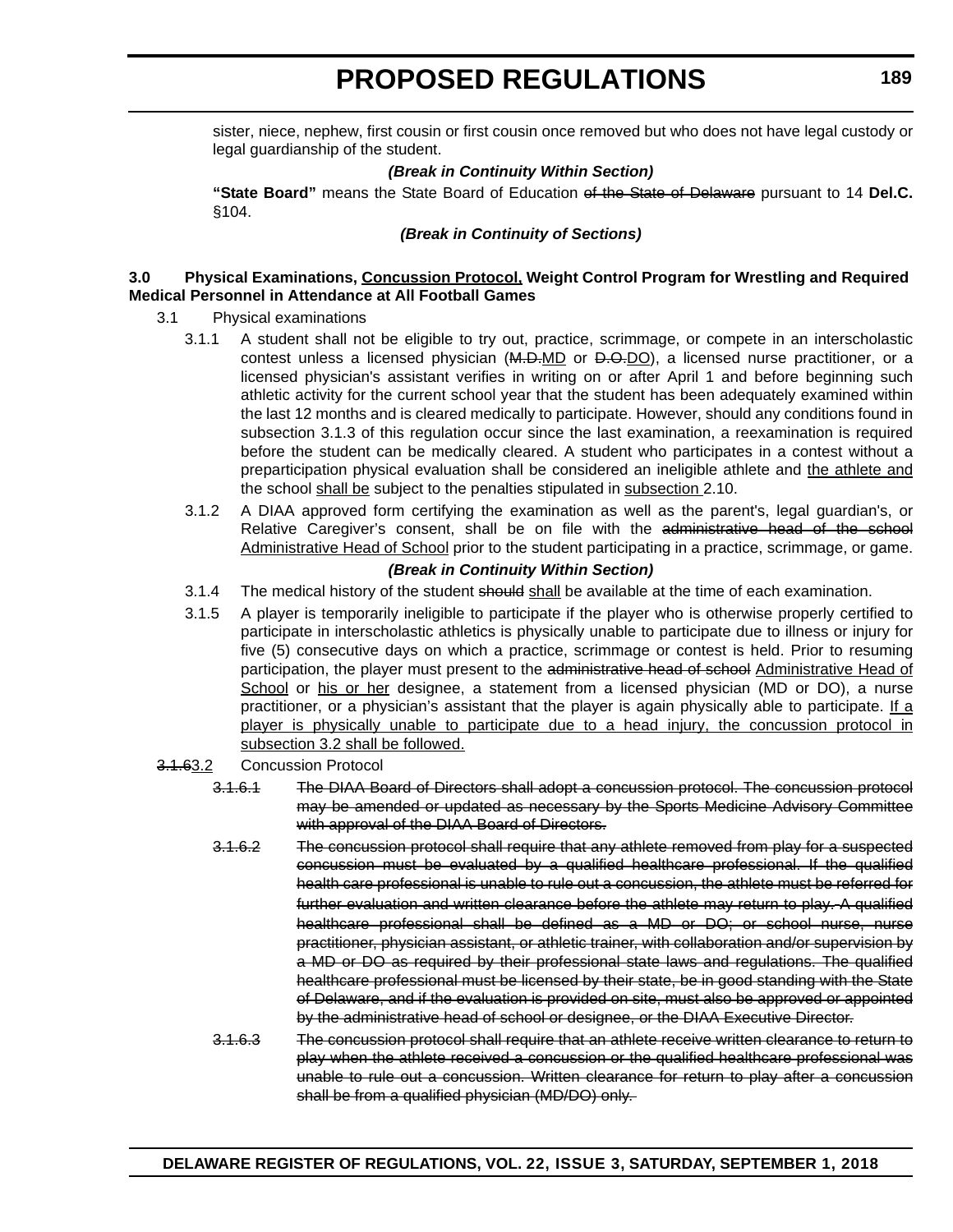- 3.1.6.4 Failure to comply with medical requirements of the DIAA concussion protocol shall result in that individual or school being considered ineligible and shall be penalized according to DIAA regulation 2.10.
- 3.2.1 If an athlete is suspected of sustaining a concussion or exhibits signs or symptoms of a concussion, he or she shall be removed from the practice or game immediately.
- 3.2.2 A Qualified Healthcare Professional shall determine whether an apparent concussion has occurred. The Qualified Healthcare Professional shall be approved by the host to provide on-site evaluations of athletes who are suspected of sustaining a concussion or exhibit signs or symptoms of a concussion. If a Qualified Healthcare Professional is not present or is not appointed or approved by the host, the injury shall be treated as a concussion and the athlete shall not return to play until he or she is evaluated by a Qualified Healthcare Professional in an appropriate medical setting.
- 3.2.3 If a Qualified Healthcare Professional determines that an athlete did not sustain a concussion, the athlete may return to play.
- 3.2.4 If a Qualified Healthcare Professional determines that the athlete sustained a concussion or is unable to rule out a concussion, the athlete shall be referred for further evaluation by a Qualified Physician. The athlete shall be ineligible to participate in practices, scrimmages, or contests until he or she receives written clearance from a Qualified Physician on the DIAA Acute Concussion Evaluation (ACE) and Return to Play Form.
- 3.2.5 Failure to comply with the requirements of this regulation shall result in the athlete being considered ineligible. The athlete and member school shall be penalized according to subsection 2.10 of this regulation.
- 3.2.6 If an official observes an apparent injury, the official shall report the injury to the athlete's coach.
- 3.2.7 The Sports Medicine Advisory Committee may recommend amendments to the Concussion Protocol to the Rules and Regulations Committee and the Board.
- 3.23.3 Wrestling Weight Control Program
	- 3.2.43.3.1 For health and safety reasons, the DIAA State Wrestling Committee has established the Delaware Wrestling Weight Control Program which requires each wrestler to establish their minimum weight class via body composition testing. The Delaware Wrestling Weight Control Program as established by the DIAA State Wrestling Committee is adopted and may be amended or updated as necessary by the Delaware Wrestling Committee with approval of the HAA Board of Directors. The program requires hydration testing with a specific gravity not greater than 1.025, which immediately precedes the body composition assessment. A minimum weight class is determined by a body fat assessment. Male wrestlers may not compete at a weight class lower than 7% body fat and female wrestlers may not compete at a weight class lower than 12% body fat. Any wrestler's assessment that is below seven percent for males and twelve percent for females shall require a medical release signed by a licensed physician (MD or DO). The release shall not allow a wrestler to participate at a weight class below that for which the initial assessment allows. The program restricts wrestlers to an average weight loss of 1.5 percent a week, with descent, until the wrestler has reached the minimum weight determined by the initial body composition testing. A two-pound growth allowance shall be permitted on or after December 26<sup>th</sup> each year for wrestlers who have certified at their approved minimum weight class. Wrestlers shall not receive the two pound growth allowance until they have certified at their minimum weight.
		- 3.2.1.13.3.1.1 Wrestlers must certify at their minimum weight class on or before the last competition date for wrestling in order to be eligible to participate at their minimum weight class in the dual meet and state tournaments series including qualifying tournaments.
	- 3.2.23.3.2 The Delaware Wrestling Weight Control Program includes an online roster management program utilizing the National Wrestling Coaches Association weight management program. The program creates an "alpha master roster" which must be presented to the opposing coach or tournament director prior to weighing in. Each DIAA member school shall have access to the alpha master roster of all DIAA member schools.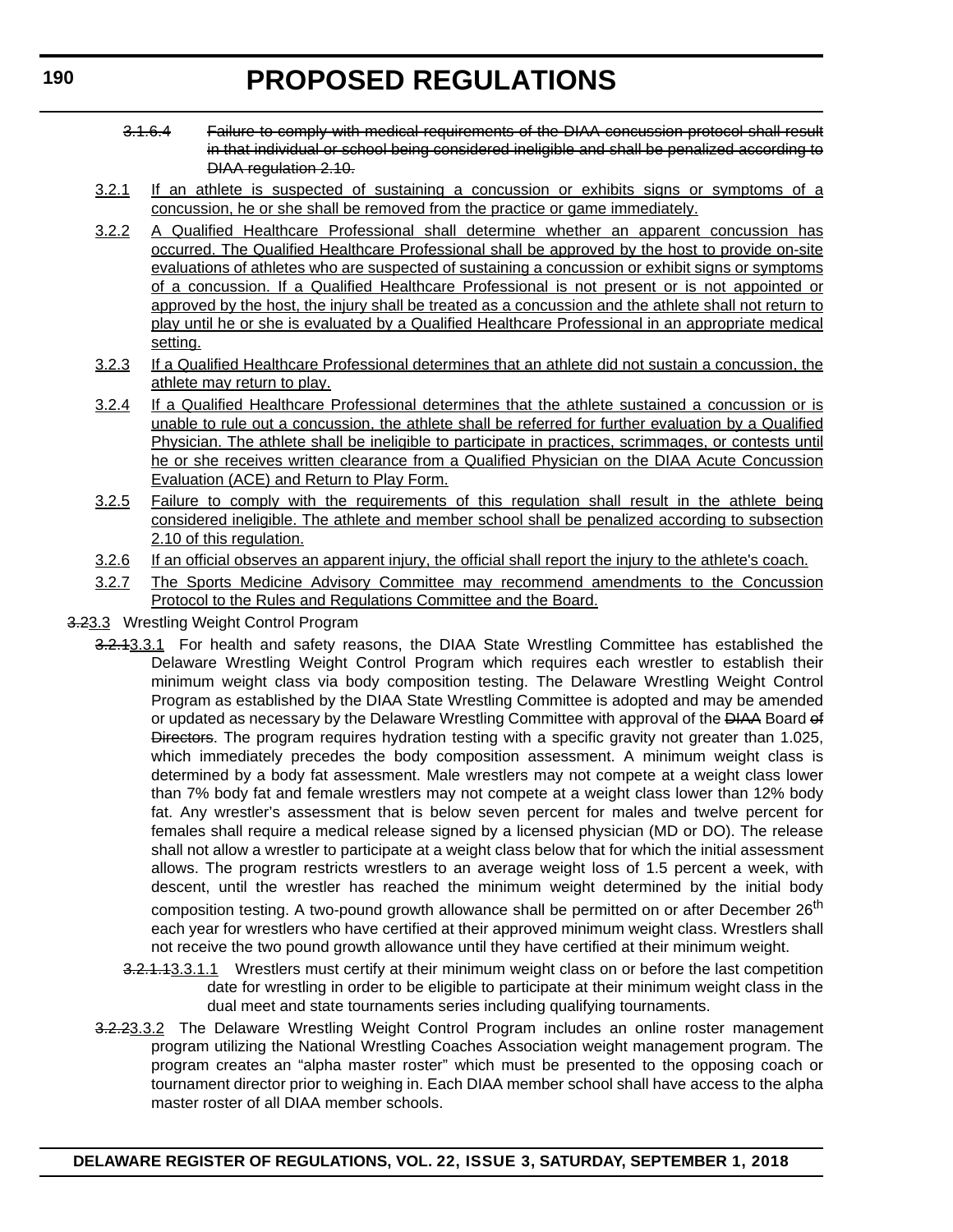- 3.33.4 Required Medical Personnel In Attendance at All Football Games
	- 3.3.13.4.1 Provision shall be made for a qualified healthcare professional Qualified Healthcare Professional to be present at all interscholastic football games in which a Member school School participates. A qualified health care professional shall be defined as an MD or DO; or school nurse, nurse practitioner, physician assistant, or athletic trainer with collaboration and/or supervision by a MD or DO as required by their professional state laws and regulations. The qualified healthcare professional must be licensed and in good standing with the State of Delaware and Qualified Healthcare Professional must be approved or appointed by the administrative head of school Administrative Head of School or his or her designee. The host school shall provide this service. Failure by the host school to provide this service shall result in a \$250.00 fine.

#### *(Break in Continuity of Sections)*

#### **7.0 Certified, Emergency, and Volunteer Coaches, Student Teaching and Coaching, and Coaching Out of Season**

- 7.1 Certified Coaches:
	- 7.1.1 Only those professional employees certified by the Department of Education and whose salary is paid by the State or local Board of Education, or in the case of charter and nonpublic schools by a similar governing body, if acceptable as a coach by the governing body, shall coach, assist in coaching, or direct member school teams in any district. The terms of employment must be for the regular school year and the professional assignment shall be no less than half of the school day, exclusive of coaching duties.
	- 7.1.2 All varsity head coaches (junior varsity if the school does not sponsor a varsity team) shall be required to attend the DIAA rules clinic for their sport or, if applicable, pass an open book rules examination supplied by the DIAA office. A school shall be assessed a \$50.00 fine and the head coach shall be placed on probation if the head coach fails to attend the DIAA rules clinic or pass the open book rules examination in their respective sport. Failure to comply for a second consecutive year shall result in the school being assessed a \$50.00 fine and the coach being suspended for up to five contests as determined by the Executive Director.

#### *(Break in Continuity Within Section)*

- 7.1.2.2 Certified coaches at all levels of competition shall be required to complete an approved concussion course the NFHS' "Concussion in Sports" course online through [NFHSlearn.com e](www.NFHSlearn.com)very two years.
- 7.2 Emergency Coaches
	- 7.2.1 An emergency coach shall be defined as an individual who is either not certified by the Department of Education, or is certified by the Department of Education but is not employed for the regular school year or whose professional assignment is less than half of the school day. An individual who meets the requirements of a certified coach but whose professional assignment is located in a different school or district than their coaching assignment shall not be considered an emergency coach by DIAA.

#### *(Break in Continuity Within Section)*

7.2.1.2 Gertified Emergency coaches at all levels of competition shall be required to complete an approved concussion course the NFHS' "Concussion in Sports" course online through [NFHSlearn.com e](www.NFHSlearn.com)very two years.

#### *(Break in Continuity Within Section)*

7.2.3 Emergency coaches may be employed provided the local governing body adheres to the following procedures:

#### *(Break in Continuity Within Section)*

7.2.3.3 Any individual employed as a coach under the emergency provision must comply with the following regulations: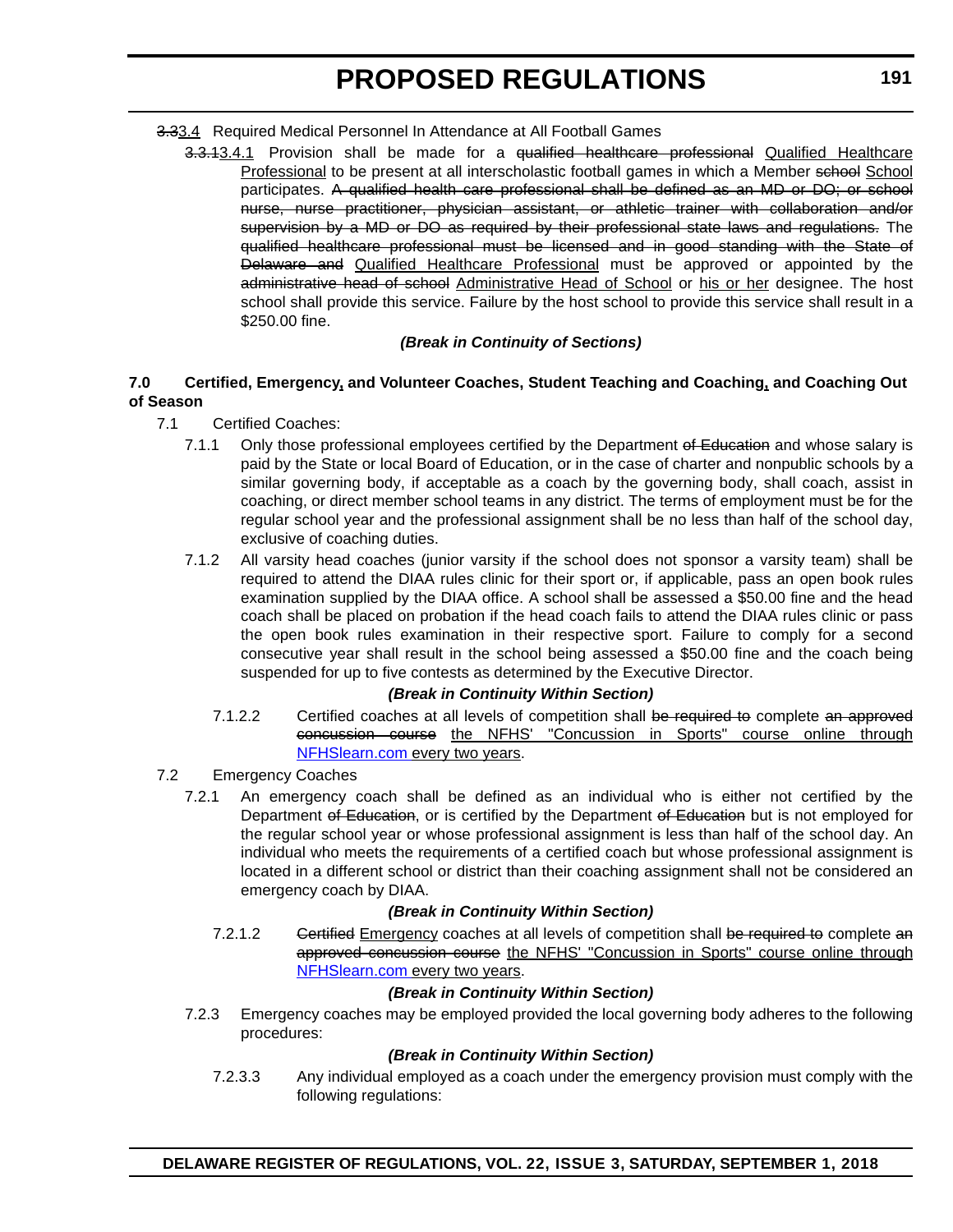- 7.2.3.3.1 Emergency coaches must be officially appointed by the local Board of Education. The superintendent Superintendent or their his or her designee may temporarily appoint an individual if a coaching vacancy arises and the sport season begins during the interim between meetings of the local Board of Education.
- 7.2.3.3.2 The Emergency Coaches' coaching salary must be paid exclusively by the local Board of Education.
- 7.47.3 Volunteer Coaches
	- 7.4.17.3.1 In addition to the members of the school's regular coaching staff, the local governing body may supplement a school's coaching staff with volunteer coaches. Volunteer coaches are individuals who donate their services to a school, and who have been approved by that school's local governing body, and who are supervised by a certified or emergency coach. A current list of approved volunteer coaches shall be on file in the school's administrative office before any coaching duties are assumed. Volunteer coaches at all levels of competition shall complete the NFHS' "Concussion in Sports" course online through [NFHSlearn.com](www.NFHSlearn.com) every two years.
- 7.4 Football Coaches
	- 7.4.1 All football coaches (including certified, emergency, and volunteer coaches) at all levels of competition shall annually complete Heads Up Football training.
- 7.37.5 Student Teaching and Coaching
	- 7.3.17.5.1 Students who are practice teaching in a member school shall be permitted to assist in all professional activities during their practice teaching period.
- 7.57.6 Coaching Out of Season
	- 7.5.17.6.1 From August 2<sup>nd</sup> through the first day after the last spring sport DIAA state tournament event, a certified, emergency, or volunteer coach shall not be allowed to provide instruction out of the designated season in their his or her assigned sport to returning members of the varsity or subvarsity teams of the school at which they coach or transfer students from other schools who play the coach's sport any student registered in the school at which he or she coaches. Coaches shall also be prohibited from coaching rising ninth graders (rising eighth graders if eighth grade is part of the same administrative unit as grades 9 through 12) who participated in his/her assigned sport at a feeder school. A rising ninth grader is a student who has completed eighth grade requirements, but is not yet enrolled in ninth grade. A rising eighth grader is a student who has completed seventh grade requirements, but is not yet enrolled in eighth grade.
		- 7.5.1.17.6.1.1 A coach shall not be allowed to participate on a team in their his or her assigned sport with the aforementioned players.
		- 7.5.1.27.6.1.2 A coach shall also be prohibited from officiating contests in their his or her assigned sport if the aforementioned players are participating except in organized league competition.
			- 7.5.1.2.17.6.1.2.1 The league shall not be organized, and conducted, and funded by the employing school, the employing school's booster club, or the employing school's coaching staff.
			- 7.5.1.2.27.6.1.2.2 The league shall have written rules and regulations that govern the conduct of contests and establish the duties of contest officials.
			- 7.5.1.2.37.6.1.2.3 The league shall have registration and entry procedures, forms, and fees; eligibility requirements; and fixed team rosters, team standings, and a master schedule of contests.
		- 7.5.1.37.6.1.3 A certified, emergency, or volunteer coach shall not be allowed to provide instruction or coach during the designated season in their his or her assigned sport to current members of the varsity or subvarsity teams of the school at which they coach he or she coaches outside of school sponsored practices, scrimmages, and contests.
		- 7.5.1.47.6.1.4 A coach who is in violation of this section shall be suspended from coaching in the specified sport at any DIAA member school for up to the total number of days in the school year from the date the charge is substantiated.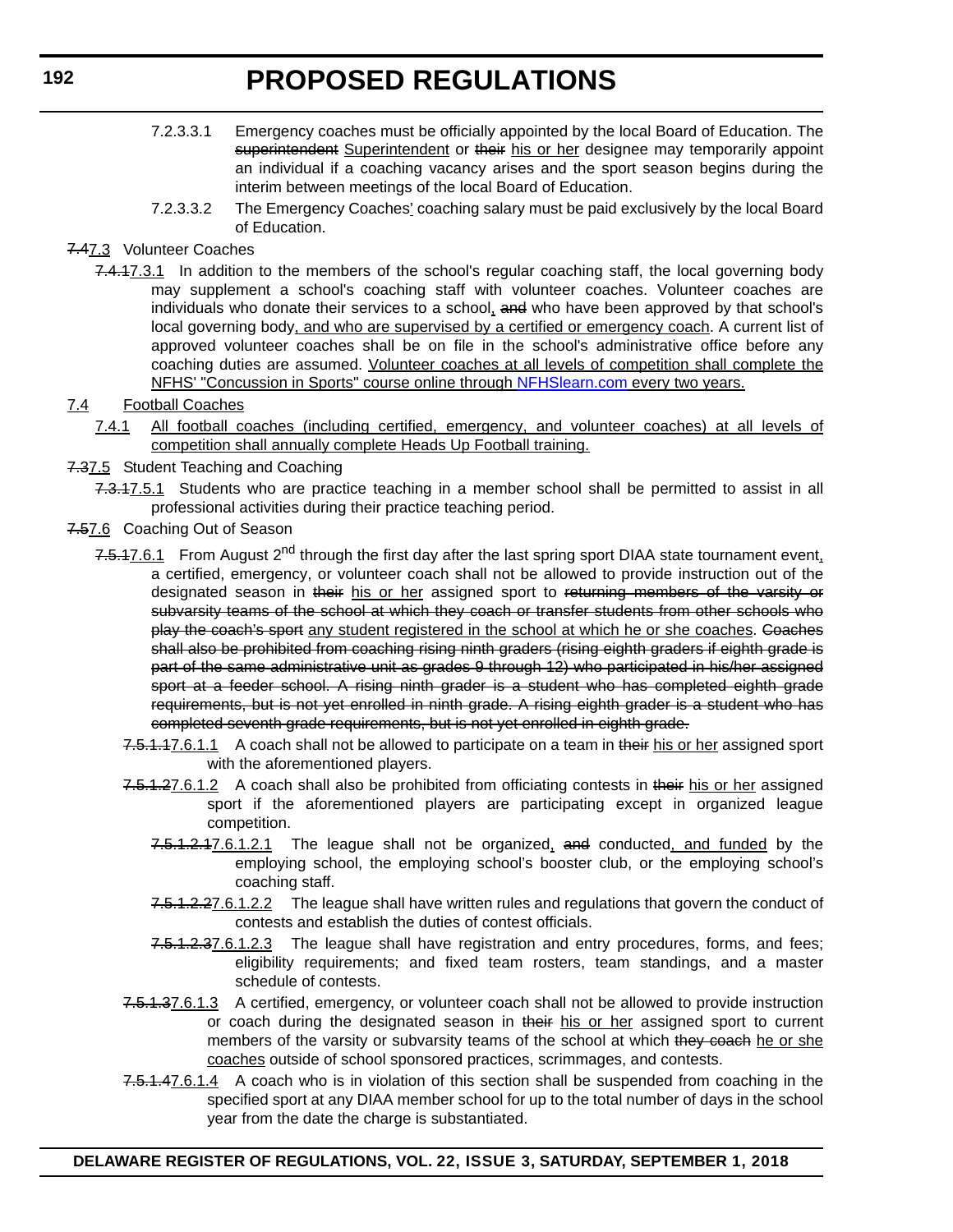- 7.5.27.6.2 From the first day after the last spring sport DIAA state tournament event through August 1<sup>st</sup>, a certified, emergency or volunteer coach shall be allowed to provide instruction in their his or her assigned sport to returning members of the varsity or subvarsity teams all accepted and registered students of the school at which he/she he or she coaches. Instructional contact with the aforementioned returning school team members all accepted and registered students must be approved by the member school and shall be subject to the following conditions:
	- 7.5.2.1 A coach may provide instruction to an unlimited number of returning school team members in formal league or tournament competition or in formal instructional camps or clinics provided the league or tournament or instructional camp or clinic is insured, organized and conducted by a non school affiliated organization.
	- 7.6.2.1 Participation in a formal league and tournament or instructional camp or clinic, or informal instruction, shall be open, voluntary, and equally available to all accepted and registered students of the member school.
	- 7.5.2.2 A coaching staff may provide instruction to a maximum of two returning school team members in an informal setting which means student initiated and non scheduled. A coaching staff may have multiple two hour sessions in any given day. Returning school team members shall not receive more than 2 hours of sports instruction per day.
	- 7.6.2.2 Coaches are permitted to hold an organizational practice for formal league/tournament competition only as permitted by the written, pre-established rules of the formal league/ tournament. In no event shall more than one organizational practice be permitted and the number of games and practice shall not exceed three in one week. If the formal league/ tournament does not have written, pre-established rules regarding practice, then no practice is permitted.
	- 7.5.2.37.6.2.3 A coach shall not receive any compensation, from any source, for the instruction of their returning school team members. Reimbursement for out of pocket expenses (e.g. gas, food, lodging) incurred by returning school team members and coaches to attend leagues or tournaments or instructional camps or clinics are not prohibited provided that no local school or state educational funds are used.
	- 7.5.2.4 Participation in the formal league and tournament or instructional camp or clinic, or informal instruction, shall be open, voluntary and equally available to all returning school team members as well as members of the student body.
	- 7.6.2.4 A coach may provide instruction to an unlimited number of accepted and registered students in formal league or tournament competition or in formal instructional camps or clinics provided the league or tournament or instructional camp or clinic is insured, organized and conducted by a non school affiliated organization. A coach may provide instruction to returning accepted and registered students with the member school's permission.
	- 7.5.2.5 Coaches are permitted to hold an organizational practice for formal league/tournament competition only as permitted by the written, pre-established rules of the formal league/ tournament. In no event shall more than one organizational practice be permitted and the number of games and practice shall not exceed three in one week. If the formal league/ tournament does not have written, pre-established rules regarding practice, then no practice is permitted.
	- 7.6.2.5 Use of school equipment shall be approved by the Principal or Headmaster and shall be subject to the following conditions:
		- 7.6.2.5.1 Helmets and shoulder pads shall not be used in lacrosse and football.
		- 7.6.2.5.2 Protective equipment, the primary purpose of which is to protect the wearer from physical injury, may be used in the following sports: baseball, field hockey, and softball.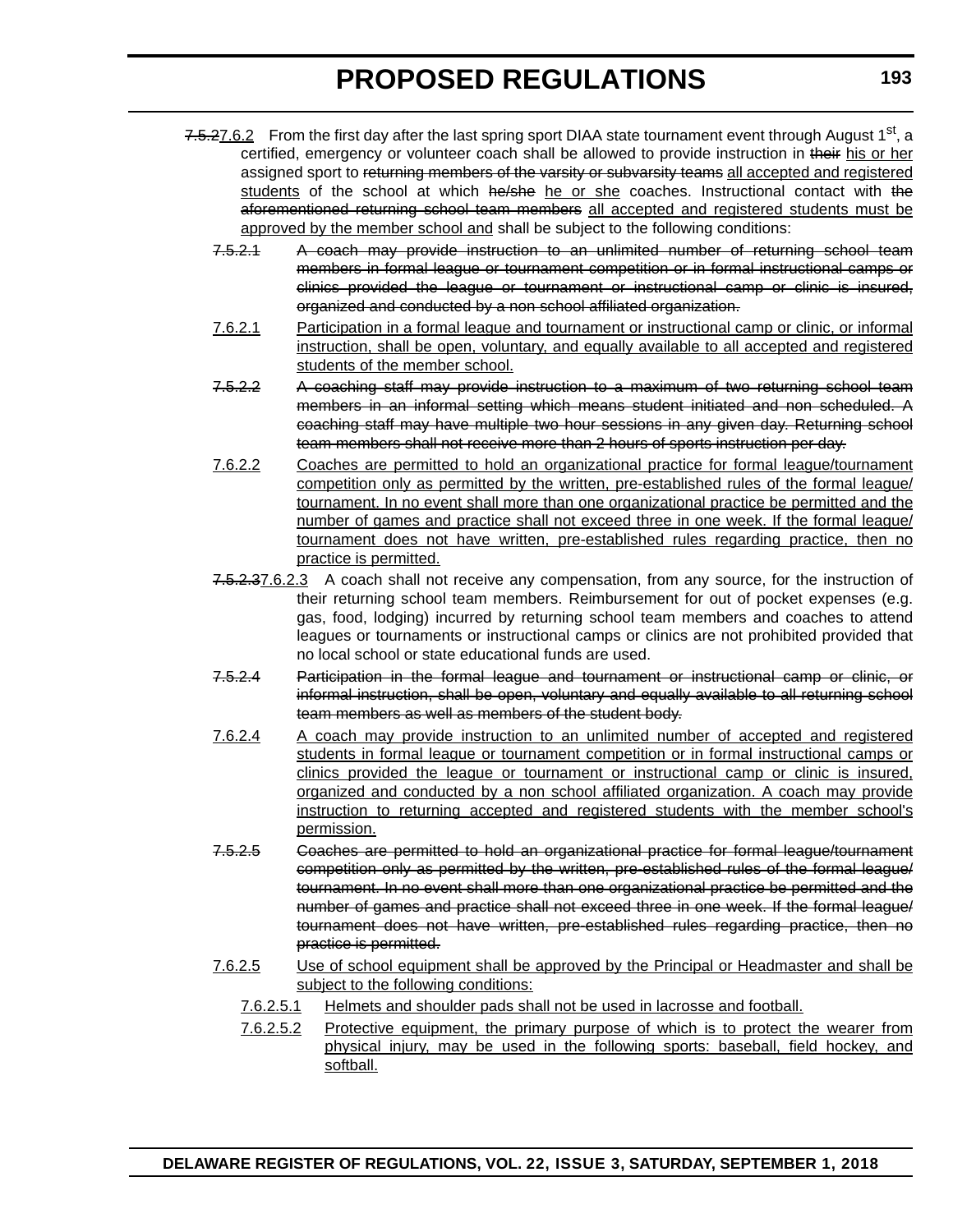<span id="page-21-0"></span>7.5.2.67.6.2.6 A coach who is in violation of this section shall be suspended from coaching in the specified sport at any DIAA member school for up to the total number of days in the school year from the date the charge is substantiated.

7.6.3 Effective Date

7.6.3.1 Subsection 7.6 shall be effective on June 2, 2019.

**\*Please Note: As the rest of the sections were not amended, they are not being published. A copy of the regulation is available at:**

**[1009 DIAA High School Interscholastic Athletics](http://regulations.delaware.gov/register/september2018/proposed/22 DE Reg 187 09-01-18.htm)** 

### **[DEPARTMENT OF HEALTH AND SOCIAL SERVICES](https://www.dhss.delaware.gov/dhss/index.html)**

**DIVISION OF MEDICAID [AND MEDICAL ASSISTANCE](https://www.dhss.delaware.gov/dhss/dmma/)**

Statutory Authority: 31 Delaware Code, Section 512 (31 **Del.C.** §512)

#### **PUBLIC NOTICE**

#### **[Home Health Services](#page-3-0)**

**\* Please Note: The Proposed Regulation for Home Health Services that was published in the June 1, 2018 issue of the Delaware** *Register of Regulations* **(21 DE Reg. 951) is being republished as Proposed. After consideration of public comments, the Proposed regulation is reprinted below with the resulting changes.**

In compliance with the State's Administrative Procedures Act (APA - Title 29, Chapter 101 of the Delaware Code), 42 CFR §447.205, and under the authority of Title 31 of the Delaware Code, Chapter 5, Section 512, Delaware Health and Social Services (DHSS) / Division of Medicaid and Medical Assistance (DMMA) is proposing to amend Home Health Services, specifically, to add accreditation as an option to Medicare certification for Medicaid providers.

Any person who wishes to make written suggestions, compilations of data, testimony, briefs or other written materials concerning the proposed new regulations must submit same to, Planning, Policy and Quality Unit, Division of Medicaid and Medical Assistance, 1901 North DuPont Highway, P.O. Box 906, New Castle, Delaware 19720-0906, by email to [Nicole.M.Cunningham@state.de.us](mailto:Nicole.M.Cunningham@state.de.us), or by fax to 302-255-4413 by 4:30 p.m. on October 1, 2018. Please identify in the subject line: **Home Health Services**.

The action concerning the determination of whether to adopt the proposed regulation will be based upon the results of Department and Division staff analysis and the consideration of the comments and written materials filed by other interested persons.

#### **SUMMARY OF PROPOSAL**

The purpose of this notice is to advise the public that Delaware Health and Social Services (DHSS)/Division of Medicaid and Medical Assistance (DMMA) is proposing to amend Home Health Services, specifically, to add accreditation as an option to Medicare certification for Medicaid providers.

#### **Statutory Authority**

• 1902(a)(10)(D) of the Social Security Act, *Home health services*

#### **Background**

Currently, to receive reimbursement, Delaware Medicaid providers must obtain Medicare certification.

Delaware Health and Social Services (DHHS)/Division of Medicaid and Medical Assistance (DMMA) has worked closely with the provider community to develop an alternative which provides flexibility and removes limitations.

#### **Summary of Proposal**

**DELAWARE REGISTER OF REGULATIONS, VOL. 22, ISSUE 3, SATURDAY, SEPTEMBER 1, 2018**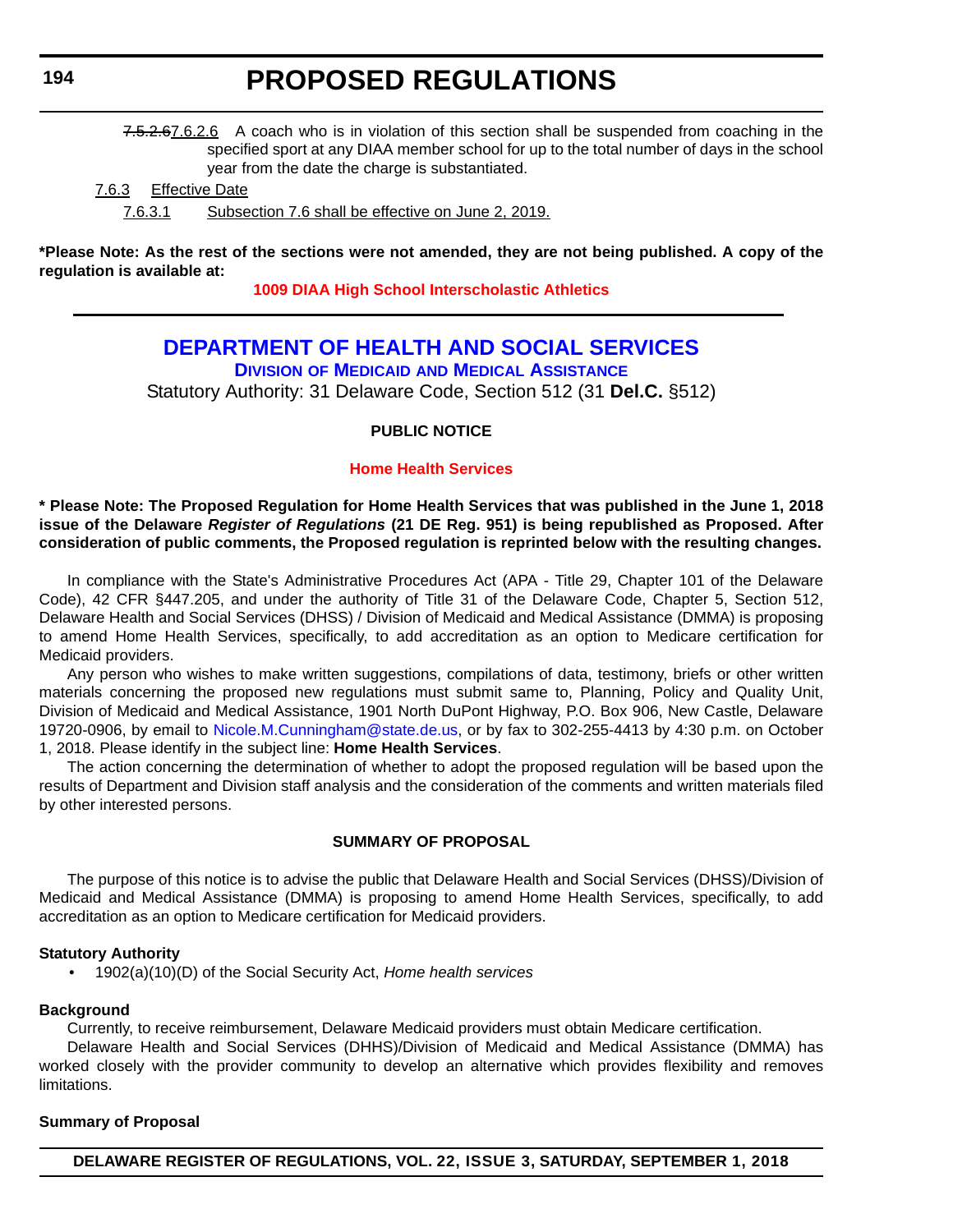#### *Purpose*

The purpose of this proposed regulation is to add accreditation as an option to Medicare certification for Medicaid providers.

#### *Summary of Proposed Changes*

Effective for services provided on and after September 1, 2018 Delaware Health and Social Services/Division of Medicaid and Medical Assistance (DHSS/DMMA) proposes to amend Attachment 3.1-A Page 3.1 Addendum and Attachment 4.19-B Page 6 of Title XIX Medicaid State Plan regarding Home Health Services, specifically, *to add accreditation as an option to Medicare certification for Medicaid providers*.

#### *Public Notice*

In accordance with the *federal* public notice requirements established at Section 1902(a)(13)(A) of the Social Security Act and 42 CFR 447.205 and the state public notice requirements of Title 29, Chapter 101 of the Delaware Code, Delaware Health and Social Services (DHSS)/Division of Medicaid and Medical Assistance (DMMA) gives public notice and provides an open comment period for thirty (30) days to allow all stakeholders an opportunity to provide input on the proposed regulation. Comments must be received by 4:30 p.m. on October 1, 2018.

#### *Centers for Medicare and Medicaid Services Review and Approval*

The provisions of this state plan amendment (SPA) are subject to approval by the Centers for Medicare and Medicaid Services (CMS). The draft SPA page(s) may undergo further revisions before and after submittal to CMS based upon public comment and/or CMS feedback. The final version may be subject to significant change.

#### *Provider Manuals and Communications Update*

Also, there may be additional provider manuals that may require updates as a result of these changes. The applicable Delaware Medical Assistance Program (DMAP) Provider Policy Specific Manuals and/or Delaware Medical Assistance Portal will be updated. Manual updates, revised pages or additions to the provider manual are issued, as required, for new policy, policy clarification, and/or revisions to the DMAP program. Provider billing guidelines or instructions to incorporate any new requirement may also be issued. A newsletter system is utilized to distribute new or revised manual material and to provide any other pertinent information regarding DMAP updates. DMAP updates are available on the Delaware Medical Assistance Portal website: [https://](https://medicaid.dhss.delaware.gov/provider) [medicaid.dhss.delaware.gov/provider](https://medicaid.dhss.delaware.gov/provider)

#### **Fiscal Impact**

There is no anticipated fiscal impact to the agency as a result of this proposed change in program policy.

#### **\*Please Note: The Regulatory Flexibility Analysis and Impact Statement for this regulation, as required by 29 Del.C. Ch. 104, is available at:**

#### **<http://regulations.delaware.gov/register/september2018/proposed/22 DE Reg 194RFA 09-01-18.pdf>**

AMENDED Attachment 3.1-A Page 3.1 Addendum

#### STATE PLAN UNDER TITLE XIX OF THE SOCIAL SECURITY ACT STATE/TERRITORY: **DELAWARE**

#### LIMITATIONS ON AMOUNT, DURATION AND SCOPE OF MEDICAL AND REMEDIAL CARE AND SERVICES PROVIDED TO THE CATEGORICALLY NEEDY

6.d. 2. Licensed Behavioral Health Practitioner Continued:

Services which exceed the initial pass-through authorization must be approved for re-authorization prior to service delivery. In addition to individual provider licensure, service providers employed by addiction treatment services and co-occurring treatment services agencies must work in a program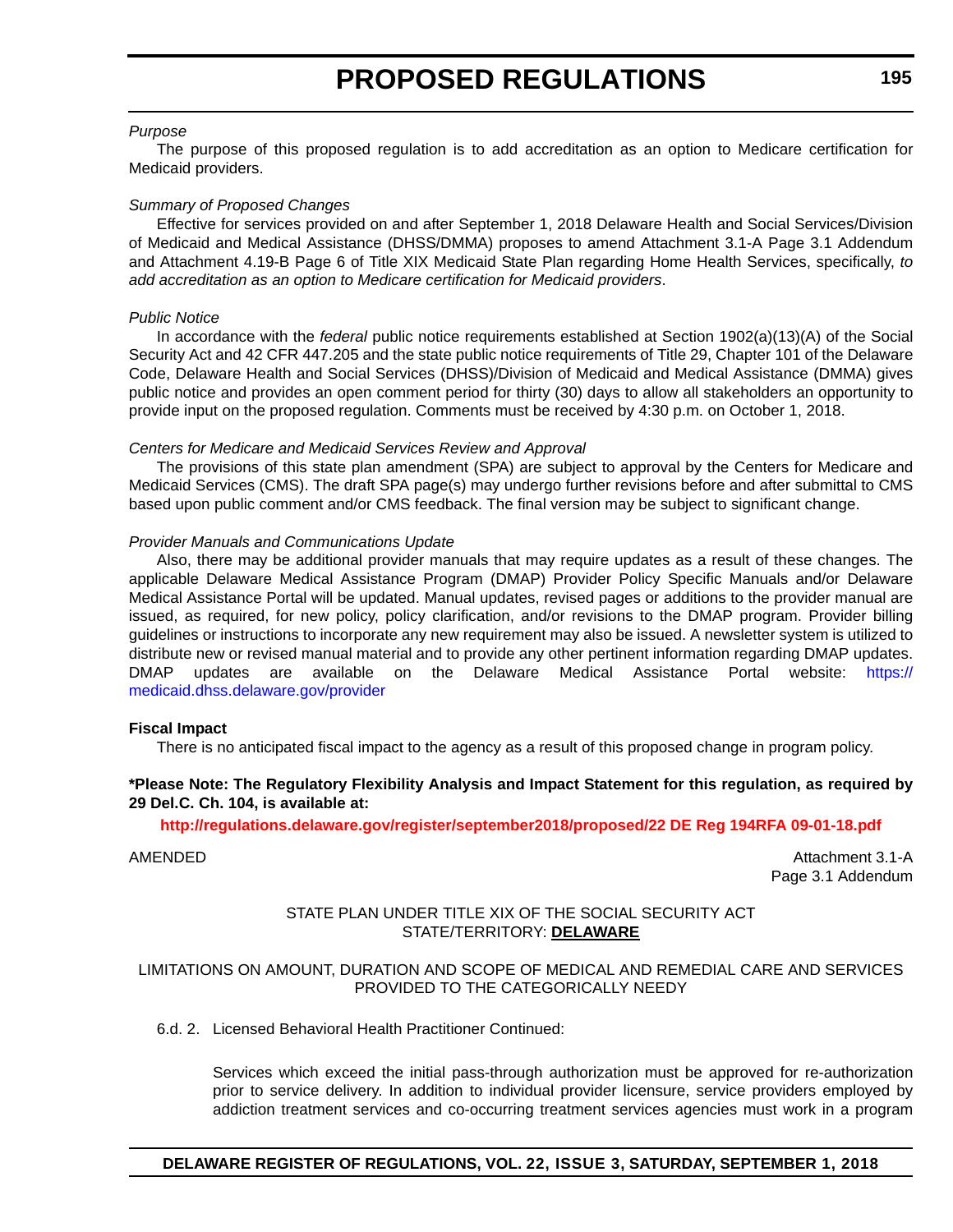licensed by the Delaware Division of Substance Abuse and Mental Health (DSAMH) and comply with all relevant licensing regulations. Licensed Psychologists may supervise up to seven (7) unlicensed assistants or post-doctoral professionals in supervision for the purpose of those individuals obtaining licensure and billing for services rendered. Services by unlicensed assistants or post-doctoral professionals under supervision may not be billed under this section of the State Plan. Instead, those unlicensed professionals must qualify under the Early and Periodic Screening, Diagnosis, and Treatment (EPSDT) program or rehabilitation sections of the State Plan or provide services under Home and Community-based authorities.

Inpatient hospital visits are limited to those ordered by the beneficiary's physician. Visits to a nursing facility are allowed for LBHPs if a Preadmission Screening and Resident Review (PASRR) indicates it is a medically necessary specialized service in accordance with PASRR requirements. Visits to Intermediate Care Facilities for Individuals with Mental Retardation (ICF/MR) are non-covered. All LBHP services provided while a person is a resident of an Institute for Mental Disease (IMD) such as a free standing psychiatric hospital or psychiatric residential treatment facility are part of the institutional service and not otherwise reimbursable by Medicaid. Evidence-based Practices require prior approval and fidelity reviews on an ongoing basis as determined necessary by Delaware Health and Social Services (DHSS) and/or its designee. A unit of service is defined according to the Current Procedural Terminology (CPT) or Healthcare Common Procedure Coding System (HCPCS) approved code set consistent with the National Correct Coding Initiative unless otherwise specified.

6. Home Health Services

Home Health agencies must be certified by Medicare or accredited by an accreditation organization and be properly licensed by the State in which they are located.

An "accreditation organization" means a professional organization that evaluates Home Health agencies and certifies that services are being performed in accordance with acceptable practices and standards established by the accreditation organization. A current list of approved accreditation organizations can be found at [https://www.nahc.org/consumers-information/home-care-hospice](https://www.nahc.org/consumers-information/home-care-hospice-basics/accrediting-agencies/)[basics/accrediting-agencies/](https://www.nahc.org/consumers-information/home-care-hospice-basics/accrediting-agencies/)

| <b>TN No. SPA <math>#18-002</math></b> | Approval Date                    |  |
|----------------------------------------|----------------------------------|--|
| Supersedes                             |                                  |  |
| TN No. SPA #13-0018                    | Effective Date September 1, 2018 |  |

AMENDED ATTACHMENT AT A 19-B Page 6

#### METHODS AND STANDARDS FOR ESTABLISHING PAYMENT RATES - OTHER TYPES OF CARE

#### PAYMENTS FOR MEDICAL AND REMEDIAL CARE AND SERVICES

#### HOME HEALTH SERVICES

42 CFR 440.70

Home Health Services are reimbursed as follows: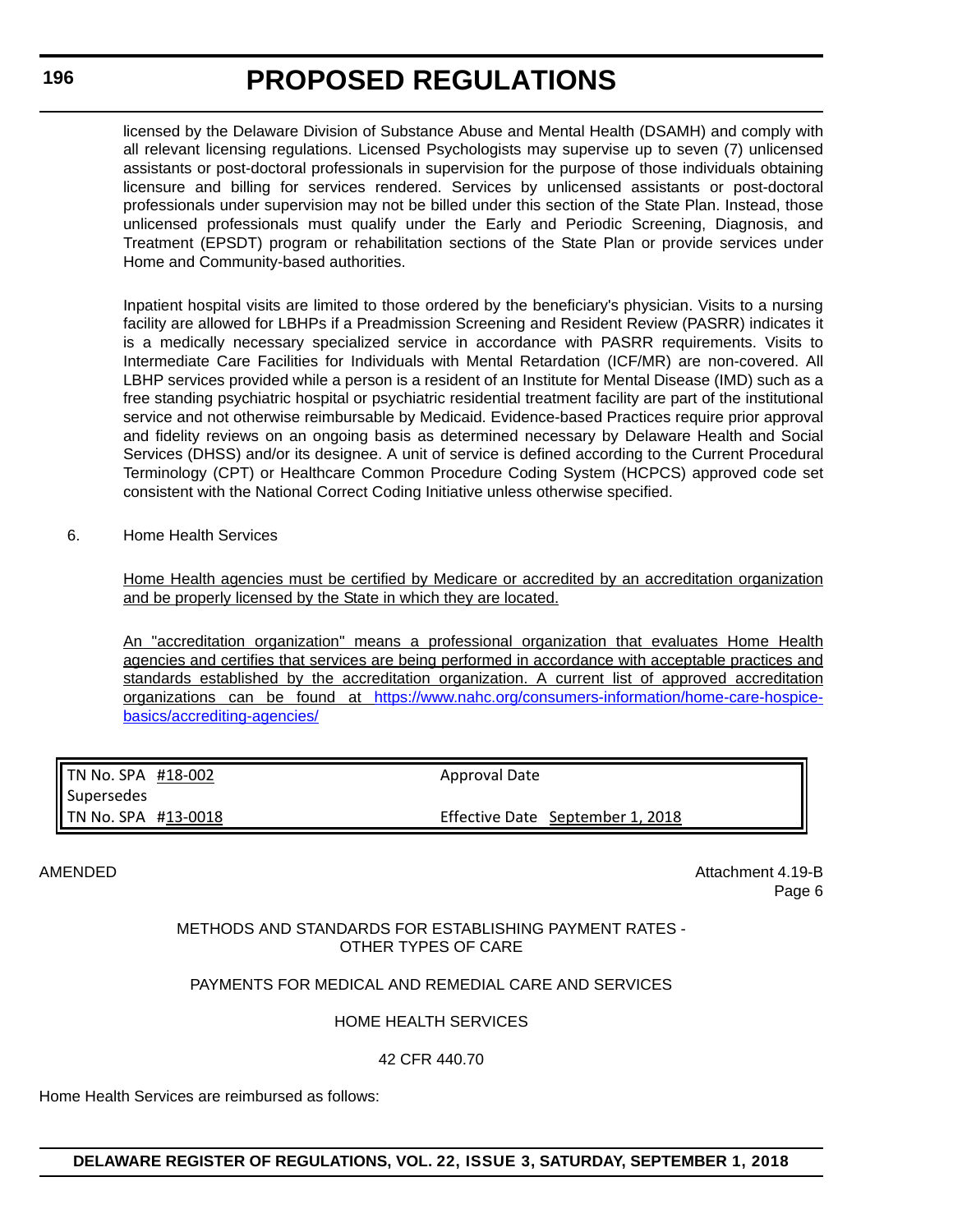<span id="page-24-0"></span>Home Health Services are reimbursed in accordance with 42 CFR 42 CFR 440.70 and when provided as defined in Attachment 3.1-A of this State Plan, subject to the requirements of 42 CFR 441.15 and 42 CFR 441.16.

Home Health agencies must be certified by Medicare and be properly licensed by the State in which they are located.

Payment for Home Health Services shall be reimbursed as follows:

The rates are prospective and are arrayed to determine the seventy-fifth (75th) percentile for each procedure code. The 75th percentile refers to the array of rates with regard to the Delaware Medicaid enrolled providers at the time of the new rate methodology consideration. The rates are then inflated by the four (4) quarter moving average within the CMS Home Health Market Basket Index. The Inflated average cost is per fifteen (15) minutes for each procedure code. Supply cost will be reimbursed as part of the skilled nursing and home health aide prospective rates.

An inflation factor will be applied to the prior year's rates to determine the current year's rates. The inflation indices are obtained from the CMS Home Health Market Basket Index.

| TN No. SP# 18-002 | Approval Date                    |
|-------------------|----------------------------------|
| <b>Supersedes</b> |                                  |
| TN No. SP# 15-007 | Effective Date September 1, 2018 |

#### **DIVISION [OF PUBLIC HEALTH](https://www.dhss.delaware.gov/dhss/dph/index.html)**

Statutory Authority: 16 Delaware Code, §§122(3)bb and 139 (16 **Del.C.** §§122(3)bb & 139)

#### **PUBLIC NOTICE**

#### **[4502 Regulations for Certification of Animal Welfare Officers](#page-3-0)**

On September 1, 2018, the Department of Health and Social Services, Division of Public Health, Office of Animal Welfare, plans to publish proposed regulations for Certification of Animal Welfare Officers and hold them out for public comment per Delaware law. The regulations are being developed under the authority established in 16 **Del.C.** §§122(3)bb and 139.

The purpose of the regulations is to establish minimum training requirements for the certification of animal welfare officers working in the State of Delaware. They also establish procedures for documenting all complaints filed against the officers and conducting investigation of complaints concerning violations of this chapter.

The regulation has been established to include:

- training and certification requirements for animal welfare officers in Delaware;
- procedures for obtaining a certification from the Office of Animal Welfare;
- the training course approval process:
- continued education and recertification obligations;
- disciplinary sanctions; and
- complaint documentation and investigation procedures.

Any person who wishes to make written suggestions, testimony, briefs or other written materials concerning the proposed regulation should submit such comments by Monday, October 1, 2018 to:

Jamie Mack

Delaware Division of Public Health

Jesse Cooper Building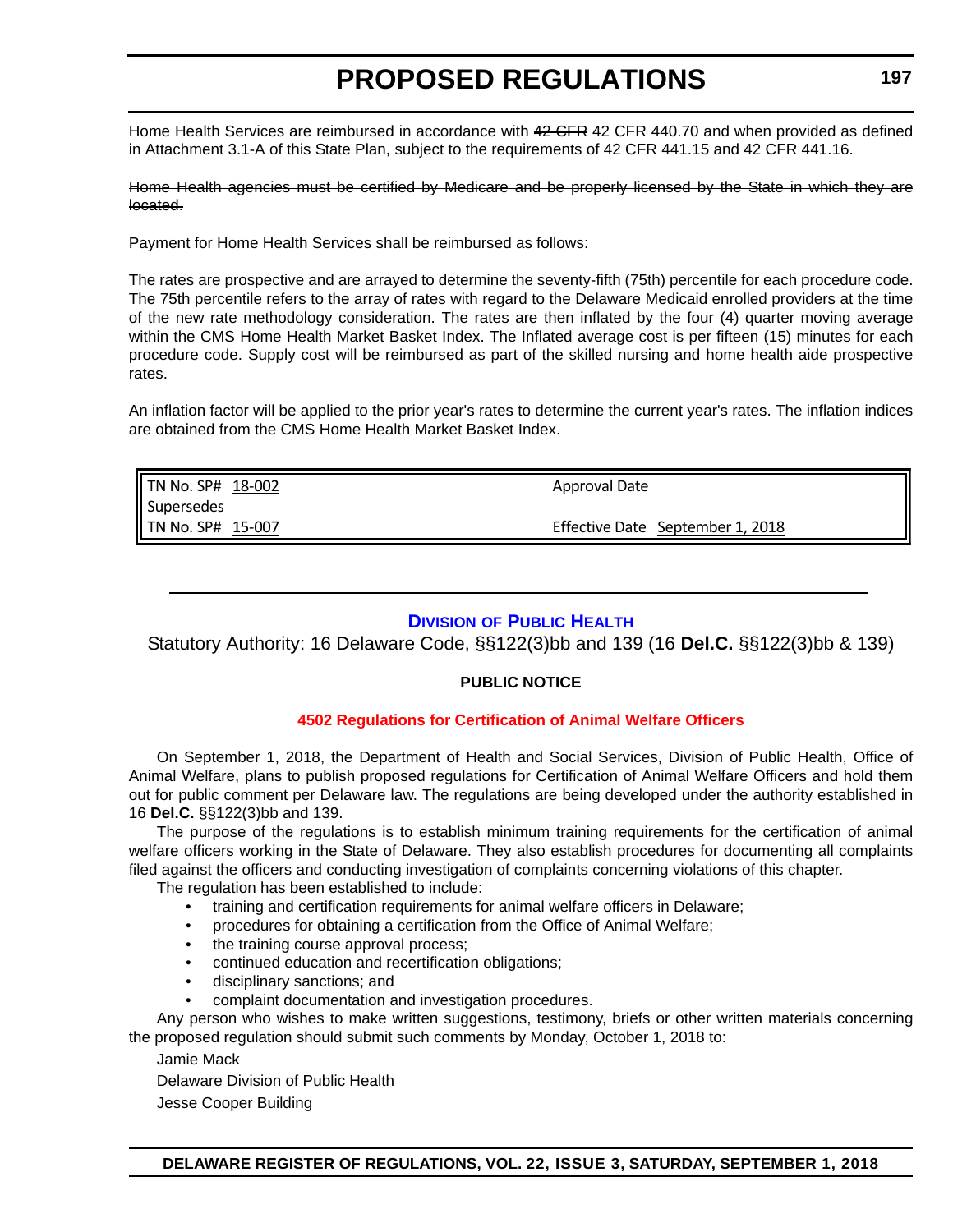417 Federal St. Dover, DE 19901 Phone: 302-744-4832 Fax: 302-739-6659

#### **\*Please Note: The Regulatory Flexibility Analysis and Impact Statement for this regulation, as required by 29 Del.C. Ch. 104, is available at:**

**<http://regulations.delaware.gov/register/september2018/proposed/22 DE Reg 197RFA 09-01-18.pdf>**

#### **4502 Regulations for Certification of Animal Welfare Officers**

#### **1.0 Authority and Purpose**

- 1.1 These regulations are promulgated by the Delaware Department of Health and Social Services pursuant to 16 **Del.C.** §§122(3)bb and 139 pertaining to training and certification requirements for animal welfare officers.
- 1.2 The overall purpose of these regulations is to establish minimum training requirements for the certification of animal welfare officers working in the State of Delaware. These regulations also establish procedures for documenting all complaints filed against the officers/agents, and conducting investigations of complaints concerning violations of this chapter.
- 1.3 These regulations define:
	- 1.3.1 training and certification requirements for animal welfare officers;
	- 1.3.2 procedures for obtaining a certification from the Office of Animal Welfare;
	- 1.3.3 training course approval processes;
	- 1.3.4 continuing education and recertification obligations;
	- 1.3.5 disciplinary sanctions; and
	- 1.3.6 complaint documentation and investigation procedures.

#### **2.0 Definitions**

The following words or terms, when used in these regulations, shall have the meaning indicated, unless the context otherwise requires:

> "**Animal welfare officer**" means any person qualified to act pursuant to 11 **Del.C.** §1325 and 16 **Del.C.** §3041F, notwithstanding additional training/certification requirements listed in those sections. "**Certified Animal Welfare Officer**" means an individual who has been certified by the Office to

perform animal control pursuant to Section 3.0.

"**Department**" means the Department of Health and Social Services or its duly authorized representatives.

"**Office**" means the Division of Public Health Office of Animal Welfare or its duly authorized representatives.

#### **3.0 Animal Welfare Officer Certification**

- 3.1 Except as permitted by subsection 4.7, below, no person shall serve as a Delaware animal welfare officer unless such person is trained and certified by the Office of Animal Welfare ("Office") as set forth in this section.
- 3.2 Individuals seeking certification as an animal welfare officer shall submit a written application to the Department of Health and Social Services, Division of Public Health, Office of Animal Welfare ("Office").
- 3.3 In order to qualify for certification as an animal welfare officer, an applicant shall submit proof of the following requirements with their application:
	- 3.3.1 Is eighteen (18) years of age or older;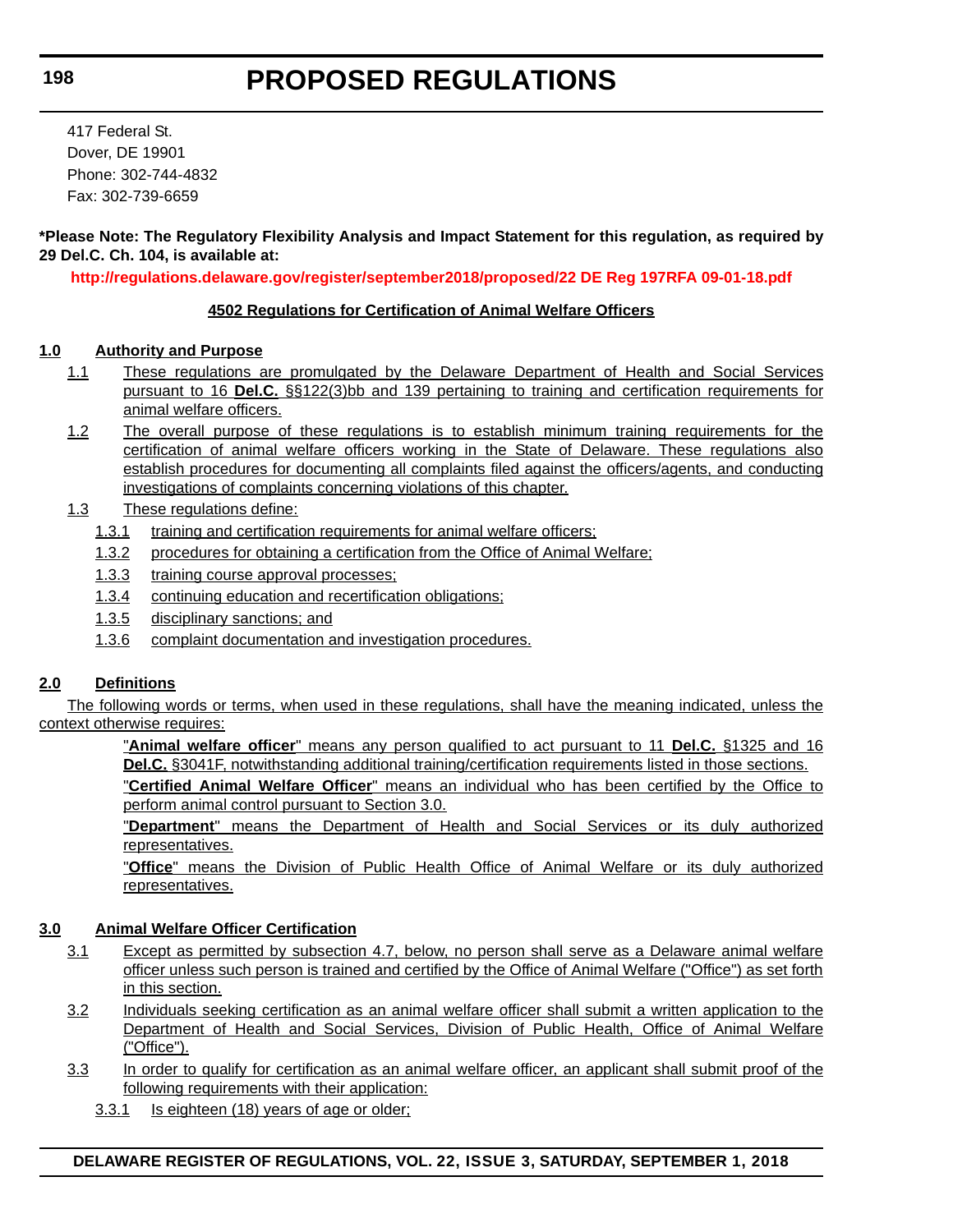- 3.3.2 Is employed as an animal welfare officer in Delaware. A letter of intent from an organization hiring the individual as an animal welfare officer may be accepted;
- 3.3.3 A Certified Delaware Criminal History, obtained at the State Bureau of Identification not more than 90 days prior to submitting an application for certification, showing the individual has no convictions or pending criminal charges of a crime against person or property;
- 3.3.4 Has successfully completed an animal control/welfare training course that has been approved by the Office;
- 3.3.5 Has passed an examination given by or approved by the Office; and
- 3.3.6 Has completed a minimum of 80 hours of infield training under the direction of one or more Certified Animal Welfare Officers currently working in that capacity. The infield training shall commence upon successful completion of the animal control/welfare training course and exam.
- 3.4 The Office may, by endorsement, without written examination, certify an animal welfare officer who has completed a training program that meets the educational requirements for certification defined in Section 4.0 and who, in the opinion of the Office, meets the qualifications specified by these regulations for an animal welfare officer.

#### **4.0 Training of Certified Animal Welfare Officers**

- 4.1 An animal welfare officer training course shall provide at least forty (40) hours of instruction.
- 4.2 The course must be administered by or approved by the Office and minimum curriculum requirements shall include:
	- 4.2.1 Role and authority of an animal welfare officer;
	- 4.2.2 Delaware laws governing rabies control, animal control and protection, dangerous dogs, animal cruelty, and enforcement powers;
	- 4.2.3 Animal health and disease recognition, control, and prevention;
	- 4.2.4 First aid for injured animals;
	- 4.2.5 Principles and procedures for humanely capturing and handling domestic animals, wildlife, and livestock;
	- 4.2.6 Criminal justice system, investigative techniques, rules of evidence, and report writing;
	- 4.2.7 Principles of courtroom testimony and prosecution;
	- 4.2.8 Communications, conflict resolution, and officer safety; and
	- 4.2.9 Emergency management.
- 4.3 Following the training detailed in subsection 4.2, the applicant shall take an examination provided by or approved by the Office. Applicants who fail to obtain a minimum score of 75% after testing two times must repeat the training course before additional testing is permitted.
- 4.4 Upon completion of an examination outlined in subsection 4.3, the applicant shall complete a minimum of eighty (80) hours of infield training under the direction of one or more Certified Animal Welfare Officers currently working in that capacity.
- 4.5 The Office may waive the completion of all or part of the curriculum required in subsection 4.2 upon presentation of documentary evidence that the individual has satisfactorily completed equivalent training or experience.
- 4.6 An animal welfare officer, if serving as such on the effective date of this Rule shall, within 6 months after the effective date of this Rule, complete the certification requirements outlined in Section 3.0. Persons who fail to complete the certification requirement within 6 months after the effective date of this Rule will not be authorized to act as an animal welfare officer in the State of Delaware and shall be subject to penalties pursuant to 16 **Del.C.** §107(a).
- 4.7 An animal welfare officer hired on or after the effective date of this Rule shall, within 60 days after the date of hire, complete the certification requirements outlined in Section 3.0. Officers that have not completed the certification requirement within 60 days after the date of hire will not be authorized to act as an animal welfare officer in the State of Delaware.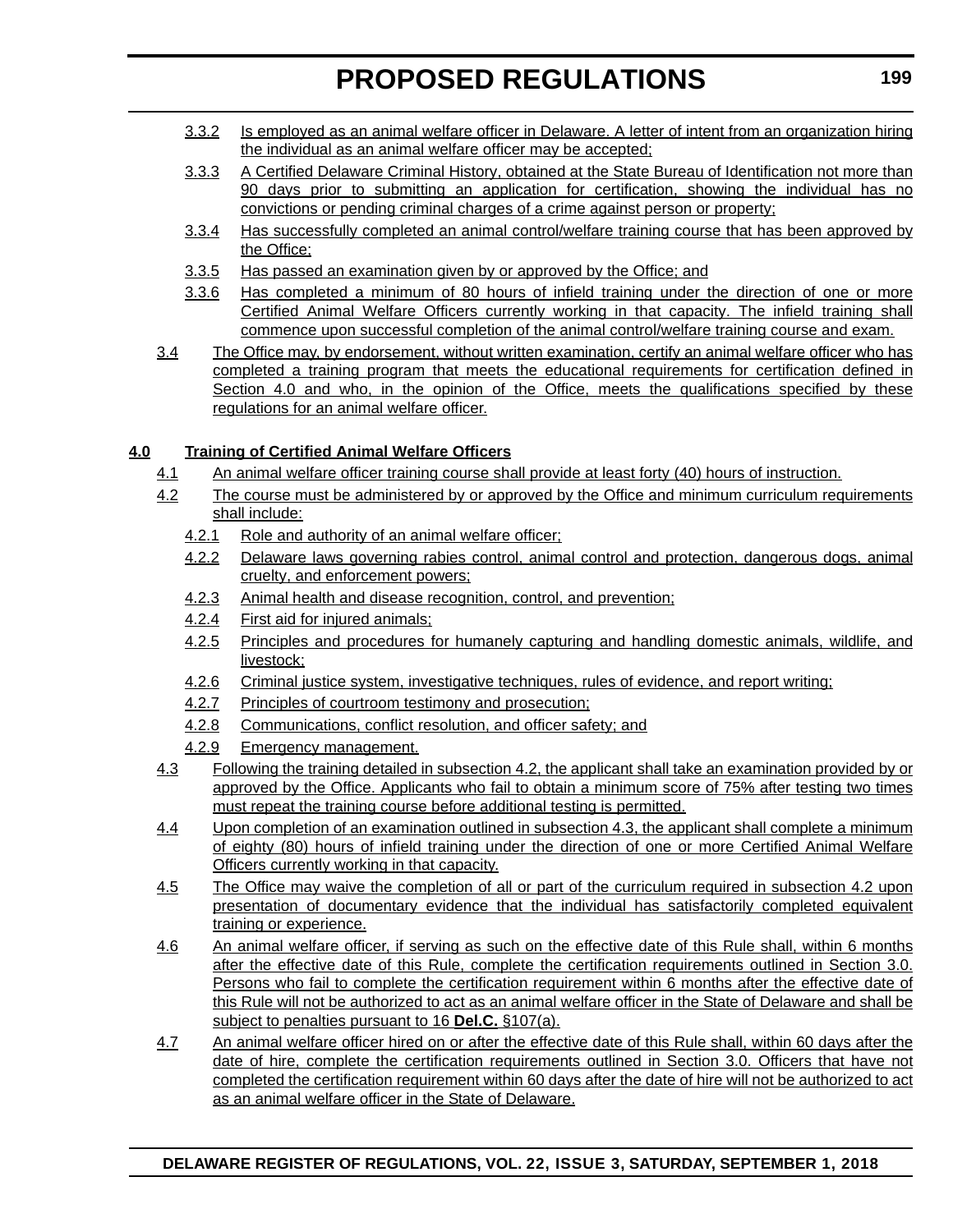#### **5.0 Approval of Training Course**

- 5.1 Any organization or institution desiring to conduct an animal welfare officer education program shall apply to the Office for approval. The organization must submit evidence, deemed satisfactory by the Office, that it is ready and qualified to instruct students in the prescribed basic curriculum for certifying animal welfare officers, and that it is prepared to meet other standards which may be established by the Office.
- 5.2 If the Office determines that any approved educational program is not maintaining the standards required by these regulations and by the Office, written notice thereof, specifying the deficiency and the time within which the same shall be corrected, shall immediately be issued to the program. The Office shall withdraw such program's approval if it fails to correct the deficiency within the time proscribed. The organization or institution may reapply for approval to the Office once the program meets standards established by the Office.

#### **6.0 Issuance of Certification**

- 6.1 The Office shall issue a certificate to each qualified applicant who has successfully met the requirements under subsection 3.3.
- 6.2 A copy of the certificate shall be kept on file at the animal welfare officer's place of employment.
- 6.3 The employer shall notify the Office in writing, no later than 10 days from the date of termination or resignation, of an animal welfare officer's employment. The employer shall state the reason for termination in the notification.
- 6.4 The Office shall maintain a current registry of all persons certified as animal welfare officers in the state.
- 6.5 If a certified animal welfare officer resigns or leaves the employment of an animal control/cruelty agency in good standing and is no longer working in the role of animal welfare officer, the officer's certification shall become inactive. If the officer is rehired as an animal welfare officer within 12 months, the certification will be reinstated to active. If the officer is not rehired within 12 months, the certification shall be revoked. The officer can apply for recertification once they become employed as an animal welfare officer.
- 6.6 If a certified animal welfare officer has been found by an employer to be unfit or incompetent, the Office may impose sanctions as outlined in subsection 10.2.

#### **7.0 Continuing Education and Recertification**

- 7.1 A certified animal welfare officer shall complete 8 hours of continued education and training by December 31 every calendar year, commencing the year after initial certification in order to maintain certification. The Office may grant an officer additional time for good cause, not to exceed one year, to complete the training.
- 7.2 Evidence of completion of the training shall be submitted to the Office within 30 days after training is completed to satisfy the continuing education requirement in subsection 7.1.
- 7.3 The certification of an animal welfare officer shall be suspended if the officer fails to satisfactorily complete the training in accordance with subsection 7.1. Training must be completed before the suspension may be lifted.

#### **8.0 Conducted Electrical Weapon (CEW)**

In order for an animal welfare officer to carry/use a conducted electrical weapon (CEW), he/she must complete a training program taught by a certified instructor and all certifications or re-certifications must be on file with the Office of Animal Welfare.

#### **9.0 Denial, Revocation and Disciplinary Sanctions**

9.1 The Office may impose sanctions, defined in this chapter singly or in combination when it finds a certified or former certified animal welfare officer committed any offense described below:

#### **DELAWARE REGISTER OF REGULATIONS, VOL. 22, ISSUE 3, SATURDAY, SEPTEMBER 1, 2018**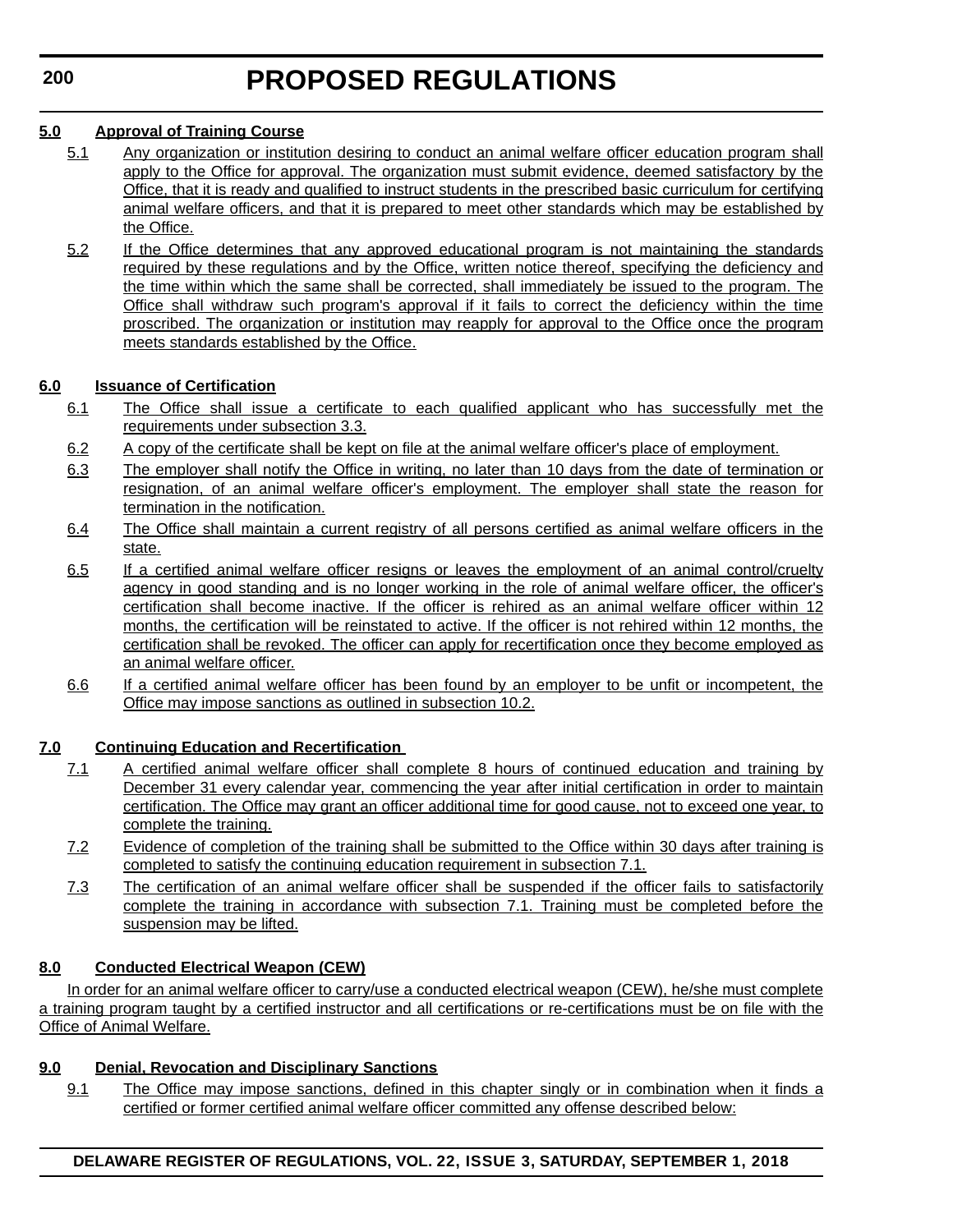- 9.1.1 Engages in fraud or deceit in procuring or attempting to procure a certification/license;
- 9.1.2 Is guilty of a crime against person or property;
- 9.1.3 Has been found by an employer to be unfit or incompetent;
- 9.1.4 Has had a certification or license to serve as an animal welfare officer suspended or revoked in any jurisdiction; or
- 9.1.5 Has willfully or negligently violated this chapter.
- 9.2 In determining whether to impose sanctions, the Department shall consider the following factors:
	- 9.2.1 The seriousness of the offense;
	- 9.2.2 The circumstances surrounding the offense; and
	- 9.2.3 The relation of the offense to the duties of a certified animal welfare officer.
- 9.3 Disciplinary sanctions shall include one or more of the following:
	- 9.3.1 Permanently revoking a certification;
	- 9.3.2 Refusing a certification or certification renewal;
	- 9.3.3 Suspending a certification;
	- 9.3.4 Issuing a letter of reprimand;
	- 9.3.5 Requiring additional training; or
	- 9.3.6 Placing a certification on probationary status and requiring the individual to:
		- 9.3.6.1 Report regularly to the Office upon the matters which are the basis of probation;
		- 9.3.6.2 Limit practice to those areas prescribed by the Office; or
		- 9.3.6.3 Continue or renew professional education until satisfactory degree of skill has been attained in those areas which are the basis of the probation.
- 9.4 An animal welfare officer may request an administrative hearing if they wish to contest the disciplinary sanctions.
	- 9.4.1 The request shall be made in writing to the Secretary of the Department within 20 calendar days after issuance of the final written report and associated sanctions.
	- 9.4.2 As soon as possible, but not later than 30 calendar days of receipt of the request for an administrative hearing, the Department shall set a time and place to conduct a hearing.
	- 9.4.3 Notice of the hearing shall be given and the hearing conducted in accordance with the Administrative Procedures Act, 29 **Del.C.** Ch. 101, and the Freedom of Information Act, 29 **Del.C.** Ch. 100.
	- 9.4.4 The Department shall make a determination based upon the evidence presented.
	- 9.4.5 A written copy of the determination and the reasons upon which it is based shall be sent to the officer within 30 calendar days.
- 9.5 During an administrative hearing:
	- 9.5.1 The animal welfare officer has the right to be represented by counsel.
	- 9.5.2 All statements made shall be under oath.
	- 9.5.3 The animal welfare officer has the right to examine and cross-examine witnesses.
	- 9.5.4 A stenographer recording will be made by a qualified court reporter. At the request and expense of any party, such record shall be transcribed with a copy to the other party.
- 9.6 The decision of the Department shall be based upon sufficient legal evidence. The Department may continue, modify or revoke the disciplinary sanctions.
- 9.7 All decisions of the Department shall be final and conclusive. Where the officer is in disagreement with the action of the Department, the officer may appeal the Department's decision to the Superior Court within 30 days of service or of the postmarked date of the copy of the decision mailed to the officer. The appeal shall be on the record to the Superior Court and shall be as provided in 29 **Del.C.** §§10142-10145.

#### **10.0 Documenting and Investigating Complaints**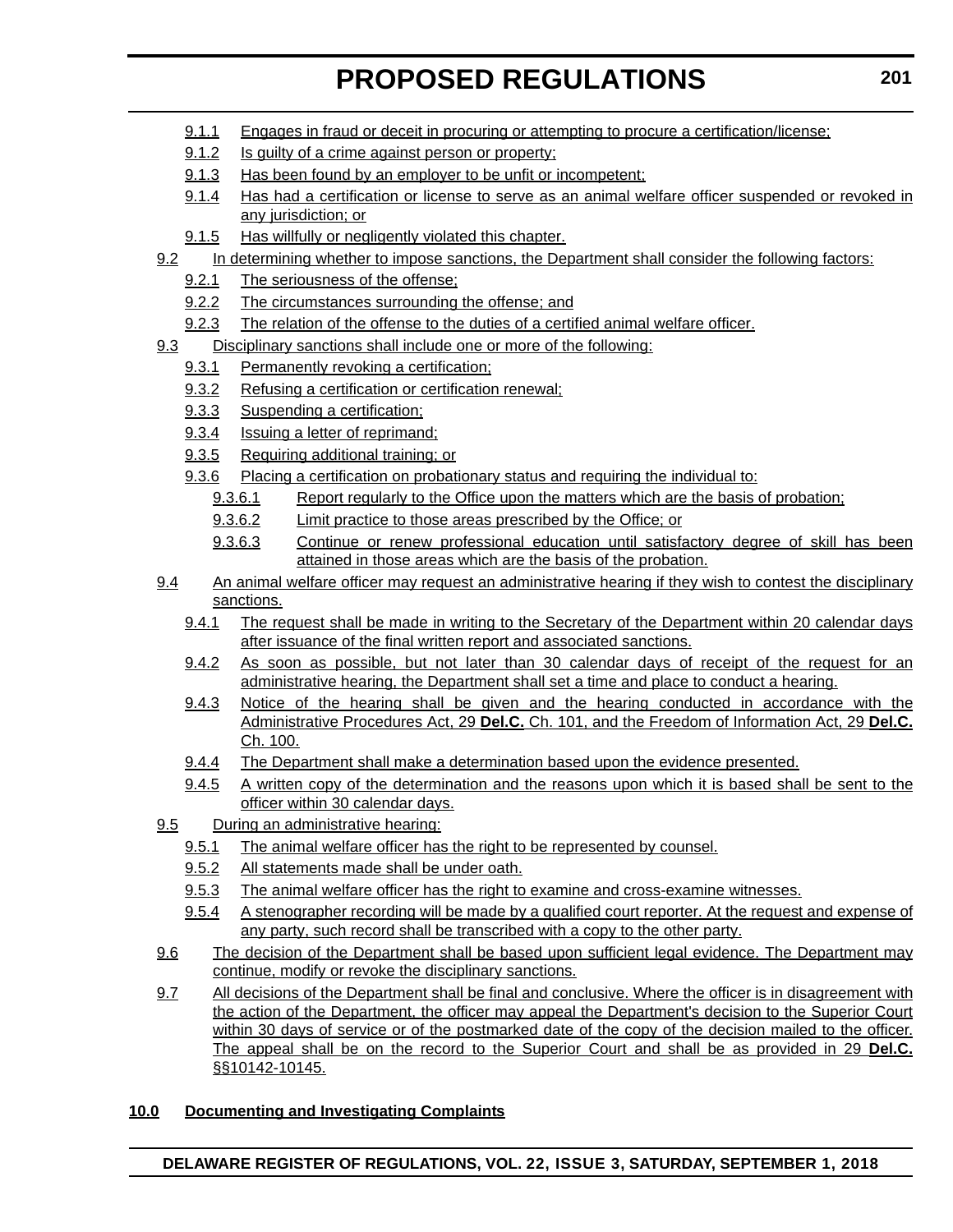- <span id="page-29-0"></span>10.1 The Office shall document all complaints filed directly with the Office, the employer, or with a contracting government entity against certified animal welfare officers of alleged violations of 16 **Del.C.** §139.
- 10.2 All complaints must be received in writing and shall be reviewed. Only complaints concerning violations of this chapter will be investigated by the Office. Complaints that do not involve alleged violations of 16 **Del.C.** §139 may be referred to the employer, another agency or entity as appropriate according to the subject matter of the complaint.
- 10.3 The Office shall notify the animal welfare officer, the officer's employer, and contracting entity, if applicable, of the complaint investigation within 10 days of receipt of said complaint.
- 10.4 The Office shall issue a final written report of the complaint investigation findings and any associated disciplinary sanctions outlined in subsection 10.2 to the animal welfare officer, the officer's employer, and the contracting entity, if applicable, sent by Certified Mail or hand delivered. If the complaint concerns an officer employed by the Office of Animal Welfare, the complaint will be forwarded to the Division Director or Deputy Director for investigation.

#### **[DEPARTMENT OF INSURANCE](https://insurance.delaware.gov/) OFFICE OF THE COMMISSIONER**

Statutory Authority: 18 **Del.C.** §§314, 2101 & 505; 29 **Del.C.** Ch. 101; 29 USC §1144(b)(6)(A)(i); and in response to 29 CFR 2510.3-5

18 **DE Admin. Code** 1405

#### **PUBLIC NOTICE**

#### **[1405 Filing Requirements for Multiple Employer Welfare Arrangements](#page-3-0)**

#### **A. Type of Regulatory Action Required**

Repeal of Existing Regulation and Proposed New Regulation

#### **B. Synopsis of Subject Matter of the Regulation**

Pursuant to 29 **Del.C.** §10119, it is necessary to repeal Regulation 1405, Filing Requirements for Multiple Employer Welfare Arrangements [Formerly Regulation 67] and replace it with new Regulation 1405, Requirements for Fully Insured Multiple Employer Welfare Arrangements and Association Health Plans.

Elsewhere in this edition of the *Register of Regulations*, the Commissioner of the Delaware Department of Insurance (the Commissioner) issued an order for the publication of an emergency regulation that is identical to the below-reproduced repeal and of Regulation 1405 replacement with the new rule that is proposed in this concurrent proposal. At paragraph 3 of the Commissioner's emergency order, the Commissioner ordered the public be notified of this concurrent proposal and be given an opportunity to comment on it. The purpose of this proposal is to comply with paragraph 3 of the emergency order.

Accordingly, the Department of Insurance hereby gives notice of proposed new Department of Insurance Regulation 1405 relating to Requirements for Fully Insured Multiple Employer Welfare Arrangements and Association Health Plans. The docket number for this proposed new rule is 3880-2018.

As a result of the enactment of a new federal regulation, to be codified at 29 CFR pt. 2510, that redefines "Employer" under Section 3(5) of the Employee Retirement Income Security Act (ERISA) (hereinafter the "Final Rule"), the Department has determined to rescind and replace Regulation 1405 relating to Requirements for Multiple Employer Welfare Arrangements [Formerly Regulation 67], and replace it with Regulation 1405 relating to Requirements for Fully Insured Multiple Employer Welfare Arrangements and Association Health Plans. The Delaware Code authority for the change is 18 **Del.C.** §314, 18 **Del.C.** §2101, 18 **Del.C.** §505, 29 **Del.C.** Ch. 101, and 29 USC §1144(b)(6)(A)(i), and in response to 29 CFR 2510.3-5. The text can also be viewed at the Delaware Insurance Commissioner's website at <www.delawareinsurance.gov> and clicking on the link for "Proposed Regulations."

Any person may file written comments, suggestions, briefs, and compilations of data or other materials

#### **DELAWARE REGISTER OF REGULATIONS, VOL. 22, ISSUE 3, SATURDAY, SEPTEMBER 1, 2018**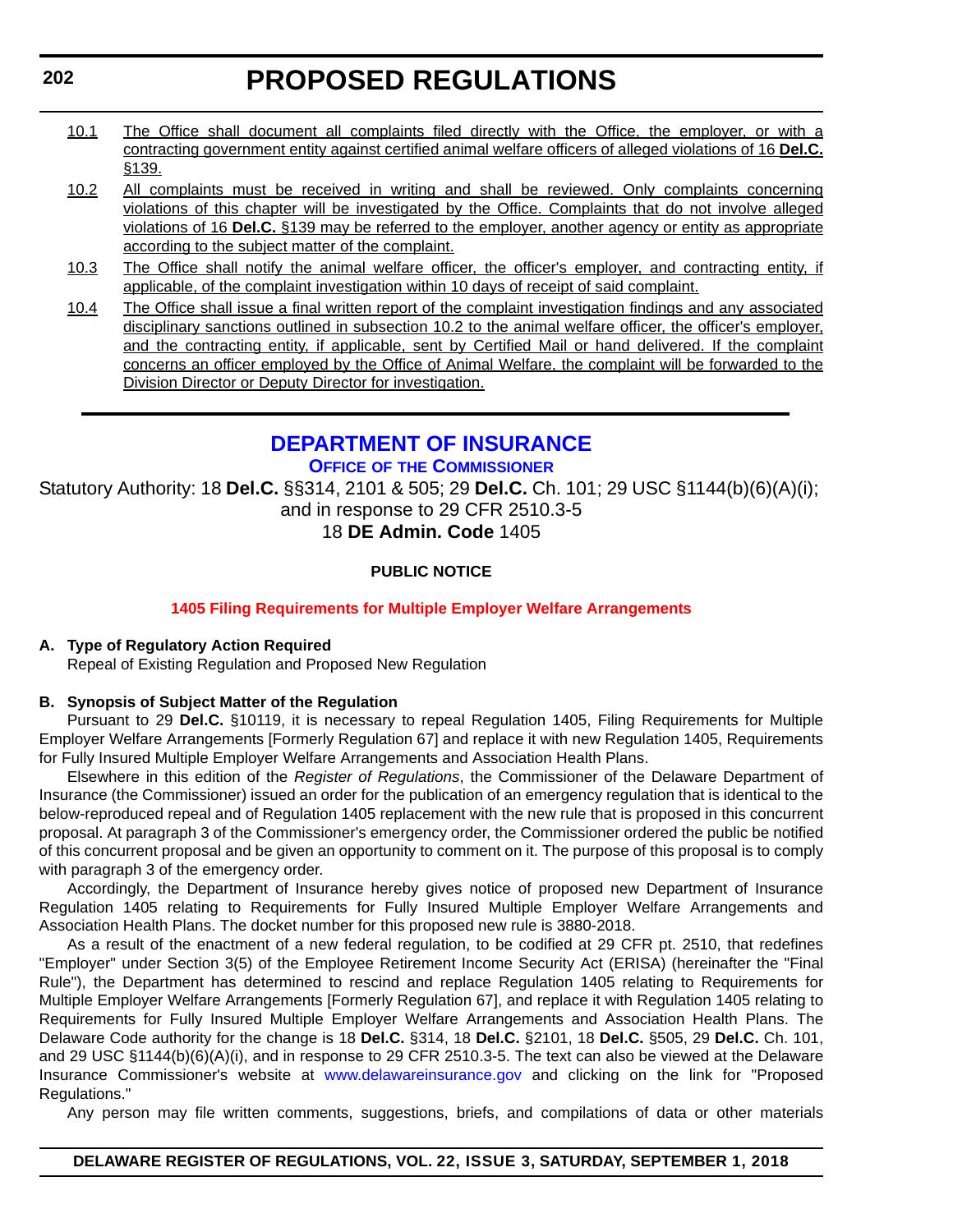<span id="page-30-0"></span>concerning the proposed new regulation. Any written submission in response to this notice and relevant to the proposed new regulation must be received by the Department of Insurance no later than 4:30 p.m., Tuesday, October 2, 2018 by mailing to:

Delaware Department of Insurance Attn.: Leslie W. Ledogar, Esq., Regulatory Specialist Docket No. 3880-2018

841 Silver Lake Boulevard

Dover, DE 19904

or by emailing them to [leslie.ledogar@state.de.us.](mailto:leslie.ledogar@state.de.us)

The Department of Insurance does not plan to hold a public hearing on the proposed new regulation. The proposed new regulation appears below and can also be viewed at the Department of Insurance website at [http://](http://insurance.delaware.gov/information/proposedregs/) [insurance.delaware.gov/information/proposedregs/](http://insurance.delaware.gov/information/proposedregs/).

#### **\*Please Note:**

**(1) The Regulatory Flexibility Analysis and Impact Statement for this regulation, as required by 29 Del.C. Ch. 104, is available at:**

**<http://regulations.delaware.gov/register/september2018/proposed/22 DE Reg 202RFA 09-01-18.pdf>**

**(2) Due to the size of the proposed regulation, it is not being published here. A copy of the regulation is available at:**

**[1405 Filing Requirements for Multiple Employer Welfare Arrangements](http://regulations.delaware.gov/register/september2018/proposed/22 DE Reg 202 09-01-18.htm)** 

#### **[DEPARTMENT OF LABOR](https://dia.delawareworks.com/)**

**DIVISION [OF INDUSTRIAL AFFAIRS](https://dia.delawareworks.com/)**

#### **OFFICE [OF LABOR LAW ENFORCEMENT](https://dia.delawareworks.com/)**

Statutory Authority: 29 Delaware Code, Section 8503(7) and 19 Delaware Code, Section 105(a)(8) (29 **Del.C.** §8503(7) & 19 **Del.C**. §105(a)(8))

19 **DE Admin. Code** 1322

#### **PUBLIC NOTICE**

#### **[1322 Prevailing Wage Regulations](#page-3-0)**

The State of Delaware, Department of Labor's Division of Industrial Affairs ("the Division") hereby gives notice of its intention to adopt amended regulations.

#### **HOW TO COMMENT ON THE PROPOSED REGULATION**

In May 2018 the Department proposed amendments to regulations for the Prevailing Wage Law. The Department received public comment at a hearing held on May 21, 2018 and additional commentary in the form of written suggestions. The Department has not proceeded with final promulgation of the amendments and now seeks to add additional amendments to the regulations.

The Department solicits, and will consider, timely filed written comments from interested individuals and groups concerning these proposed amended regulations. The deadline for the filing of such written comments will be fifteen (15) days after the public hearing is held on these regulations on September 24, 2018 from 4:00 to 6:00 pm and will be held at:

> **Delaware Department of Labor/Fox Valley Annex/Harold Stafford Training Center 19 E. Lea Blvd**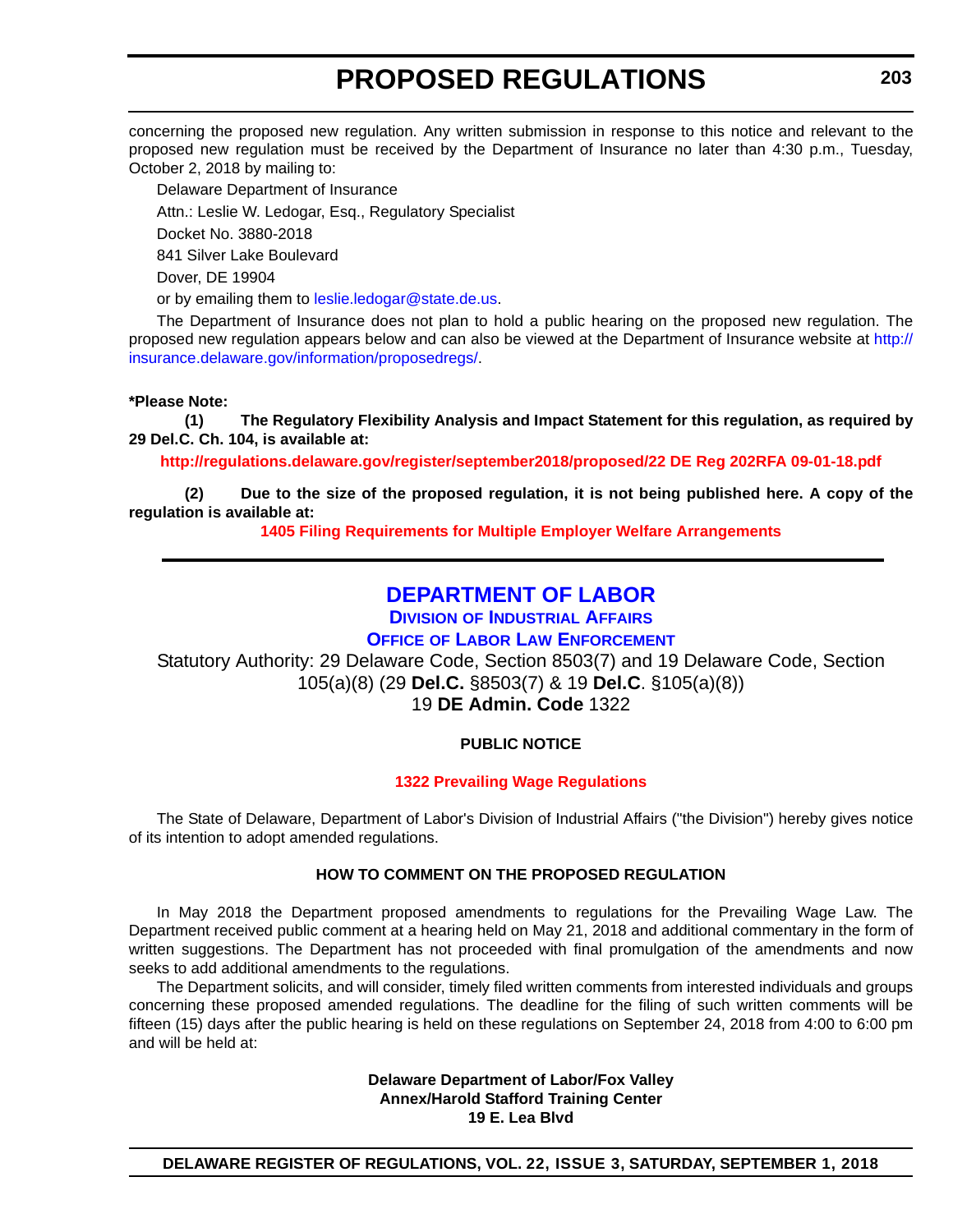#### **Wilmington, DE 19802**

Members of the public may receive a copy of the proposed regulation at no charge by United States Mail by writing or calling Julie Petroff, Division of Industrial Affairs, Delaware Department of Labor, 4425 North Market Street, Wilmington Delaware 19802, telephone number 302-761-8175. Members of the public may present written comments on the proposed regulation by submitting such written comments to Ms. Petroff at the address of the Delaware Department of Labor as set forth above. The deadline for the filing written comments will be the latter of thirty (30) days after these proposed amended regulations are promulgated in the Delaware *Register of Regulations*, or fifteen (15) days after the public hearing, which, in this case, is October 9, 2018.

#### **NATURE OF PROCEEDINGS; SYNOPSIS OF THE SUBJECT AND SUBSTANCE OF THE PROPOSED REGULATION**

The Department of Labor proposes to amend its regulations for the Prevailing Wage Law as described in 29 **Del.C.** §6960. The proposed amendments will limit the number of fringe benefits deductions the Department will recognize; expand the scope of the circumstances under which the Department shall hold administrative hearings; and make minor changes to the conduct of those hearings themselves. The proposed amendments will also add a Diver Classification and will include that Classification in the Classification booklet.

#### **STATUTORY BASIS AND LEGAL AUTHORITY TO ACT**

29 Delaware Code, §8503(7); 19 Delaware Code, §105(a)(8).

#### **OTHER REGULATIONS AFFECTED**

None.

#### **\*Please Note: The Regulatory Flexibility Analysis and Impact Statement for this regulation, as required by 29 Del.C. Ch. 104, is available at:**

**<http://regulations.delaware.gov/register/september2018/proposed/22 DE Reg 203RFA 09-01-18.pdf>**

#### **1322 Prevailing Wage Regulations** *(Break in Continuity of Sections)*

#### **3.0 Concepts and Definitions**

- 3.1 This section presents definitions and explanations to provide a basic understanding of elements inherent in collecting wage data and issuing wage determinations, and enforcing prevailing rates.
	- 3.1.1 Activity Covered. 29 **Del.C.** §6960 The prevailing wage law applies to every contract or aggregate of contracts relating to a public works project in excess of \$500,000 for now construction (including painting or decorating) or \$45,000 for alteration, repair, renovation, rehabilitation, demolition or reconstruction (including painting and decorating of building or works) to which this State or any subdivision thereof is a party and for which the State appropriated any part of the funds and which requires or involves the employment of mechanics and/or laborers.

#### *(Break in Continuity Within Section)*

3.1.3 Laborers and Mechanics. The terms "**laborer**" and "**mechanic**" includes at least those workers whose duties are manual or physical in nature (including those workers who use tools or who are performing the work of a trade), as distinguished from mental or managerial. The term "laborer" or "mechanic" includes apprentices and Supportive Service Program (SSP) trainees. The term does not apply to workers whose duties are primarily administrative, executive, or clerical, rather than manual. Persons employed in a bona fide executive, administrative, or professional capacity are not deemed to be laborers or mechanics. Working foremen who devote more than twenty (20) percent of their time during a workweek to mechanic or laborer duties are deemed to be laborers and mechanics for the time so spent.

The terms "**laborers**" and "**mechanics**" do not apply to watchmen, guards, dispatchers, or weighmasters. The following classifications of workers are recognized by the Department:

Asbestos Workers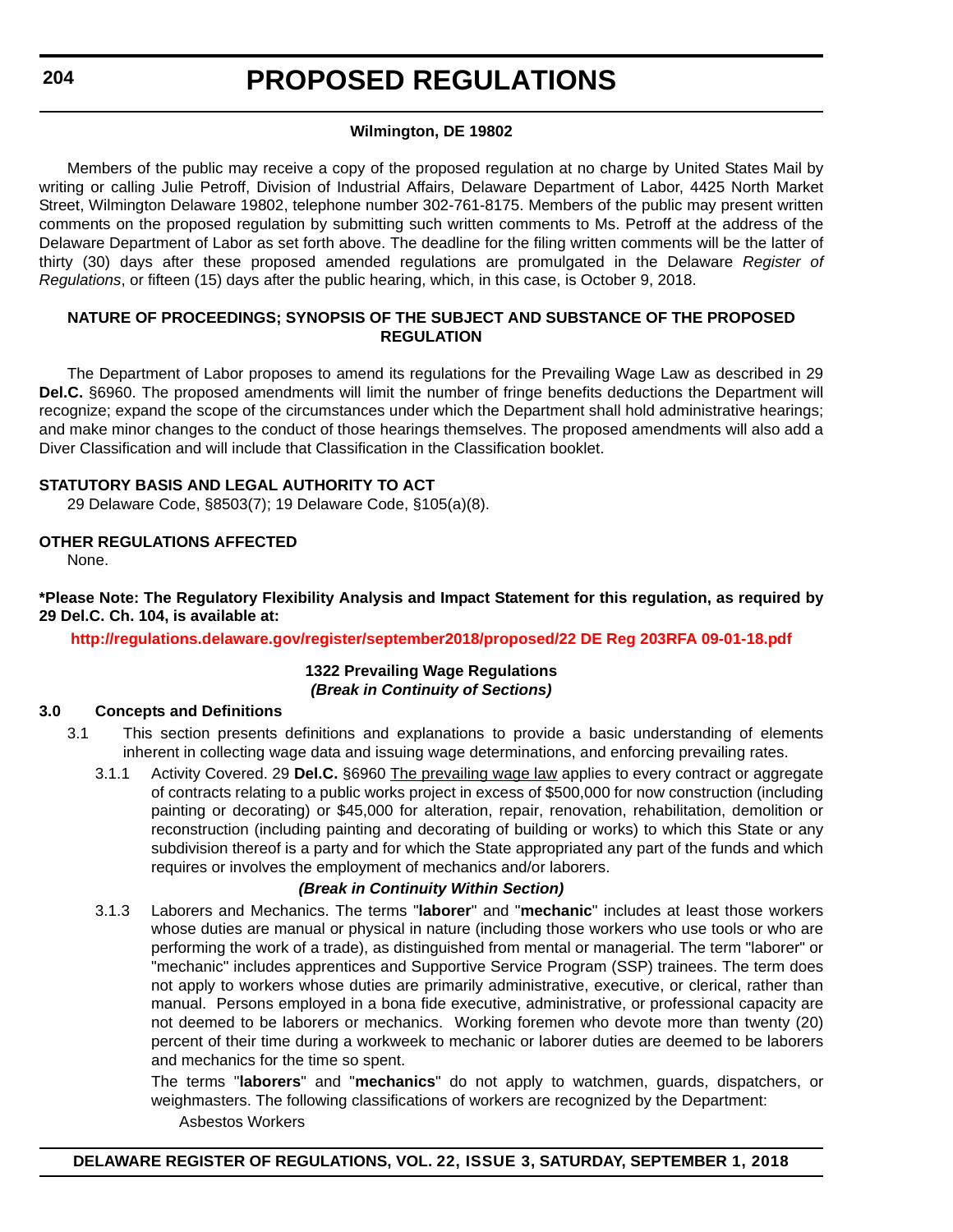**Boilermakers Bricklayers Carpenters** Cement Finishers Diver **Diver Tender** Electrical Line Worker **Electricians** Elevator Constructors **Glaziers Insulators** Iron Workers Laborers Millwrights **Painters** Pile Driver **Plasterers** Plumbers/Pipefitters/Steamfitters Power Equipment Operators Roofer- Composition Roofer - Shingle, Slate and Tile Sheet Metal Workers Soft Floor Layers Sprinkler Fitters Terrazzo/Marble/Tile Setters Terrazzo/Marble/Tile Finishers Truck Drivers

Definitions for each classification are contained in a separate document entitled, "Classifications of Workers Under Delaware's Prevailing Wage Law." Workers shall be classified by the Department of Labor. Classification determinations shall be recorded by the Department as they are made.

Laborers and mechanics are to be paid the appropriate wage rates for the classification of work actually performed, without regard to skill.

- 3.1.4 Apprentices and Supportive Service Program Trainees.
	- 3.1.4.1 Definitions. As used in this section:
		- 3.1.4.1.1 The term "**apprentice**" means persons who are indentured and employed in a bona fide apprenticeship program and individually registered by the program sponsor with the Delaware Department of Labor.

#### *(Break in Continuity Within Section)*

- 3.1.4.2 Employment of Apprentices and SSP Trainees on State Projects.
	- 3.1.4.2.1 Apprentices and SSP Trainees will be permitted to work as such on State contracts in excess of \$100,000 \$500,000 for new construction or \$15,000 \$45,000 for alteration, repair, renovation, rehabilitation, demolition or reconstruction only when they are registered with the Department of Labor or an approved SSP Training Program.

#### *(Break in Continuity Within Section)*

3.1.10 Fringe Benefits.

3.1.10.1 Fringe benefits may be considered in determining whether an employer has met his/her prevailing wage obligations. As a general rule, any fringe benefit may be considered as long as the employer is not legally required to provide it. Therefore, benefits such as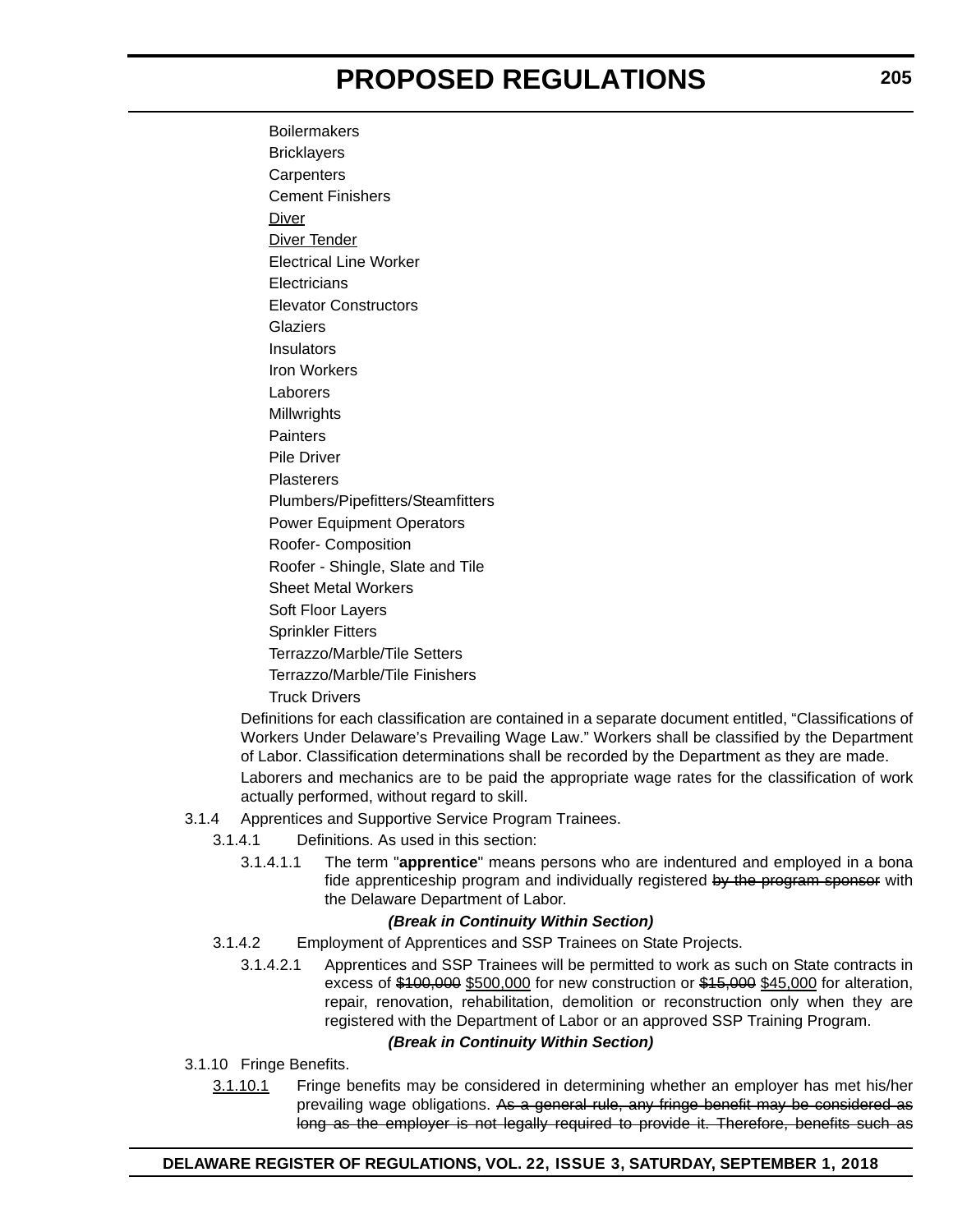health, welfare or retirement benefits, vacation, holiday pay or sick leave pay could be considered fringe benefits. Employer payments for unemployment insurance, workers' compensation, FICA, etc. (which are required by law) would not be considered fringe benefits. To be considered a "bona fide" fringe benefit for purposes of the Act, a fringe benefit plan, fund, or program must constitute a legally enforceable obligation which meets the following criteria:

In order to be considered a valid fringe benefit, payments must be made either in cash, or contributed to an irrevocable escrow account at least once each month.

"**Irrevocable**" means that the benefit may not be forfeited. However, a benefit plan can be considered by the Department provided that payments to the plan are made irrevocably by the employer, even though certain employees may forfeit their individual rights to the benefits under certain prescribed conditions. Thus, if payments are made by the employer, and no return of those payments is possible, the plan would be acceptable, even though individual employees might not receive the benefits under certain situations. Benefits forfeited by such employees remain in an escrow account for the use of the other employees.

- 3.1.10.1.1 The provisions of a plan, fund, or program adopted by the contractor, or by contract as a result of collective bargaining, must be specified in writing, and must be communicated in writing to the affected employees. Contributions must be made pursuant to the terms of such plan, fund, or program. The plan may be either contractor-financed or a joint contractor-employee contributory plan. For example, employer contributions to Individual Retirement Accounts (IRAs) approved by IRS are permissible. However, any contributions made by employees must be voluntary. No contribution toward fringe benefits made by the employees themselves, or fringe benefits provided from monies deducted from the employee's wages may be included or used by an employer in satisfying any part of any fringe benefit obligation under the Act.
- 3.1.10.1.2 The primary purpose of the plan must be to provide systematically for the payment of benefits to employees on account of death, disability, advanced age, retirement, illness, medical expenses, hospitalization, and supplemental unemployment benefits.
- 3.1.10.1.3 The plan must contain a definite formula for determining the amount to be contributed by the contractor and a definite formula for determining the benefits for each of the employees participating in the plan.
- 3.1.10.1.4 Except as provided in subsection 3.1.10.2, the contractor's contributions must be paid irrevocably to a trustee or third person pursuant to an insurance agreement, trust or other funded arrangement. The trustee must assume the usual fiduciary responsibilities imposed upon trustees by applicable law. The trust or fund must be set up in such a way that the contractor, its owners, officers, or business, will not be able to recapture any of the contributions paid in nor in any way divert the funds to its own use or benefit.
- 3.1.10.2 Unfunded self-insured fringe benefit plans (other than fringe benefits such as vacations and holidays which by their nature are normally unfunded) under which contractors allegedly make "out of pocket" payments to provide benefits as expenses may arise, rather than making irrevocable contributions to a trust or other funded arrangement as required under subsection 3.1.10.1.4, are not normally considered "bona fide" plans or equivalent benefits.
	- 3.1.10.2.1 A contractor may request approval by the Administrator of an unfunded self-insured plan, in advance, in order to allow credit for payments under the plan to meet the fringe benefit requirements. In considering whether such a plan is bona fide, the Administrator will consider such factors as whether it could be reasonably anticipated to provide the prescribed benefits, whether it represents a legally enforceable commitment to provide such benefits, whether it is carried out under a financially responsible program, and whether the plan has been communicated to the employees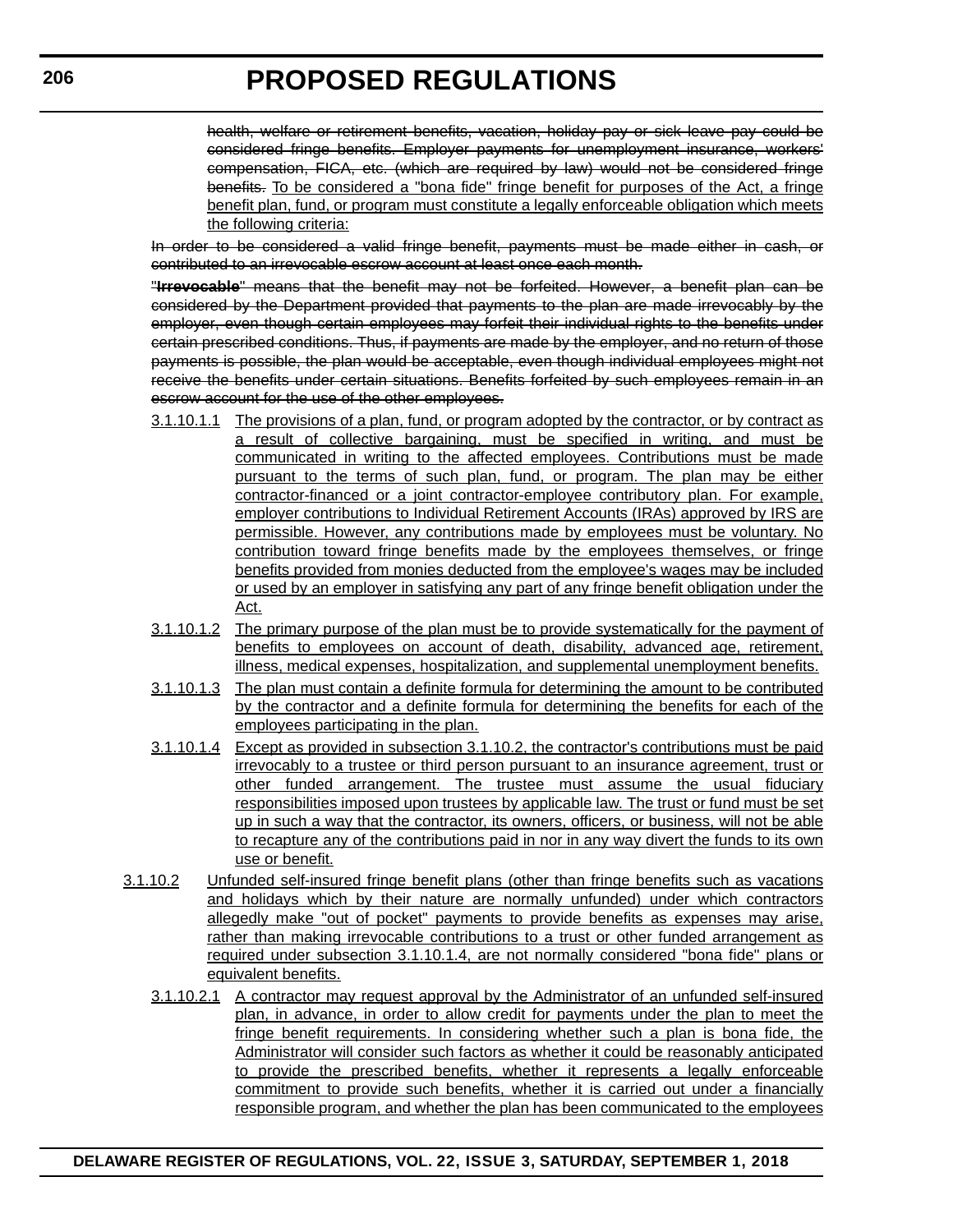in writing. The Administrator in his/her discretion may direct that assets be set aside and preserved in an escrow account or that other protections be afforded to meet the plan's future obligation. The Administrator will not approve, under any circumstances, a plan that benefits the contractor, its owners, officers, or business.

- 3.1.10.3 No benefit required by any other Federal law or by any State or local law, such as unemployment compensation, workers' compensation, or social security, is a fringe benefit.
- 3.1.10.4 The furnishing to an employee of board, lodging, or other facilities, are not "bona fide" wages or fringe benefits or equivalent benefits.
- 3.1.10.5 The furnishing of facilities which are primarily for the benefit or convenience of the contractor or the cost of which is properly a business expense of the contractor is not the furnishing of a "bona fide" fringe benefit or equivalent benefit or the payment of wages. This would be true of such items, for example, as relocation expenses, travel and transportation expenses incident to employment, incentive or suggestion awards, and recruitment bonuses, as well as tools and other materials and services incidental to the employer's performance of the contract and the carrying on of his business, and the cost of furnishing, laundering, and maintaining uniforms and/or related apparel or equipment where employees are required by the contractor, by the contractor's state contract, by law, or by the nature of the work to wear such items.
- 3.1.10.6 Contributions by contractors for such items as social functions or parties for employees, flowers, cards, or gifts on employee birthdays, anniversaries, etc. (sunshine funds), employee rest or recreation rooms, paid coffee breaks, magazine subscriptions, and professional association or club dues, may not be used to offset any wages or fringe benefits specified in the contract, as such items are not "bona fide" wages or fringe benefits or equivalent benefits.
- 3.1.10.7 The actual cost of the benefit to the employer is the basis for evaluating the value of the fringe benefit. Administration costs are not considered fringe benefits. The cost of the benefits must be apportioned between employment on both public and private projects. Thus, the total value of the benefit would be divided by the total amount of time worked. This will result in benefit per unit of time which would be equally applicable to public and private employment projects. Example: an employee works two weeks (80 hours) on a public project and two weeks (80 hours) on a private project. The employer pays \$160 for the employee's health insurance for the month. The value of the benefit is \$1.00 per hour. The employer is not permitted to apply the entire premium to the public project alone.

#### *(Break in Continuity of Sections)*

#### **7.0 Enforcement**

7.1 The authority to enforce the prevailing wage rates derives from 29 **Del.C.** §6960(b) which states: "The Department of Labor shall investigate all claims that the prevailing wage rates as provided for under this section are not being or have not been paid."

#### *(Break in Continuity Within Section)*

- 7.1.2 Investigation. A complaint may be filed with the Department by any employee upon a public project or any interested party. The complaint shall be in writing. Upon receipt of a complaint or upon its own motion the Department shall initiate an investigation.
	- 7.1.2.1 The Department shall notify the employer by certified and First Class mail that a complaint has been filed and/or that an investigation has been initiated. The Department may request (or subpoena, if necessary) records, documents, or testimony necessary to make a determination as to the validity of the complaint or the employer's compliance with the law.
	- 7.1.2.2 Upon finding that an employer has not paid or is not paying the correct prevailing wage rates, If the Department of Labor shall notify the employer of the violations by certified mail and make an effort to obtain compliance is unable to obtain voluntary compliance, the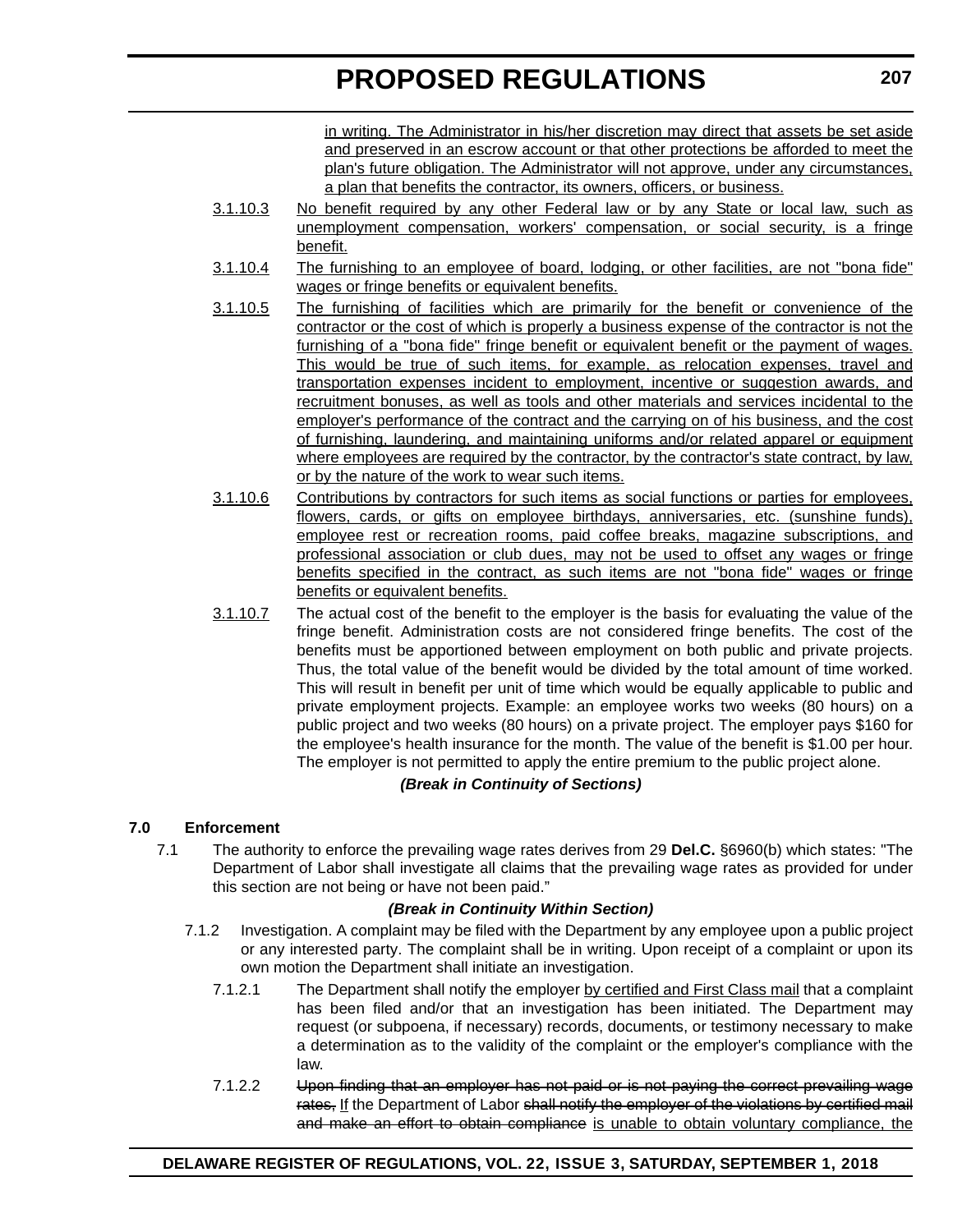Department shall notify the employer by certified and First Class mail that it has made a final determination that the employer is in violation and that the employer has the right to appeal the final determination to the Secretary (the "Final Notice"). All appeals of a Final Notice to the Secretary shall be in writing and must be received by the Secretary within fifteen (15) days from the receipt of the Final Notice. For purposes of determining "receipt," the failure to accept certified mail, combined with the lack of return of First Class mail, shall be deemed to be sufficient notice. Receipt shall be construed upon the date at which the certified mail was rejected. Failure to make a return of service shall not affect the validity of service. The Secretary shall acknowledge receipt of appeals within twenty (20) days and propose a schedule to determine the appeal. The Secretary may designate a neutral third party to preside over an appeal. Final Determinations shall be reviewable for an abuse of discretion or clear error of law.

- 7.1.2.3 Upon failure to obtain compliance within fifteen (15) days of receipt of said certified mail, Consistent with the prevailing wage law, the Department may direct the contracting agency and/or the prime contractor to withhold payments to the employer (in an amount equal to the prevailing wage deficiencies, as determined by the Department) which are to be remitted to the Department for distribution upon resolution of the matter. The determination of when a matter shall be resolved shall be at the sole discretion of the Department. In addition, the Secretary may terminate all rights of the employer to proceed with the work under the contract and the employer shall be responsible for all damages resulting therefrom.
- 7.1.2.4 If the dispute between the Department and the employer pertains to the classification of workers as determined by the Office of Labor Law Enforcement, the determination shall be reviewable by the Secretary or his/her designee and shall be reversed only upon a finding of abuse of discretion. Such appeals from the Office of Labor Law Enforcement's decision must be made in writing and must be received by the Secretary within fifteen (15) days from receipt of the Department's certified letter. Employers may request, in writing, expedited treatment of an investigation and/or an appeal to the Office of the Secretary. In such cases, the employers shall state with particularity the reason for the request and provide all information requested by the Department. The Department shall respond to requests for expedition within seven (7) days. If expedited relief is granted, the Department shall make every effort to expedite the investigation and/or appeal to the Secretary or his/her designee. The Department shall have sole discretion to grant or deny requests for expedition and such decisions are not reviewable.
- 7.1.3 Hearings. A hearing shall be held only in cases involving the termination of rights to proceed with the work under the public construction contract. A hearing shall also be held in cases involving classification disputes. However, any such party's appeal request must be received by the Department of Labor within fifteen (15) days of said party's receipt of the final decision of the Office of Labor Law Enforcement. For purposes of determining "receipt," the failure to accept certified mail, combined with the lack of return of First Class mail, shall be deemed to be sufficient notice. Receipt shall be construed upon the date at which the certified mail was rejected. Failure to make a return of service shall not affect the validity of service. A hearing otherwise required by this subsection may be voluntarily waived at the request of the employer.
- 7.1.4 Hearing Practices and Procedures.
	- 7.1.4.1 Scope of Rules. These rules shall govern the conduct of prevailing wage hearings initiated held by the Department of Labor pursuant to 29 **Del.C.** §6960(d) to terminate all rights of the contractor or subcontractor to proceed with work under a public construction contract for failure to pay prevailing wage rates.
	- 7.1.4.2 Initiation of Hearing. The Secretary of Labor may shall initiate a hearing by notifying the contractor or subcontractor by registered mail that said contractor or subcontractor is alleged to have violated 29 **Del.C.** §6960 the prevailing wage law. The notice shall give 20 days prior notice from receipt to all parties as follows:

#### *(Break in Continuity Within Section)*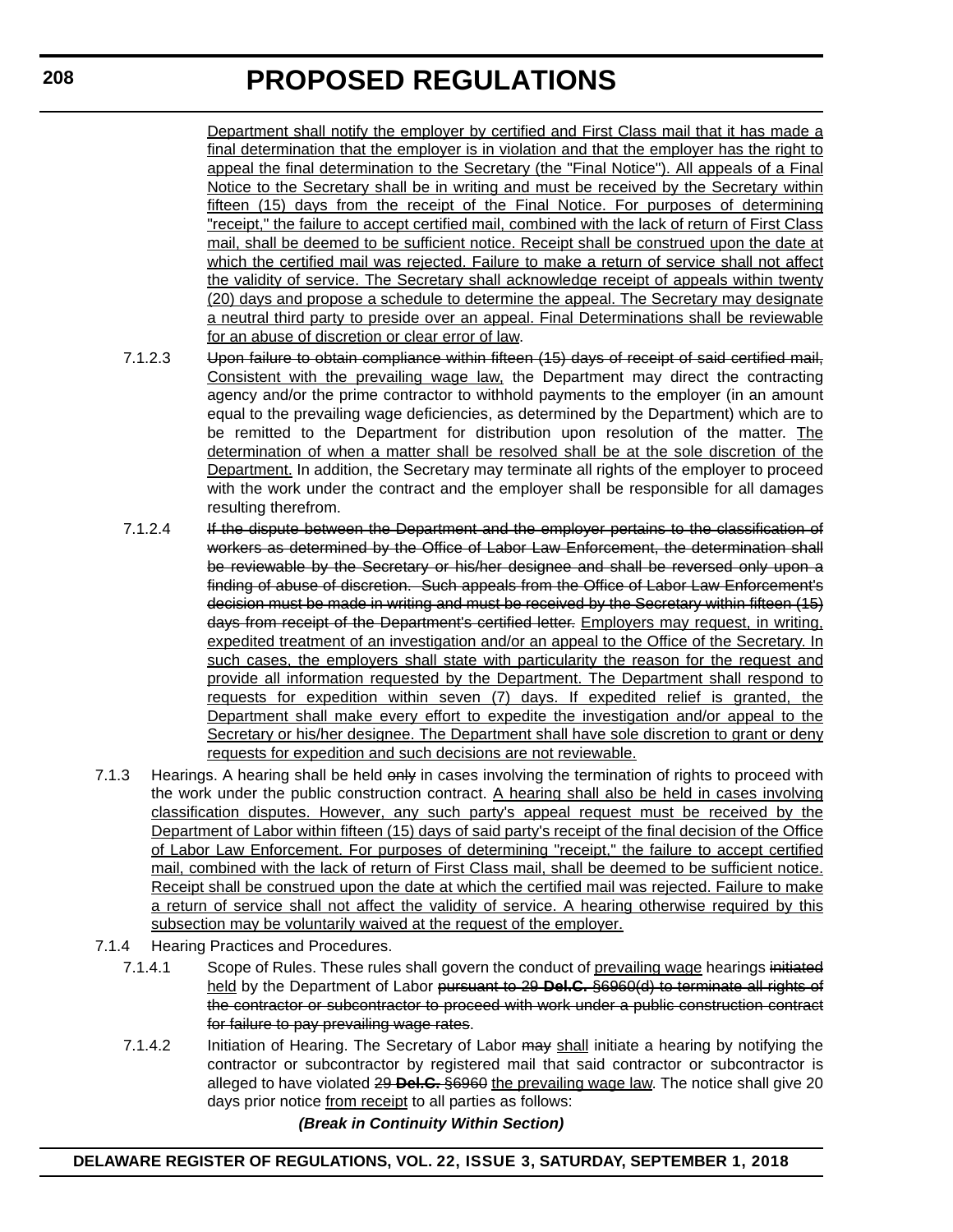7.1.4.2.5 The notice shall inform the parties that the Department will reach its decision based upon the evidence received.

> For purposes of determining "receipt," the failure to accept certified mail, or the lack of return of First Class mail, shall be deemed to be sufficient notice. Receipt shall be construed upon the date at which the certified mail was rejected. Failure to make a return of service shall not affect the validity of service.

- 7.1.4.3 Conduct of Hearing.
	- 7.1.4.3.1 The hearing may shall be conducted-by the Secretary of Labor or by a hearing officer designated for that purpose by the Secretary.
	- 7.1.4.3.2 In connection with such hearing, the Secretary or hearing officer may shall:

#### *(Break in Continuity Within Section)*

- 7.1.4.3.2.5 Hold preheating prehearing conferences for the settlement or simplification of issues by consent, for the disposal of procedural requests or disputes and to regulate and to expedite the course of the hearing.
- 7.1.4.3.3 The conduct of hearing shall not be bound by technical rules of evidence pursuant to 19 **Del.C.** 105(8) The rules of evidence applied in civil cases by the courts of the State of Delaware shall not be strictly followed. The Secretary or hearing officer may allow evidence not admissible under these rules of evidence where, in his or her judgment, application of the exclusionary rule would result in unnecessary hardship and the evidence offered is of a kind commonly relied upon by reasonably prudent persons in the conduct of their affairs. Hearsay may be admissible in administrative hearings, but may not constitute the sole basis for the Secretary or hearing officer's determination upon the factual issue addressed by the hearsay evidence.
	- 7.1.4.3.3.1 All hearings shall be conducted in a fair, impartial, expeditious and orderly manner.

#### *(Break in Continuity Within Section)*

- 7.1.4.3.6 A party's failure to appear at a hearing that has been duly noticed shall not mandate the continuance of the hearing. At the discretion of the Secretary or hearing officer, the hearing shall proceed in the party's absence, which shall be noted on the record.
- 7.1.4.3.7 If a party, or counsel to a party, engages in conduct in violation of an order of the independent reviewer, or other disruptive conduct during an oral hearing, the independent reviewer may impose non-monetary sanctions therefor, including the issuance of an order: (i) excluding the party and/or his or her counsel from any further participation in the hearing; (ii) striking briefs from the record; (iii) providing that certain facts shall be taken to be established for purposes of the appeal; or (iv) providing for such other relief as is just and equitable under the circumstances.

#### *(Break in Continuity Within Section)*

7.1.4.5 Record. With respect to each case, all notices, correspondence between the agencies and the parties, all exhibits, documents in testimony admitted into evidence and all recommended orders, summary of evidence and findings of all interlocutory and final orders of the agency shall be included in the agency's record of the case and shall be retained by the agency for three  $(3)$  years.

**\*Please Note: As the rest of the sections were not amended, they are not being published. A copy of the regulation is available at:**

#### **[1322 Prevailing Wage Regulations](http://regulations.delaware.gov/register/september2018/proposed/22 DE Reg 203 09-01-18.htm)**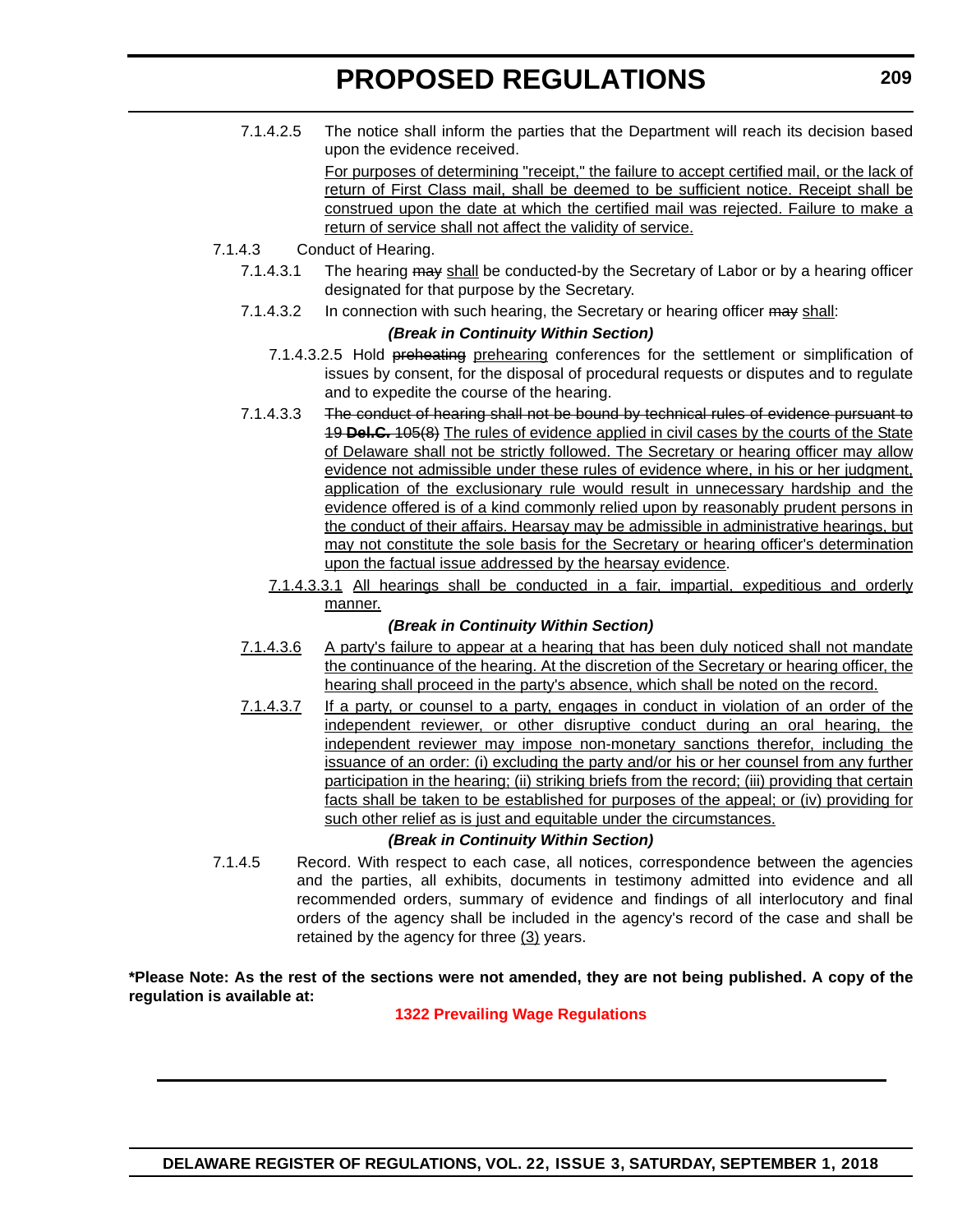#### <span id="page-37-0"></span>**[DEPARTMENT OF NATURAL RESOURCES AND ENVIRONMENTAL](https://dnrec.alpha.delaware.gov/)  CONTROL**

**DIVISION [OF CLIMATE, COASTAL](https://dnrec.alpha.delaware.gov/energy-climate/) AND ENERGY** Statutory Authority: 29 Delaware Code, Section 8059(h) (29 **Del.C.** §8059(h))

7 **DE Admin. Code** 2105

**REGISTER NOTICE SAN # 2017-14**

#### **[2105 Regulations Governing Evaluation, Measurement, and Verification Procedures and Standards](#page-3-0)**

#### **1. TITLE OF THE REGULATIONS:**

2105 Evaluation, Measurement and Verification Procedures and Standards

#### **2. BRIEF SYNOPSIS OF THE SUBJECT, SUBSTANCE AND ISSUES:**

These regulations define the standards for evaluation, measurement and verification (EM&V) procedures as they are administered by the Energy Efficiency Advisory Council (EEAC). EM&V is a vital tool in creating consensus around the impact of current and future investments to reduce energy use and peak demand in Delaware. Results from EM&V are critical to the assessment of progress in meeting Delaware's energy efficiency and peak demand targets outlined in the Energy Efficiency Resource Standards Act, the State's "Lead by Example" policy, and the Delaware Sustainable Energy Utility's legislated goals. The results from EM&V provide valuable feedback to improve programs during implementation or suggest their cancellation, inform the development of new programs, and guide the allocation of resources.

The purpose of these EM&V regulations is to: develop an overall approach to the evaluation of energy efficiency and demand response programs in Delaware; standardize evaluation approaches for the assessment of energy efficiency and demand response programs; provide specific guidance to Program Administrators, contractors and stakeholders for the evaluation of energy efficiency and demand response programs; and ensure consistency between Program Administrators' energy efficiency evaluations plans, analysis, and reporting efforts.

- **3. POSSIBLE TERMS OF THE AGENCY ACTION:** None
- **4. STATUTORY BASIS OR LEGAL AUTHORITY TO ACT:** 29 Delaware Code §8059(h)
- **5. OTHER REGULATIONS THAT MAY BE AFFECTED BY THE PROPOSAL:** None

#### **6. NOTICE OF PUBLIC COMMENT:**

The hearing record on the proposed regulations 2105 Evaluation, Measurement and Verification Procedures [and Standards will be open September 1, 2018. Individuals may submit written comments regarding the proposed](mailto: Lisa.Vest@state.de.us) [changes via e-mail to L](mailto: Lisa.Vest@state.de.us)isa.Vest@state.de.us or via the USPS to Lisa Vest, Hearing Officer, DNREC, 89 Kings Highway, Dover, DE 19901 (302) 739-9042. A public hearing on the proposed amendment will be held on September 25, 2018 beginning at 6:00 pm in the State Street Commons building located on 100 W. Water Street Dover, DE 19904.

Public comments will be accepted through close of business Wednesday October 10, 2018.

#### **7. PREPARED BY:**

[Patty Murray p](mailto:patricia.murray@state.de.us)atricia.murray@state.de.us (302) 735-3480

#### **\*Please Note:**

**(1) The Regulatory Flexibility Analysis and Impact Statement for this regulation, as required by 29 Del.C. Ch. 104, is available at:**

**DELAWARE REGISTER OF REGULATIONS, VOL. 22, ISSUE 3, SATURDAY, SEPTEMBER 1, 2018**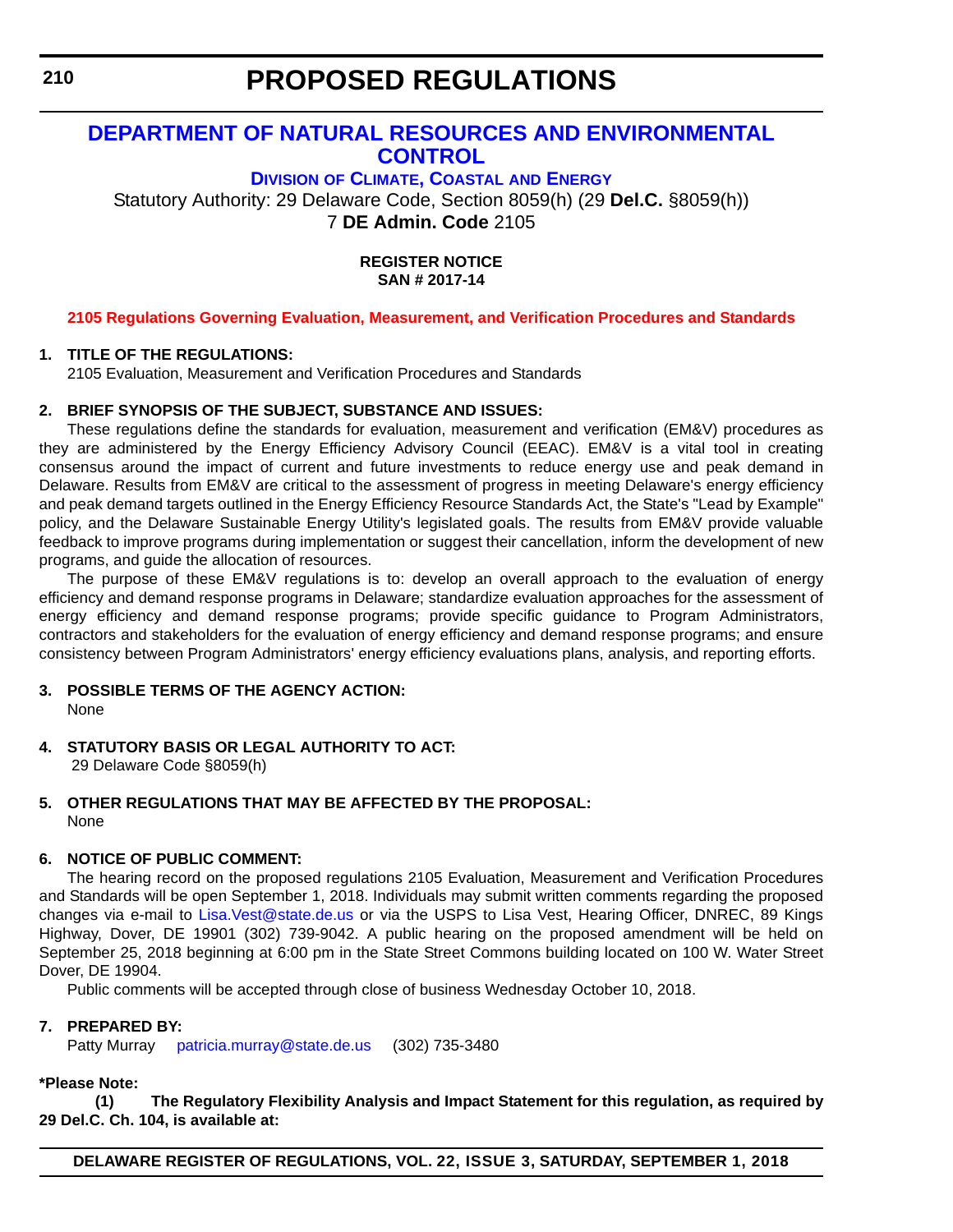#### <span id="page-38-0"></span>**<http://regulations.delaware.gov/register/september2018/proposed/22 DE Reg 210RFA 09-01-18.pdf>**

**(2) Due to the size of the proposed regulation, it is not being published here. A copy of the regulation is available at:**

**[2105 Regulations Governing Evaluation, Measurement, and Verification Procedures and Standards](http://regulations.delaware.gov/register/september2018/proposed/22 DE Reg 210 09-01-18.htm)** 

#### **DIVISION [OF WATERSHED STEWARDSHIP](https://dnrec.alpha.delaware.gov/watershed-stewardship/)**

Statutory Authority: 7 Delaware Code, Section 4006(c) (7 **Del.C.** §4006(c)) 7 **DE Admin. Code** 5101

#### **REGISTER NOTICE SAN #2015-10**

#### **[5101 Sediment and Stormwater Regulations](#page-3-0)**

#### **1. TITLE OF THE REGULATIONS:**

5101 Sediment and Stormwater Regulations

#### **2. BRIEF SYNOPSIS OF THE SUBJECT, SUBSTANCE AND ISSUES:**

A Superior Court decision of October 7, 2015, upheld by the Supreme Court on April 15, 2016, invalidated the 2013 and 2014 version of the Delaware Sediment and Stormwater Regulations on procedural grounds because the accompanying Technical Document referenced by the regulations was not published in the State Register in accordance with Administrative Procedure Act requirements. The Department issued Emergency Regulation Order 2016-WS-0019 on April 16, 2015 including both the 2014 Sediment and Stormwater Regulations and the latest version of the Technical Document, dated April 2016, as regulation to correct the procedural flaw.

The Sediment and Stormwater Regulatory Advisory Committee has spent approximately 234 hours in public meeting time since November 2015 reviewing the regulations as well as the Technical Document for inclusion of required elements into the regulations.

- All standard plan applicability criteria and conditions have been reviewed and included in subsection 3.7.
- Each of 17 standards and specifications for post construction stormwater management BMPs have been reviewed by the RAC's Technical Subcommittee and required elements brought into the regulation as a new Section 11.0 Post Construction BMP Standards and Specifications.
- Section 12.0 Supplemental Requirements for Best Management Practices was added to provide clear requirements for soil investigation procedures and setbacks for stormwater management BMPs.
- Section 13.0 Stormwater Management Offsets was added to take the place of subsection 1.7 and provide more definition to stormwater management offsets, including fees-in-lieu, banking and stormwater management offset districts.
- Section 5.0 Performance Criteria for Post Construction Stormwater Management has been updated to address compliance methods updated by Senate Bills 253 and 204.

#### **3. POSSIBLE TERMS OF THE AGENCY ACTION:**

There is no sunset date for these regulations.

#### **4. STATUTORY BASIS OR LEGAL AUTHORITY TO ACT:**

Title 7, Delaware Code, Chapter 40, the Sediment and Stormwater Law, Section 4006(c)

#### **5. OTHER REGULATIONS THAT MAY BE AFFECTED BY THE PROPOSAL:** None.

#### **6. NOTICE OF PUBLIC COMMENT:**

The Department of Natural Resources and Environmental Control (DNREC) Division of Watershed Stewardship will conduct a public hearing on proposed revisions to the *Delaware Sediment and Stormwater*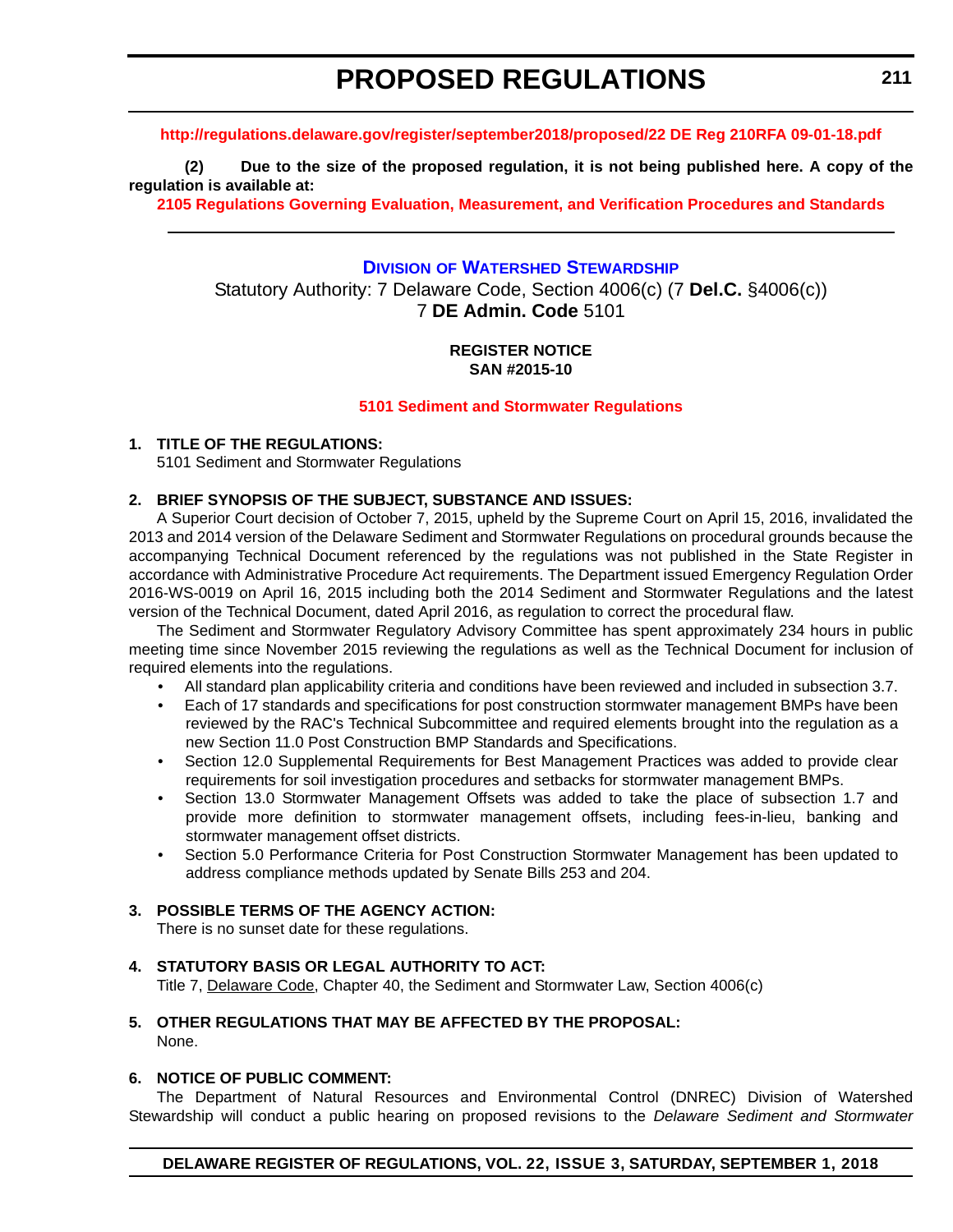<span id="page-39-0"></span>*Regulations*, **Regulation No. 5101 Sediment and Stormwater Regulations**. The public hearing on this proposed revision of **Regulation No. 5101 Sediment and Stormwater Regulations** will be held Wednesday, October 10, 2018, at 6:00 p.m. in the DNREC Auditorium, Richardson and Robbins Building, 89 Kings Highway, Dover, DE 19901.

The proposed regulation revisions may be inspected at the following location:

Department of Natural Resources and Environmental Control

89 Kings Highway

Dover, DE 19901

The proposed regulation revisions may also be inspected on the DNREC Division of Watershed Stewardship's Sediment and Stormwater Program website:

<http://www.dnrec.delaware.gov/swc/Pages/SedimentStormwater.aspx>

Interested parties shall submit comments in writing on the proposed regulation revisions by the end of the comment period, October 25, 2018, or as designated by the hearing officer at the public hearing. Statements and testimony may be presented either verbally or in writing at the October 10, 2018 public hearing. It is requested that those interested in presenting statements at the public hearing register in advance and that written statements and comments be addressed to:

Elaine Z. Webb DNREC Division of Watershed Stewardship 89 Kings Highway Dover, DE 19901

#### **7. PREPARED BY:**

Elaine Z. Webb [Elaine.Webb@state.de.us](mailto:Elaine.Webb@state.de.us) (302) 729-9921

#### **\*Please Note:**

**(1) The Regulatory Flexibility Analysis and Impact Statement for this regulation, as required by 29 Del.C. Ch. 104, is available at:**

**<http://regulations.delaware.gov/register/september2018/proposed/22 DE Reg 211RFA 09-01-18.pdf>**

**(2) Due to the size of the proposed regulation, it is not being published here. A copy of the regulation is available at:**

**[5101 Sediment and Stormwater Regulations](http://regulations.delaware.gov/register/september2018/proposed/22 DE Reg 211 09-01-18.htm)** 

#### **[DEPARTMENT OF SAFETY AND HOMELAND SECURITY](https://dshs.delaware.gov/) DIVISION [OF STATE POLICE](http://dsp.delaware.gov/)**

**1300 BOARD OF EXAMINERS [OF PRIVATE INVESTIGATORS & PRIVATE SECURITY AGENCIES](http://dsp.delaware.gov/)** Statutory Authority: 24 Delaware Code, Section 1305 (24 **Del.C.** §1305)

24 **DE Admin. Code** 1300

#### **PUBLIC NOTICE**

#### **[1300 Board of Examiners of Private Investigators & Private Security Agencies](#page-3-0)**

Notice is hereby given that the Board of Examiners of Private Investigators and Private Security Agencies, in accordance with 24 **Del.C.** Ch. 13 proposes to amend the following adopted rules in 24 **DE Admin. Code** 1300 Board of Examiners of Private Investigators and Private Security Agencies: Rule 4.0 Training Requirements. If you wish to view the complete Rule, contact Ms. Peggy Anderson at (302) 672-5304. Any persons wishing to present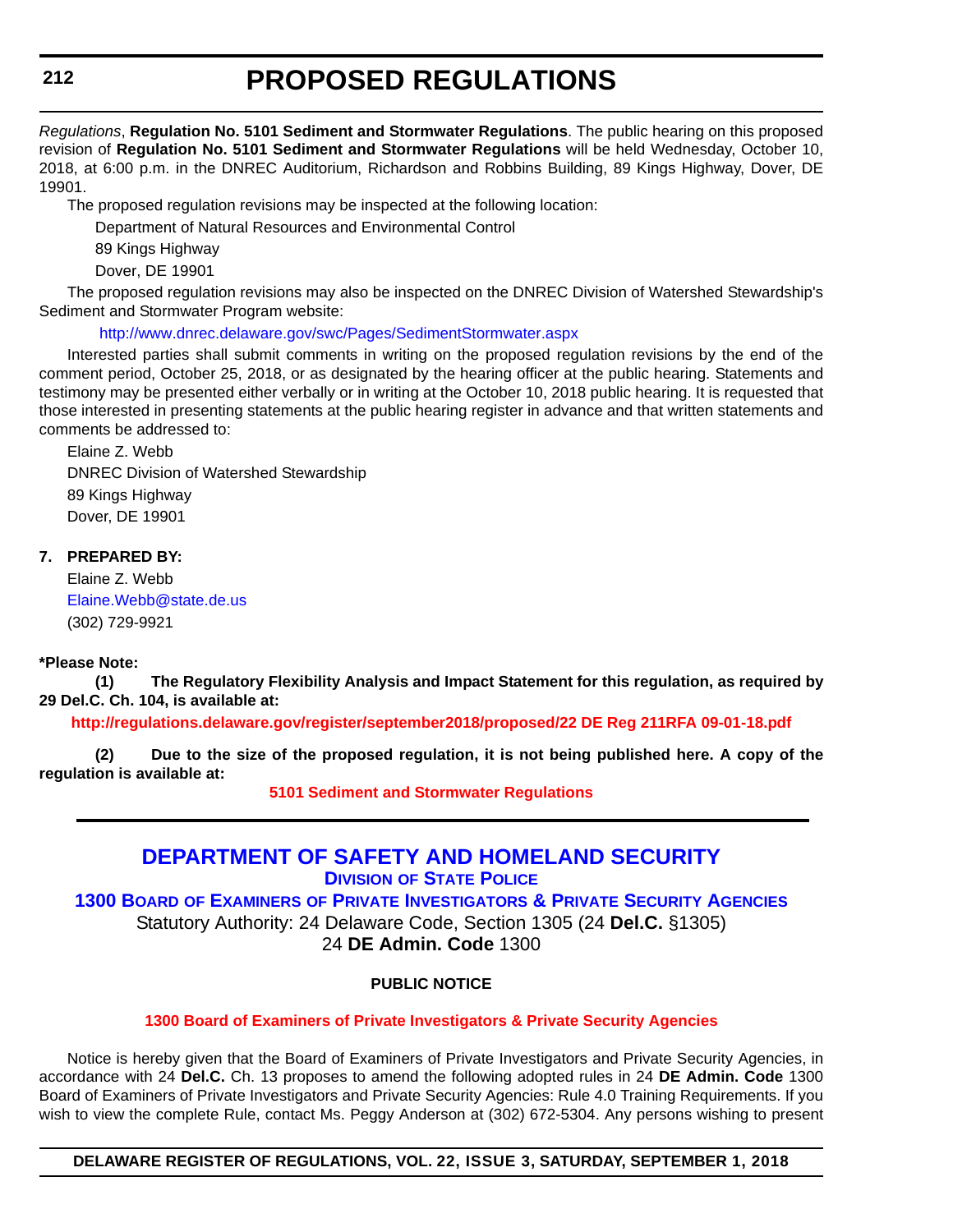views may submit them in writing, by October 2, 2018, to Delaware State Police, Professional Licensing Section, P. O. Box 430, Dover, DE 19903. The Board will hold its quarterly meeting Thursday, October 11, 2018, 10:00am, at the Tatnall Building, 150 Martin Luther King, Jr. Boulevard South, Room 112, Dover, DE.

#### **\*Please Note: The Regulatory Flexibility Analysis and Impact Statement for this regulation, as required by 29 Del.C. Ch. 104, is available at:**

#### **<http://regulations.delaware.gov/register/september2018/proposed/22 DE Reg 212RFA 09-01-18.pdf>**

#### **1300 Board of Examiners of Private Investigators & Private Security Agencies** *(Break in Continuity of Sections)*

#### **4.0 Training Requirements**

- 4.1 Each person licensed as a security guard under 24 **Del.C.** Ch. 13 shall successfully complete a training program approved by the Board, and any such additional training as the Board deems appropriate. Satisfactory completion of the training program shall be certified by mandatory testing with a passing grade of 75%. The test will be administered by a Board approved training/testing facility.
	- 4.1.1 The required training shall include, but not be limited to, instruction in rules and regulations, legal requirements and limitations, use of force, ethics, emergency services, diversity, communication, asset protection, and terrorism. The Board, in its discretion, may require such additional topics as it finds necessary.
	- 4.1.12 Individuals engaged in any violation of academic integrity which is validated by the testing facility will be required to repeat the testing process and incur any additional costs involved. If a subsequent violation of the academic standard is discovered and validated by the testing facility, the individual will be barred from taking any further tests and their license or application will be denied/suspended. No provision of this Section will exclude the individual from a due process hearing before the Board, if requested.
	- 4.1.3 Individuals may complete the training with either a Board approved training facility or the agency that employs them. The employer must hold either a Class B or Class C agency license.
- 4.2 The required training shall include, but not be limited to, instruction in legal requirements and limitations, use of force, ethics, emergency services, diversity, communication, asset protection, and terrorism. The Board, in its discretion, may require such additional topics as it finds necessary. Certified instructors must be employed by a Board approved training facility or a Class B or C agency providing the training. All instructors' certifications will be pursuant to subsection 4.2.1.
	- 4.2.1 Instructors for the training program must be certified by a Board approved training facility by completing an Instructor Certification Course. This course will be developed by an approved training/testing facility with collaboration from the Professional Licensing Section, and approved by the Board. An instructors test shall be mandatory with a passing grade of 75%. If this test is failed, the instructor shall re-take the course and the test until receiving a passing grade before being certified. Instructors who were approved by rules set by previous versions of this Section would remain eligible to instruct as long as they do so pursuant to this Section.
	- 4.2.2 Updates to the training curriculum, approved by the Board, will be sent out to the certified instructors and shall be implemented into the course of instructions. The Board approved training facility shall be responsible for notifications of the updates.
	- 4.2.3 The approved training facility shall provide the Professional Licensing Section with the names and test scores of all instructors certified. This information will be forwarded to the Board.
	- 4.2.4 An instructors approval may be suspended or revoked as deemed necessary by the Board.
- 4.3 The Professional Licensing Section shall have the authority to require regular reports on training from licensees and employers, and shall report to the Board on compliance with this regulation Section.
- 4.4 Training and test certifications shall be submitted with each new application or re-application renewal application, and the training shall be completed no more than one year prior to submission of the application.
- 4.5 Instructors for the training program must take a Train the Trainer session through the Professional Licensing Section. Updates to the training curriculum will be sent out as approved by the Board, and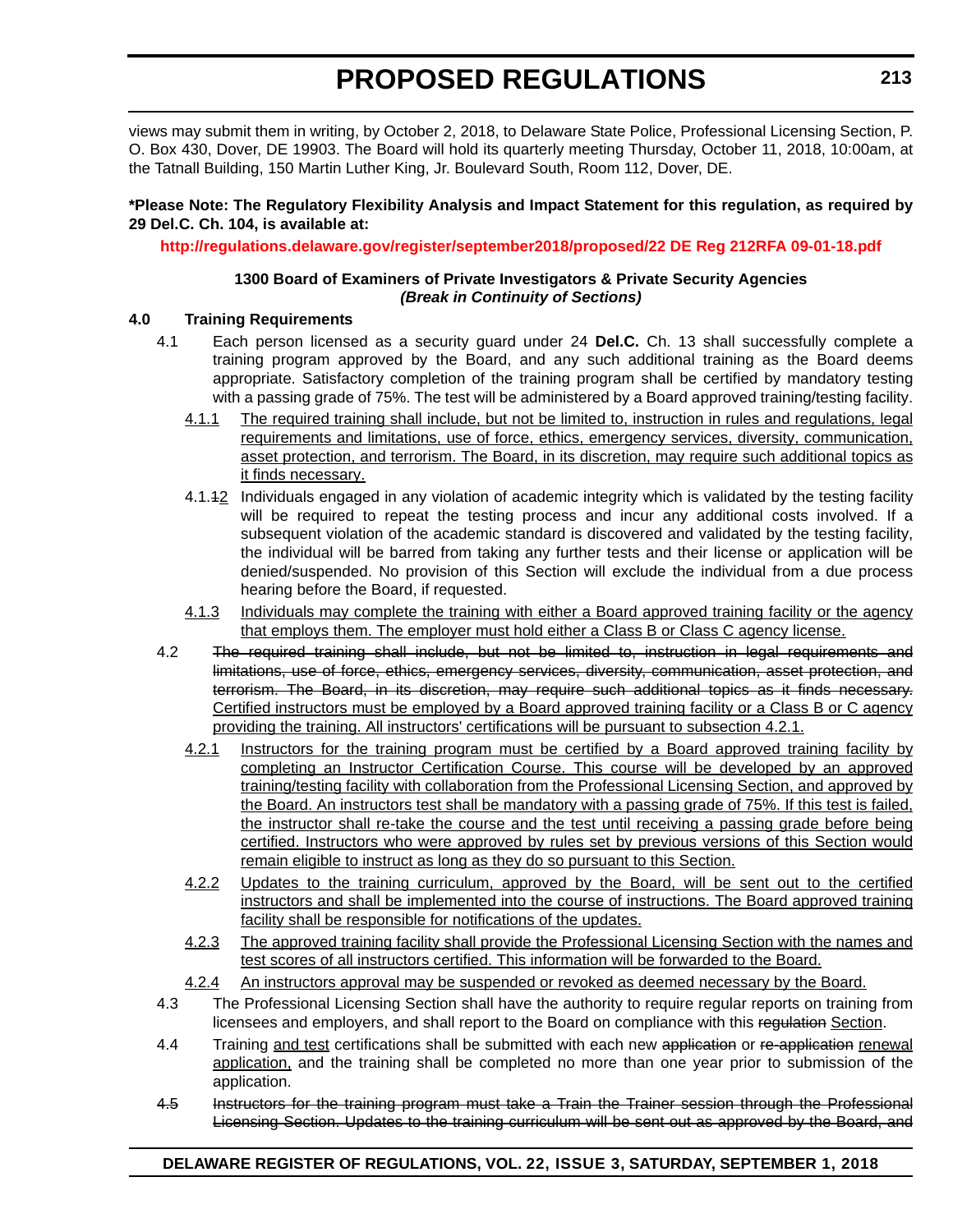<span id="page-41-0"></span>shall be implemented into the course of instruction. An instructors test shall be mandatory with a passing grade of 75%. If this test is failed, the instructor shall re-take the session and the test until receiving a passing grade before being approved.

- 4.5.1 Instructors that have previously taken the class and the test must take the instructors test with a passing grade to maintain their instructor approval.
- 4.5.2 The instructor certification approval may be suspended or revoked as deemed necessary by the Board.

**\*Please Note: As the rest of the sections were not amended, they are not being published. A copy of the regulation is available at:**

**[1300 Board of Examiners of Private Investigators & Private Security Agencies](http://regulations.delaware.gov/register/september2018/proposed/22 DE Reg 212 09-01-18.htm)** 

#### **DIVISION [OF STATE POLICE](http://dsp.delaware.gov/) [5500 BAIL ENFORCEMENT AGENTS](http://dsp.delaware.gov/)** Statutory Authority: 24 Delaware Code, Section 5504(e) (24 **Del.C.** §5504(e)) 24 **DE Admin. Code** 5500

#### **PUBLIC NOTICE**

#### **[5500 Bail Enforcement Agents](#page-3-0)**

Notice is hereby given that the Board of Examiners of Bail Enforcement Agents, in accordance with 24 **Del.C.** Ch. 55, proposes to amend the following adopted rules in 24 **DE Admin. Code** 5500 Bail Enforcement Agents: Rule 9.0 Conducted Electrical Weapon (CEW). If you wish to view the complete Rule, contact Ms. Peggy Anderson at (302) 672-5304. Any persons wishing to present views may submit them in writing, by October 2, 2018, to Delaware State Police, Professional Licensing Section, P. O. Box 430, Dover, DE 19903. The Board will hold its quarterly meeting Thursday, November 15, 2018, 10:00 am, at the Tatnall Building, 150 Martin Luther King, Jr. Boulevard South, Room 112, Dover, DE.

#### **\*Please Note: The Regulatory Flexibility Analysis and Impact Statement for this regulation, as required by 29 Del.C. Ch. 104, is available at:**

**<http://regulations.delaware.gov/register/september2018/proposed/22 DE Reg 214RFA 09-01-18.pdf>**

#### **5500 Bail Enforcement Agents** *(Break in Continuity of Sections)*

#### **9.0 Conducted Electrical Weapon (CEW)**

- 9.1 In order for a BEA to carry/use a conducted electrical weapon (CEW), he/she must complete a training program approved by the Board and all certifications or re-certifications must be on file with the Professional Licensing Section.
- 9.2 CEW Instructors
	- 9.2.1 All CEW instructors must be approved by the Professional Licensing Section before they are authorized to instruct or qualify individuals licensed under 24 **Del.C.** Ch. 55.
- 9.1 Anyone licensed under 24 **Del.C.** Ch. 55 wishing to carry/use a conducted electrical weapon (CEW), while in the performance of their duties as a BEA under 24 **Del.C.** Ch. 55, must first complete a training program with an instructor certified by the manufacturer of the CEW. All certifications and recertifications must be on file with the Professional Licensing Section.
	- 9.1.1 All individuals certified to carry/use a CEW, while in the performance of their duties as a BEA under 24 **Del.C.** Ch. 55, must be re-certified in a timeframe consistent with the manufacturer and by an instructor and recertification program approved by the CEW's manufacturer.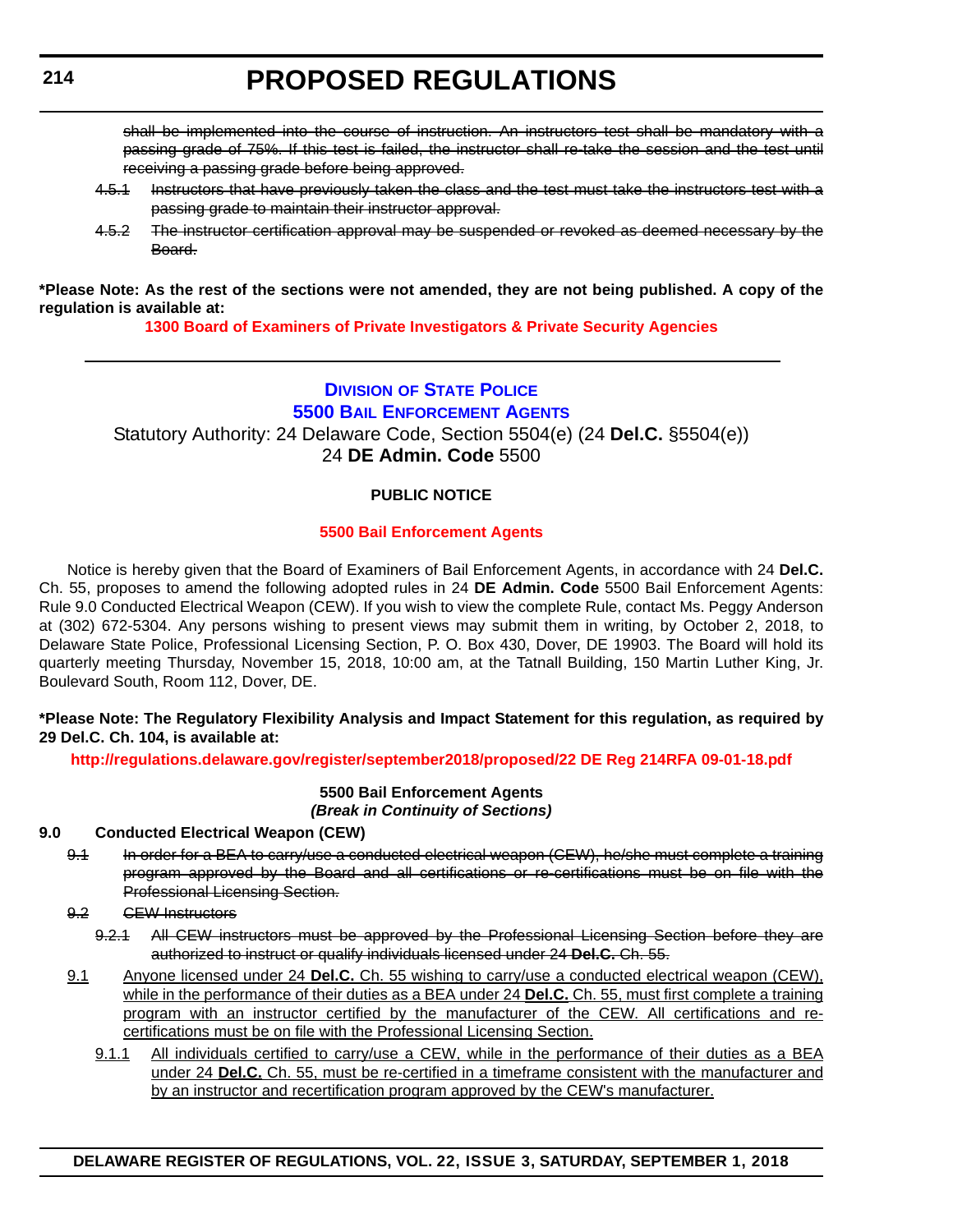- <span id="page-42-0"></span>9.1.2 The Board shall have the right to deny the carrying of any CEW that is found to not be within accepted industry standards or unsafe for the purposes of conducting apprehensions under 24 **Del.C.** Ch. 55.
- 9.2 The Board shall have the right to deny any certification or re-certification from an instructor or training program that is deemed to not be within generally accepted practices for the manufacturer of the CEW. Any denial may be appealed by submitting a request to the Professional Licensing Section and addressing the Board of Examiners.

**\*Please Note: As the rest of the sections were not amended, they are not being published. A copy of the regulation is available at:**

**[5500 Bail Enforcement Agents](http://regulations.delaware.gov/register/september2018/proposed/22 DE Reg 214 09-01-18.htm)** 

### **[DEPARTMENT OF STATE](https://sos.delaware.gov/)**

**DIVISION [OF CORPORATIONS](https://corp.delaware.gov/)**

Statutory Authority: 8 Delaware Code, Section 132; 6 Delaware Code, Sections 15-111, 17-104 and 18-104 (8 **Del.C.** §132; 6 **Del.C.** §§15-111, 17-104 & 18-104)

#### **PUBLIC NOTICE**

#### **[Registered Agent Customer Entity Verification Requirements](#page-3-0)**

In compliance with the State's Administrative Procedures Act (Title 29, Chapter 101 of the Delaware Code) and under the authority of House Bill 404 of the 149<sup>th</sup> Delaware General Assembly, as amended by House Amendment No. 1 and Senate Amendment No. 2, 81 **Del. Laws**, Ch. 334, which modifies 8 **Del.C.** §132 and 6 **Del.C.** §§15-111, 17-104 and 18-104, the Delaware Department of State proposes to introduce regulations related to the requirements for registered agents with respect to entities and entity filings with the Department.

In accordance with 29 **Del.C.** §10116, persons wishing to submit written comments, suggestions, briefs, and compilations of data or other written materials concerning the proposed regulations should direct them to the following address:

Kristopher Knight Deputy Secretary of State Department of State 820 N. French St., 4th Floor Wilmington, DE 19801

Comments may also be directed via electronic mail to dos corpregs@state.de.us. Any written submission in response to this notice and relevant to the proposed regulations must be received by the Department of State no later than 4:30 p.m. EST, Monday, October 15, 2018.

The action concerning determination of whether to adopt the proposed regulations will be based upon the results of Department analysis and the consideration of the written comments and any other written materials filed by the public.

#### **Background**

On July 17, 2018, the Governor of Delaware signed into law House Bill 404 of the 149th Delaware General Assembly, as amended by House Amendment No. 1 and Senate Amendment No. 2, 81 **Del. Laws**, Ch. 334.

This legislation clarifies that registered agents must comply with regulations established by the Secretary of State regarding both the verification of the identity of the communications contacts for which the Registered Agent maintains a record and the reduction of risk of unlawful business purposes. In order to establish consistent and uniform expectations for Registered Agents to verify customer entities with respect to filings with the Department of State, the Department of State has proposed these regulations to communicate to the public how these issues will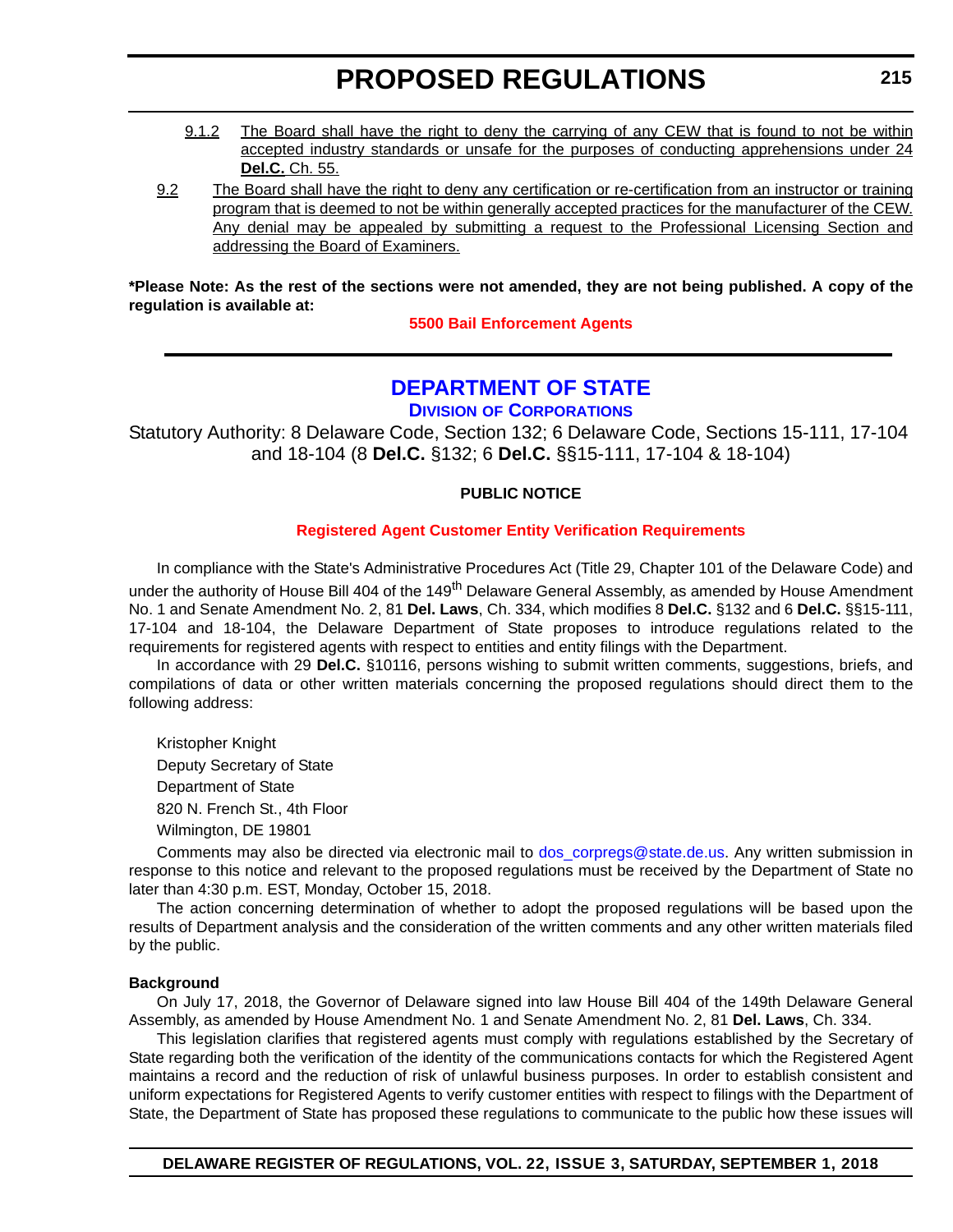**216**

### **PROPOSED REGULATIONS**

be administered in the Department of State.

#### **SUMMARY OF PROPOSAL**

The purpose of this notice is to advise the public that the Department of State proposes to promulgate rules and regulations to establish the requirements for registered agents with respect to entities and entity filings with the Department of State. The regulations provide a framework to ensure that Registered Agents understand their responsibilities to verify customer entities in accordance with House Bill 404 of the 149<sup>th</sup> Delaware General Assembly, as amended by House Amendment No. 1 and Senate Amendment No. 2, 81 **Del. Laws**, Ch. 334. These responsibilities include searching the federal Office of Foreign Asset Control to protect the public against the formation of entities in Delaware by individuals, groups or entities that are blocked from making transactions in the United States. The proposed regulations are to be implemented consistently, so as to ensure fair and uniform treatment of Registered Agents in their filings with the Department of State on behalf of entities.

#### **Statutory Authority**

House Bill 404 of the 149th Delaware General Assembly, as amended by House Amendment No. 1 and Senate Amendment No. 2, 81 **Del. Laws**, Ch. 334; 8 **Del.C.** §132; 6 **Del.C.** §§15-111, 17-104 and 18-104; 29 **Del.C.** §8703(7).

**\*Please Note: The Regulatory Flexibility Analysis and Impact Statement for this regulation, as required by 29 Del.C. Ch. 104, is available at:**

**<http://regulations.delaware.gov/register/september2018/proposed/22 DE Reg 215RFA 09-01-18.pdf>**

#### **Registered Agent Customer Entity Verification Requirements**

#### **1.0 Enabling Legislation**

House Bill 404 of the 149<sup>th</sup> Delaware General Assembly, as amended by House Amendment No. 1 and Senate Amendment No. 2, 81 **Del. Laws**, Ch. 334, modifies 8 **Del.C.** §132; 6 **Del.C.** §§17-104 and 18-104 to enable the Secretary to establish regulations for Registered Agents to verify the identification of their customer business entities.

#### **2.0 Purpose**

The purpose of this regulation is to clarify the obligation of Registered Agents in Delaware to comply with regulations issued by the Secretary pertaining to Business Entity Formation in matters involving filings submitted to the Secretary on behalf of corporations, partnerships, trusts, limited partnerships, and limited liability companies. This regulation outlines the standards for Registered Agents regarding verification of customer entities in accordance with House Bill 404 of the 149<sup>th</sup> Delaware General Assembly, as amended by House Amendment No. 1 and Senate Amendment No. 2, 81 **Del. Laws**, Ch. 334.

#### **3.0 Definitions**

The following words and terms, when used in this regulation, shall have the following meaning unless the context clearly indicates otherwise:

> "**Blocked Persons**" means those persons or entities listed as such with the Office of Foreign Assets Control.

> "**Business Entity Formation**" means any person, partnership, association, corporation, company, singly or jointly with others, that organizes under the Delaware Code and files the required documents with the Division of Corporations in the Department of State, but shall expressly exclude a nonprofit association as set forth at 6 **Del.C.** §1910.

> "**Business Entity Representation**" means any person, partnership (whether general (including a limited liability partnership) or limited (including a limited liability limited partnership)), association, corporation, company, singly or jointly with others, that acts and/or speaks on behalf of any person or entity as a registered agent.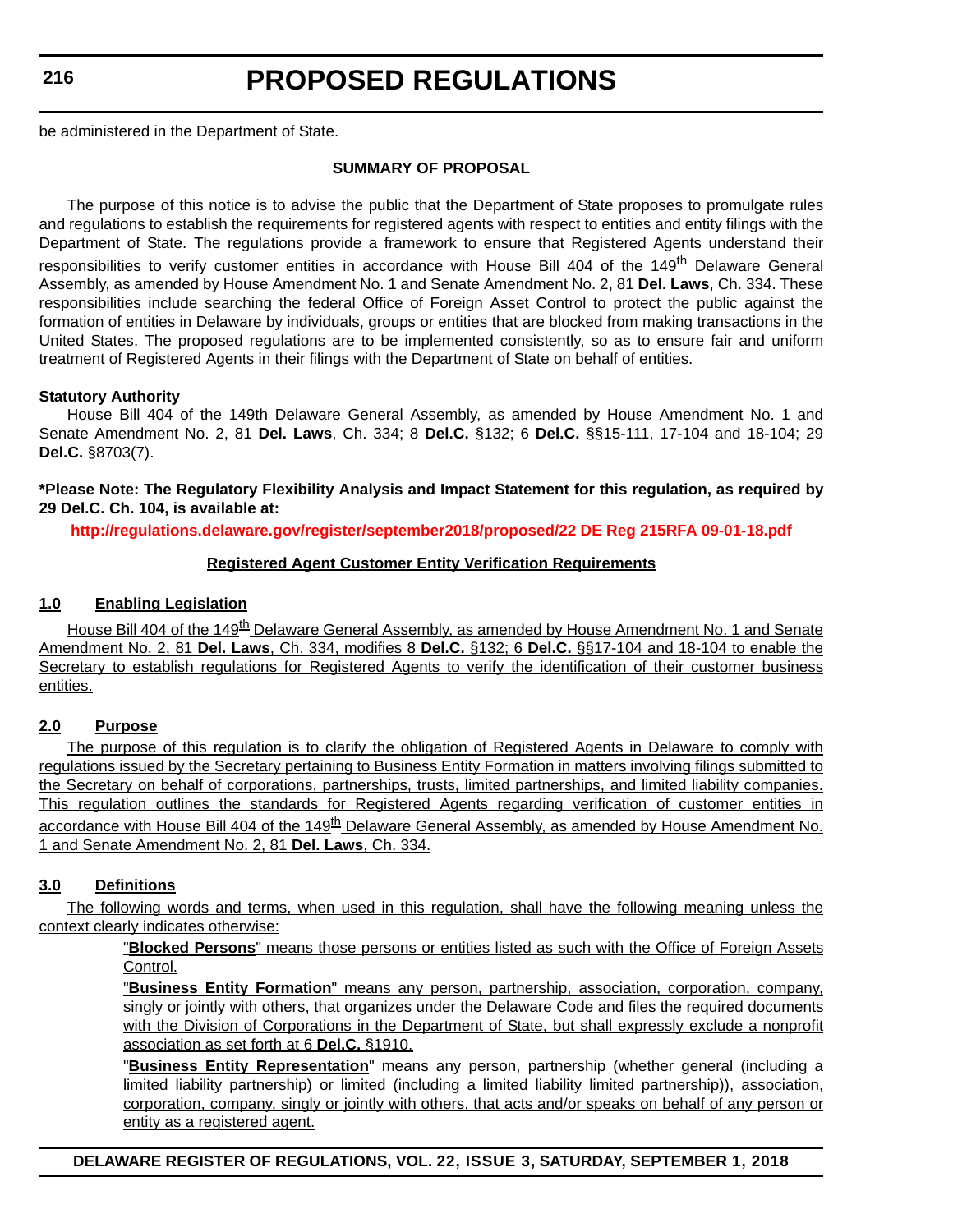"**Corporation**" means an entity that is organized or incorporated in accordance with the Delaware Code and as expressly set forth at Title 8 of the Delaware Code.

"**Customer Information**" means any and all information or documents relating to the true and correct identity of a potential customer of a Registered Agent that includes, but is not limited to, full name, complete address (to include background information related to a P.O. Box address), photographs, background information, or any other information as needed to verify identification.

"**Department**" means the Delaware Department of State.

"**Limited Liability Company**" means an entity that is organized or created in accordance with the requirements of a "limited liability company" as set forth in the Delaware Code and as expressly defined at 6 **Del.C.** §18-101, as amended.

"**Limited Liability Partnership**" means an entity that is organized or created in accordance with the requirements of a "limited liability partnership" as set forth in the Delaware Code and as expressly defined at 6 **Del.C.** §17-101 as amended.

"**Office of Foreign Assets Control**" means the office or its equivalent office(s) as created by federal laws and administered by order of the United States Department of the Treasury or its successor(s) or equivalent department(s).

"**Partnership**" means an entity that is organized or created in accordance with the requirements of a "partnership" as set forth in the Delaware Code at 6 **Del.C.** §15-202 as amended.

"**Registered Agents**" means an agent or agents as defined or described in accordance with the Delaware Code and as expressly set forth at 8 **Del.C.** §132 and 6 **Del.C.** §§15-111, 17-104 and 18- 104.

"**Secretary**" means the Secretary of the Delaware Department of State.

"**Specially Designated Nationals**" means individuals, groups and entities as defined or described as "Specially Designated Nationals" by the Office of Foreign Assets Control.

"**Trust**" means a statutory trust as set forth in the Delaware Code and as expressly defined in 12 **Del.C.** Ch. 38 as amended.

#### **4.0 Procedures**

- 4.1 Registered Agents are required to complete the following steps to verify filings submitted to the Secretary on behalf of corporations, partnerships, limited partnerships, trusts, and limited liability companies in the course of Business Entity Representation:
	- 4.1.1 Prior to engaging in business:
		- 4.1.1.1 Registered Agents will take reasonable steps to verify the identity of potential customers. Such steps may include, but are not limited to, the use of software or third party services to perform background or identification verification or obtaining such documents sufficient for identity.
	- 4.1.2 New Customer Information:
		- 4.1.2.1 Registered Agents shall compare new customer information against the register and lists of the Office of Foreign Assets Control ("OFAC"), before accepting any new customer. Customer information shall include the full name and complete address of the submitting customer (whether business or individual).
		- 4.1.2.2 For Business Entity Formation or Business Entity Representation, Registered Agents shall collect and retain the full name, business address and business telephone number of the current communications contact(s) and any other such information that shall hereafter be required by statute. In addition, Registered Agents may collect additional information, including, but not limited to officers, directors, members, managing members, partners, or owners. All such information collected shall be compared against OFAC.
	- 4.1.3 Updating names and addresses of related parties:
		- 4.1.3.1 Registered Agents shall request (at minimum annually) updates to the communications contact(s) and any other information required by statute. To the extent additional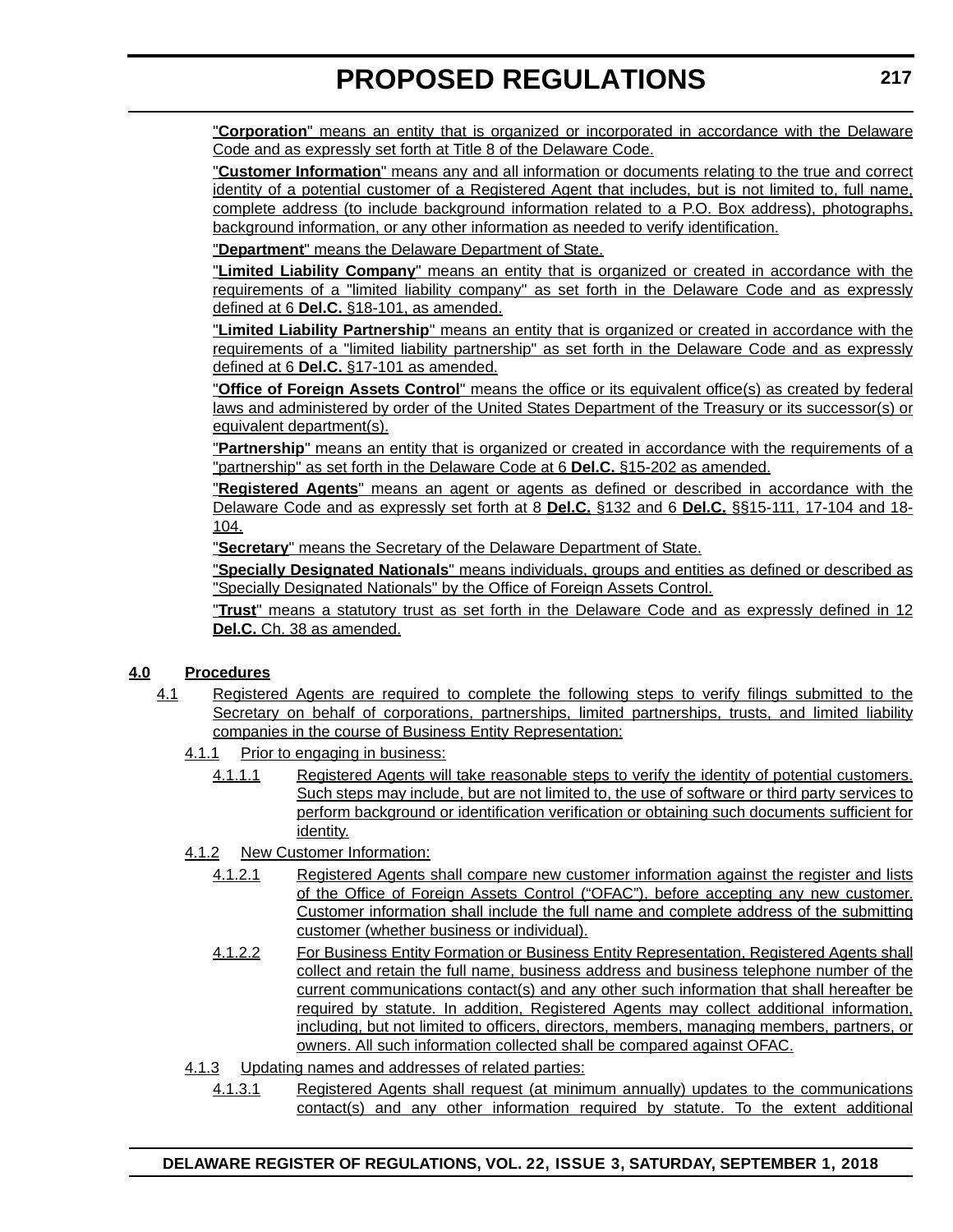information has been collected, Registered Agents may, at their discretion, request updates to such information. All updated information shall be compared against OFAC.

- 4.1.4 Entity and Customer Information transferred from another Registered Agent:
	- 4.1.4.1 Registered Agents shall compare all entity and customer information transferred from another registered agent against the register and lists of OFAC, or its successor, before accepting the customer.
	- 4.1.4.2 Entity information shall include the full name, business address and business telephone number of communications contact(s), any other information required by statute along with any additional information collected by the previous registered agent.
- 4.1.5 Quarterly Review:
	- 4.1.5.1 Registered Agents shall review complete customer registry against the OFAC register or lists at a minimum on a quarterly basis.
- 4.1.6 Notifications:
	- 4.1.6.1 Registered Agents shall sign up for notifications and updates from OFAC, to include but not limited to updates on specific sanctions.
- 4.1.7 OFAC Search Lists:
	- 4.1.7.1 Registered Agents shall search for either individuals or corporate entities on all OFAC lists, to include but not limited to "Specially Designated Nationals" and "Blocked Persons" lists. Registered Agents may use software or third party services to perform a search of OFAC lists.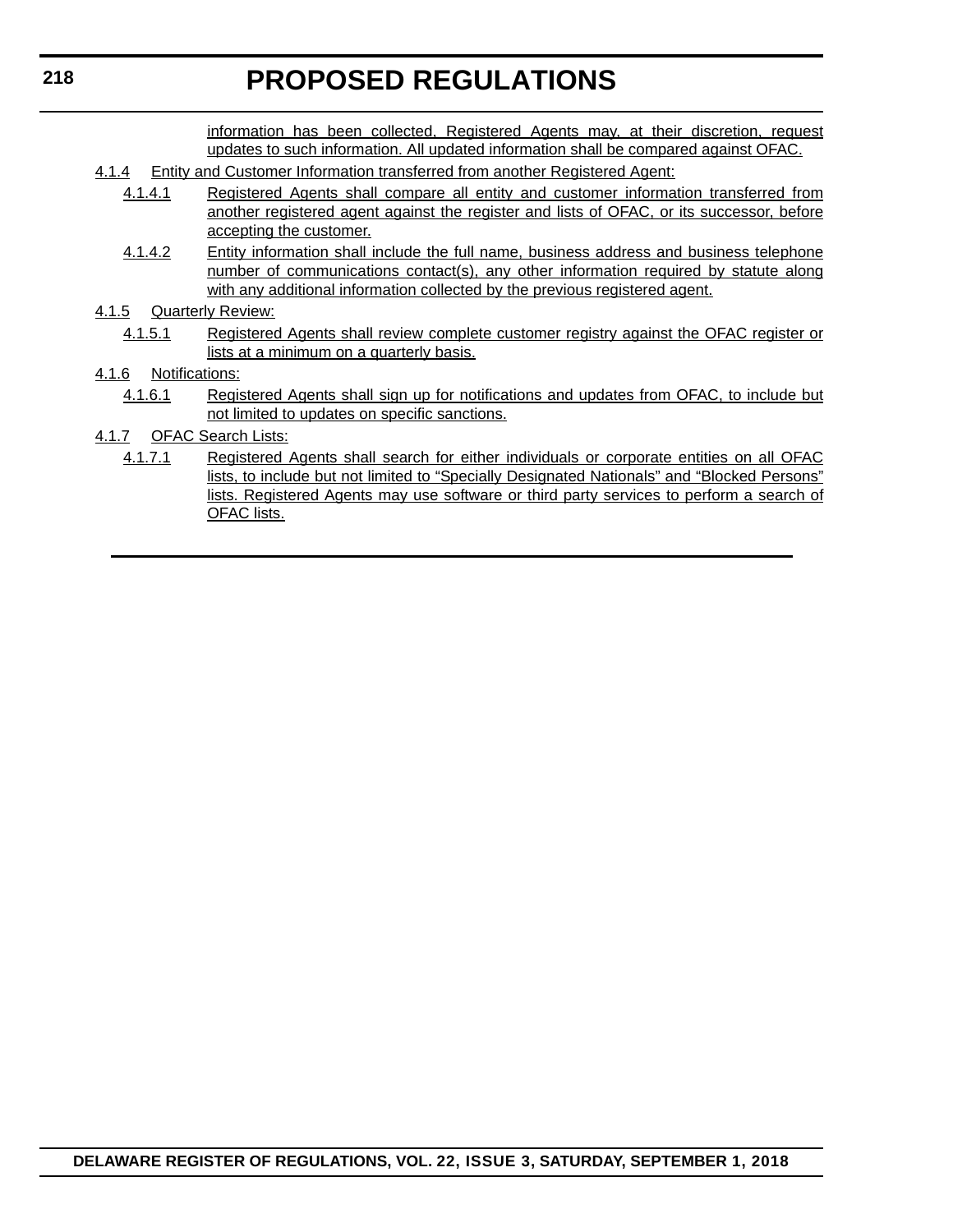#### **Symbol Key**

<span id="page-46-0"></span>Arial type indicates the text existing prior to the regulation being promulgated. Underlined text indicates new text added at the time of the proposed action. Language which is stricken through indicates text being deleted. **Bracketed Bold language]** indicates text added at the time the final order was issued. **Bracketed bold stricken through]** indicates language deleted at the time the final order was issued.

#### **Final Regulations**

The opportunity for public comment shall be held open for a minimum of 30 days after the proposal is published in the *Register of Regulations*. At the conclusion of all hearings and after receipt within the time allowed of all written materials, upon all the testimonial and written evidence and information submitted, together with summaries of the evidence and information by subordinates, the agency shall determine whether a regulation should be adopted, amended or repealed and shall issue its conclusion in an order which shall include: (1) A brief summary of the evidence and information submitted; (2) A brief summary of its findings of fact with respect to the evidence and information, except where a rule of procedure is being adopted or amended; (3) A decision to adopt, amend or repeal a regulation or to take no action and the decision shall be supported by its findings on the evidence and information received; (4) The exact text and citation of such regulation adopted, amended or repealed; (5) The effective date of the order; (6) Any other findings or conclusions required by the law under which the agency has authority to act; and (7) The signature of at least a quorum of the agency members.

The effective date of an order which adopts, amends or repeals a regulation shall be not less than 10 days from the date the order adopting, amending or repealing a regulation has been published in its final form in the *Register of Regulations*, unless such adoption, amendment or repeal qualifies as an emergency under §10119.

### **[DEPARTMENT OF EDUCATION](https://www.doe.k12.de.us/)**

**OFFICE OF [THE SECRETARY](https://pubapps.doe.k12.de.us/EducationalDirectoryPublic/pages/DDOE/Branches.aspx?page=branches&BID=1)**

Statutory Authority: 14 Delaware Code, Sections 122, 1266 and 1280(a) (14 **Del.C.** §§122,

1266 & 1280(a))

14 **DE Admin. Code** 290

#### **REGULATORY IMPLEMENTING ORDER**

#### **[290 Approval of Educator Preparation Programs](#page-4-0)**

#### **I. SUMMARY OF THE EVIDENCE AND INFORMATION SUBMITTED**

Pursuant to 14 **Del.C.** §§122(b)(22), 1266 and 1280(a), the Secretary of Education intends to amend 14 **DE Admin. Code** 290 Approval of Educator Preparation Programs. This amendment is needed to comply with new legislation codified at 14 **Del.C.** §1266, which establishes alternative routes to certification (ARTC) programs for teachers of students with disabilities.

Notice of the proposed regulation was published in the *News Journal* and *Delaware State News* on July 1, 2018, in the form hereto attached as *Exhibit "A"*. Comments were received from Governor's Advisory Council for Exceptional Citizens and the State Council for Persons with Disabilities. Both entities commented that they support the proposed amended regulation, but commented that: (1) the term "initial certification" should be changed to "licensure and certification" for further clarification. The Department notes that statute (14 **Del.C.** §1266) does not address licensure, and that the term "initial certification" was specifically included due to differences between obtaining an initial and additional certifications; (2) including language referencing 14 **DE Admin. Code** 1507 regarding ARTC teacher's need to fulfill the 120-hour seminar/practicum requirement needing to be cited in subsection 9.1.1.1 for clarification. The Department will clarify the reference by changing the phrase "the 120-hour seminar/practicum requirement" to "any 120-hour seminar/practicum requirement"; and (3) the definition of Educator Preparation Programs should include reference to Section 8 "and Section 9.0". The Department will clarify the reference to the ARTC programs in 9.1.3 by adding "ARTC" to indicate what type of program is

**219**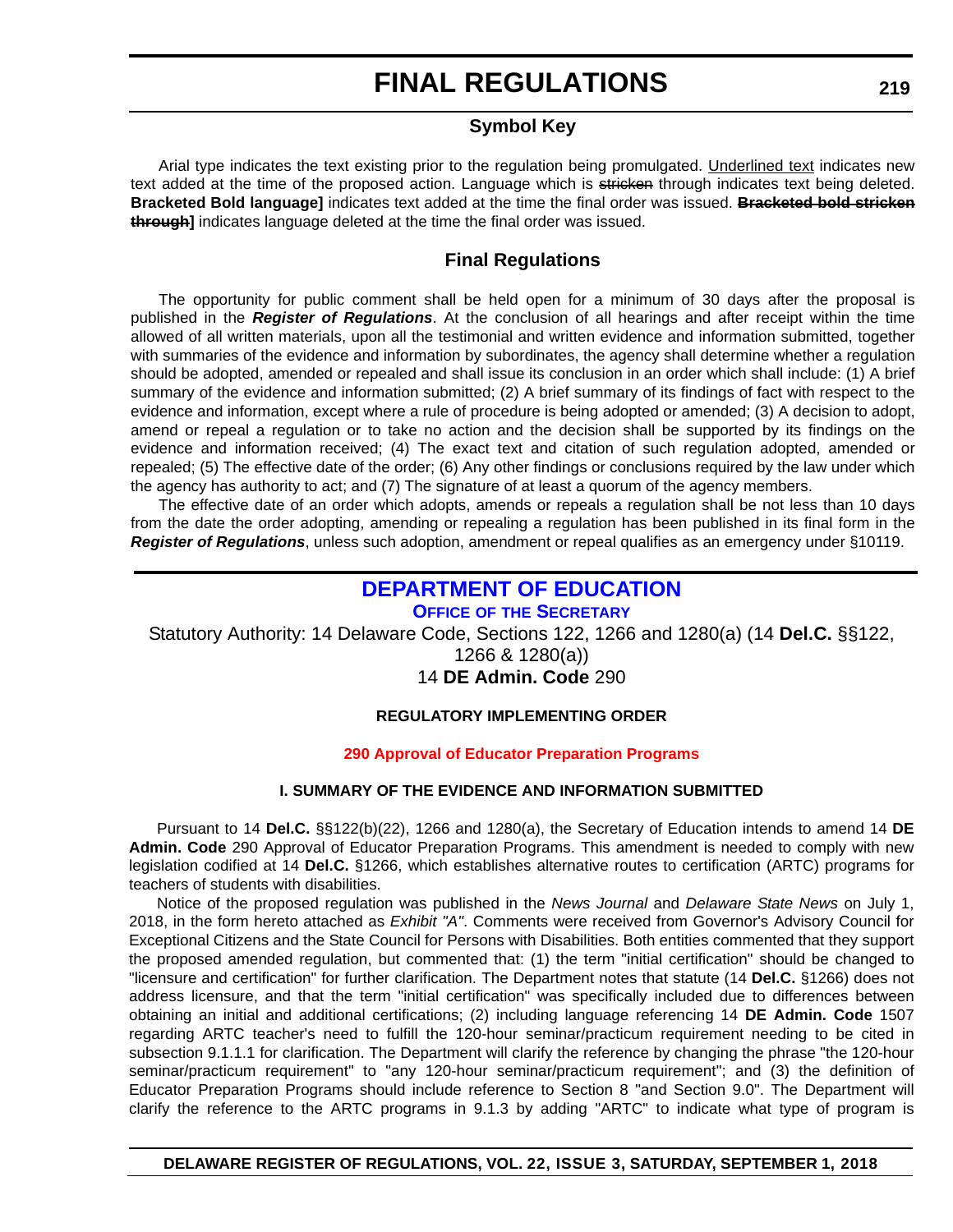**220**

### **FINAL REGULATIONS**

referenced in this section. The Department also made a slight grammatical correction in subsection 9.1.5.

#### **II. FINDINGS OF FACTS**

The Secretary finds that it is appropriate to amend 14 **DE Admin. Code** 290 Approval of Educator Preparation Programs in order to comply with 14 **Del.C.** §1266, which establishes alternative routes to certification (ARTC) programs for teachers of students with disabilities.

#### **III. DECISION TO AMEND THE REGULATION**

For the foregoing reasons, the Secretary concludes that it is appropriate to amend 14 **DE Admin. Code** 290 Approval of Educator Preparation Programs. Therefore, pursuant to 14 **Del.C.** §122, 14 **DE Admin. Code** 290 Approval of Educator Preparation Programs attached hereto as *Exhibit "B"* is hereby amended. Pursuant to the provision of 14 **Del.C.** §122(e), 14 **DE Admin. Code** 290 Approval of Educator Preparation Programs hereby amended shall be in effect for a period of five years from the effective date of this order as set forth in Section V. below.

#### **IV. TEXT AND CITATION**

The text of 14 **DE Admin. Code** 290 Approval of Educator Preparation Programs amended hereby shall be in the form attached hereto as *Exhibit "B"*, and said regulation shall be cited as 14 **DE Admin. Code** 290 Approval of Educator Preparation Programs in the *Administrative Code of Regulations* for the Department of Education.

#### **V. EFFECTIVE DATE OF ORDER**

The actions hereinabove referred to were taken by the Secretary pursuant to 14 **Del.C.** §122 on August 15, 2018. The effective date of this Order shall be ten (10) days from the date this Order is published in the Delaware *Register of Regulations*.

**IT IS SO ORDERED** the 15<sup>th</sup> day of August 2018.

#### **Department of Education**

Susan S. Bunting, Ed.D., Secretary of Education Approved this 15<sup>th</sup> day of August 2018

#### **290 Approval of Educator Preparation Programs** *(Break in Continuity of Sections)*

#### **9.0 Alternative Route to Certification Programs for Teachers of Students with Disabilities**

- 9.1 Pursuant to 14 **Del.C.** §1266, alternative routes to certification programs for teachers of students with disabilities must meet the following requirements:
	- 9.1.1 Deliver high quality professional development that is sustained, intensive and classroom-focused;
		- 9.1.1.1 A teacher candidate who is seeking initial certification through participation in an alternative route for teacher licensure and certification program hired after July 1 of a school year shall fulfill **[the any]** 120-hour seminar/practicum requirement prior to the start of the following school year.

#### *(Break in Continuity Within Section)*

- 9.1.3 Require completion of the **[ARTC]** program within a period of time that is no longer than three years from the beginning of the candidates' participation in the program;
- 9.1.4 Require teachers demonstrate satisfactory progress toward standard certification; and
- 9.1.5 Report on the progress of **[ARTC]** teachers on a form created by the **[department Department]**, which may be modified **[from time to time as necessary]**. Reports shall be submitted no later than January 15 and June 15 of each year.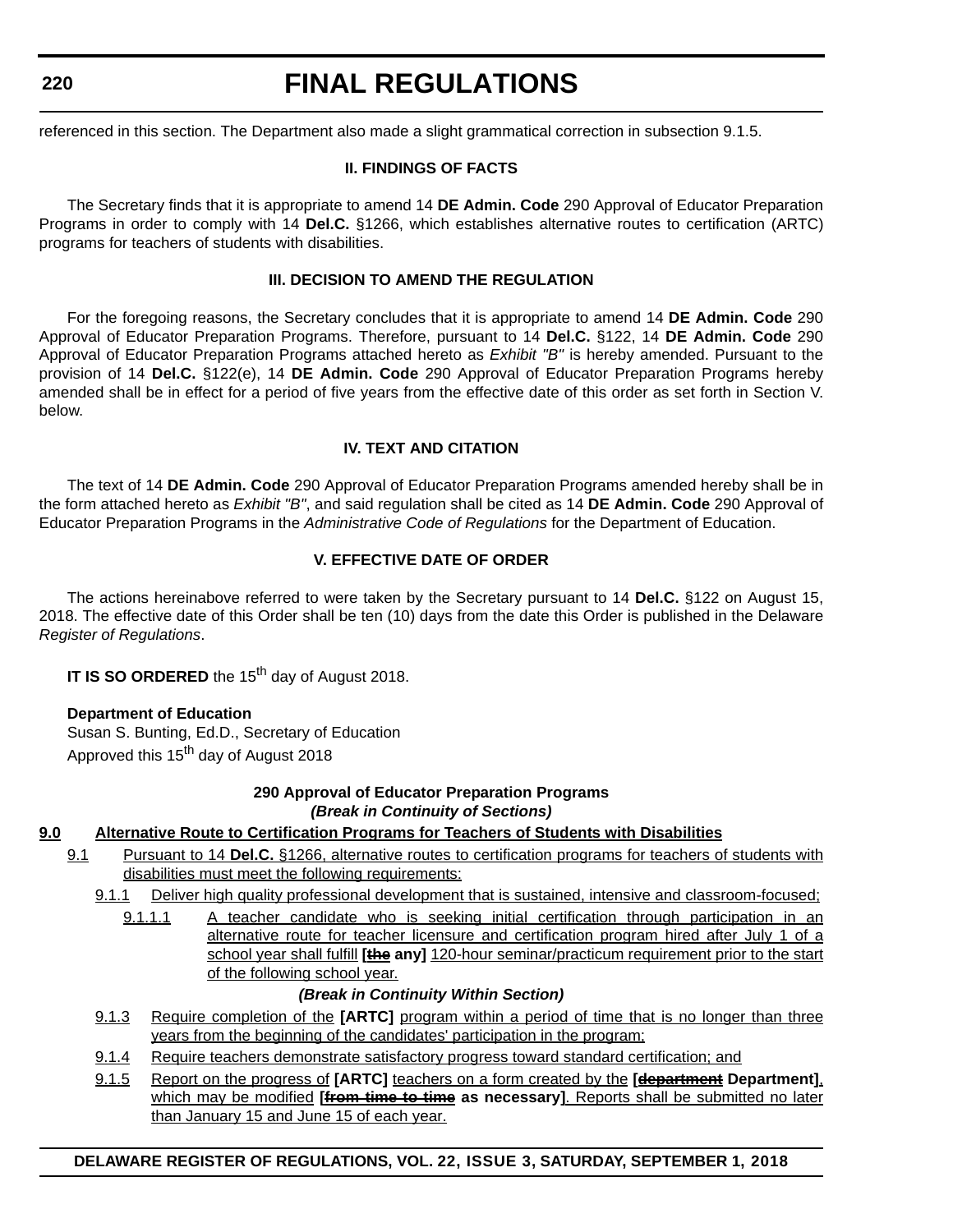<span id="page-48-0"></span>**\*Please note that no additional changes were made to the regulation as originally proposed and published in the July 2018 issue of the** *Register* **at page 11 (22 DE Reg. 11). Therefore, the final regulation is not being republished here in its entirety. A copy of the final regulation is available at:**

**[290 Approval of Educator Preparation Programs](http://regulations.delaware.gov/register/september2018/final/22 DE Reg 219 09-01-18.htm)** 

#### **[PROFESSIONAL STANDARDS BOARD](https://pubapps.doe.k12.de.us/EducationalDirectoryPublic/pages/DDOE/WorkGroupStaff.aspx?page=branches&WGID=75&BID=1)**

Statutory Authority: 14 Delaware Code, Sections 1203 and 1205(b) (14 **Del.C.** §§1203 & 1205(b)) 14 **DE Admin. Code** 1510

#### **REGULATORY IMPLEMENTING ORDER**

#### **[1510 Issuance of Initial License](#page-4-0)**

#### **I. SUMMARY OF THE EVIDENCE AND INFORMATION SUBMITTED**

The Professional Standards Board ("Board"), acting in consultation and cooperation with the Delaware Department of Education ("Department"), developed amendments to 14 **DE Admin. Code** 1510 Issuance of Initial License. The regulation applies to the issuance of an initial license for educators pursuant to 14 **Del.C.** §1210. Proposed changes to make the regulation consistent with amendments to 14 **Del.C.** Ch. 12 were initially published on April 1, 2018. Thereafter, the Board made additional substantive changes, including amending the definition of "educator" in Section 2.0 so that it is consistent with the Delaware Code; clarifying that an applicant for an initial license must achieve a passing score on an approved performance assessment within the first two years of the initial license in subsection 3.3; clarifying that electronic transcripts may be forwarded to the Department from an applicant's hiring authority in subsection 4.1.1; and amending subsection 6.3.1.1, which concerns supervised clinical nursing experience for school nurse applicants. The proposed changes in this regulation include the changes that were initially published on April 1, 2018 and the additional changes.

Notice of the proposed regulation was published in the *Register of Regulations* on July 1, 2018. The Professional Standards Board did not receive written comments regarding the proposed regulation.

On August 2, 2018, the Professional Standards Board voted to propose 14 **DE Admin. Code** 1510 Issuance of Initial License for adoption by the Department subject to the State Board of Education's approval.

#### **II. FINDINGS OF FACTS**

The Department finds that the proposed regulation is necessary to implement 14 **Del.C.** Ch. 12 and is designed to improve the quality of the Delaware educator workforce and to improve student performance. Accordingly, the Department finds that it is appropriate to amend 14 **DE Admin. Code** 1510 Issuance of Initial License.

#### **III. DECISION TO AMEND THE REGULATION**

For the foregoing reasons, the Department concludes that it is appropriate to amend 14 **DE Admin. Code** 1510 Issuance of Initial License subject to the State Board of Education's approval. Therefore, pursuant to 14 **Del.C.** §§1203 and 1205(b), 14 **DE Admin. Code** 1510 Issuance of Initial License attached hereto as Exhibit "A" is hereby amended.

#### **IV. TEXT AND CITATION**

The text of 14 **DE Admin. Code** 1510 Issuance of Initial License adopted hereby shall be in the form attached hereto as Exhibit "A," and said regulation shall be cited as 14 **DE Admin. Code** 1510 Issuance of Initial License in the Administrative Code of Regulations for the Department of Education.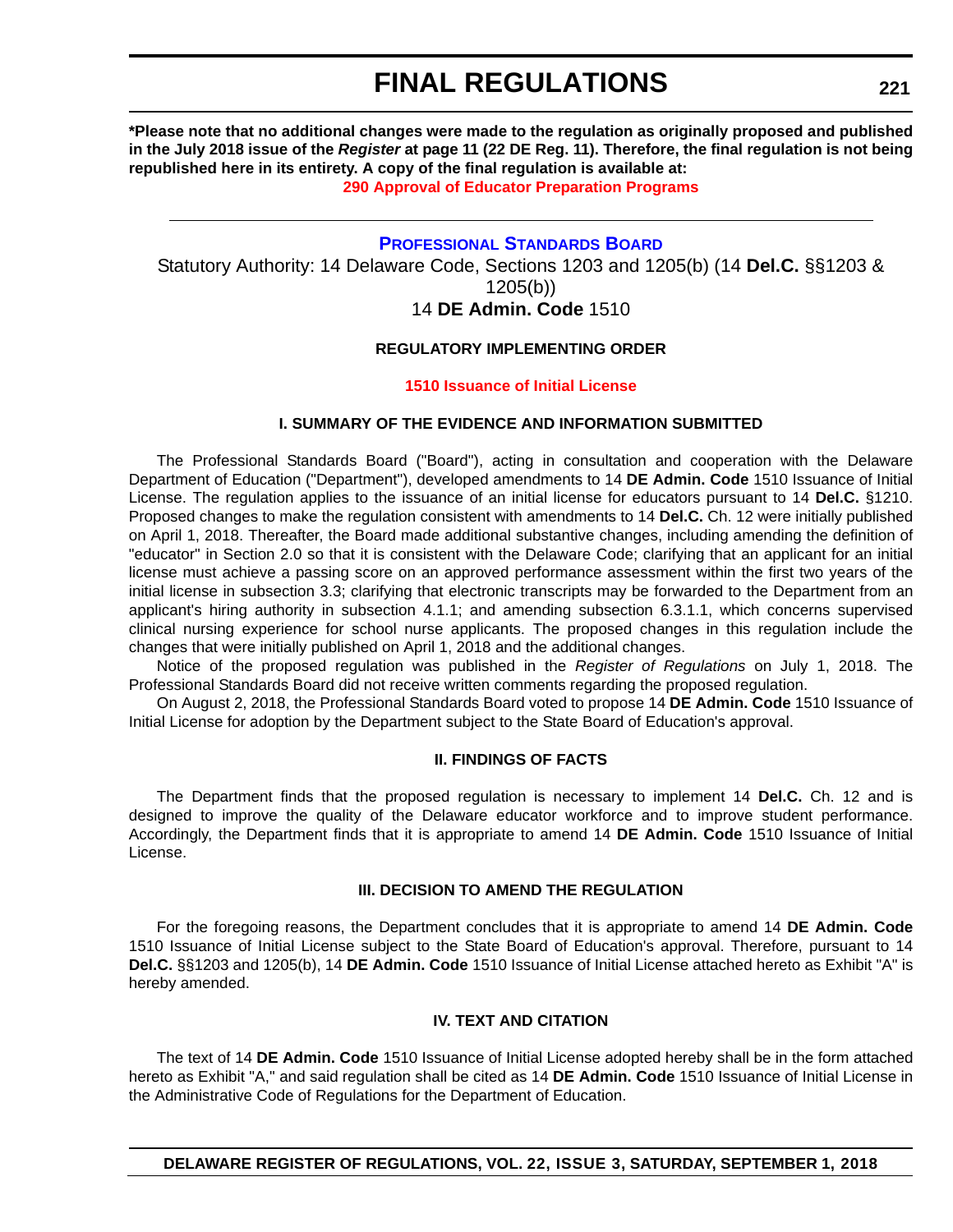#### **V. EFFECTIVE DATE OF ORDER**

<span id="page-49-0"></span>The actions hereinabove referred to were taken by the Department pursuant to 14 **Del.C.** §§1203 and 1205(b) on August 16, 2018. The effective date of this Order shall be ten (10) days from the date this Order is published in the *Register of Regulations*.

**IT IS SO ORDERED** the 16<sup>th</sup> day of August, 2018.

**Department of Education** Susan S. Bunting, Ed.D., Secretary of Education Approved this 16<sup>th</sup> day of August, 2018.

#### **State Board of Education**

Whitney Townsend Sweeney, President Vincent Lofink Dr. Audrey J. Noble, Vice President Wali W. Rushdan, II Nina Lou Bunting Terry M. Whittaker, Ed.D. Candace Fifer

**\*Please note that no changes were made to the regulation as originally proposed and published in the July 2018 issue of the** *Register* **at page 13 (22 DE Reg. 13). Therefore, the final regulation is not being republished. A copy of the final regulation is available at:**

**[1510 Issuance of Initial License](http://regulations.delaware.gov/register/september2018/final/22 DE Reg 221 09-01-18.htm)** 

#### **[DEPARTMENT OF HEALTH AND SOCIAL SERVICES](https://www.dhss.delaware.gov/dhss/index.html) DIVISION OF MEDICAID [AND MEDICAL ASSISTANCE](https://www.dhss.delaware.gov/dhss/dmma/)**

Statutory Authority: 31 Delaware Code, Section 512 (31 **Del.C.** §512)

**ORDER**

#### **[Medicaid Recovery Audit Contractors Program](#page-4-0)**

REVISION OF THE REGULATION | OF DELAWARE'S | TITLE XIX MEDICAID STATE PLAN | SECTION 4.5 GENERAL PROGRAM ADMINISTRATION PAGES 36, 36A, AND 36B |

#### **NATURE OF THE PROCEEDINGS:**

Delaware Health and Social Services ("Department") / Division of Medicaid and Medical Assistance initiated proceedings to amend Title XIX Medicaid State Plan regarding the Medicaid Recovery Audit Contractor (RAC) Program, specifically, to request an exception to the RAC contracting requirements. The Department's proceedings to amend its regulations were initiated pursuant to 29 Delaware Code Section 10114 and its authority as prescribed by 31 Delaware Code Section 512.

The Department published its notice of proposed regulation changes pursuant to 29 Delaware Code Section 10115 in the July 2018 Delaware *Register of Regulations*, requiring written materials and suggestions from the public concerning the proposed regulations to be produced by July 31, 2018 at which time the Department would receive information, factual evidence and public comment to the said proposed changes to the regulations.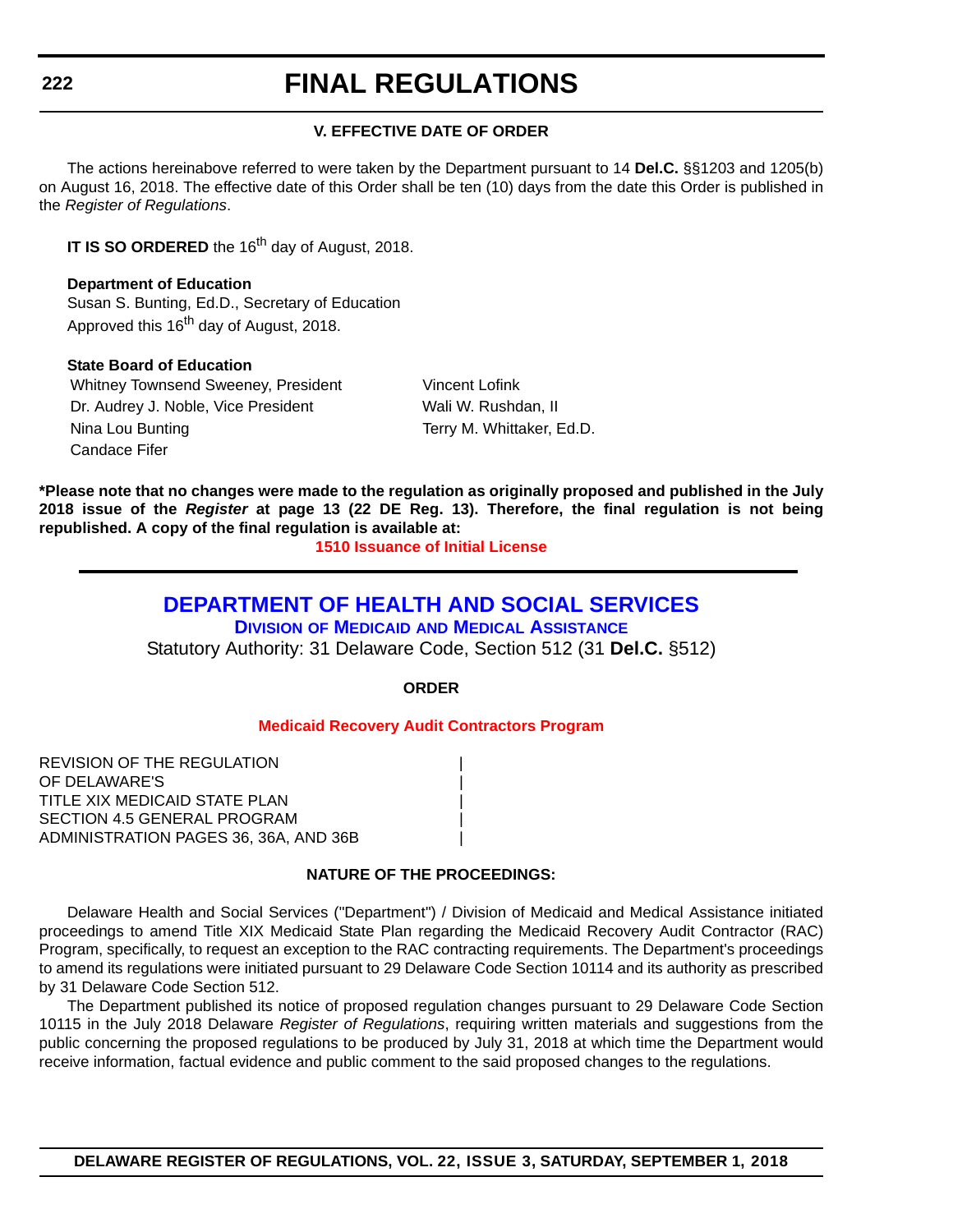#### **SUMMARY OF PROPOSAL**

Effective for services provided on and after July 1, 2018 Delaware Health and Social Services/ Division of Medicaid and Medical Assistance proposes to amend Section 4.5 General Program Administration Pages 36, 36a, and 36b of Title XIX Medicaid State Plan regarding the Medicaid Recovery Audit Contractor (RAC) Program, specifically, *to request an exception to the RAC contracting requirements.*

#### **Background**

Under Section 1902(a)(42)(B)(i) of the Act, states and territories are required to establish programs to contract with one or more Medicaid Recovery Audit Contractors (RACs) for the purpose of identifying underpayments and overpayments, as well as recouping overpayments, under the Medicaid State Plan and any Medicaid State Plan Waivers. This applies to all services for which payment is made to any entity under such plan or waiver. States must establish these programs in a manner consistent with State law, and generally in the same manner as the Secretary contracts with contingency fee contractors for the Medicare RAC program.

Section 1902(a)(42)(B)(i) of the Act specifies that States shall establish programs under which they contract with Medicaid RACs subject to such exceptions or requirements as the Secretary may require for purposes of a particular State. This provision enables the Centers for Medicare and Medicaid Services (CMS) to vary the Medicaid RAC program requirements. For example, CMS may exempt a State from the requirement to pay Medicaid RACs on a contingent basis for collecting overpayments when State law expressly prohibits contingency fee contracting. However, some other fee structure could be required under any such exception (e.g., a flat fee arrangement).

States that otherwise wish to request variances with respect to, or an exception from, Medicaid RAC program requirements must submit a request to CMS, in writing, from the State's Medicaid Director to the CMS/Medicaid Integrity Group.

Although the Delaware Division of Medicaid and Medical Assistance (DMMA) previously had a Recovery Audit Contract (RAC) vendor, that contract is no longer in place. DMMA posted a Request for Proposals (RFPs) in an attempt to attract a new RAC vendor, but received no bids. The majority of Delaware's Medicaid population is enrolled in managed care and the providers treating them are not subject to audit recovery contracting. There is not sufficient revenue generation to fund an adequate contingency fee.

#### **Statutory Authority**

- The Patient Protection and Affordable Care Act, Public Law 111-148, Section 6411, Expansion of the Recovery Audit Contractor (RAC) program
- Section 1902(a)(42)(b) of the Social Security Act, *requires States to establish programs to contract with RACs to audit payments to Medicaid providers by December 31, 2010*
- 42 CFR 455 Subpart A, *Medicaid Agency Fraud Detection and Investigation Program*
- 42 CFR 455 Subpart F, *Medicaid Recovery Audit Contractors Program*

#### **Purpose**

*Purpose*

The purpose of this proposed regulation is to seek an exception to the RAC contracting requirements.

#### *Summary of Proposed Changes*

Effective for services provided on and after July 1, 2018 Delaware Health and Social Services/Division of Medicaid and Medical Assistance (DHSS/DMMA) proposes to amend Section 4.5 General Program Administration Pages 36, 36a, and 36b of Title XIX Medicaid State Plan regarding the Medicaid Recovery Audit Contractor (RAC) Program, specifically, *to request an exception to the RAC contracting requirements.*

#### *Public Notice*

In accordance with the *federal* public notice requirements established at Section 1902(a)(13)(A) of the Social Security Act and 42 CFR 447.205 and the *state* public notice requirements of Title 29, Chapter 101 of the Delaware Code, Delaware Health and Social Services (DHSS)/Division of Medicaid and Medical Assistance (DMMA) gives public notice and provides an open comment period for thirty (30) days to allow all stakeholders an opportunity to provide input on the proposed regulation. Comments were to have been received by 4:30 p.m. on July 31, 2018.

#### **DELAWARE REGISTER OF REGULATIONS, VOL. 22, ISSUE 3, SATURDAY, SEPTEMBER 1, 2018**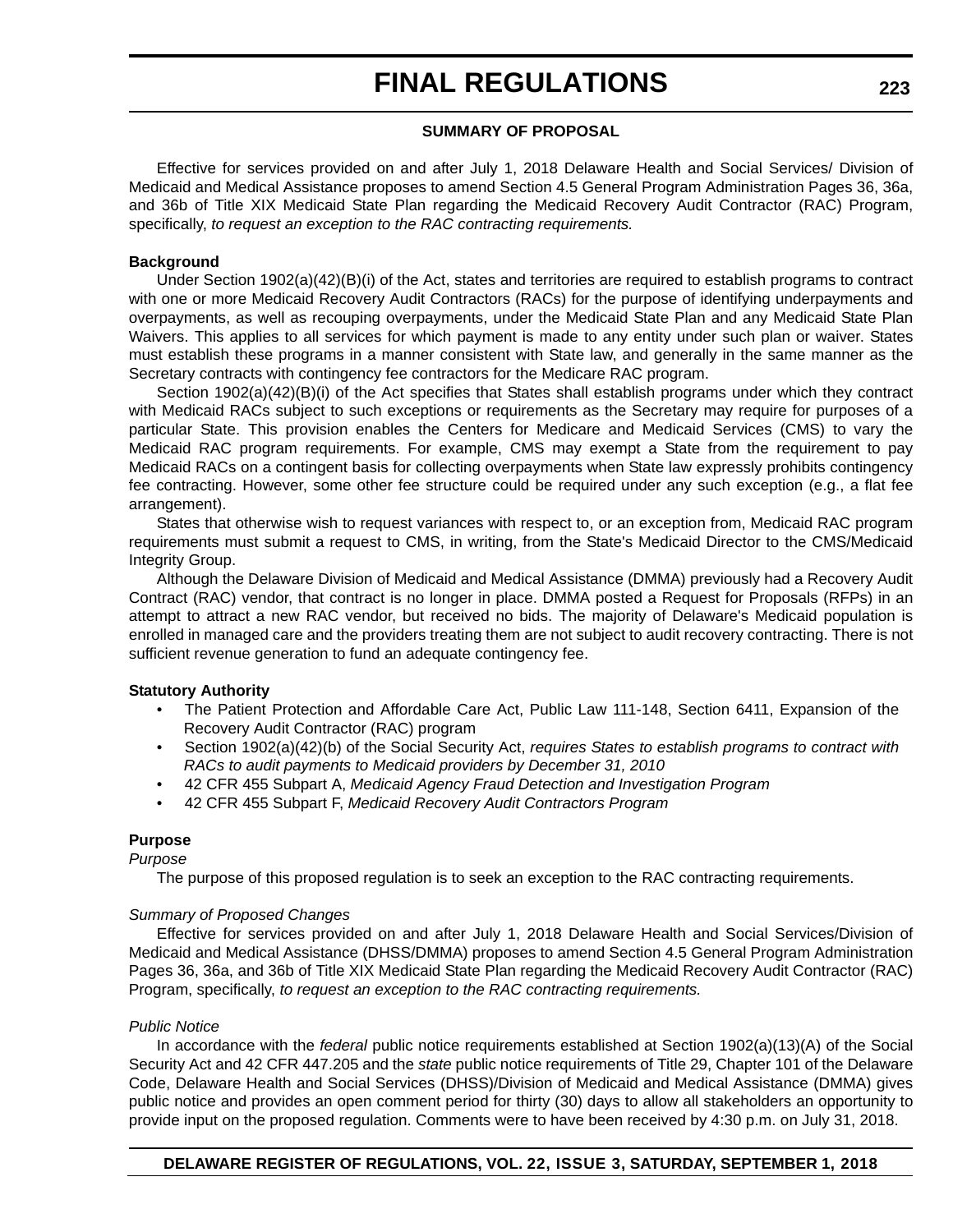#### **224**

### **FINAL REGULATIONS**

#### *Centers for Medicare and Medicaid Services Review and Approval*

The provisions of this state plan amendment (SPA) are subject to approval by the Centers for Medicare and Medicaid Services (CMS). The draft SPA page(s) may undergo further revisions before and after submittal to CMS based upon public comment and/or CMS feedback. The final version may be subject to significant change.

#### *Provider Manuals and Communications Update*

Also, there may be additional provider manuals that may require updates as a result of these changes. The applicable Delaware Medical Assistance Program (DMAP) Provider Policy Specific Manuals and/or Delaware Medical Assistance Portal will be updated. Manual updates, revised pages or additions to the provider manual are issued, as required, for new policy, policy clarification, and/or revisions to the DMAP program. Provider billing guidelines or instructions to incorporate any new requirement may also be issued. A newsletter system is utilized to distribute new or revised manual material and to provide any other pertinent information regarding DMAP updates. DMAP updates are available on the Delaware Medical Assistance Portal website: [https://](https://medicaid.dhss.delaware.gov/provider) [medicaid.dhss.delaware.gov/provider](https://medicaid.dhss.delaware.gov/provider)

#### **Fiscal Impact Statement**

The proposed amendment is being implemented to clarify current DMMA practices and does not result in a change in current practice. Therefore, there is no projected fiscal impact.

#### **Summary of Comments Received with Agency Response and Explanation of Changes**

No public comments were received during the public comment period.

#### **FINDINGS OF FACT:**

The Department finds that the proposed changes as set forth in the July 2018 *Register of Regulations* should be adopted.

THEREFORE, IT IS ORDERED, that the proposed regulation to amend Title XIX Medicaid State Plan regarding the Medicaid Recovery Audit Contractor (RAC) Program, specifically, *to request an exception to the RAC contracting requirements*, is adopted and shall be final effective September 12, 2018.

8/17/18

Kara Odom Walker, MD, MPH, MSHS Secretary, DHSS

#### **FINAL**

Revision: HCFA-PM-88-10 (BERC) OMB No: 0938-0193 September 1988 36 and 30 and 30 and 30 and 30 and 30 and 30 and 30 and 30 and 30 and 30 and 30 and 30 and 30 and 30 and 30 and 30 and 30 and 30 and 30 and 30 and 30 and 30 and 30 and 30 and 30 and 30 and 30 and 30 and 30 a

#### FINAL STATE PLAN UNDER TITLE XIX OF THE SOCIAL SECURITY ACT STATE/TERRITORY: **DELAWARE**

**Citation** AT 78 90

42 CFR 455.12 4.5 Medicaid Agency Fraud Detection and Investigation Program

48 FR 3742 The Medicaid agency has established and will maintain 52 FR 48817 methods, criteria, and procedures that will meet all §1902(a)(42)(B) requirements of 42 CFR 455.13 through 455.21 and 455.23 P.L. 111-148 for prevention and control of program fraud and abuse, §42 CFR 455 Subpart A including methods for identification, investigation, and §42 CFR 455 Subpart F referral of suspected fraud cases.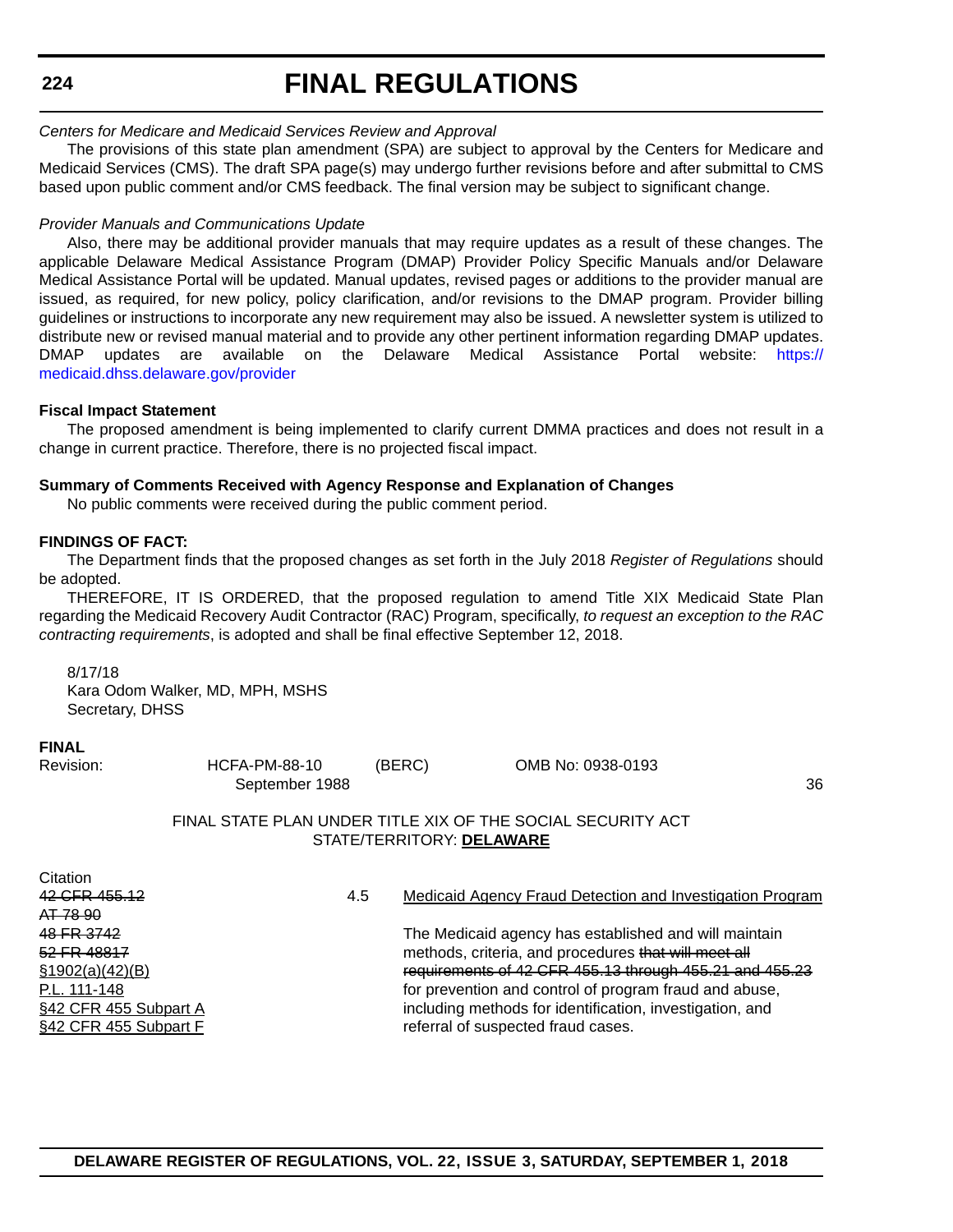Approval Date

TN No. SPA# 18-002

|              | TN No. SPA# 18-002                                      | <b>HCFA ID: 1010P/</b>                           | Approval Date                                                                                                                                                                                                                                                                                                                                                                                                                                                                                                                                  |     |
|--------------|---------------------------------------------------------|--------------------------------------------------|------------------------------------------------------------------------------------------------------------------------------------------------------------------------------------------------------------------------------------------------------------------------------------------------------------------------------------------------------------------------------------------------------------------------------------------------------------------------------------------------------------------------------------------------|-----|
|              | Supersedes<br>0012P                                     |                                                  | Effective Date July 1, 2018                                                                                                                                                                                                                                                                                                                                                                                                                                                                                                                    |     |
|              | TN No. SP#<br>268                                       |                                                  |                                                                                                                                                                                                                                                                                                                                                                                                                                                                                                                                                |     |
| <b>FINAL</b> |                                                         |                                                  |                                                                                                                                                                                                                                                                                                                                                                                                                                                                                                                                                | 36a |
|              |                                                         | STATE/TERRITORY: DELAWARE                        | STATE PLAN UNDER TITLE XIX OF THE SOCIAL SECURITY ACT                                                                                                                                                                                                                                                                                                                                                                                                                                                                                          |     |
|              | 4.5 Medicaid Recovery Audit Contractor Program          |                                                  |                                                                                                                                                                                                                                                                                                                                                                                                                                                                                                                                                |     |
|              | Citation                                                |                                                  |                                                                                                                                                                                                                                                                                                                                                                                                                                                                                                                                                |     |
|              | Section 1902(a)(42)(B)(i)<br>of the Social Security Act |                                                  | $\frac{1}{2}$ The State has established a program under which it will contract with<br>one or more recovery audit contractors (RACs) for the purpose of<br>identifying underpayments and overpayments of Medicaid claims<br>under the State plan and under any waiver of the State plan.                                                                                                                                                                                                                                                       |     |
|              | Section 1902(a)(42)(B)(ii)(I)<br>of the Act             | $\bowtie$<br>the following reasons:              | The State is seeking an exception to establishing such program for                                                                                                                                                                                                                                                                                                                                                                                                                                                                             |     |
|              |                                                         |                                                  | Although the Delaware Division of Medicaid and Medical Assistance<br>(DMMA) previously had a Recovery Audit Contract (RAC) vendor,<br>that contract is no longer in place. DMMA posted a Request for<br>Proposals (RFPs) in an attempt to attract a new RAC vendor, but<br>received no bids. The majority of Delaware's Medicaid population is<br>enrolled in managed care and the providers treating them are not<br>subject to audit recovery contracting. There is not sufficient revenue<br>generation to fund an adequate contingency fee |     |
|              |                                                         | Delaware RFP for RACs is completed.              | $\mathbb H$ The State/Medicaid agency has contracts of the type(s) listed in<br>section 1902(a)(42)(B)(ii)(I) of the Act. All contracts meet the<br>requirements of the statute. RACs are consistent with the statute.                                                                                                                                                                                                                                                                                                                         |     |
|              |                                                         |                                                  | Place a check mark to provide assurance of the following:                                                                                                                                                                                                                                                                                                                                                                                                                                                                                      |     |
|              |                                                         | recovered.<br>basis for collecting overpayments. | $\overline{\bowtie}$ The State will make payments to the RAC(s) only from amounts<br>$\overrightarrow{H}$ The State will make payments to the RAC(s) on a contingent                                                                                                                                                                                                                                                                                                                                                                           |     |
|              |                                                         |                                                  |                                                                                                                                                                                                                                                                                                                                                                                                                                                                                                                                                |     |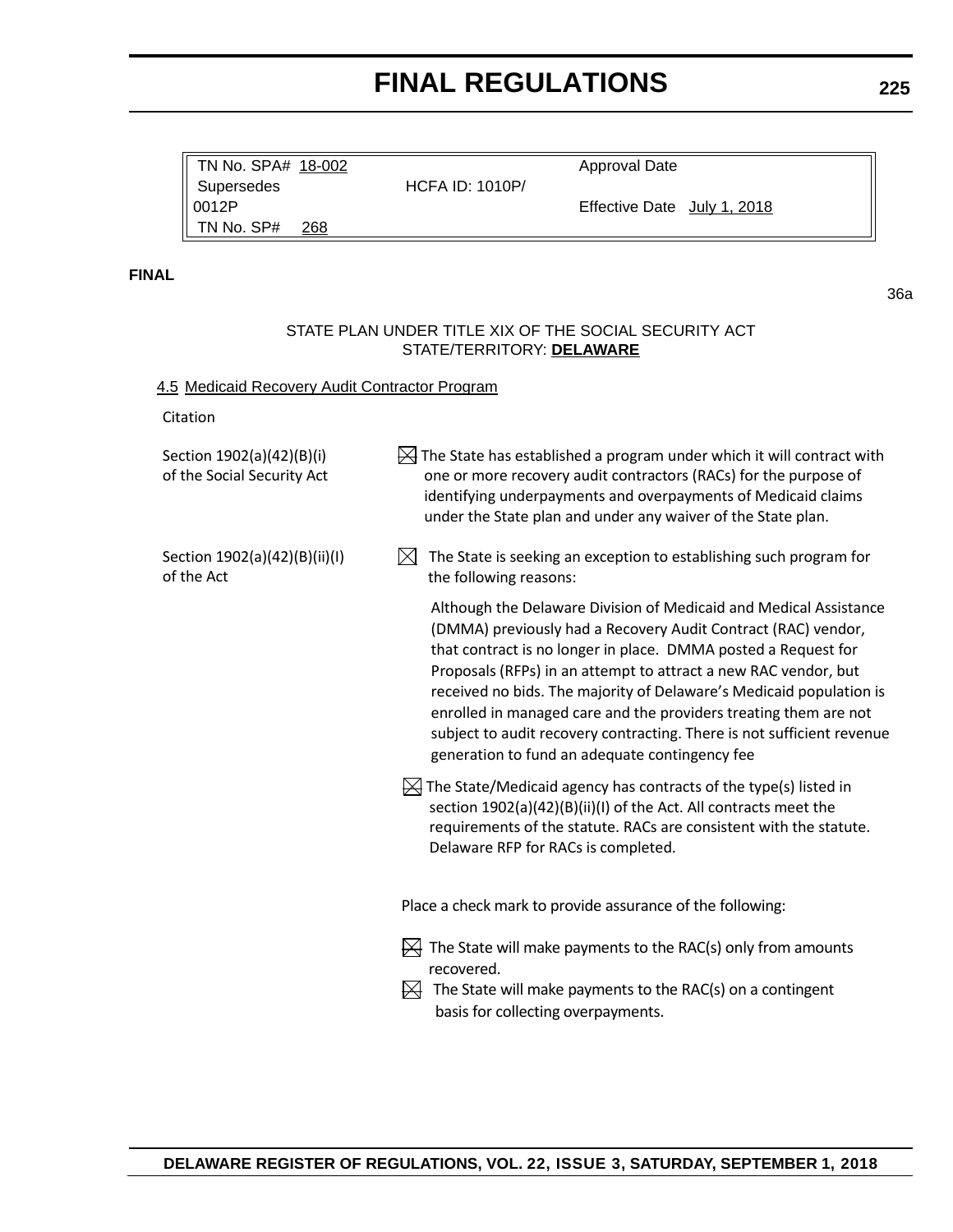| Section 1902<br>$(a)(42)(B)(ii)(II)(aa)$ of the Act | The following payment methodology shall be used to determine State<br>payments to Medicaid RACs for identification and recovery of<br>overpayments (e.g., the percentage of the contingency fee): |
|-----------------------------------------------------|---------------------------------------------------------------------------------------------------------------------------------------------------------------------------------------------------|
|                                                     | $\mathbb{H}$ The State attests that the contingency fee rate paid to the Medicaid<br>RAC will not exceed the highest rate paid to Medicare RACs, as<br>published in the Federal Register          |

| TN No. SPA# 18-002 |        | Approval Date               |  |
|--------------------|--------|-----------------------------|--|
| Supersedes         |        |                             |  |
| $\parallel$ TN No. | 10-005 | Effective Date July 1, 2018 |  |

#### **FINAL**

36b

#### STATE PLAN UNDER TITLE XIX OF THE SOCIAL SECURITY ACT STATE/TERRITORY: **DELAWARE**

#### 4.5 Medicaid Recovery Audit Contractor Program

| Citation                                             |             | The State attests that the contingency fee rate paid to the Medicaid<br>RAC will exceed the highest rate paid to Medicare RACs, as published<br>in the Federal Register. The State will only submit for FFP up to the<br>amount equivalent to that published rate.                |
|------------------------------------------------------|-------------|-----------------------------------------------------------------------------------------------------------------------------------------------------------------------------------------------------------------------------------------------------------------------------------|
|                                                      |             | The contingency fee rate paid to the Medicaid RAC that will exceed<br>the highest rate paid to Medicare RACs, as published in the Federal<br>Register. The State will submit a justification for that rate and will<br>submit for FFP for the full amount of the contingency fee. |
| Section 1902<br>(a)(42)(B)(ii)(II)(bb)<br>of the Act |             | The following payment methodology shall be used to determine State<br>payments to Medicaid RACs for the identification of underpayments<br>(e.g., amount of flat fee, the percentage of the contingency fee):                                                                     |
|                                                      |             | The Medicaid RAC will be paid an equivalent percentage contingency<br>fee for the identification of underpayments.                                                                                                                                                                |
| Section 1902 (a)(42)(B)(ii)(III) of<br>the Act       | $\boxtimes$ | The State has adequate appeal process in place for entitles to appeal<br>any adverse determination made by Medicaid RAC(s).                                                                                                                                                       |
| Section 1902(a)(42)(B)(ii)<br>(IV)(aa) of the Act    | ₩           | The State assures that the amounts expended by the State to carry out<br>the program will be amounts expended as necessary for the proper<br>and efficient administration of the State plan or waiver of the plan.                                                                |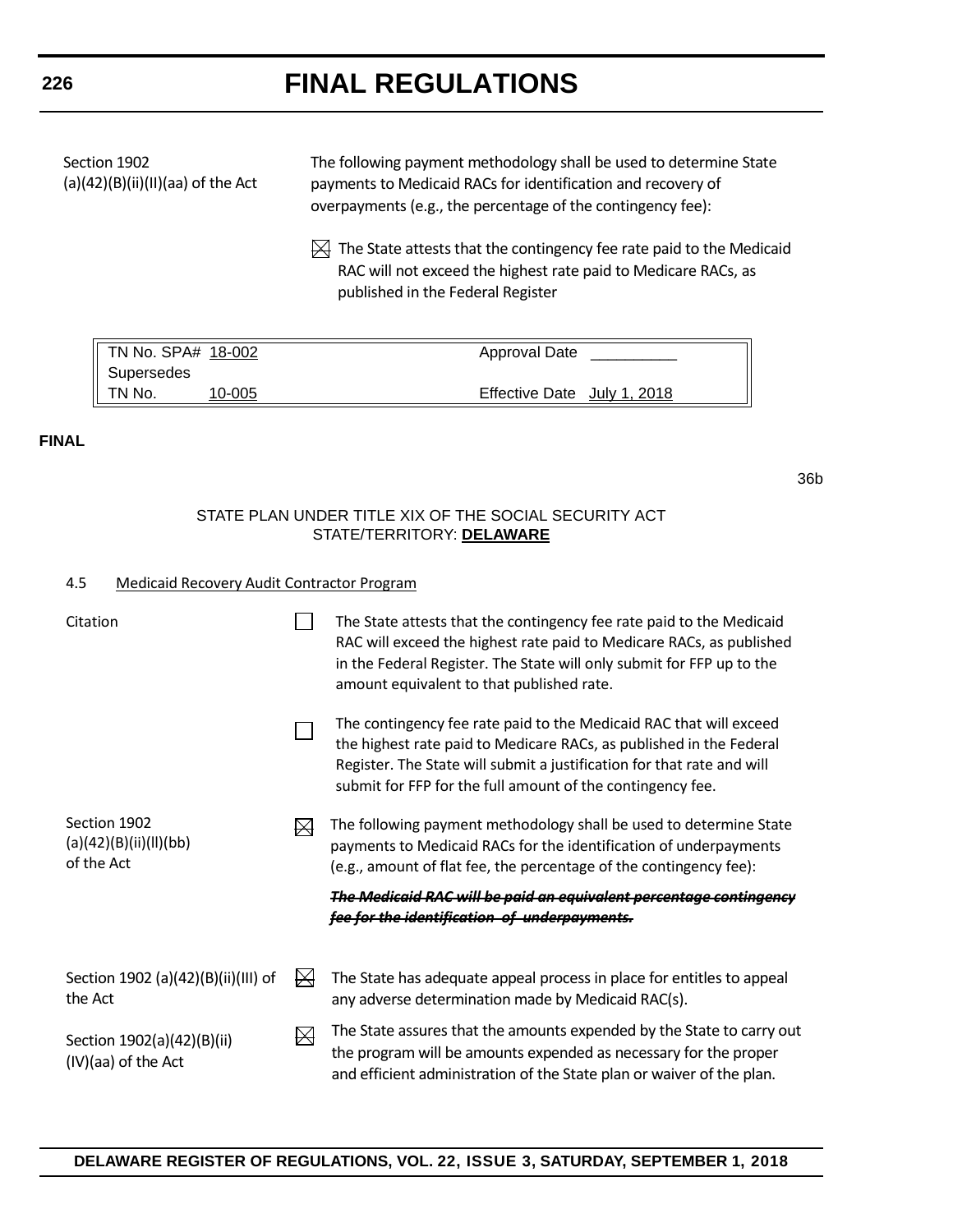<span id="page-54-0"></span>

| Section1902(a)(42)(B)(ii)(IV)(bb)<br>of the Act      | $\boxtimes$ | The State assures that the recovered amounts will be subject to a<br>State's quarterly expenditure estimates and funding of the State's<br>share.                                                                                                                                     |
|------------------------------------------------------|-------------|---------------------------------------------------------------------------------------------------------------------------------------------------------------------------------------------------------------------------------------------------------------------------------------|
| Section 1902<br>(a) $(42)(B)(ii)(IV)(cc)$ of the Act | M           | Efforts of the Medicaid RAC(s) will be coordinated with other<br>contactors or entitles performing audits of entitles receiving payments<br>under the State plan or waiver in the State, and/or State and Federal<br>law enforcement entitles and the CMS Medicaid Integrity Program. |

| $\parallel$ TN No. SPA# 18-002 |        | Approval Date               |
|--------------------------------|--------|-----------------------------|
| $\parallel$ Supersedes         |        |                             |
| $\parallel$ TN No.             | 10-005 | Effective Date July 1, 2018 |

#### **[DEPARTMENT OF NATURAL RESOURCES AND ENVIRONMENTAL](https://dnrec.alpha.delaware.gov/)  CONTROL**

#### **DIVISION OF FISH [AND WILDLIFE](https://dnrec.alpha.delaware.gov/fish-wildlife/)**

Statutory Authority: 7 Delaware Code, Sections 901 and 903(a), (b), & (e) (7 **Del.C.** §§901 and 903(a), (b), & (e) 7 **DE Admin. Code** 3507

#### **SECRETARY'S ORDER NO.: 2018-F-0047**

**Date of Issuance: August 27, 2018 Effective Date of the Amendment: September 11, 2018**

#### **[3507 Black Sea Bass Size Limit; Trip Limits, Seasons; Quotas](#page-4-0)**

Under the authority vested in the Secretary of the Department of Natural Resources and Environmental Control ("Department" or "DNREC"), pursuant to 7 **Del.C.** §§6006 and 6010, and any other relevant statutory authority, the following findings of fact based on the record, reasons and conclusions are entered as an Order of the Secretary in the above-referenced regulatory proceeding.

#### **Background, Procedural History and Findings of Fact**

This Order relates to proposed regulation amendments ("Amendments") to 7 **DE Admin. Code** 3507: *Black Sea Bass Size Limit; Trip Limits, Seasons; Quota*. This action is being taken by the Department to adopt provisions consistent with federal measures proposed for the recreational Black Sea Bass fishery in compliance with Addendum XXX to the Atlantic States Marine Fisheries Commission's ("ASMFC") Interstate Fishery Management Plan for Summer Flounder, Scup and Black Sea Bass. Specifically, the proposed action will eliminate Delaware's September 22 through October 21 closure, and set the open season from May 15 through December 31 for the recreational Black Sea Bass fishery.

Black Sea Bass are cooperatively managed by the ASMFC and the Mid-Atlantic Fishery Management Council ("MAFMC") through the joint Flounder, Scup and Black Sea Bass Fishery Management Plan. The ASMFC and MAFMC jointly approved a coastwise 2018 recreational harvest limit for Black Sea Bass of 3.66 million pounds. Addendum XXX uses a combination of exploitable biomass information from the latest stock assessment and historical harvest to allocate the coastwise recreational harvest limit between three regions. The ASMFC's Black Sea Bass Management Board approved measures that require the southern region states (Delaware to North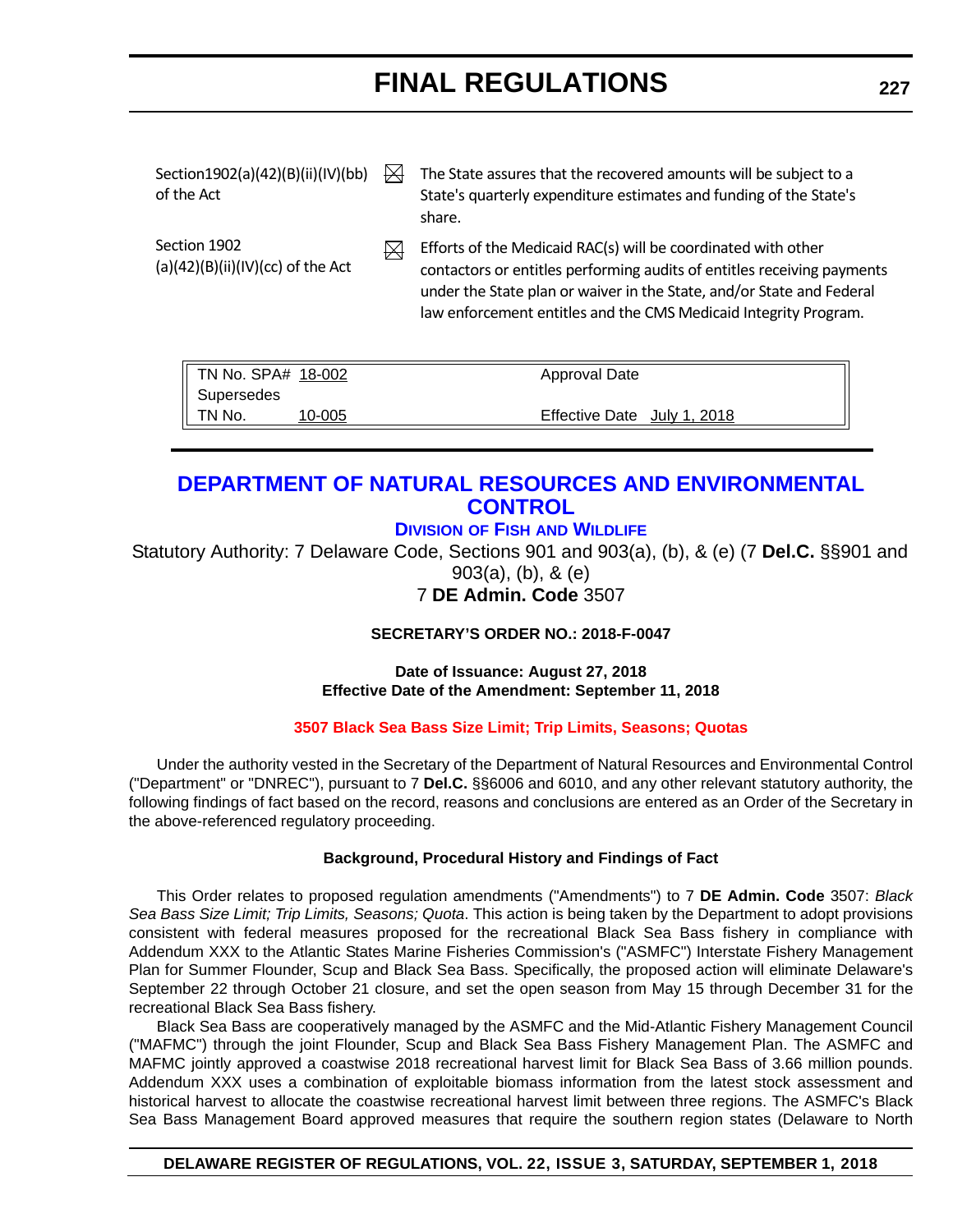Carolina) to implement recreational fishery management measures for Black Sea Bass consistent with those measures required for federal waters. The MAFMC's recommended federal measures for the recreational fishery include a fifteen (15) fish possession limit, a twelve and one-half (12.5) inch minimum size limit, and an open season from May 15 through December 31. These measures, when combined with measures being implemented in the other regions (Massachusetts through New York and New Jersey), are predicted to constrain recreational Black Sea Bass landings at or below the 2018 coastwise recreational harvest limit.

The Department has the statutory basis and legal authority to act with regard to the proposed amendments to 7 **DE Admin. Code** 3507: *Black Sea Bass Size Limit; Trip Limits, Seasons; Quota*, pursuant to 7 **Del.C.** §901 and §903(a), (b), and (e). The Department's Division of Fish and Wildlife commenced this regulatory development process with Start Action Notice #2018-09, dated May 15, 2018. The Department published its initial proposed regulation Amendments in the July 1, 2018 Delaware *Register of Regulations*. Thereafter, the public hearing regarding this matter was held on July 26, 2018. No members of the public attended that public hearing. Pursuant to Delaware law, the record remained open for fifteen (15) additional days subsequent to the date of the public hearing for receipt of public comment. The hearing record formally closed with regard to public comment at close of business on August 10, 2018, with no comment having been received by the Department during any phase of this proposed regulatory promulgation. It should be noted that all notification and noticing requirements concerning this matter were met by the Department. Proper notice of the hearing was provided as required by law.

Hearing Officer Vest prepared a Hearing Officer's Report dated August 24, 2018 ("Report"). The Report documents the proper completion of the required regulatory amendment process, establishes the record, and recommends the adoption of the proposed Amendments as attached to the Report as Appendix "A."

#### **Reasons and Conclusions**

Based on the record developed by the Department's experts and established by the Hearing Officer's Report, I find that the proposed regulatory amendments to 7 **DE Admin. Code** 3507: *Black Sea Bass Size Limit; Trip Limits, Seasons; Quota* are well-supported. Therefore, the recommendations of the Hearing Officer are hereby adopted, and I direct that the proposed regulatory Amendments be promulgated as final. I further find that the Department's experts in the Division of Fish and Wildlife fully developed the record to support adoption of these revised regulatory Amendments.

In conclusion, the following reasons and conclusions are entered:

- 1. The Department has the statutory basis and legal authority to act with regard to the proposed amendments to 7 **DE Admin. Code** 3507: *Black Sea Bass Size Limit; Trip Limits, Seasons; Quota*, pursuant to 7 **Del.C.** §901 and §903(a), (b), and (e);
- 2. The Department has jurisdiction under its statutory authority, pursuant to 7 **Del.C.** Ch. 60, to issue an Order adopting these revised proposed Amendments as final;
- 3. The Department provided adequate public notice of the initial proposed Amendments and all proceedings in a manner required by the law and regulations, and provided the public with an adequate opportunity to comment on the same, including at the time of the public hearing held on July 26, 2018, and during the 15 days subsequent to the hearing (through August 10, 2018), before making any final decision;
- 4. Promulgation of the revised proposed Amendments to 7 **DE Admin. Code** 3507: *Black Sea Bass Size Limit; Trip Limits, Seasons; Quota* will enable the Department to bring Delaware's existing Blass Sea Bass Regulations into compliance with current federal measures proposed for the recreational Black Sea Bass fishery, consistent with Addendum XXX to the ASMFC's Interstate Fishery Management Plan for Summer Flounder, Scup and Black Sea Bass, specifically, by eliminating Delaware's September 22 through October 21 closure, and setting the open season from May 15 through December 31 for the recreational Black Sea Bass fishery;
- 5. The Department has reviewed the proposed Amendments in the light of the Regulatory Flexibility Act, consistent with 29 **Del.C.** Ch. 104, and has selected Exemption "B1" regarding same, as this promulgation is not substantially likely to impose additional costs or burdens upon individuals and/or small businesses;
- 6. The Department's Hearing Officer's Report, including its established record and the recommended proposed Amendments as set forth in Appendix "A", are hereby adopted to provide additional reasons and findings for this Order;

**228**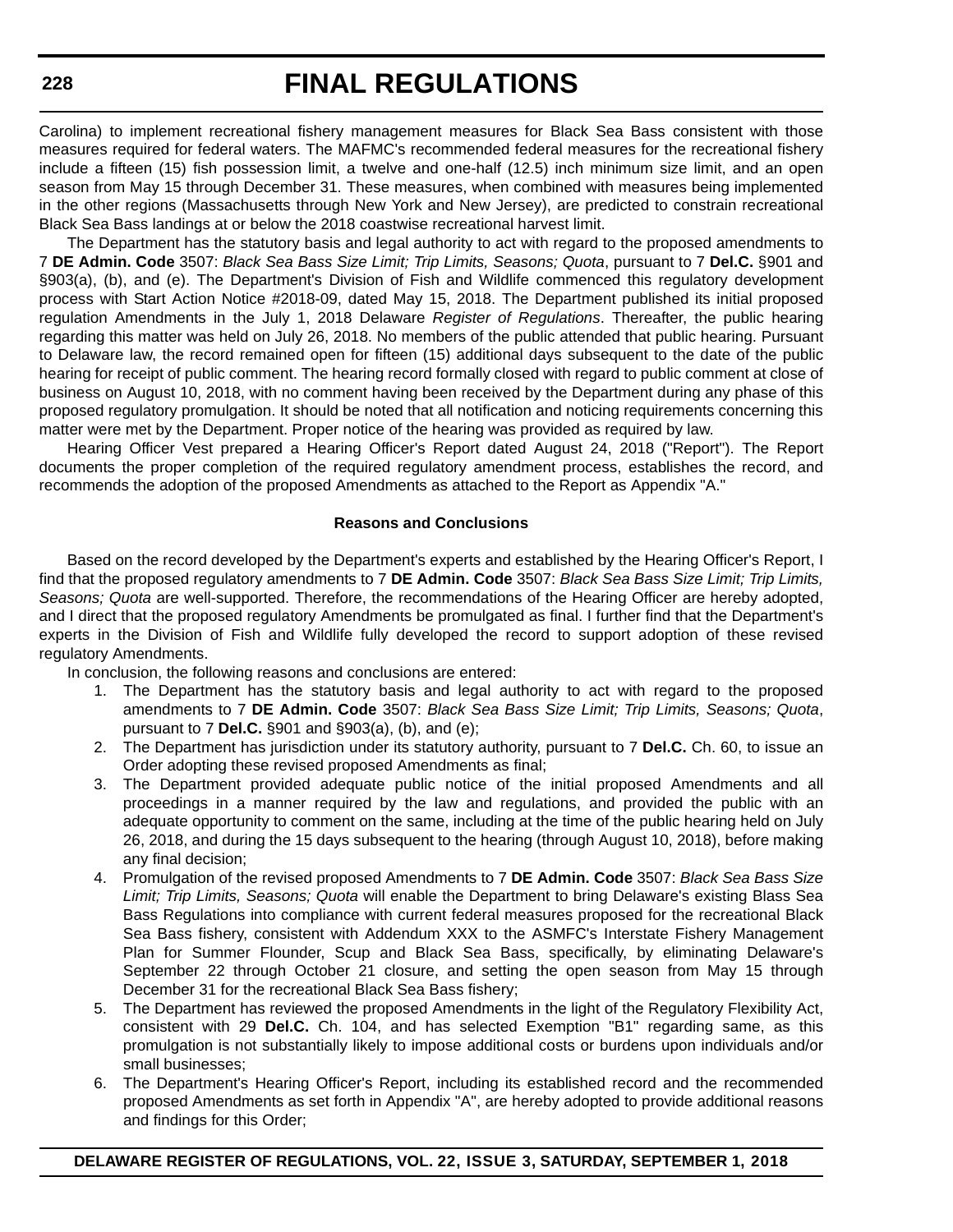- 7. The Department's proposed regulatory Amendments, as initially published in the July 1, 2018 Delaware *Register of Regulations*, and as set forth in Appendix "A" hereto, are adequately supported, are not arbitrary or capricious, and are consistent with the applicable laws and regulations. Consequently, they are approved as final regulatory Amendments, which shall go into effect ten days after their publication in the next available issue of the Delaware *Register of Regulations*; and
- 8. The Department shall submit this Order approving as final the proposed Amendments to 7 **DE Admin. Code** 3507: *Black Sea Bass Size Limit; Trip Limits, Seasons; Quota* to the Delaware *Register of Regulations* for publication in its next available issue, and provide such other notice as the law and regulation require and the Department determines is appropriate.

Shawn M. Garvin **Secretary** 

#### **3507 Black Sea Bass Size Limit; Trip Limits, Seasons; Quotas**

(Penalty Section 7 **Del.C.** §936(b)(2))

- 1.0 It shall be unlawful for any commercial person to have in possession any black sea bass (*Centropristis striata*) that measures less than eleven (11) inches, total length excluding any caudal filament.
- 2.0 It shall be unlawful for any recreational person to have in possession any black sea bass that measures less than twelve and one-half (12.5) inches total length excluding any caudal filament.
- 3.0 It shall be unlawful for any commercial fisherman to land, to sell, trade and or barter any black sea bass in Delaware unless authorized by a black sea bass landing permit issued by the Department. The black sea bass landing permit shall be presumed to transfer with the vessel whenever it is bought, sold, or otherwise transferred to an eligible transferee as defined in 7 **Del.C.** §2903, unless there is a written agreement, signed by the transferor/seller and transferee/buyer, or other credible written evidence, verifying that the transferor/seller is retaining the vessel's fishing and permit history for purposes of replacing the vessel.
- 4.0 The black sea bass pot fishery and the black sea bass commercial hook and line fishery shall be considered separate black sea bass fisheries. The total pounds allocated to each fishery by the Department shall be as follows: 96 percent of the State's commercial quota, as determined by the ASMFC, for the pot fishery; 4 percent for the commercial hook and line fishery.
- 5.0 The Department may only issue a black sea bass landing permit for the pot fishery to a person who is the owner of a vessel permitted by the National Marine Fisheries Service in accordance with 50 CFR §§ 648.4 pertaining to black sea bass and was either issued a black sea bass landing permit by the Department in 2013 or was the transferee of black sea bass landing permit issued by the Department as per 3507 (3.0). The number of black sea bass landings permits issued by the Department for the pot fishery in any year will not exceed six.
- 6.0 The Department may only issue a black sea bass landing permit for the commercial hook and line fishery to a person who has applied for and secured from the Department a commercial food fishing license and a fishing equipment permit for hook and line and was either issued a black sea bass landing permit by the Department in 2013 or was the transferee of black sea bass landing permit issued by the Department as per 3507 (3.0). The number of black sea bass landings permits issued by the Department for the commercial hook and line fishery in any year will not exceed thirteen.
- 7.0 Any overage of the State's commercial quota will be subtracted by the Atlantic States Marine Fisheries Commission from the next year's commercial quota. Any overage of an individual's allocation will be subtracted from that individual's allocation the next year and distributed to those individuals in the appropriate fishery that did not exceed their quota.
- 8.0 Each participant in a black sea bass fishery shall be assigned a an equal share of the total pounds of black sea bass allotted by the Department for that particular fishery. A share shall be determined by dividing the number of pre-registered participants in one of the two recognized fisheries into the total pounds of black sea bass allotted to the fishery by the Department. In order to pre-register an individual must indicate their intent in writing to participate in this fishery.
- 9.0 Individual shares of the pot fishery quota may be transferred to another participant in the pot fishery. Any transfer of black sea bass individual pot quota shall be limited by the following conditions: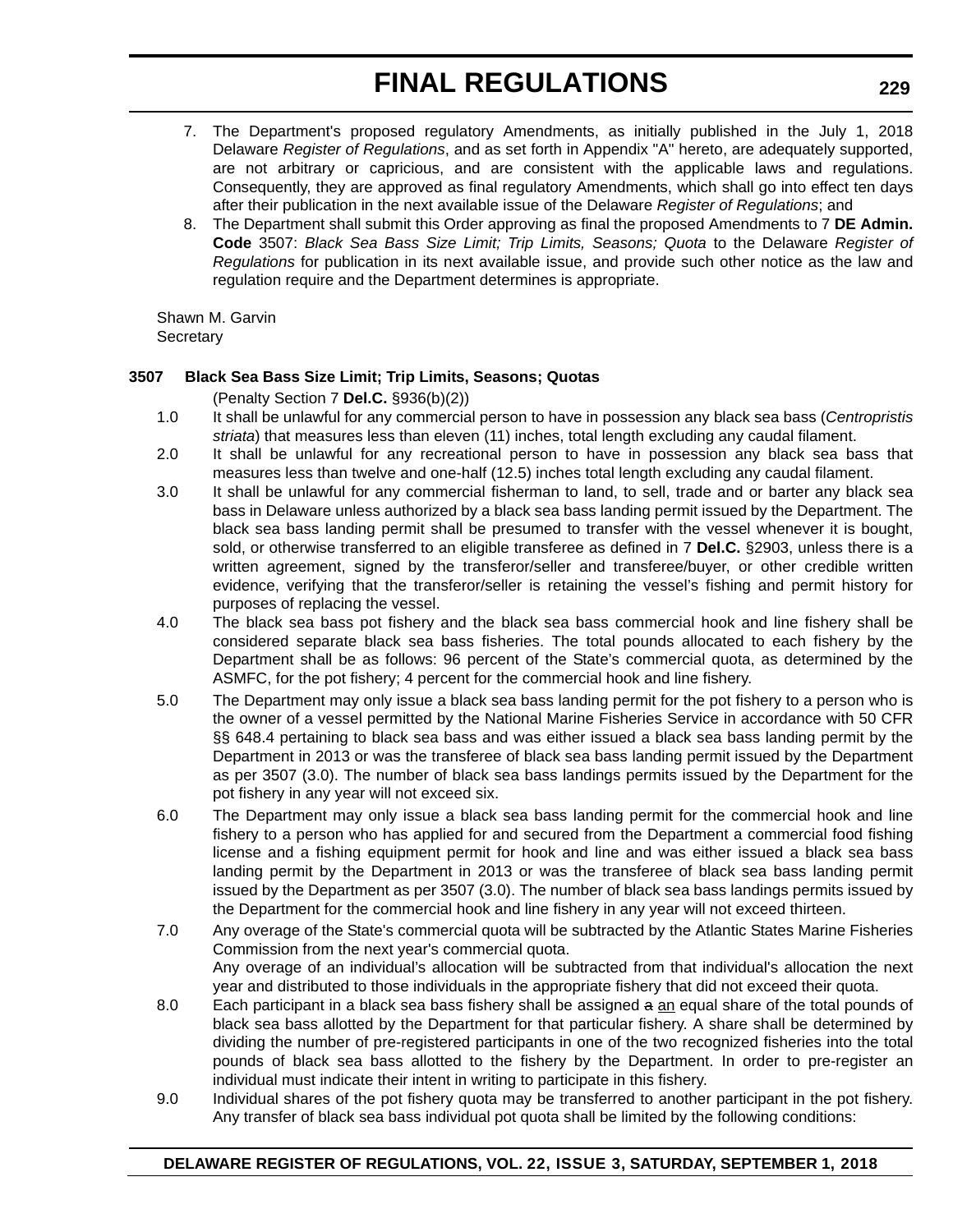- <span id="page-57-0"></span>9.1 A maximum of one transfer per year per person.
- 9.2 No transfer of shares of the black sea bass pot fishery quota shall be authorized unless such transfer is documented on a form provided by the Department and approved by the Secretary in advance of the actual transfer.
- 10.0 Individual shares of the commercial hook and line fishery quota may be transferred to another participant in the commercial hook and line fishery. Any transfer of black sea bass individual commercial hook and line quota shall be limited by the following conditions:
	- 10.1 A maximum of one transfer per year per person.
	- 10.2 No transfer of shares of the black sea bass commercial hook and line quota shall be authorized unless such transfer is documented on a form provided by the Department and approved by the Secretary in advance of the transfer.
- 11.0 Each commercial food fisherman participating in a black sea bass fishery shall report to the Department, via the interactive voice phone reporting system operated by the Department, each days landings in pounds at least one hour after packing out their harvest.
- 12.0 It shall be unlawful for any recreational fisherman to take and reduce to possession or to land any black sea bass beginning at 12:01 a.m. January 1, and ending midnight May 14, and beginning at 12:01 a.m. September 22 and ending mid-night October 21.
	- 12.1 It shall be unlawful for any recreational fisherman to have in possession more than 15 black sea bass at or between the place where said black sea bass were caught and said recreational fisherman's personal abode or temporary or transient place of lodging during the period May 15 through September 21 and during the period October 22 through December 31.

#### **[DEPARTMENT OF SAFETY AND HOMELAND SECURITY](https://dshs.delaware.gov/)**

**[DELAWARE COUNCIL](https://dshs.delaware.gov/) ON POLICE TRAINING**

Statutory Authority: 11 Delaware Code, Section 8402 and 8404(a)(14) (11 **Del.C.** §§8402,

8404(a)(14))

1 **DE Admin. Code** 801

#### **ORDER**

#### **[801 Regulations of the Delaware Council on Police Training](#page-4-0)**

#### **NATURE OF THE PROCEEDINGS**

At 22 **DE Reg.** 26 (July 1, 2018), The Council on Police Training (COPT), pursuant to 11 **Del.C.** §8404(a)(14) and in accordance with 29 **Del.C.** §10115, published notice of intent to adopt regulations that update, clarify and provide more detailed information regarding minimum training requirements, firearms training and qualifications for instructors. At the same time, the COPT submitted a Regulatory Flexibility Analysis and Impact Statement for this proposed revised regulation, as required by 29 **Del.C.** Ch. 104. The COPT solicited written comments from the public for thirty (30) days as mandated by 29 **Del.C.** §10118(a).

#### **SUMMARY OF EVIDENCE**

In accordance with law, public notice regarding the proposed revised regulation was published in the Delaware *Register of Regulations*. The public comment period was open from July 1, 2018 through July 31, 2018. During this period, the COPT only received one written response.

#### **FINDINGS OF FACT**

The public was given the required notice of the Council's intention to adopt the proposed revised regulation and was given opportunity to submit comments. The required Regulatory Flexibility Analysis and Impact Statement

#### **DELAWARE REGISTER OF REGULATIONS, VOL. 22, ISSUE 3, SATURDAY, SEPTEMBER 1, 2018**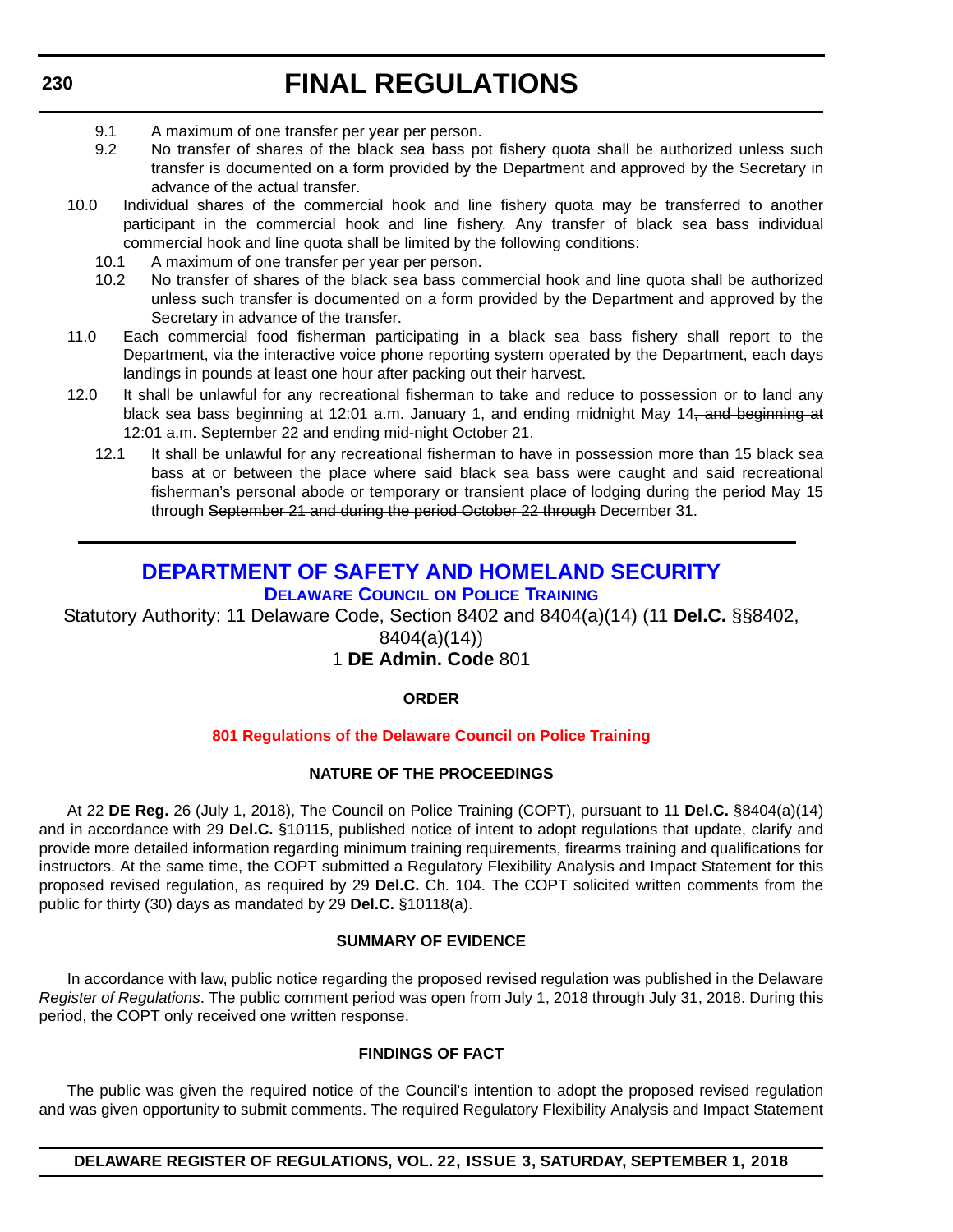for this proposed revised regulation was submitted. Only one written response was received during the comment period and the comments are addressed as explained in the Summary of Comments. Thus, the COPT finds that the proposed revised regulations should be adopted as submitted with the one recommendation provided by the State Council for Persons with Disabilities.

#### **SUMMARY OF COMMENTS RECEVIED WITH RESPONSE AND EXPLANATION OF CHANGES**

The State Council for Persons with Disabilities (SCPD) offered the following summarized observations. The Council on Police Training (COPT) has considered each comment and responds as follows.

#### **SCPD**

First, §16.17 Handling Persons with disabilities 8 Hours. The SCPD recommends to avoid the use of the word "Handle", as it can have a negative connotation. The SCPD suggested using the word "interactions".

*COPT Response:* The COPT has reviewed this request and agrees that the recommendation is an appropriate alternative and that it does not substantively change the regulation as proposed. The revision will read "Interactions with Persons with Disabilities".

#### **SCPD**

Second, the SCPD endorses all added provisions that incorporated "de-escalation techniques" to the curriculum.

*COPT Response:* The COPT appreciates the endorsement.

#### **SCPD**

Third, §3.4.1, 3.4.3, 3.4.5, and 3.10. The SCPD raised concern that these sections exclude individuals with physical disabilities and that § 3.10 specifically has no mention of providing testing accommodations.

*COPT Response:* The COPT acknowledges this comment; however, these sections were not under review at this time and were not part of the proposed revisions. These sections will be reviewed at a later time by the COPT.

#### **EFFECTIVE DATE OF ORDER**

The actions hereinabove referred to were taken by the COPT pursuant to 11 **Del.C.** §8404(a)(14). The effective date of this Order shall be ten (10) days from the date this Order is published in the Delaware *Register of Regulations*.

#### **ORDER**

NOW THEREFORE, under the statutory authority and for the reasons set forth above, the Council on Police Training does hereby ORDER this 10th day of August, 2018 that the regulations be, and that they hereby are, adopted to be enacted as set forth below.

**IT IS SO ORDERED, this** 10<sup>th</sup> day of August 2018.

#### **COUNCIL ON POLICE TRAINING**

Robert J. Irwin, Proxy for Attorney General Matthew P. Denn

Susan Bunting, Secretary, Department of Education

Robert Tracy, Chief of Police, Robert Hacy, Chief of Folice,<br>Wilmington Police Department Robin R. Christiansen, Mayor, Kent County

Robert M. Coupe, Chairman COPT Paul Tiernan, Chief of Police, Newark Police Department

> Robert Hudson, Major, Delaware State Police, Proxy for Superintendent of State Police

Marvin Mailey, Chief of Police, Dover Police Department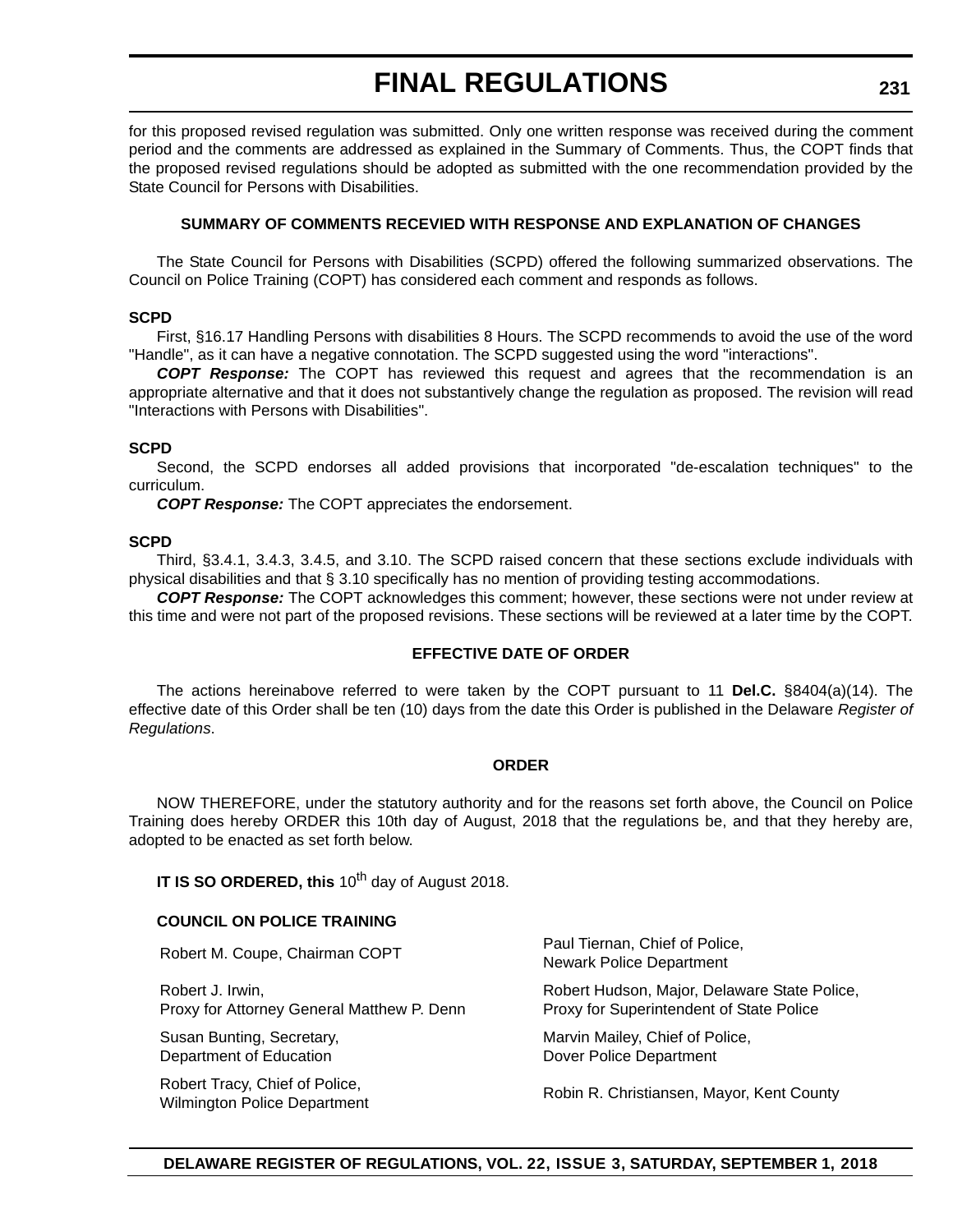<span id="page-59-0"></span>Diane Smith, Captain, New Castle County Police Department, Proxy for Colonel Vaughn Bond, Jr.

William West, Mayor, Sussex County (absent from voting) William E. Bryson, Chair, Delaware Police Chiefs' Council

Vacant, President, Delaware League of Local Government

**801 Regulations of the Delaware Council on Police Training** *(Break in Continuity of Sections)*

#### **16.0 Basic Curriculum**

#### *(Break in Continuity Within Section)*

16.167 **[Handling Interactions With]** Persons With Disabilities 8 Hours

**\*Please note that no additional changes were made to the regulation as originally proposed and published in the July 2018 issue of the** *Register* **at page 26 (22 DE Reg. 26). Therefore, the final regulation is not being republished here in its entirety. A copy of the final regulation is available at: [801 Regulations of the Delaware Council on Police Training](http://regulations.delaware.gov/register/september2018/final/22 DE Reg 230 09-01-18.htm)** 

#### **[DEPARTMENT OF STATE](https://sos.delaware.gov/)**

**DIVISION [OF PROFESSIONAL REGULATION](https://dpr.delaware.gov/) [1770 RESPIRATORY CARE PRACTICE ADVISORY COUNCIL](https://dpr.delaware.gov/)** Statutory Authority: 24 Delaware Code, Section 1775(c) (24 **Del.C.** §1775(c)) 24 **DE Admin. Code** 1770

#### **ORDER**

#### **[1770 Respiratory Care Practice Advisory Council](#page-4-0)**

After due notice in the *Register of Regulations* and two Delaware newspapers, a public hearing was held on April 11, 2018 at a scheduled meeting of the Respiratory Care Practice Advisory Council ("the Council") of the Board of Medical Licensure and Discipline ("the Board") to receive comments regarding proposed amendments to the Council's rules and regulations. The Council proposed revisions to Section 9.0 to clarify and streamline the licensure application process. A new Section 10.0 adds a "Duty to Update Address" requirement for all licensees. Subsection 10.2 is stricken as it is encompassed by the new Section 10.0.

The proposed changes to the rules and regulations were published in the *Register of Regulations*, Volume 21, Issue 9, on March 1, 2018. The public hearing took place on April 11, 2018 at a scheduled Council meeting. Notice of the April 11, 2018 hearing was published in the *News Journal* (Exhibit 1) and the *Delaware State News*. Exhibit 2. Pursuant to 29 **Del.C.** §10118(a), the date to receive final written comments was April 26, 2018, 15 days following the public hearing. The Council deliberated on the proposed revisions at its regularly scheduled meeting on July 11, 2018.

#### **Summary of the Evidence and Information Submitted**

The following exhibits were made a part of the record:

Council Exhibit 1: *News Journal* Affidavit of Publication.

Council Exhibit 2: *Delaware State News* Affidavit of Publication.

There was no public comment presented in the form of testimony at the April 11, 2018 hearing. Further, no written comment was submitted either before the hearing or during the 15 day period following the hearing.

#### **Findings of Fact and Conclusions**

The public was given notice and an opportunity to provide the Council with comments in writing and by

#### **DELAWARE REGISTER OF REGULATIONS, VOL. 22, ISSUE 3, SATURDAY, SEPTEMBER 1, 2018**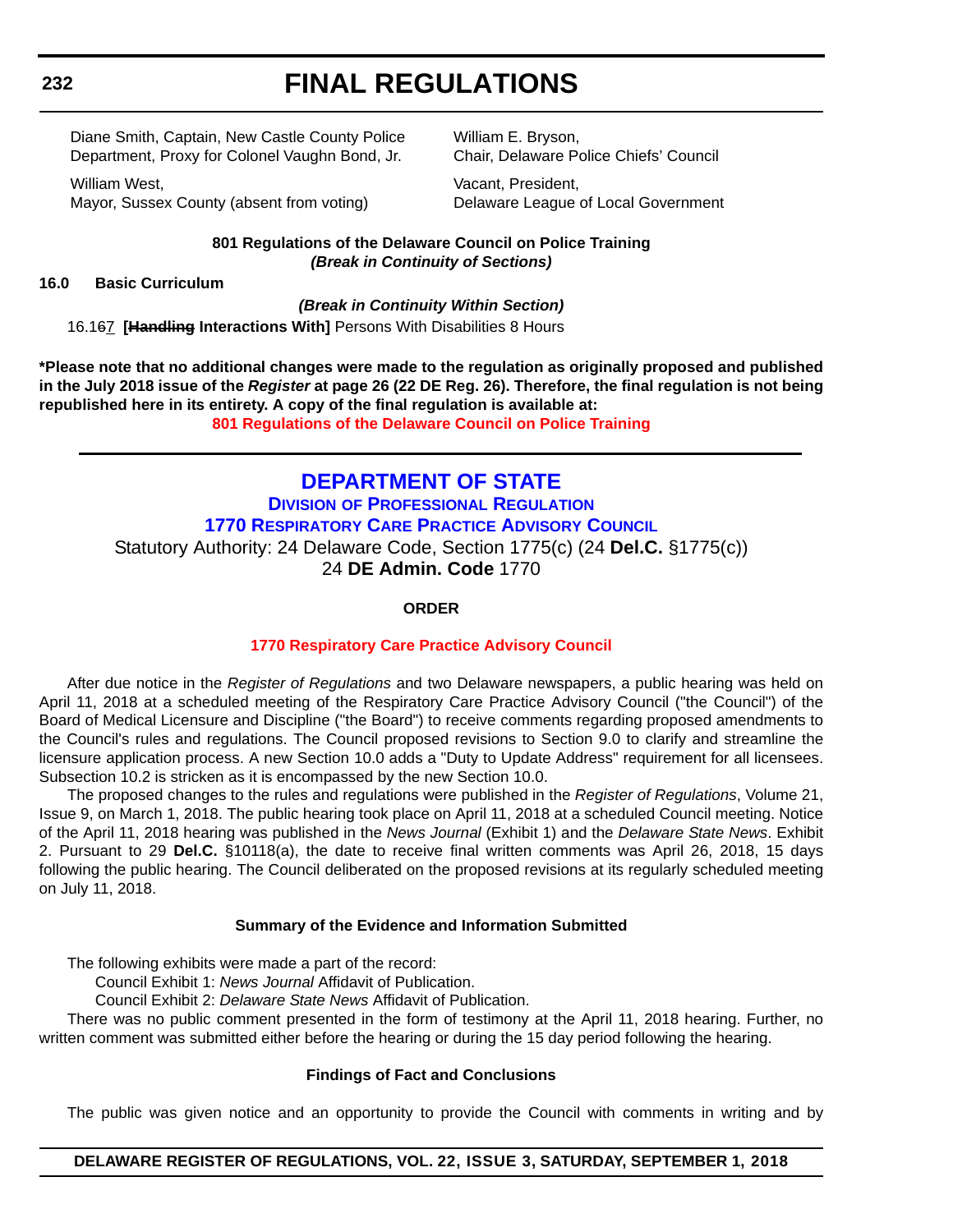testimony on the proposed amendments to the Council's rules and regulations. The Council did not receive any written comments and no members of the public attended the hearing to offer testimony.

Pursuant to 24 **Del.C.** §1775(c), the Council has the statutory authority to promulgate rules and regulations governing the practice of respiratory care after a public hearing and subject to the approval of the Board. Given the absence of comments, either by testimony or in writing, the Council recommends to the Board that it approve the rules and regulations as published, attached hereto as Exhibit A.

#### **RECOMMENDATION TO THE BOARD OF MEDICAL LICENSURE AND DISCIPLINE**

By the unanimous affirmative vote of the undersigned members, the Respiratory Care Practice Advisory Council hereby adopts the rules and regulations as published in the *Register of Regulations* of March 1, 2018, Volume 21, Issue 9 and recommends approval of such rules and regulations to the Board of Medical Licensure and Discipline.

If approved by the Board, these rules and regulations will be effective ten days after publication of the Board's final order in the *Register of Regulations*.

Respectfully submitted this 11<sup>th</sup> day of July, 2018.

| Charles McElroy, Chairperson | Jefferson Mixell, Vice Chairperson |
|------------------------------|------------------------------------|
| Crystal Cordrey              | Francis Gott, III (absent)         |
| Lori Boylan                  | Stephen Lawless, M.D. (absent)     |
| Paul O'Brien                 |                                    |

AND NOW, this 17<sup>th</sup> day of July, 2018:

**WHEREAS**, the Board of Medical Licensure and Discipline has considered the attached recommendation of the Respiratory Care Practice Advisory Council for approval of amended rules and regulations related to the licensure process and licensees' duty to update their addresses; and

**WHEREAS**, the Board has determined to approve the aforesaid rules and regulations as proposed by the Respiratory Care Practice Advisory Council and attached hereto as Exhibit A.

#### **NOW THEREFORE IT IS ORDERED by the Board of Medical Licensure and Discipline:**

- 1. The rules and regulations recommended by the Respiratory Care Practice Advisory Council governing the licensure process and licensees' duty to update their addresses are hereby approved by the Board of Medical Licensure and Discipline.
- 2. The rules and regulations shall be effective ten days after publication of this Final Order in the *Register of Regulations.*

#### **IT IS SO ORDERED** this 17<sup>th</sup> day of July, 2018:

| Georges A. Dahr, M.D., President    | Garrett H. Colmorgen, M.D., Vice-President |
|-------------------------------------|--------------------------------------------|
| Sharon Williams-Mayo, Public Member | Karyl Rattay, M.D.                         |
| Malvine Richard, Public Member      | Barry L. Bakst, D.O.                       |
| Joseph M. Parise, D.O.              | Janice Truitt, Public Member               |
| Mary Lomax, Public Member (absent)  | N. C. Vasuki, Public Member                |
| Bryan D. Villar, M.D.               | Stephen Lawless, M.D., Secretary           |
| Stephen G. Cooper, M.D. (absent)    |                                            |

**\*Please note that no changes were made to the regulation as originally proposed and published in the March 2018 issue of the** *Register* **at page 685 (21 DE Reg. 685). Therefore, the final regulation is not being republished. A copy of the final regulation is available at:**

**[1770 Respiratory Care Practice Advisory Council](http://regulations.delaware.gov/register/september2018/final/22 DE Reg 232 09-01-18.htm)**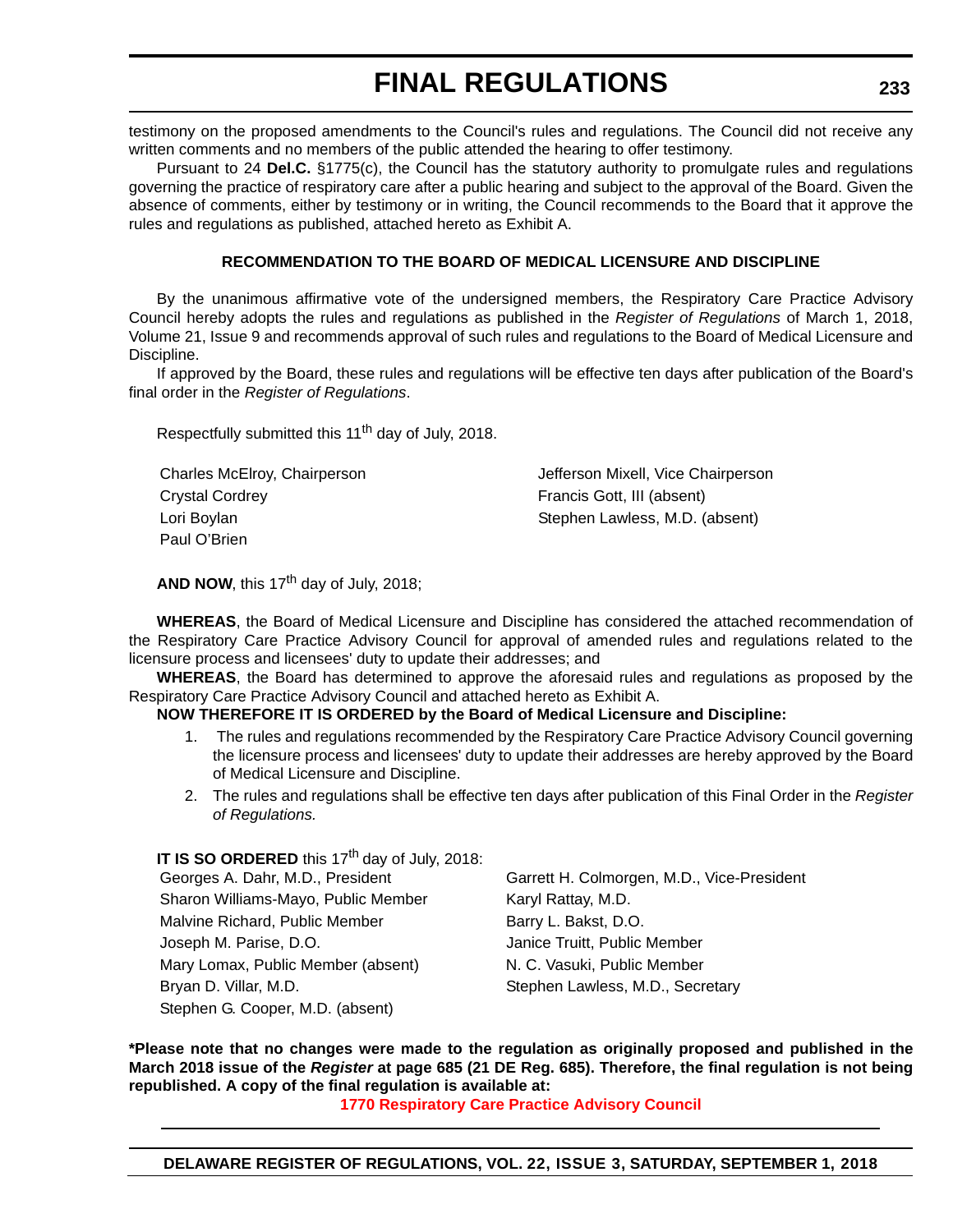#### **DIVISION [OF PROFESSIONAL REGULATION](https://dpr.delaware.gov/) [1795 MIDWIFERY ADVISORY COUNCIL](https://dpr.delaware.gov/)** Statutory Authority: 24 Delaware Code, Section 1799HH(c) (24 **Del.C.** §1799HH(c)) 24 **DE Admin. Code** 1795

#### **ORDER**

#### **[1795 Midwifery Advisory Council](#page-4-0)**

The Midwifery Advisory Council, pursuant to 24 **Del.C.** §1799HH(c), proposed to amend the regulations governing the practice of midwifery in the State of Delaware. The amendment establishes that records requested must be provided within 30 days from the closure of the record or the assembly of a complete record.

#### **Summary of the Evidence and Information Submitted**

Following publication in the Delaware *Register of Regulations* on March 1, 2018 a public hearing was held on April 16, 2018. Written comment periods were held open for thirty days following the initial publication on March 1, 2018, and an additional fifteen days following the April 16, 2018 public hearing. At the hearing, the Board accepted as evidence and marked as the Board's Exhibit 1 documentation of publication of the notice of the public hearing in the *News Journal* and the *Delaware State News*.

The Council received no public comment either during the written public comment period or during the public hearing.

#### **Summary of the Findings of Fact**

At its open public meeting, the Council discussed a question received from a midwife regarding the turn-around time required for producing medical records requested. The Council then conducted a review of its regulations and determined that clarification was needed. Tracking the language of the Board of Medical Licensure & Discipline's statute, with appropriate editing pertinent to the practice of midwifery, the Council drafted the proposed regulation. The Board of Medical Licensure & Discipline approved the proposed language, and the language was put out for public comment.

#### **Decision of the Board**

Having found that the proposed regulations are necessary as outlined herein, the Council finds that the regulations shall be adopted as final in the form as proposed. These regulations will become effective ten days following publication of this order in the Delaware *Register of Regulations*.

| IT IS SO ORDERED this 16 <sup>th</sup> day of July, 2018 by the Midwifery Advisory Council. |                                 |
|---------------------------------------------------------------------------------------------|---------------------------------|
| Philip Shlossman, M.D.                                                                      | Susan DiNatale, CPM             |
| Shannon Burdeshaw, CPM                                                                      | Pat Gallagher, CPM              |
| Francis Montone, D.O.                                                                       | Kathleen McCarthy, CNM (absent) |

**WHEREAS**, the Board of Medical Licensure and Discipline has considered the attached recommendation of the Midwifery Advisory Council for approval of amended rules and regulations related to the licensure process and licensees' duty to update their addresses; and

**WHEREAS**, the Board has determined to approve the aforesaid rules and regulations as proposed by the Midwifery Advisory Council and attached hereto.

#### **NOW THEREFORE IT IS ORDERED by the Board of Medical Licensure and Discipline:**

1. The rules and regulations recommended by the Midwifery Advisory Council governing the licensure process and licensees' duty to update their addresses are hereby approved by the Board of Medical Licensure and Discipline.

<span id="page-61-0"></span>**234**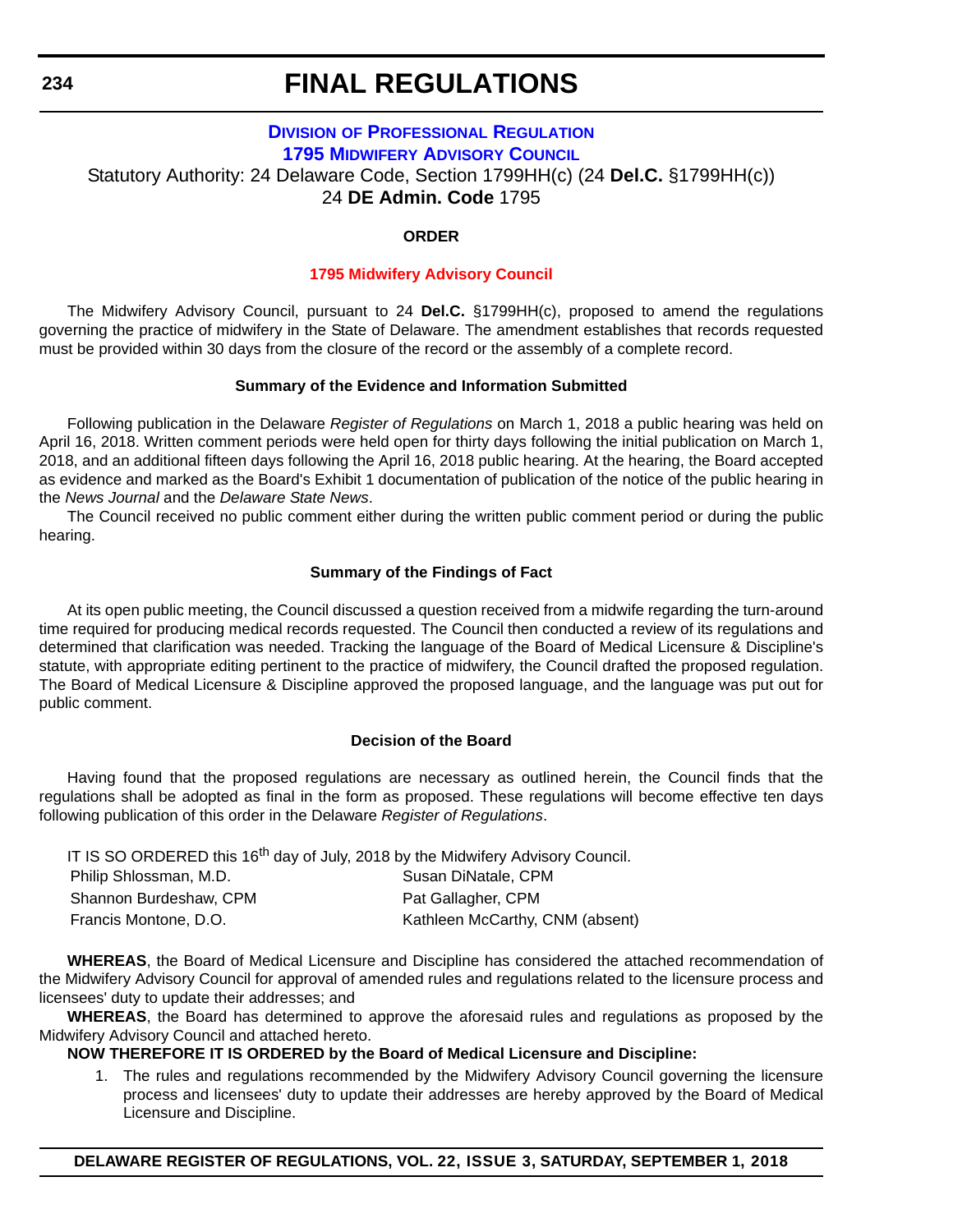2. The rules and regulations shall be effective ten days after publication of this Final Order in the *Register of Regulations*.

#### **IT IS SO ORDERED this 17 day of July, 2018:**

Stephen Lawless, M.D., Secretary Stephen G. Cooper, M.D. (absent) Sharon Williams-Mayo, Public Member Karyl Rattay, M.D. Malvine Richard, Public Member Barry L. Bakst, D.O. Joseph M. Parise, D.O. Janice Truitt, Public Member Bryan D. Villar, M.D. N. N. C. Vasuki, Public Member Mary Lomax, Public Member (absent)

Georges A. Dahr, M.D. President Garrett H. Colmorgen, M.D., Vice-President

**\*Please note that no changes were made to the regulation as originally proposed and published in the March 2018 issue of the** *Register* **at page 689 (21 DE Reg. 689). Therefore, the final regulation is not being republished. A copy of the final regulation is available at:**

**[1795 Midwifery Advisory Council](http://regulations.delaware.gov/register/september2018/final/22 DE Reg 234 09-01-18.htm)**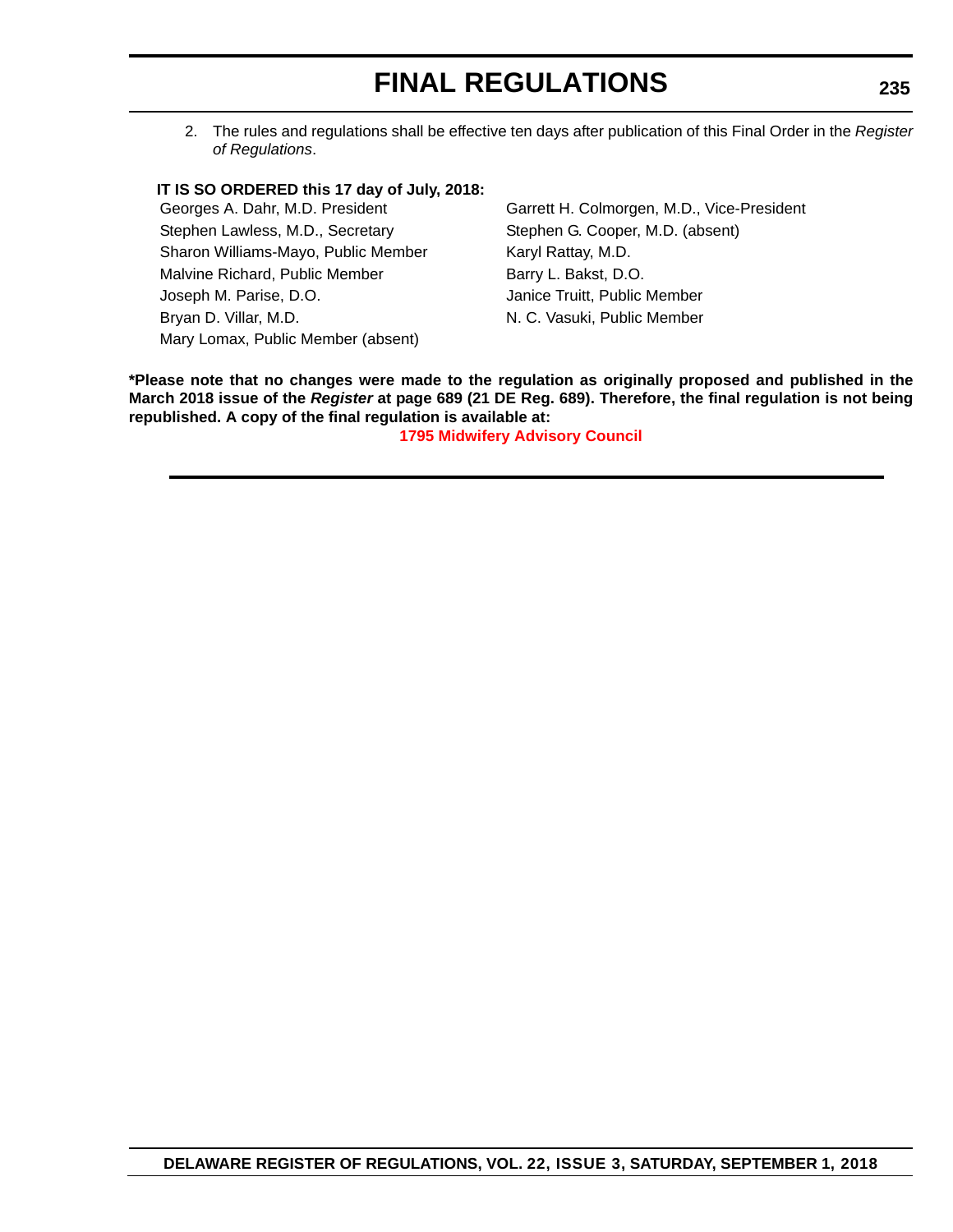### **GENERAL NOTICES**

#### <span id="page-63-0"></span>**[DEPARTMENT OF NATURAL RESOURCES AND ENVIRONMENTAL](https://dnrec.alpha.delaware.gov/)  CONTROL**

#### **DIVISION [OF WATERSHED STEWARDSHIP](https://dnrec.alpha.delaware.gov/watershed-stewardship/)**

Statutory Authority: 7 Delaware Code, Section 4006(i) (7 **Del.C.** §4006(i))

#### **REGISTER NOTICE**

#### **[5101 Sediment and Stormwater Regulations](#page-4-0)**

The Department of Natural Resources and Environmental Control (DNREC) Division of Watershed Stewardship Sediment and Stormwater Program has released regulatory guidance documents for public review. The regulatory guidance documents include the Delaware Erosion and Sediment Control Handbook and the Standards and Specifications for Post Construction Stormwater BMPs. These documents support Regulation No. 5101 Sediment and Stormwater Regulations, as set forth at 7 **Del.C.** §4006(h) and (i).

The DNREC Sediment and Stormwater Program hereby provides notice of these regulatory guidance documents, pursuant to 7 **Del.C.** §4006(i), which incorporates the provisions of 7 **Del.C.** §6004. A public hearing will NOT be held unless the Secretary receives a meritorious request for a hearing within 15 days of date of this notice, ending September 16, 2018. A request for a public hearing shall be in writing and show familiarity with the regulatory guidance document and provide a reasoned statement of the regulatory guidance document's probable impact.

The regulatory guidance documents may be reviewed online at the following website: [http://](http://www.dnrec.delaware.gov/swc/Pages/SedimentStormwater.aspx) [www.dnrec.delaware.gov/swc/Pages/SedimentStormwater.aspx](http://www.dnrec.delaware.gov/swc/Pages/SedimentStormwater.aspx)

The regulatory guidance documents may also be reviewed at the Department of Natural Resources and Environmental Control, 89 Kings Highway, Dover, DE 19901

For appointments to review the regulatory guidance documents, please contact Elaine Webb, DNREC Sediment and Stormwater Program, 89 Kings Highway, Dover, DE 19901, (302) 739-9921, or email [elaine.webb@state.de.us](mailto:elaine.webb@state.de.us).

PREPARED BY: Elaine Z. Webb (302) 729-9921 [Elaine.webb@state.de.us](mailto:Elaine.webb@state.de.us)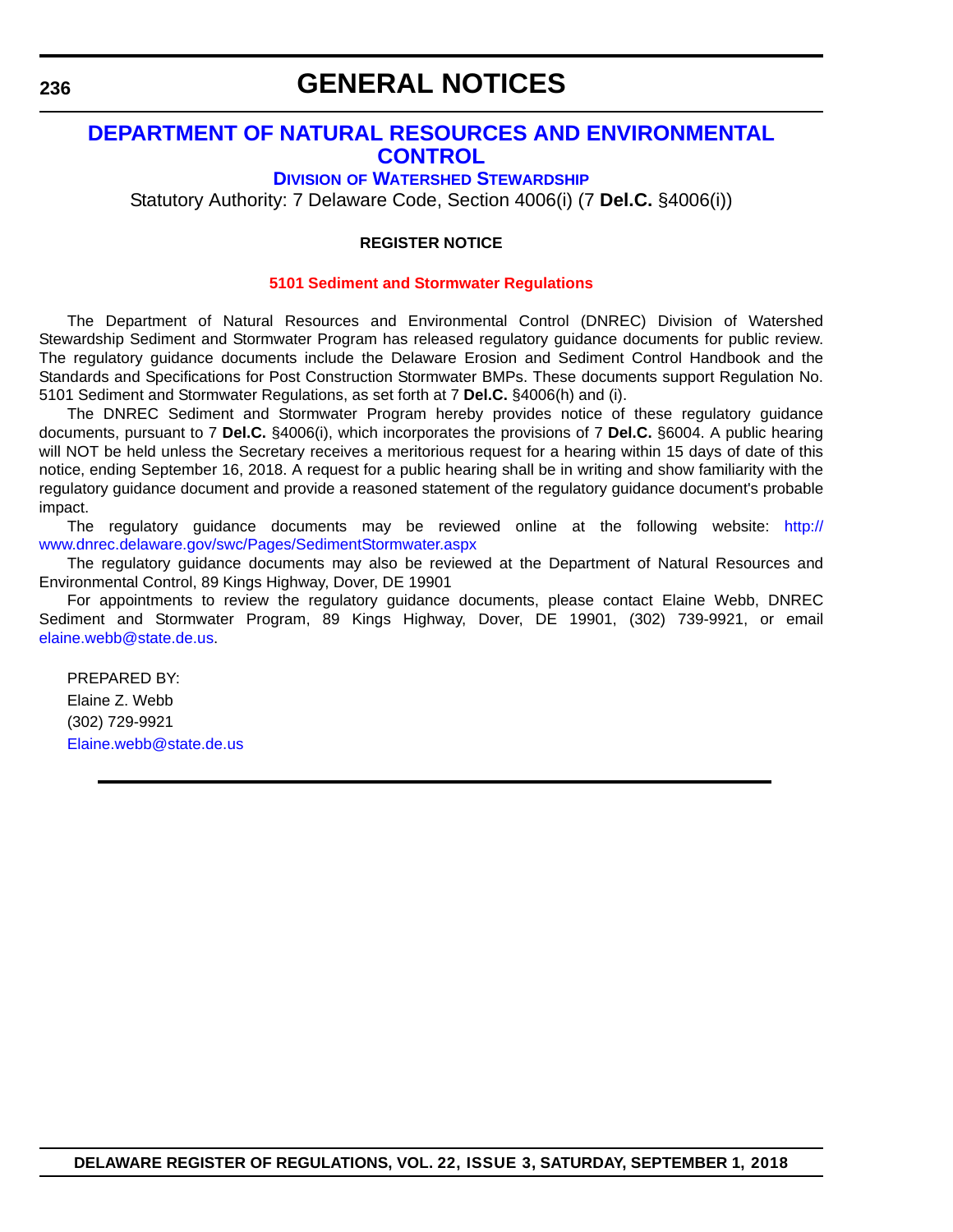#### **[DEPARTMENT OF AGRICULTURE](https://agriculture.delaware.gov/food-products-inspection/) [FOOD PRODUCTS INSPECTION](https://agriculture.delaware.gov/food-products-inspection/) [PUBLIC NOTICE](#page-4-0) 302 Produce Safety Regulations**

<span id="page-64-0"></span>The Department of Agriculture proposes to amend its Regulations adopted in accordance with Title 3, Chapter 1 of the Delaware Code to add new Produce Safety Regulations at 3 **DE Admin. Code** 302. The purpose of the amended regulations is to establish the procedures for farm registration, produce inspection, on-farm produce and environmental sampling, and addressing non-compliance of regulated farms under the federal Food Safety Modernization Act. Title 21 of the CFR Part 112 of the Code of Federal Regulations. Other regulations issued by the Department of Agriculture are not affected by this proposal. The Department of Agriculture is issuing these proposed regulations in accordance with Title 3 of the Delaware Code. This notice is issued pursuant to the requirements of Chapter 101 of Title 29 of the Delaware Code.

#### A copy of the proposed regulations is being published in the September 1, 2018 edition of the Delaware *Register of Regulations*. A copy is also on file in the office of the Department of Agriculture, 2320 South DuPont Highway, Dover, Delaware 19901 and is available for inspection during regular office hours. Copies are also published online at the *Register of Regulations* website: [http://regulations.delaware.gov/services/](http://regulations.delaware.gov/services/current_issue.shtml) [current\\_issue.shtml](http://regulations.delaware.gov/services/current_issue.shtml)

Interested parties may offer written comments on the proposed regulations or submit written suggestions, data, briefs or other materials to the Department of Agriculture at the above address as to whether these proposed regulations should be adopted, rejected or modified. Pursuant to 29 **Del.C.** §10118(a), public comments must be received on or before October 1, 2018. Written materials submitted will be available for inspection at the above address.

On or after October 1, 2018, following review of the public comment, the Department of Agriculture will determine whether to amend its regulations by adopting the proposed rules or make additional changes because of the public comments received.

#### **[DEPARTMENT OF EDUCATION](https://www.doe.k12.de.us/) [PUBLIC NOTICE](#page-4-0)**

The State Board of Education will hold its monthly meeting on Thursday, September 20, 2018 at 5:00 p.m. at the Marion E. Proffitt Training Center, Appoquinimink School District, 118 South 6th Street, Odessa, Delaware.

#### **[DEPARTMENT OF HEALTH AND SOCIAL SERVICES](https://www.dhss.delaware.gov/dhss/index.html) DIVISION OF MEDICAID [AND MEDICAL ASSISTANCE](https://www.dhss.delaware.gov/dhss/dmma/) [PUBLIC NOTICE](#page-4-0)**

#### **Home Health Services**

In compliance with the State's Administrative Procedures Act (APA - Title 29, Chapter 101 of the Delaware Code), 42 CFR §447.205, and under the authority of Title 31 of the Delaware Code, Chapter 5, Section 512, Delaware Health and Social Services (DHSS) / Division of Medicaid and Medical Assistance (DMMA) is proposing to amend Home Health Services, specifically, to add accreditation as an option to Medicare certification for Medicaid providers.

Any person who wishes to make written suggestions, compilations of data, testimony, briefs or other written materials concerning the proposed new regulations must submit same to, Planning, Policy and Quality Unit, Division of Medicaid and Medical Assistance, 1901 North DuPont Highway, P.O. Box 906, New Castle, Delaware 19720-0906, by email to [Nicole.M.Cunningham@state.de.us,](mailto:Nicole.M.Cunningham@state.de.us) or by fax to 302-255-4413 by 4:30 p.m. on October 1, 2018. Please identify in the subject line: **Home Health Services**.

The action concerning the determination of whether to adopt the proposed regulation will be based upon the results of Department and Division staff analysis and the consideration of the comments and written materials filed by other interested persons.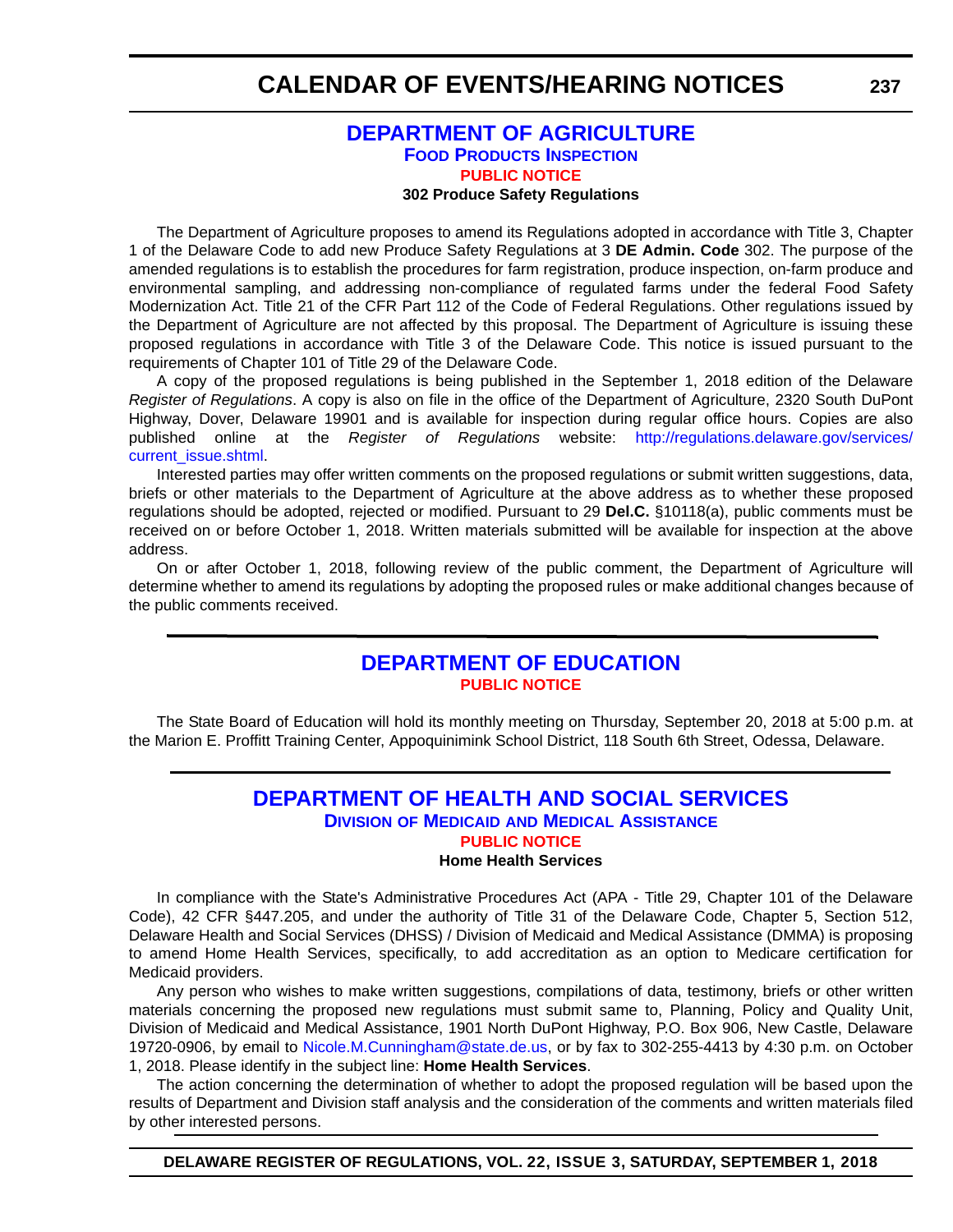#### **DIVISION [OF PUBLIC HEALTH](https://www.dhss.delaware.gov/dhss/dph/index.html) [PUBLIC NOTICE](#page-4-0)**

#### **4502 Regulations for Certification of Animal Welfare Officers**

<span id="page-65-0"></span>On September 1, 2018, the Department of Health and Social Services, Division of Public Health, Office of Animal Welfare, plans to publish proposed regulations for Certification of Animal Welfare Officers and hold them out for public comment per Delaware law. The regulations are being developed under the authority established in 16 **Del.C.** §§122(3)bb and 139.

The purpose of the regulations is to establish minimum training requirements for the certification of animal welfare officers working in the State of Delaware. They also establish procedures for documenting all complaints filed against the officers and conducting investigation of complaints concerning violations of this chapter.

The regulation has been established to include:

- training and certification requirements for animal welfare officers in Delaware;
- procedures for obtaining a certification from the Office of Animal Welfare;
- the training course approval process;
- continued education and recertification obligations;
- disciplinary sanctions; and
- complaint documentation and investigation procedures.

Any person who wishes to make written suggestions, testimony, briefs or other written materials concerning the proposed regulation should submit such comments by Monday, October 1, 2018 to:

Jamie Mack

Delaware Division of Public Health

Jesse Cooper Building 417 Federal St. Dover, DE 19901 Phone: 302-744-4832 Fax: 302-739-6659

#### **[DEPARTMENT OF INSURANCE](https://insurance.delaware.gov/) OFFICE OF [THE COMMISSIONER](https://insurance.delaware.gov/) [PUBLIC NOTICE](#page-4-0)**

#### **1405 Filing Requirements for Multiple Employer Welfare Arrangements**

Pursuant to 29 **Del.C.** §10119, it is necessary to repeal Regulation 1405, Filing Requirements for Multiple Employer Welfare Arrangements [Formerly Regulation 67] and replace it with new Regulation 1405, Requirements for Fully Insured Multiple Employer Welfare Arrangements and Association Health Plans.

Elsewhere in this edition of the *Register of Regulations*, the Commissioner of the Delaware Department of Insurance (the Commissioner) issued an order for the publication of an emergency regulation that is identical to the below-reproduced repeal and of Regulation 1405 replacement with the new rule that is proposed in this concurrent proposal. At paragraph 3 of the Commissioner's emergency order, the Commissioner ordered the public be notified of this concurrent proposal and be given an opportunity to comment on it. The purpose of this proposal is to comply with paragraph 3 of the emergency order.

Accordingly, the Department of Insurance hereby gives notice of proposed new Department of Insurance Regulation 1405 relating to Requirements for Fully Insured Multiple Employer Welfare Arrangements and Association Health Plans. The docket number for this proposed new rule is 3880-2018.

As a result of the enactment of a new federal regulation, to be codified at 29 CFR pt. 2510, that redefines "Employer" under Section 3(5) of the Employee Retirement Income Security Act (ERISA) (hereinafter the "Final Rule"), the Department has determined to rescind and replace Regulation 1405 relating to Requirements for Multiple Employer Welfare Arrangements [Formerly Regulation 67], and replace it with Regulation 1405 relating to Requirements for Fully Insured Multiple Employer Welfare Arrangements and Association Health Plans. The Delaware Code authority for the change is 18 **Del.C.** §314, 18 **Del.C.** §2101, 18 **Del.C.** §505, 29 **Del.C.** Ch. 101,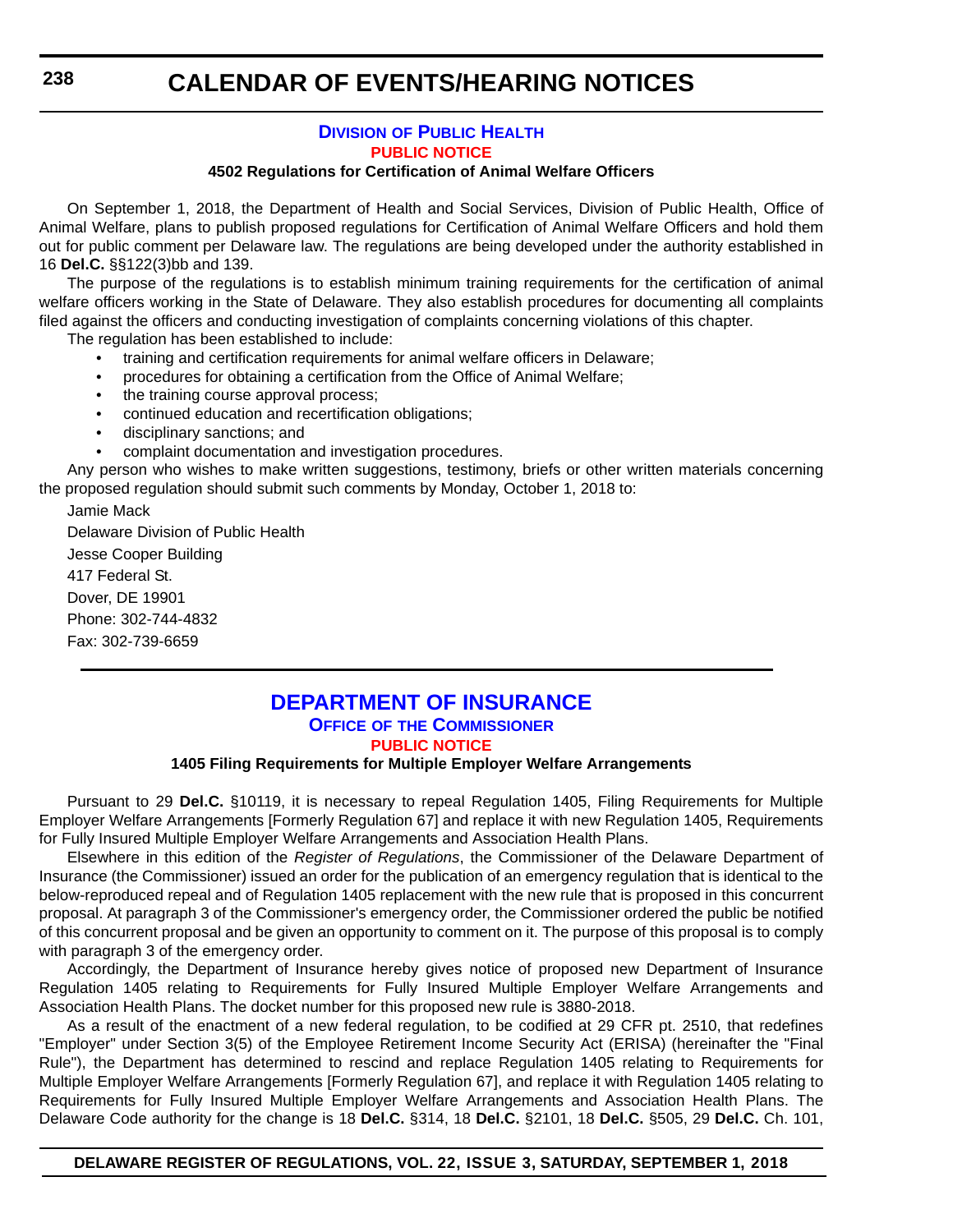<span id="page-66-0"></span>and 29 USC §1144(b)(6)(A)(i), and in response to 29 CFR 2510.3-5. The text can also be viewed at the Delaware Insurance Commissioner's website at <www.delawareinsurance.gov>and clicking on the link for "Proposed Regulations."

Any person may file written comments, suggestions, briefs, and compilations of data or other materials concerning the proposed new regulation. Any written submission in response to this notice and relevant to the proposed new regulation must be received by the Department of Insurance no later than 4:30 p.m., Tuesday, October 2, 2018 by mailing to:

Delaware Department of Insurance Attn.: Leslie W. Ledogar, Esq., Regulatory Specialist Docket No. 3880-2018 841 Silver Lake Boulevard Dover, DE 19904 or by emailing them to [leslie.ledogar@state.de.us.](mailto:leslie.ledogar@state.de.us)

The Department of Insurance does not plan to hold a public hearing on the proposed new regulation. The proposed new regulation appears below and can also be viewed at the Department of Insurance website at [http://](http://insurance.delaware.gov/information/proposedregs/) [insurance.delaware.gov/information/proposedregs/](http://insurance.delaware.gov/information/proposedregs/).

#### **[DEPARTMENT OF LABOR](https://dia.delawareworks.com/) DIVISION [OF INDUSTRIAL AFFAIRS](https://dia.delawareworks.com/) OFFICE [OF LABOR LAW ENFORCEMENT](https://dia.delawareworks.com/) [PUBLIC NOTICE](#page-4-0) 1322 Prevailing Wage Regulations**

The State of Delaware, Department of Labor's Division of Industrial Affairs ("the Division") hereby gives notice of its intention to adopt amended regulations.

In May 2018 the Department proposed amendments to regulations for the Prevailing Wage Law. The Department received public comment at a hearing held on May 21, 2018 and additional commentary in the form of written suggestions. The Department has not proceeded with final promulgation of the amendments and now seeks to add additional amendments to the regulations.

The Department solicits, and will consider, timely filed written comments from interested individuals and groups concerning these proposed amended regulations. The deadline for the filing of such written comments will be fifteen (15) days after the public hearing is held on these regulations on September 24, 2018 from 4:00 to 6:00 pm and will be held at:

#### **Delaware Department of Labor/Fox Valley Annex/Harold Stafford Training Center 19 E. Lea Blvd Wilmington, DE 19802**

Members of the public may receive a copy of the proposed regulation at no charge by United States Mail by writing or calling Julie Petroff, Division of Industrial Affairs, Delaware Department of Labor, 4425 North Market Street, Wilmington Delaware 19802, telephone number 302-761-8175. Members of the public may present written comments on the proposed regulation by submitting such written comments to Ms. Petroff at the address of the Delaware Department of Labor as set forth above. The deadline for the filing written comments will be the latter of thirty (30) days after these proposed amended regulations are promulgated in the Delaware *Register of Regulations*, or fifteen (15) days after the public hearing, which, in this case, is October 9, 2018.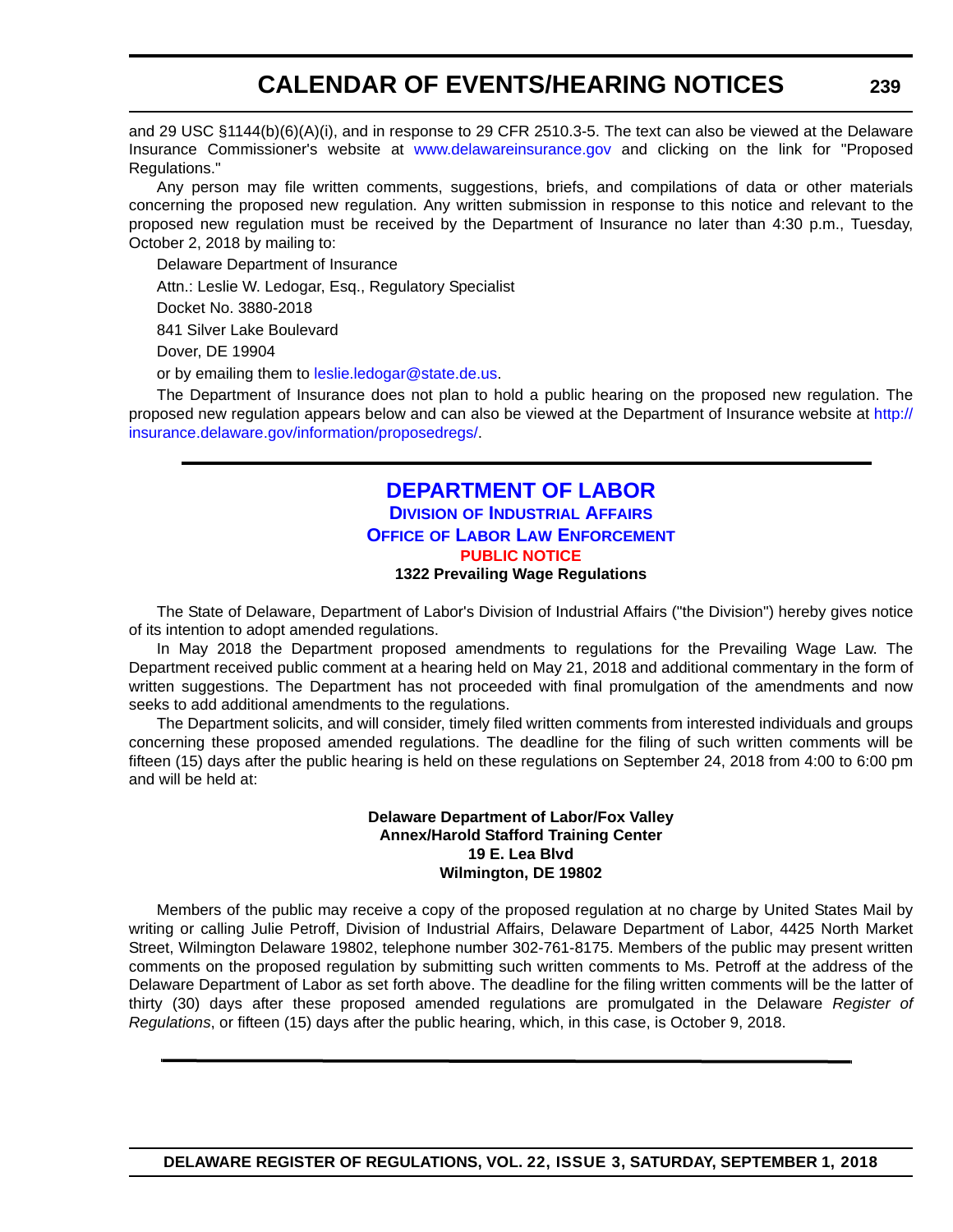#### <span id="page-67-0"></span>**[DEPARTMENT OF NATURAL RESOURCES AND ENVIRONMENTAL](https://dnrec.alpha.delaware.gov/)  CONTROL**

**DIVISION [OF CLIMATE, COASTAL](https://dnrec.alpha.delaware.gov/energy-climate/) AND ENERGY**

**[PUBLIC NOTICE](#page-4-0)**

#### **2105 Regulations Governing Evaluation, Measurement, and Verification Procedures and Standards**

These regulations define the standards for evaluation, measurement and verification (EM&V) procedures as they are administered by the Energy Efficiency Advisory Council (EEAC). EM&V is a vital tool in creating consensus around the impact of current and future investments to reduce energy use and peak demand in Delaware. Results from EM&V are critical to the assessment of progress in meeting Delaware's energy efficiency and peak demand targets outlined in the Energy Efficiency Resource Standards Act, the State's "Lead by Example" policy, and the Delaware Sustainable Energy Utility's legislated goals. The results from EM&V provide valuable feedback to improve programs during implementation or suggest their cancellation, inform the development of new programs, and guide the allocation of resources.

The purpose of these EM&V regulations is to: develop an overall approach to the evaluation of energy efficiency and demand response programs in Delaware; standardize evaluation approaches for the assessment of energy efficiency and demand response programs; provide specific guidance to Program Administrators, contractors and stakeholders for the evaluation of energy efficiency and demand response programs; and ensure consistency between Program Administrators' energy efficiency evaluations plans, analysis, and reporting efforts.

The hearing record on the proposed regulations 2105 Evaluation, Measurement and Verification Procedures [and Standards will be open September 1, 2018. Individuals may submit written comments regarding the proposed](mailto: Lisa.Vest@state.de.us) [changes via e-mail to L](mailto: Lisa.Vest@state.de.us)isa.Vest@state.de.us or via the USPS to Lisa Vest, Hearing Officer, DNREC, 89 Kings Highway, Dover, DE 19901 (302) 739-9042. A public hearing on the proposed amendment will be held on September 25, 2018 beginning at 6:00 pm in the State Street Commons building located on 100 W. Water Street Dover, DE 19904.

Public comments will be accepted through close of business Wednesday October 10, 2018.

#### **DIVISION [OF WATERSHED STEWARDSHIP](https://dnrec.alpha.delaware.gov/watershed-stewardship/) [PUBLIC NOTICE](#page-4-0) 5101 Sediment and Stormwater Regulations**

A Superior Court decision of October 7, 2015, upheld by the Supreme Court on April 15, 2016, invalidated the 2013 and 2014 version of the Delaware Sediment and Stormwater Regulations on procedural grounds because the accompanying Technical Document referenced by the regulations was not published in the State Register in accordance with Administrative Procedure Act requirements. The Department issued Emergency Regulation Order 2016-WS-0019 on April 16, 2015 including both the 2014 Sediment and Stormwater Regulations and the latest version of the Technical Document, dated April 2016, as regulation to correct the procedural flaw.

The Sediment and Stormwater Regulatory Advisory Committee has spent approximately 234 hours in public meeting time since November 2015 reviewing the regulations as well as the Technical Document for inclusion of required elements into the regulations.

- All standard plan applicability criteria and conditions have been reviewed and included in subsection 3.7.
- Each of 17 standards and specifications for post construction stormwater management BMPs have been reviewed by the RAC's Technical Subcommittee and required elements brought into the regulation as a new Section 11.0 Post Construction BMP Standards and Specifications.
- Section 12.0 Supplemental Requirements for Best Management Practices was added to provide clear requirements for soil investigation procedures and setbacks for stormwater management BMPs.
- Section 13.0 Stormwater Management Offsets was added to take the place of subsection 1.7 and provide more definition to stormwater management offsets, including fees-in-lieu, banking and stormwater management offset districts.
- Section 5.0 Performance Criteria for Post Construction Stormwater Management has been updated to address compliance methods updated by Senate Bills 253 and 204.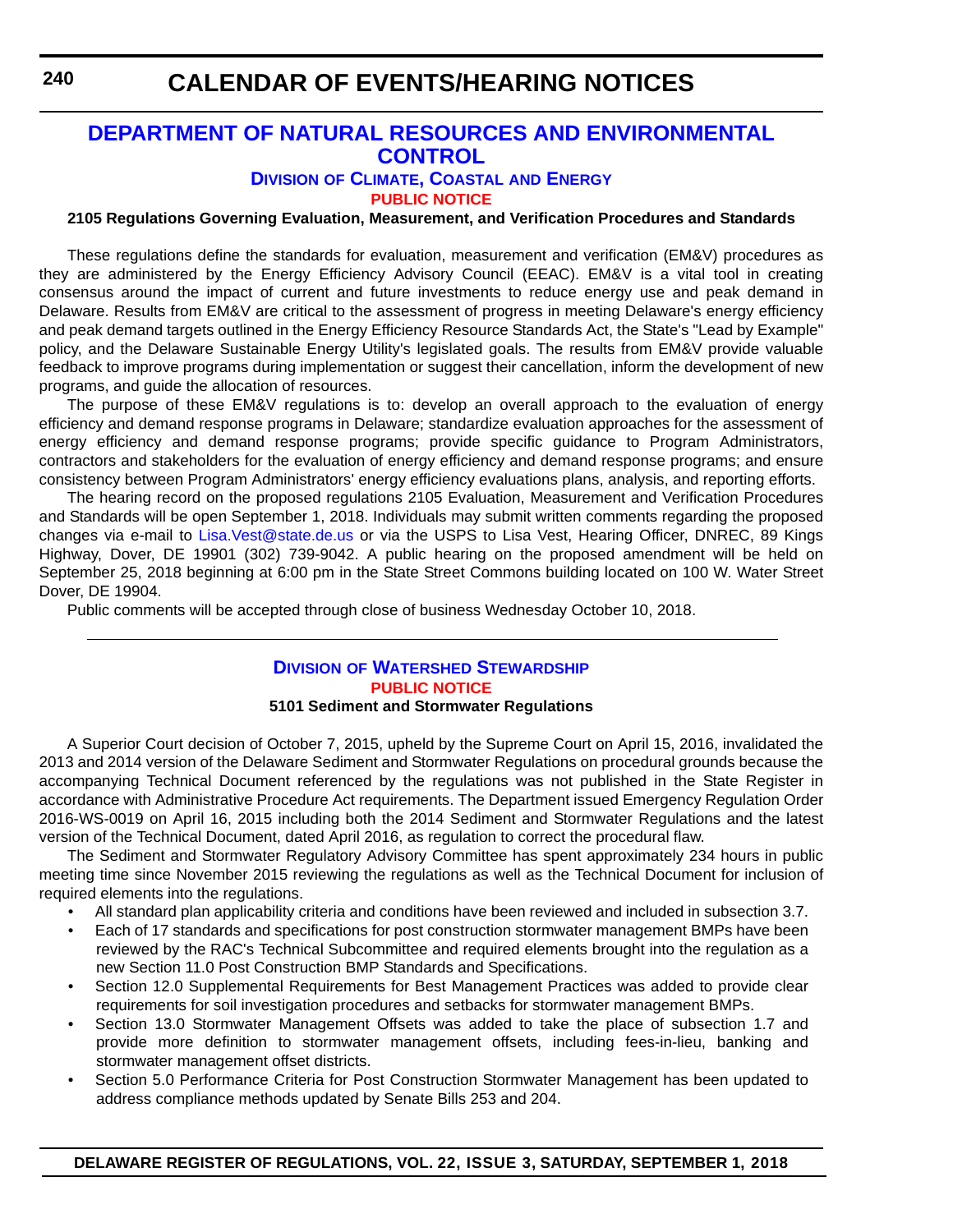<span id="page-68-0"></span>The Department of Natural Resources and Environmental Control (DNREC) Division of Watershed Stewardship will conduct a public hearing on proposed revisions to the *Delaware Sediment and Stormwater Regulations*, **Regulation No. 5101 Sediment and Stormwater Regulations**. The public hearing on this proposed revision of **Regulation No. 5101 Sediment and Stormwater Regulations** will be held Wednesday, October 10, 2018, at 6:00 p.m. in the DNREC Auditorium, Richardson and Robbins Building, 89 Kings Highway, Dover, DE 19901.

The proposed regulation revisions may be inspected at the following location:

Department of Natural Resources and Environmental Control

89 Kings Highway

Dover, DE 19901

The proposed regulation revisions may also be inspected on the DNREC Division of Watershed Stewardship's Sediment and Stormwater Program website:

#### <http://www.dnrec.delaware.gov/swc/Pages/SedimentStormwater.aspx>

Interested parties shall submit comments in writing on the proposed regulation revisions by the end of the comment period, October 25, 2018, or as designated by the hearing officer at the public hearing. Statements and testimony may be presented either verbally or in writing at the October 10, 2018 public hearing. It is requested that those interested in presenting statements at the public hearing register in advance and that written statements and comments be addressed to:

Elaine Z. Webb DNREC Division of Watershed Stewardship 89 Kings Highway Dover, DE 19901

### **[DEPARTMENT OF SAFETY AND HOMELAND SECURITY](https://dshs.delaware.gov/)**

**DIVISION [OF STATE POLICE](http://dsp.delaware.gov/)**

#### **1300 BOARD OF EXAMINERS [OF PRIVATE INVESTIGATORS & PRIVATE SECURITY AGENCIES](http://dsp.delaware.gov/) [PUBLIC NOTICE](#page-4-0)**

Notice is hereby given that the Board of Examiners of Private Investigators and Private Security Agencies, in accordance with 24 **Del.C.** Ch. 13 proposes to amend the following adopted rules in 24 **DE Admin. Code** 1300 Board of Examiners of Private Investigators and Private Security Agencies: Rule 4.0 Training Requirements. If you wish to view the complete Rule, contact Ms. Peggy Anderson at (302) 672-5304. Any persons wishing to present views may submit them in writing, by October 2, 2018, to Delaware State Police, Professional Licensing Section, P. O. Box 430, Dover, DE 19903. The Board will hold its quarterly meeting Thursday, October 11, 2018, 10:00am, at the Tatnall Building, 150 Martin Luther King, Jr. Boulevard South, Room 112, Dover, DE.

#### **DIVISION [OF STATE POLICE](http://dsp.delaware.gov/) [5500 BAIL ENFORCEMENT AGENTS](http://dsp.delaware.gov/) [PUBLIC NOTICE](#page-4-0)**

Notice is hereby given that the Board of Examiners of Bail Enforcement Agents, in accordance with 24 **Del.C.** Ch. 55 proposes to amend the following adopted rules in 24 **DE Admin. Code** 5500 Bail Enforcement Agents: Rule 9.0 Conducted Electrical Weapon (CEW). If you wish to view the complete Rule, contact Ms. Peggy Anderson at (302) 672-5304. Any persons wishing to present views may submit them in writing, by October 2, 2018, to Delaware State Police, Professional Licensing Section, P. O. Box 430, Dover, DE 19903. The Board will hold its quarterly meeting Thursday, November 15, 2018, 10:00am, at the Tatnall Building, 150 Martin Luther King, Jr. Boulevard South, Room 112, Dover, DE.